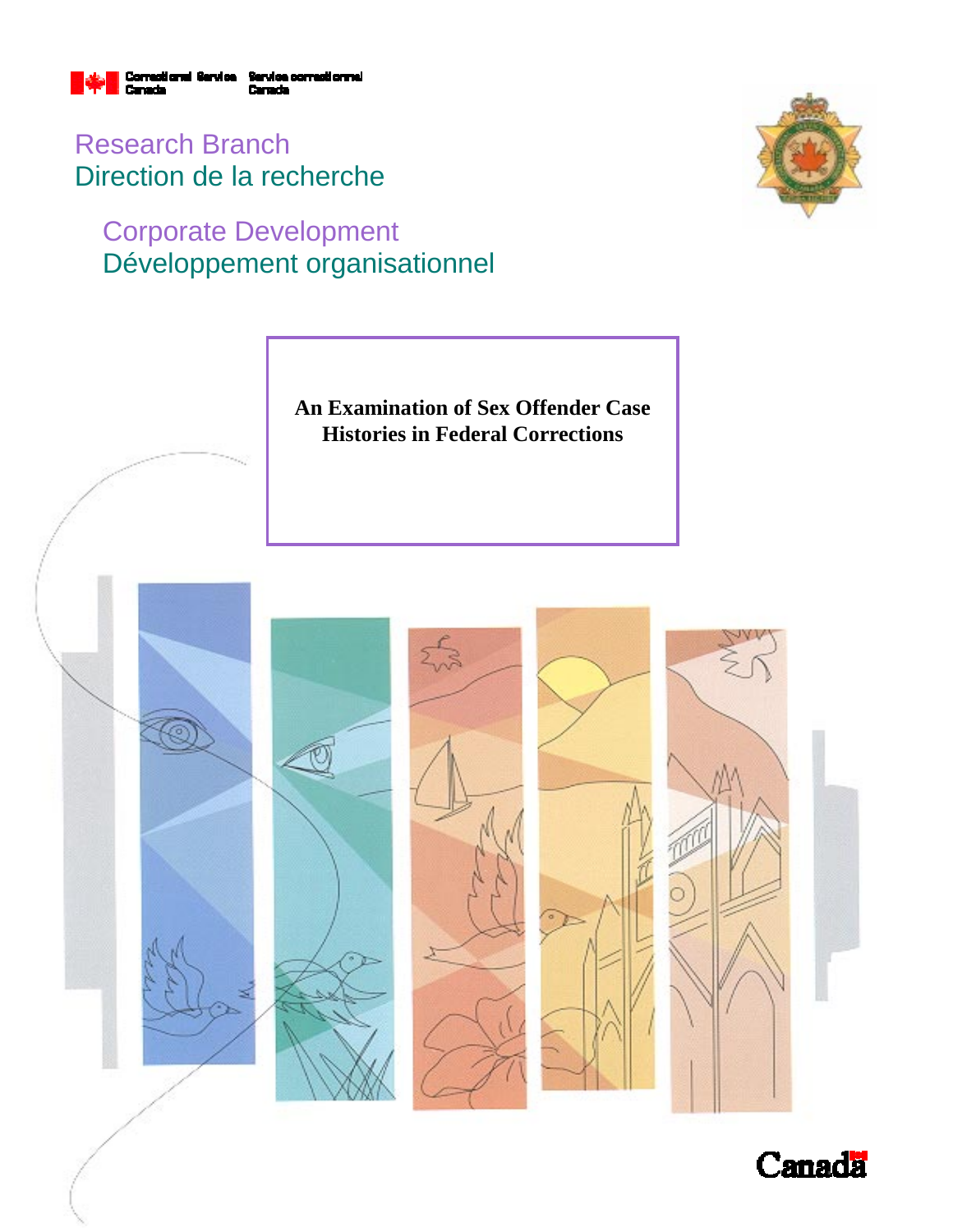# **An Examination of Sex Offender** C**ase Histories in Federal Corrections**

by

Laurence L. Motiuk Frank J. Porporino

Research and Statistics Branch Correctional Service Canada

Ce rapport est également disponible en français. Si vous désirer des copies additionnelles, veuillez vous adresser au Secteur de recherche et développement, Service correctionnel du Canada, 340 avenue Laurier ouest, Ottawa (Ontario) K1A 0P9. Should additional copies be required they can be obtained from Correctional Research and Development, Correctional Service of Canada, 340 Laurier Avenue West, ottawa, Ontario K1A 0P9.

April, 1993 **Research Report No. R-30**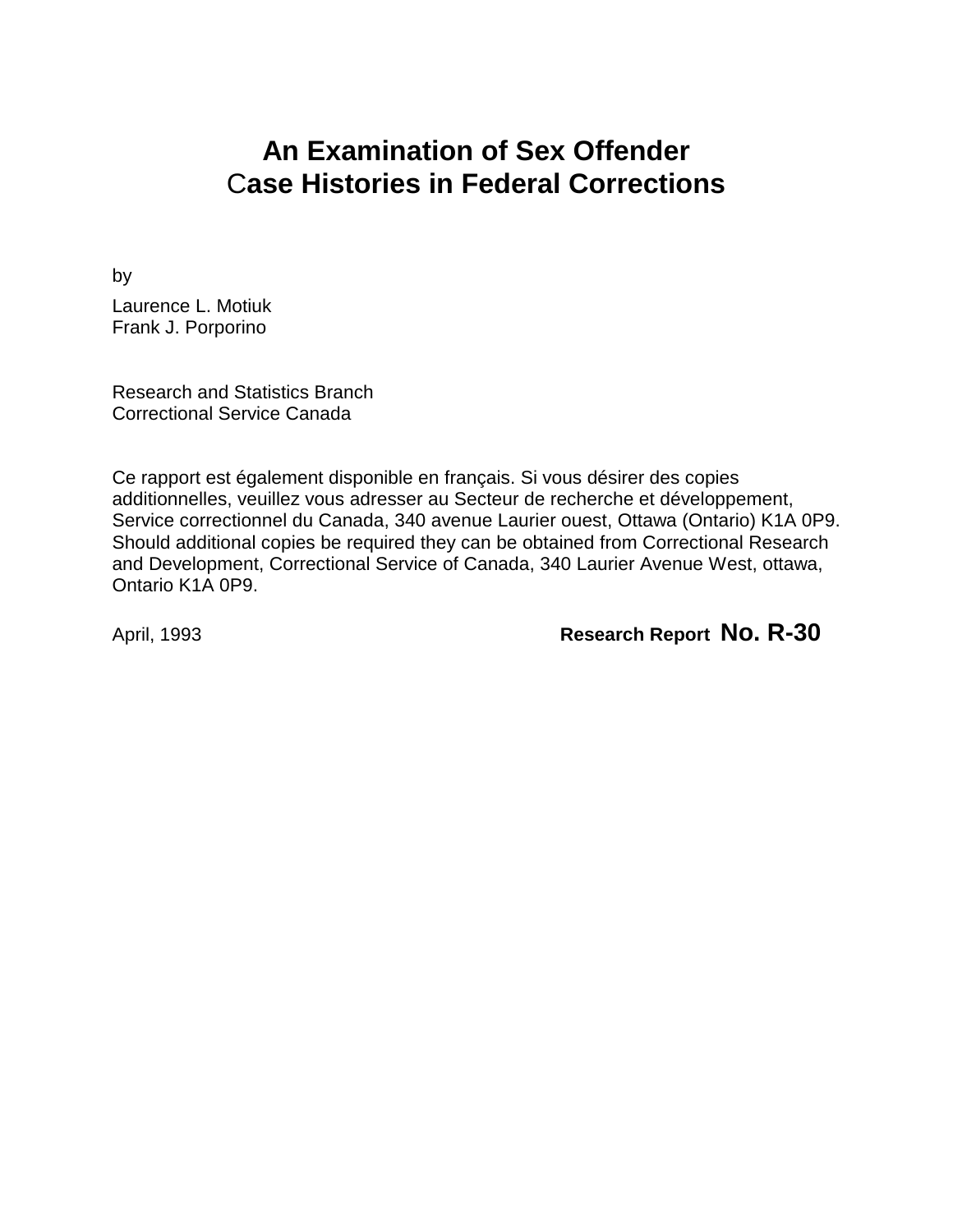## **Acknowledgements**

We would like to express our sincere thanks to all those who assisted in the execution of this study. Joe Beltempo, Catherine Cormier, and Verne Quinsey were very helpful in providing guidance for the design of the study and deserve considerable thanks. Linda Lefebvre assisted us directly with both the management of data and conducting analyses. We would also like to extend our appreciation for the efforts of those in the regions, namely, the Correctional Service of Canada records staff. As well, acknowledgement should be extended to Larry Corea and the firm of ARA for the very competent work in the data collection process.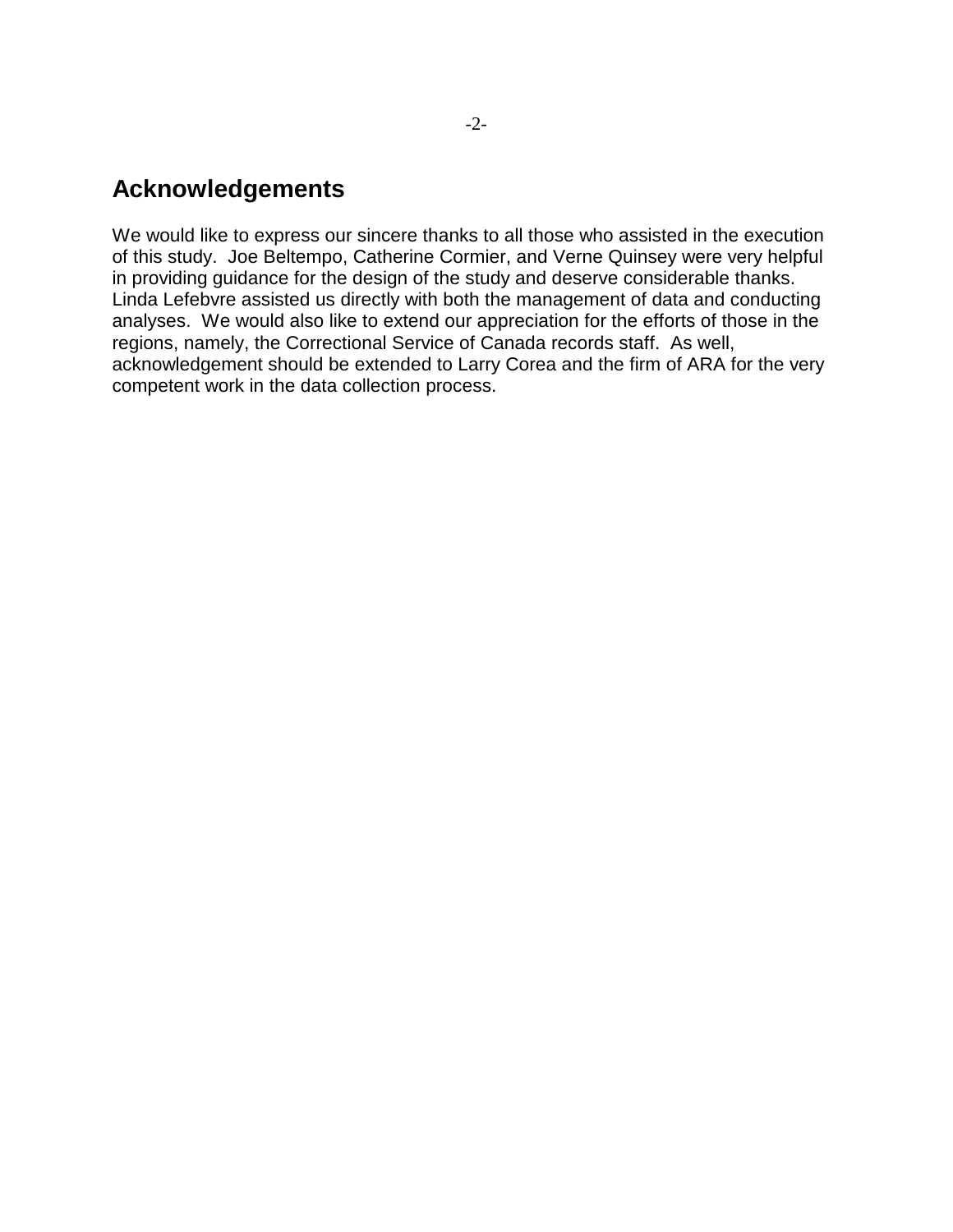### **Executive Summary**

A series of reviews by the Correctional Service of Canada (CSC) on programs and services for sex offenders had underscored the fact that a more co-ordinated programming and service strategy was needed in Canadian federal corrections. Moreover, it was strongly recommended that further research on sex offenders be pursued. Therefore, a nationwide 'Sex Offender Population Study' was initiated which had two components: 1) a census identification of all sex offenders and 2) an extensive case-file review of a large sample of sex offenders from across the country. While the first report examined the census data gathered on sex offenders, this report describes the 'Case-file Review' conducted to enhance our knowledge of the nature and characteristics of sex offenders under federal jurisdiction - both in institutions and under community supervision.

The present investigation began with the design and development of a structured casefile review instrument and a set of guidelines for completing a 'Case-file Review Schedule'. This instrument was used to gather case-specific information on the following: demographics, criminal history (i.e., general, juvenile, sex offence), education/employment, marital/family problems, sexual abuse history, mental health, substance abuse and sex offender typology (i.e., victim gender and age preferences).

The design of the 'Case-file Review' involved systematic selection, a modification of simple random sampling, of all sex offenders in CSC operational units (institutions and parole offices) with the exception of federal sex offenders in provincial facilities ( $n = 74$ ), Community Correctional Centres ( $n = 33$ ), females ( $n = 1$ ) and sex offenders located in CSC parole offices with less than 10 cases (n =142). These adjustments to the sex offender population base were made in order to establish a case-file review sample that was logistically feasible.

Two sampling frames were employed: 1) sex offenders currently on-register (i.e., institution/day parole) and 2) sex offenders currently under community supervision (i.e., full parole/mandatory supervision). These two frames were used to generate listings of sex offenders for case-file review. After adjustments to both the 'on-register' and 'community' supervision population bases had been made, a total of 2,777 federal sex offenders (2,088 [75.2%] 'on-register' and 689 [24.8%] 'community') served as candidates for sampling.

Both the 'on-register' and 'community' sex offender population bases were first ordered by CSC region (i.e., Atlantic, Quebec, Ontario, Prairies, Pacific) with eligible cases listed by institution or parole office and then by age within operational unit. Case-file review samples were chosen to yield a 5% margin of error for a 95% level of confidence. Of the 2,777 sex offenders originally targeted for sampling, 842 (30.3%) were actually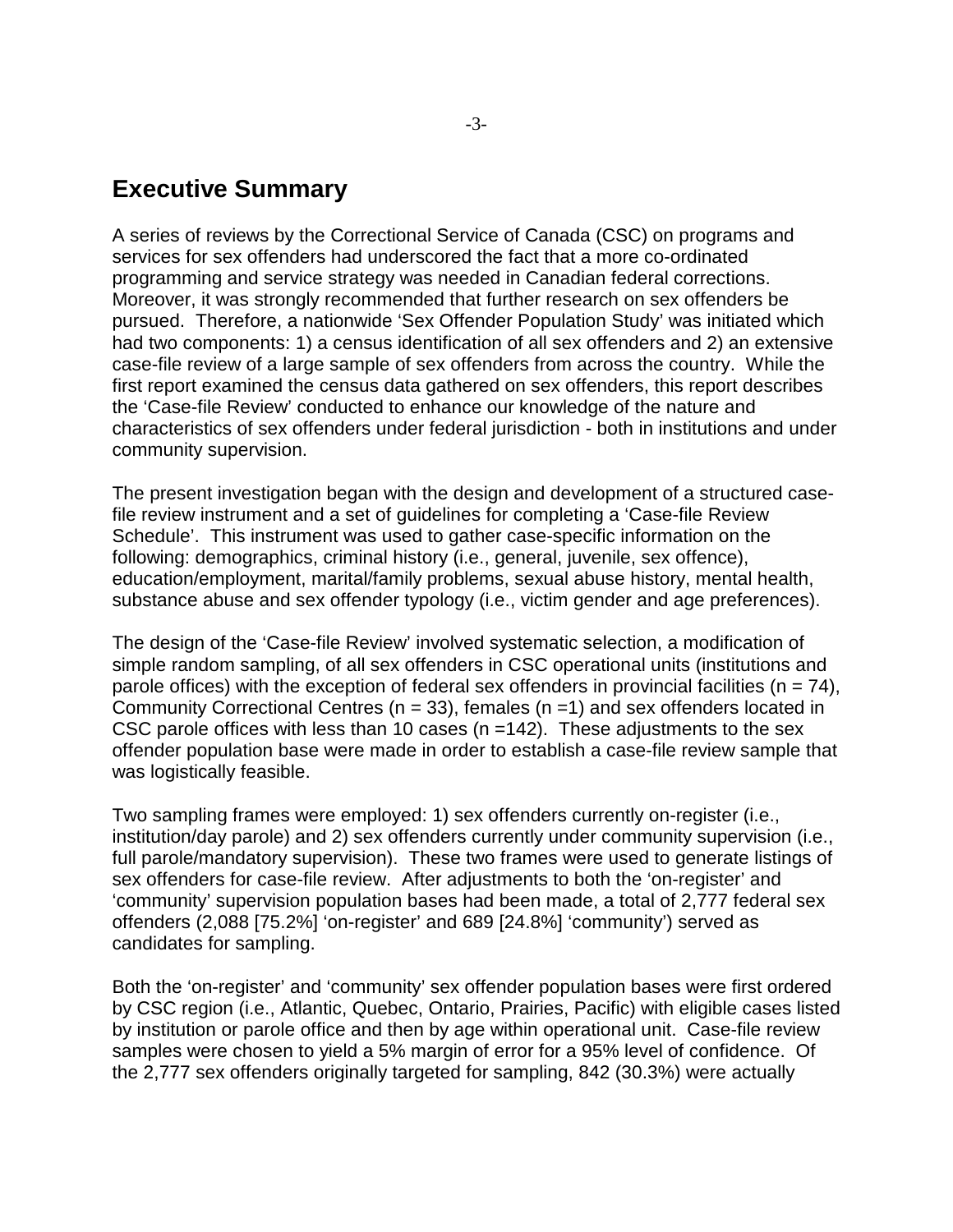selected in the five CSC regions. The overall completion rate for case-file reviews was 785 (93.2%).

The results of the 'Case-file Review' are organized into three sections: 'personal background', 'sex offence history' and 'sex offender typology'. Descriptive statistics for the sex offender population are presented with respect to 'institution', 'community' as well as 'overall'. To obtain an 'institution' group those sex offenders identified as being on day parole at the time of file-review were removed from the 'on-register' sample and placed in the 'community' group.

Statistical analyses revealed that the average age at admission for the sex offender population was 34.6 years old. At the time of the case-file review, the average age of the 'institution' sex offender population was found to be significantly younger than that in the 'community' (37.6 and 40.2 years, respectively). While four fifths of the sex offender population was found to be Caucasian, the second largest group were Natives (15%). Another important finding was that nearly 50% of the sex offenders examined were serving sentences of less than four years and roughly 8% of the sex offender population was serving a life sentence.

As a global measure of criminal history, the Statistical Information on Recidivism (SIR) Scale revealed that nearly two thirds of the sex offender population ranged from "good" to "very good" risk. This means that, as a group, sex offenders have experienced relatively less exposure to the criminal justice system than other offenders, which may suggest limitations for the SIR Scale in the determination of release risk. With respect to sex offenders' juvenile records, it was found that a substantial proportion (44.1%) had a history of arrests as juveniles.

A review of the sex offender population's educational background revealed that four fifths had less than grade 12 and one half had less than grade 10. Although the majority of sex offenders had been employed at the time of their current offence, more than one half were found to have been unstable in their employment pattern. In terms of occupation, nearly two thirds of the sex offenders were unskilled labourers. While less than a third of the sex offenders had experienced financial problems during the year prior to their current offence, two thirds of the sex offender population had been relying on social assistance.

The review of marital/family histories found that most of the sex offenders were single at the time of their current offence and that more than a third were reported to have been dissatisfied with their marital status at the time. It is noteworthy that the majority of sex offenders had been separated from their biological parents before age 16. Of those separated from their biological parents, one third had been placed in child welfare agencies and a similar proportion had been placed in training schools. Another important finding was that more than a third of the federal sex offender population had been abused by their parent(s) and/or primary caregiver(s) before the age of 16 years. Upon closer examination, it was found that about one third of the sex offenders had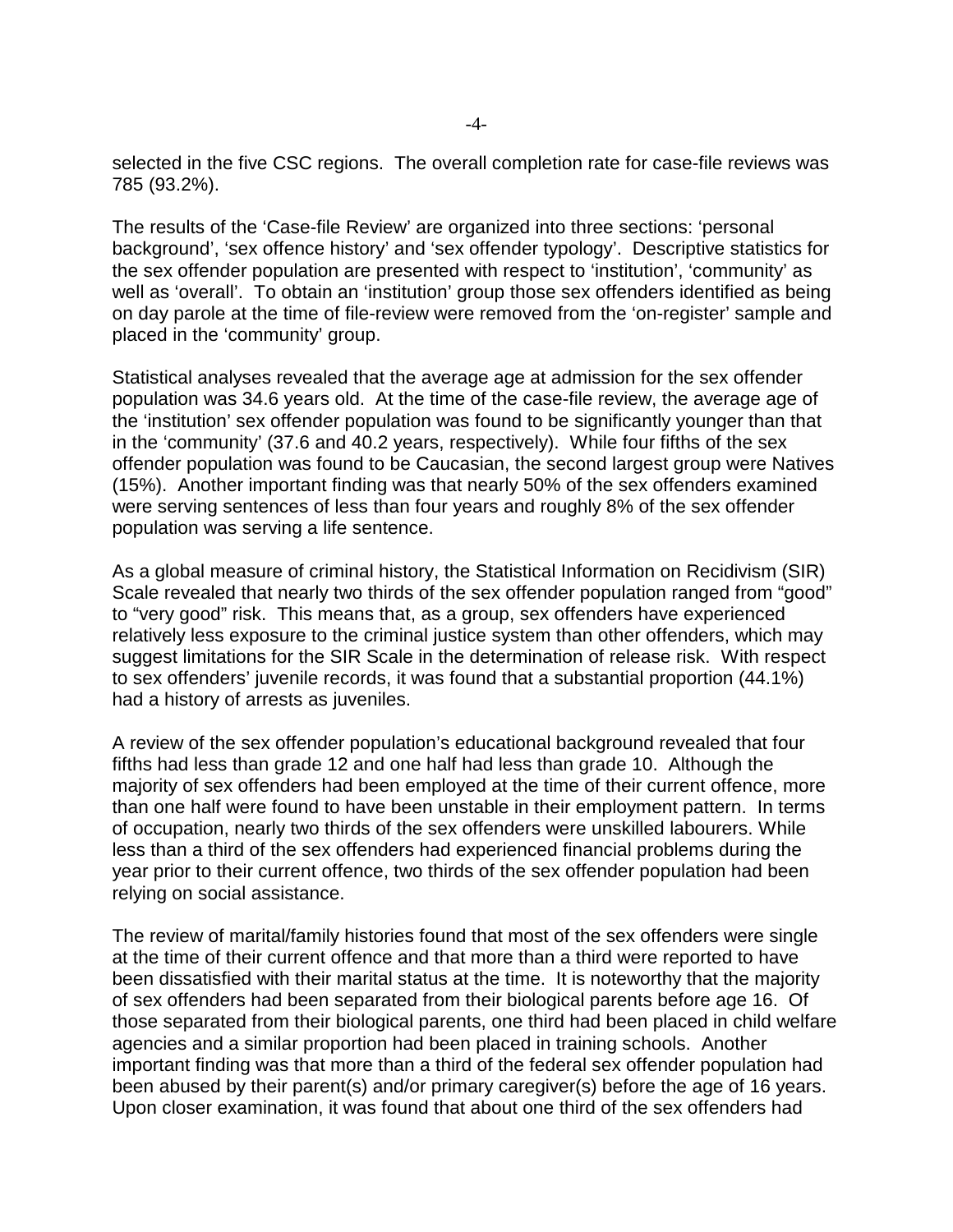experienced physical abuse and that an equivalent proportion had been subjected to some form of emotional abuse or neglect. Finally, about one half of the sex offenders' parent/primary caregiver(s) were reported to have had alcohol/drug problems.

A closer examination of the sexual abuse histories for sex offenders revealed that one third had experienced sexual abuse before the age of 16. Interestingly, a further breakdown of the sexual abuse histories of sex offenders indicated that among those sex offenders who had been abused, more than three quarters had been abused by males, one quarter had been abused by authority figures and one third had experienced physical aggression by a sexual abuser.

The review of sex offenders' mental health histories found that one third of the sex offender population had suffered severe emotional problems prior to the current offence. It was noteworthy that a third of the sex offenders had received treatment by a mental health professional (i.e., more than one contact) prior to their current offence. Of those sex offenders who had received treatment, nearly 50% had received treatment from a mental health professional in the community. Approximately 20% of the sex offenders had a psychiatric admission in the past.

The substance abuse histories recorded in case-files for sex offenders revealed that they were likely to have had some problems (e.g., occasional minor arguments, assault charges) or interference with life (e.g., health threatened, frequent charges, job loss, marriage breakdown) associated with both alcohol and drug abuse as a teenager and as an adult. It is noteworthy that three quarters of the sex offenders had a history of alcohol abuse and roughly two thirds had a history of drug abuse.

An analysis of the ways in which sex offenders could be identified administratively showed that the majority of sex offenders (87.0%) were currently under sentence for a major admitting sex offence (i.e., 'major' is defined as the offence with the longest sentence). While the majority (69%) of federal sex offenders were serving their first sentence for a sex offence(s), less than a third had been convicted in the past for one or more sex offenses. It was noted that nearly one fifth of the sex offender population was known to have committed sexual offence(s) in the past but were never convicted. As expected, sex offenders in an 'institution' were more likely than sex offenders in the 'community' to be repeat sex offenders, currently under sentence for sexually-related crimes and to have previously committed a sexual offence but never convicted.

A descriptive profile of sex offenders was provided in relation to the most recent victim. The analyses on victimization clearly indicated the majority (90%) of victims were female, slightly more than one third (36.3%) were 12 years of age or younger, and in three out of four cases there was only one victim. We noted that for slightly more than a third of the case-files reviewed, the victims were unknown to the offender.

The nature of sexual offending was examined in relation to three factors: the degree of force used on the victim, the degree of physical injury and the nature of the act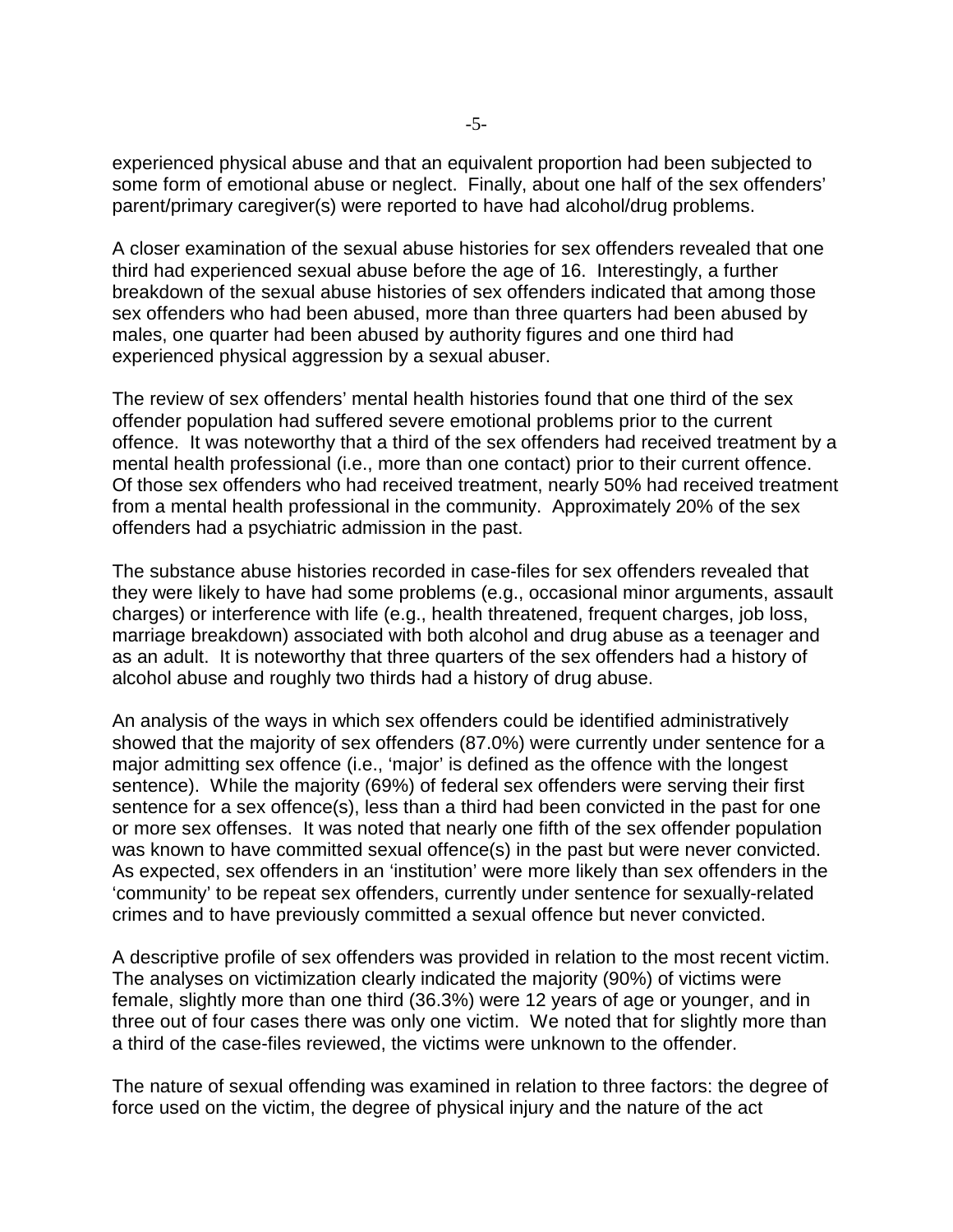perpetrated on the victim. It was found that approximately one third of the sex offenders used physical aggression which could be described as a minor assault (e.g., hit, slap, push). Although the majority of victims (57%) were reported to have suffered no physical injury, 15% had been treated in a hospital. Nearly all of the sex acts perpetrated against victims involved physical contact. There were less than 2% of cases which involved exhibitionism or spoken contact (e.g., suggestive, propositions). It was found that for one third of the federal sex offender population the sexual act involved penetration or attempted penetration of the victims (e.g., oral, vaginal, anal). Based on case-file reviewer appraisals of the offence description and victim statement, a distribution of antecedents to or apparent motives involved in the sex offence, found that for the majority of cases (91.0%) the motive was sexual gratification. We also examined sex offender case-files for the offenders' description of antecedents to or apparent motives involved in the sex offence and found that a large percentage of the sex offenders resisted taking full responsibility for their offenses. Many sex offenders claimed that they were innocent (21%) and some said they were either too intoxicated to know better (4.4%) or that their victims had actually consented (4.4%).

A descriptive analysis of the circumstances around their most recent sex offence revealed that, at the time, two thirds of the sex offender population had consumed alcohol, one third had used drugs, one half had planned the offence, two thirds had an alcohol problem, two fifths had a drug problem, and one out of ten had previously undergone sex offender treatment. It would appear that alcohol abuse is a significant problem among this population.

In exploring the complete sex offence history (all known sex offenses including the most recent), the case-file review revealed that two thirds of the federal sex offender population had victims who were 18 years of age or younger and that the overwhelming gender preference was female. A review of the circumstances around the complete sex offence history indicated that a large percentage of sex offenders had admitted responsibility for a previous sex offence and had used alcohol and/or drugs during or immediately prior to a sex offence. While less than one half (38%) of the sex offender population showed a pattern of increasing seriousness or severity of sex offenses over time, 43% had a pattern of increasing rate of sex offenses over time. Of special note, 44% had participated in some form of sex offender treatment program following a sex offence.

Further examinations of gender preference, relationship between the sex offender to the victim and characteristics of the acts perpetrated against victims were conducted separately for child, adolescent and adult victims. Information on child victimization indicated that two thirds of the child victims were either a biological or step-child of the sex offender. It was found that in relatively few cases (one in ten) the sex offender was a stranger to the child victim. With respect to the acts perpetrated against child victims, approximately 85% of the sex offender population had contact with children which involved touching, fondling or rubbing.

Information on adolescent victimization for the sex offender population showed that four fifths of the victims were female. Although one out of three adolescent victims were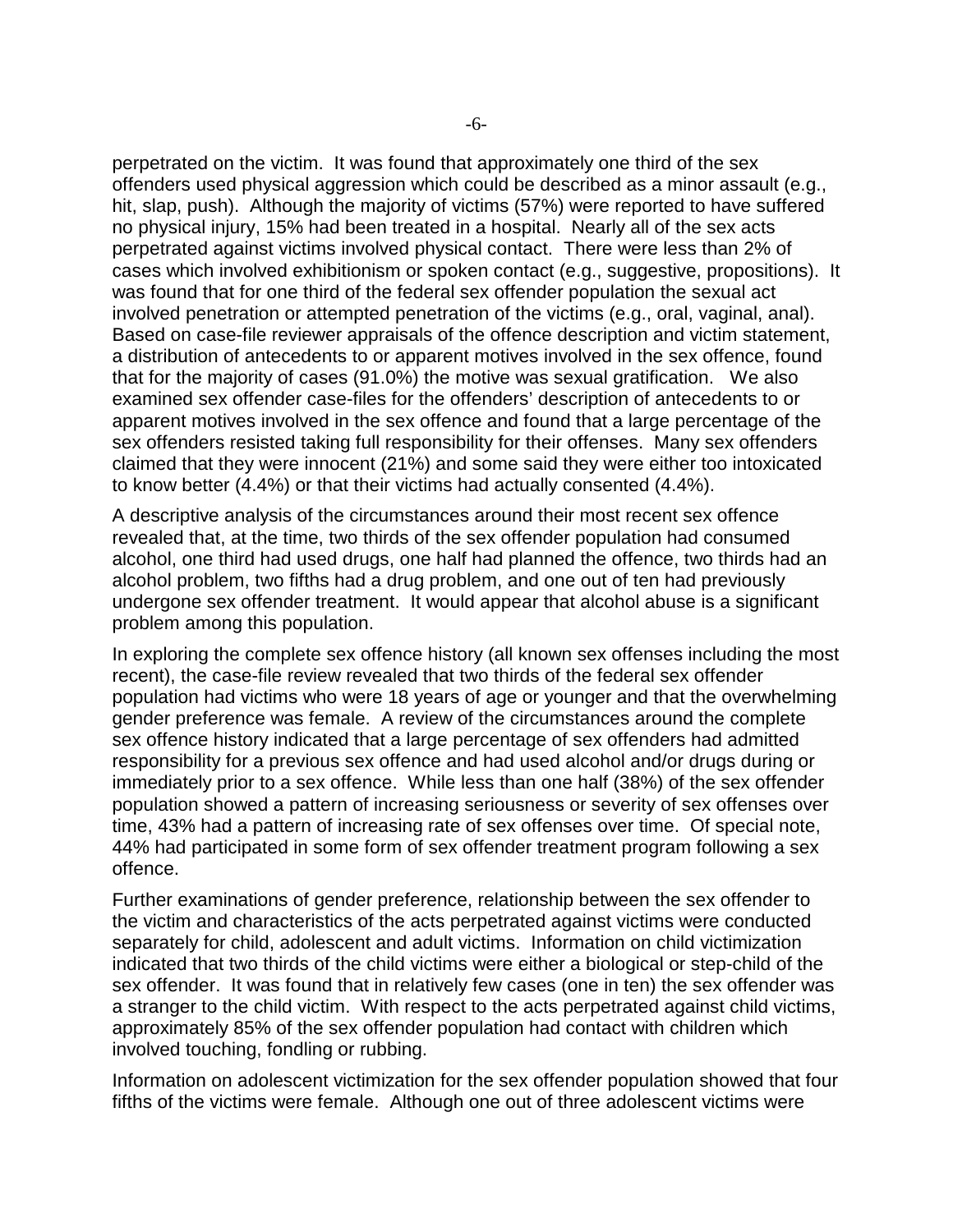either a biological or step-child, it was also found that in a third of the cases the adolescent victim was found to be a stranger to the sex offender. In examining the acts perpetrated against adolescent victims, almost three quarters of the sex offender population had contact with adolescents which involved touching, fondling or rubbing. Nearly a quarter of these offenders were found to have had physical contact which involved sexual penetration or attempted penetration.

Case-file review information on adult victimization revealed that overwhelmingly, adult victims of sex offenders were most often females. For more than half of the cases, the adult victim was a stranger to the sex offender and for about one quarter they were a casual acquaintance. More than a third of the adult victims of sex offenders had contact which involved sexual penetration or attempted penetration.

In sum, the 'Case-file Review' component of the 'Sex Offender Population Study' yielded comprehensive information on the federal sex offender population. While the findings of this study may be limited only to federally sentenced sex offenders, it was learned that this group of offenders could be characterized by the absence of "static" factors (e.g., criminal history) and the presence of "dynamic" or situational/victimization factors (e.g. family situation, intoxication, age-gender sexual preference). This points to a need to standardize a risk assessment process specifically adapted for a sex offender population which would increase our ability to identify those who are likely to experience adjustment difficulties while on conditional release. In keeping with risk management practice, the application of systematic risk/need assessments and reassessments to the sex offender population could provide a useful means of monitoring changes in a sex offenders' behaviour, attitudes and circumstance which are clearly related to 'relapse' or re-offence phenomenon.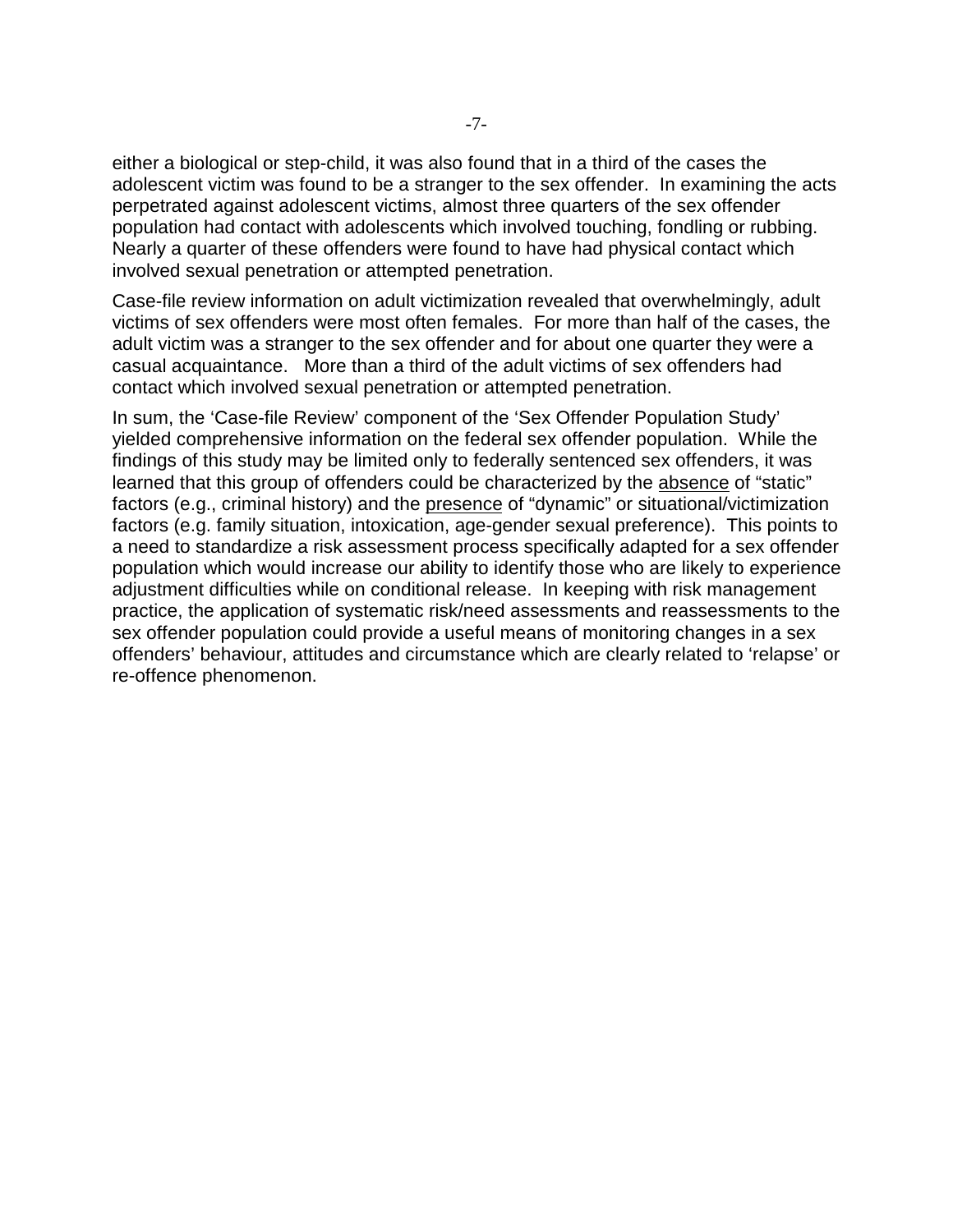# **Table of Contents**

| AN EXAMINATION OF SEX OFFENDER CASE HISTORIES IN FEDERAL<br><b>CORRECTIONS</b> | 1              |
|--------------------------------------------------------------------------------|----------------|
|                                                                                |                |
| <b>Acknowledgements</b>                                                        | $\overline{2}$ |
| <b>Executive Summary</b>                                                       | 3              |
| <b>Table of Contents</b>                                                       | 8              |
| I. Introduction                                                                | 10             |
| II. Description of the Case-File Review Instrument                             | 12             |
| III. Description of the Case-File Review                                       | 13             |
| A. Sampling Frame                                                              | 13             |
| <b>B.</b> Sample Size Determination                                            | 13             |
| Table 1. Sample Size Determination                                             | 13             |
| C. Sampling Procedure                                                          | 14             |
| Table 2. Selection Intervals                                                   | 14             |
| D. Field Work                                                                  | 14             |
| E. File Review Completion Rates                                                | 15             |
| Table 3. File Review Completion Rates by Stratum                               | 15             |
| Table 4. File Review Completion Rates by Region: On-register                   | 16             |
| Table 5. File Review Completion Rates by Region: Community                     | 16             |
| <b>IV. Findings</b>                                                            | 17             |
| Personal background:                                                           | 17             |
| A. Demographic Characteristics                                                 | 17             |
| <b>B.</b> Criminal History                                                     | 18             |
| C. Education/Employment History                                                | 20             |
| D. Marital/Family History                                                      | 21<br>23       |
| E. Sexual Abuse History<br>F. Mental Health History                            | 24             |
| G. Substance Abuse History                                                     | 25             |
| <b>Sex Offence History</b>                                                     | 26             |
| A. Sex Offender Status                                                         | 26             |
| <b>B. Most Recent Sex Offence</b>                                              | 27             |
| C. Complete Sex Offence History                                                | 32             |
| Sex Offender Typology                                                          | 33             |
| A. Child Victims                                                               | 34             |
| <b>B.</b> Adolescent Victims                                                   | 34             |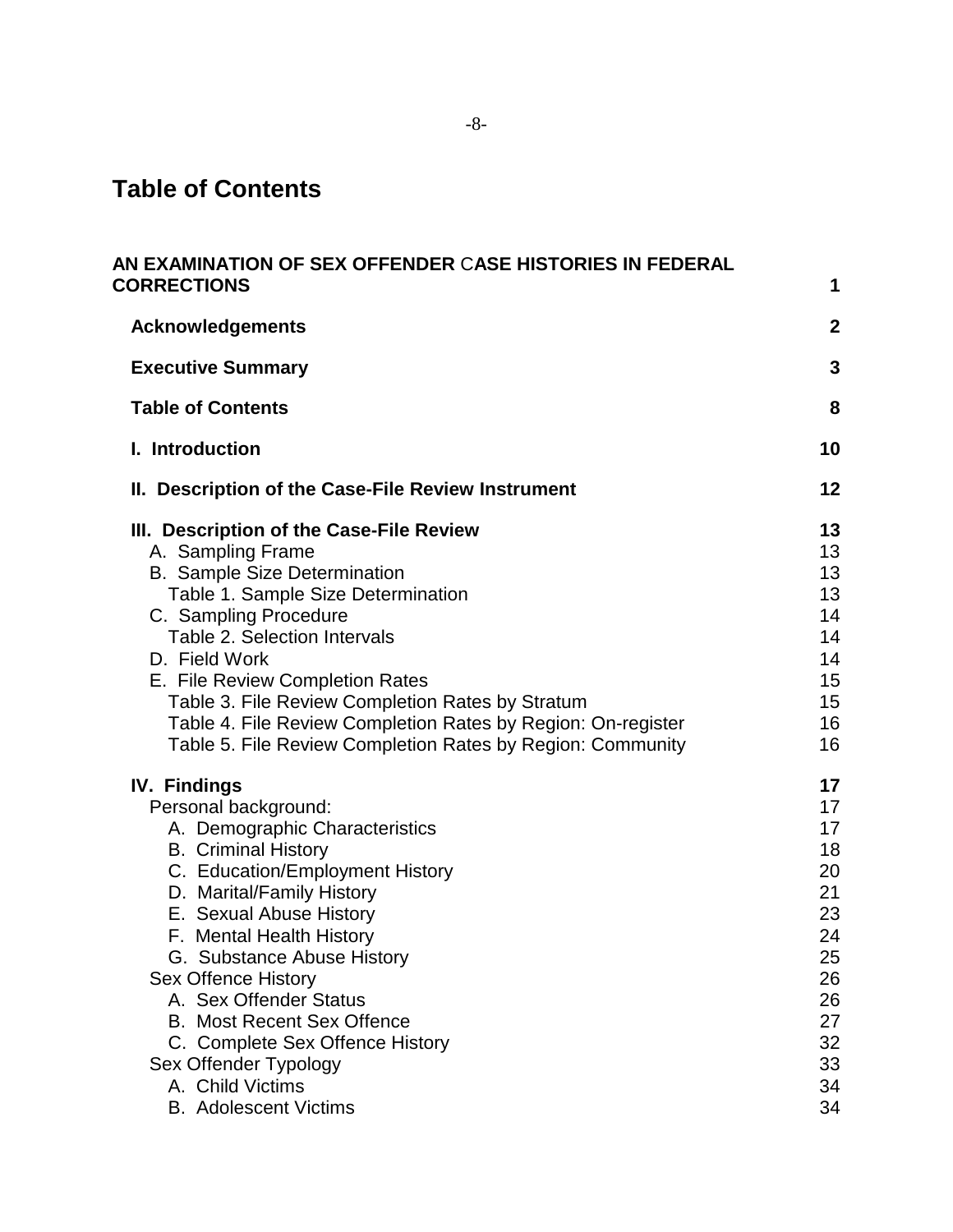| C. Adult Victims                                                                                                          | 35 |
|---------------------------------------------------------------------------------------------------------------------------|----|
| <b>V. Discussion</b>                                                                                                      | 37 |
| VI. References                                                                                                            | 40 |
| VII. Appendix A Correctional Service of Canada File Review Manual for the<br><b>Federal Sex Offender Population Study</b> | 41 |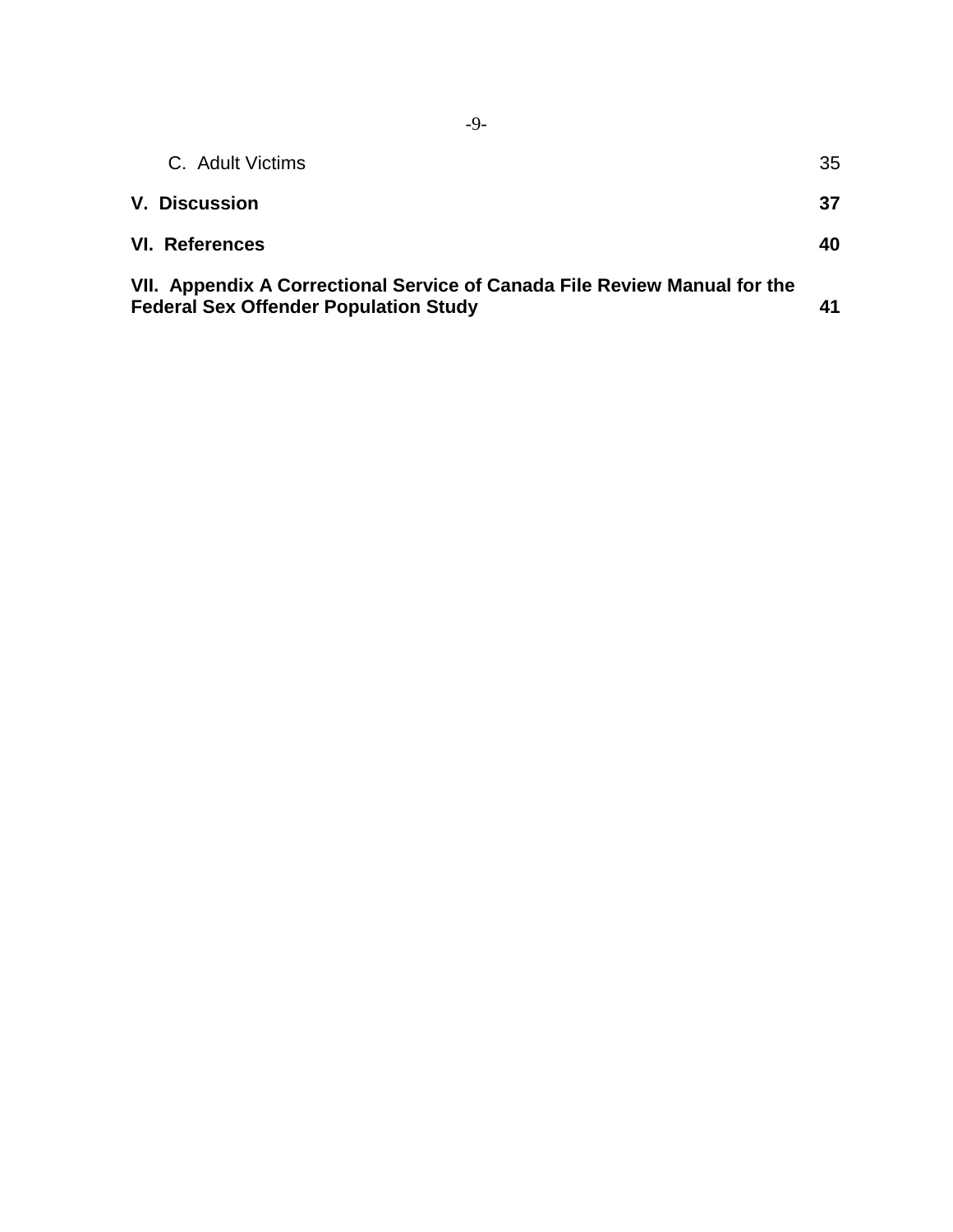### **I. Introduction**

The Working Group on Sex Offender Treatment Review (Ministry of the Solicitor General, 1989) and the Correctional Service of Canada's (CSC) Task Force on Mental Health (CSC, 1990) both recommended that further research be conducted on sex offenders for the purpose of developing and evaluating special treatment programs. Moreover, both of these reviews underscored the fact that a more co-ordinated programming and service strategy was needed.

It is generally recognized that there is insufficient information available in existing automated data bases to provide a comprehensive profile of the number, types and characteristics of sex offenders under federal supervision. While such information is essential for the ongoing development and subsequent evaluation of sex offender assessment and treatment programs, it is also required to assist in the development of strategies to improve the management of re-offence risk in the sex offender population. A broad research strategy was established to ensure that accurate and relevant information would become available on sex offenders under federal supervision.

Some recent research on federal sex offenders in Canada also provided impetus for further investigation. Gordon and Porporino (1990) reported that, in 1989, there were a total of 1,574 sex offenders in Canadian federal penitentiaries. At the time, this figure represented approximately 13% of the total federal inmate population. More importantly, it represented more than a doubling of the incarcerated sex offender population since 1978. However, as Gordon and Porporino (1990) pointed out, these percentages represented an underestimate of the actual sex offender population under federal supervision. In their study which relied on available automated data, it was possible to report only incarcerated offenders who had their 'major' offence (i.e., the offence which received the longest sentence) classified as sexual according to the criminal code. Consequently, sex offenders with multiple convictions who were serving their longest sentence for non-sex offenses were not included in the statistics. In addition, offenders currently serving sentences for non-sexual offenses but who also had previous convictions for sex offenses; offenders who had committed sexuallyrelated offenses but were convicted for another major offence (i.e., homicide), and sex offenders under community supervision were not reflected in their data.

While it is known that offence characteristics become very salient with respect to estimating the risk of sexual re-offending, available information on sex offending through CSC's automated offender information system offers only criminal code designations and does not clarify the circumstances surrounding the sexual offence (i.e., type, victims, etc.). Therefore, a nationwide 'Sex Offender Population Study' was initiated which had two related components: 1) a census identification of all sex offenders under federal supervision; and 2) an extensive case-file review of a large sample of sex offenders from across the country.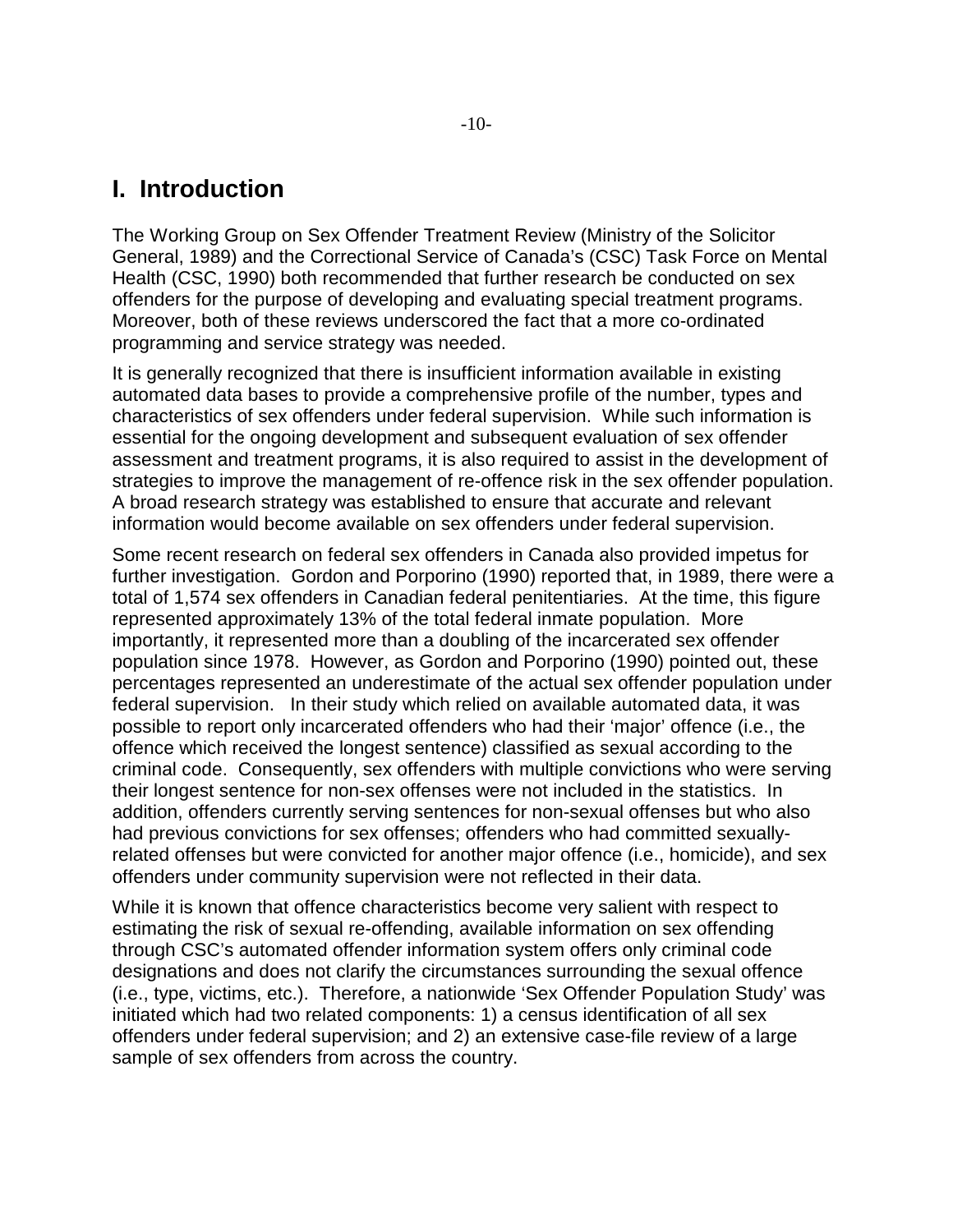The 'Sex Offender Census' was conducted to accurately identify the number, types and characteristics of federally sentenced sex offenders - both in institutions and under community supervision (Porporino & Motiuk, 1991). A standardized census checklist was administered by case management officers who reviewed sex offenders on their current caseloads. The census checklist gathered case-specific information such as: status (i.e., current offenses or previous history, details of the current sex offence (i.e., nature of the offence, number of victims, age and sex of victims, degree of injury, degree of force, presence of alcohol or drugs), past history of sexual offenses (i.e., patterns, seriousness) and treatment history (i.e., dates, type/nature, location, sponsors).

The census portion of the 'Sex Offender Population Study' yielded information on 3,066 sex offenders. Preliminary results of the national sex offender census showed that sex offenders made up 14.9% of CSC's total offender population. In addition, it was found that 18.9% of the incarcerated population and 9.9% of the conditional release population were sex offenders.

This, the second component of the 'Sex Offender Population Study', involved a comprehensive case-file review of a large sample of federal sex offenders from across the country. The case-file review portion of the 'Sex Offender Population Study' focused on the collection of detailed information on the personal background of the sex offender population as well as characteristics of the offenses they had committed. This report, which details the methodology employed in the case-file review, is essentially an examination of case histories for sex offenders in federal corrections.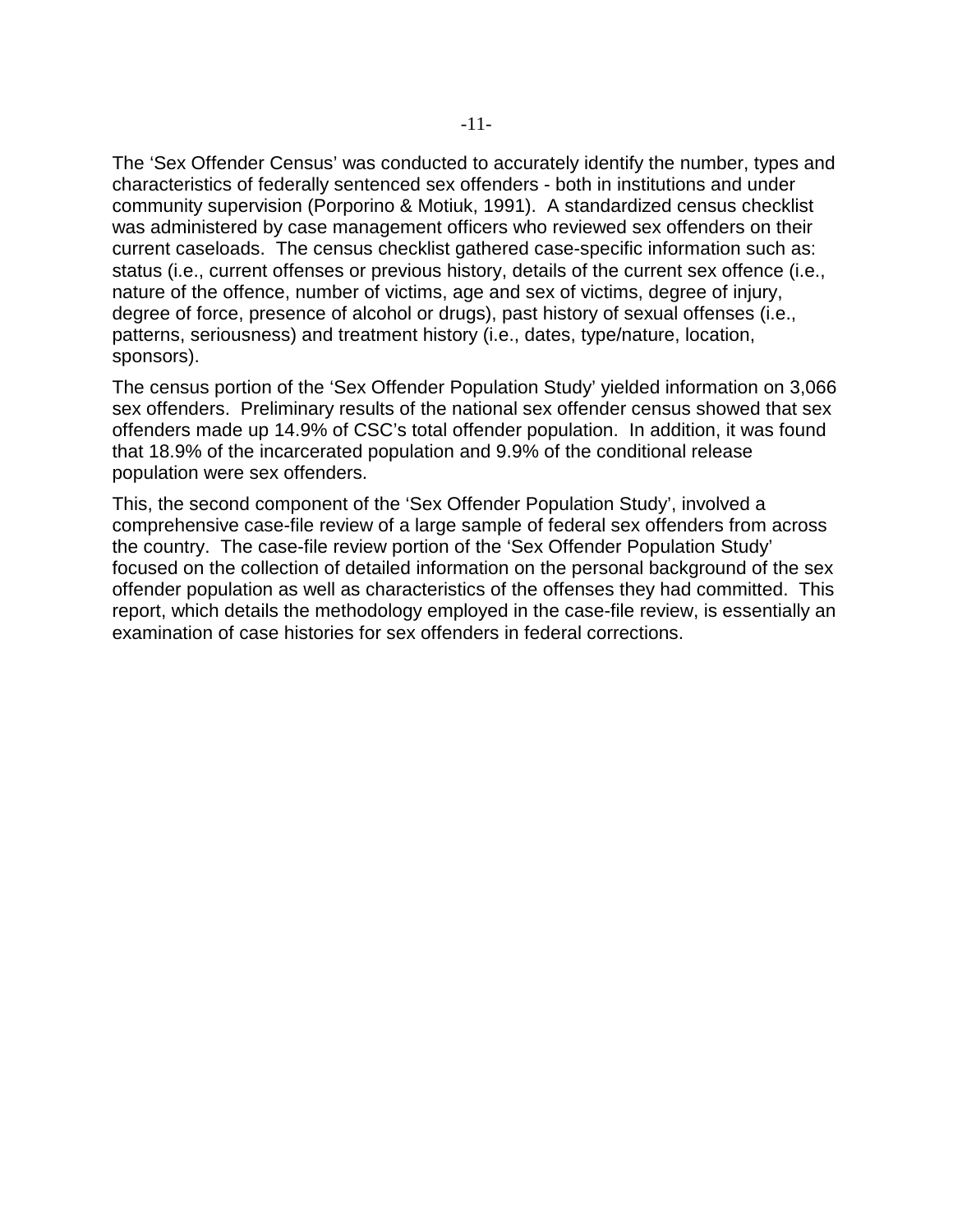## **II. Description of the Case-File Review Instrument**

The information which resides in CSC's automated offender information system on sex offenders yields little information on the nature and characteristics of sex offenders. Therefore, it was decided that in conjunction with the census identification of sex offenders under federal supervision, a comprehensive case-file review of a large sample of sex offenders would be conducted in order to capture information available only from a systematic review of file documentation.

**Development of the Case-file Review Instrument.** The case-file review instrument was designed to yield detailed information on the personal background of sex offenders (i.e., demographics, criminal, education/employment, marital/family, sexual abuse, mental health, substance abuse); sexual offending (i.e., most recent, most serious, offence with longest sentence), and typology (i.e., age and gender of victims, degree of force used, motives, treatment history).

The design of the 'Case-file Review' instrument began with a contractor hired to do the data collection while working in close collaboration with CSC research staff. A case-file review instrument was drafted containing approximately 200 questions which had been drawn from a variety of sources. For example, several specialists in the field of sex offender research and treatment were consulted in order to facilitate the conceptual development of the case-file review instrument and to frame suitable questions pertinent to sex offenders. Subsequently, a case-file review instrument was drafted and pre-tested on 75 files. A copy of the final case-file review instrument is included as Appendix A.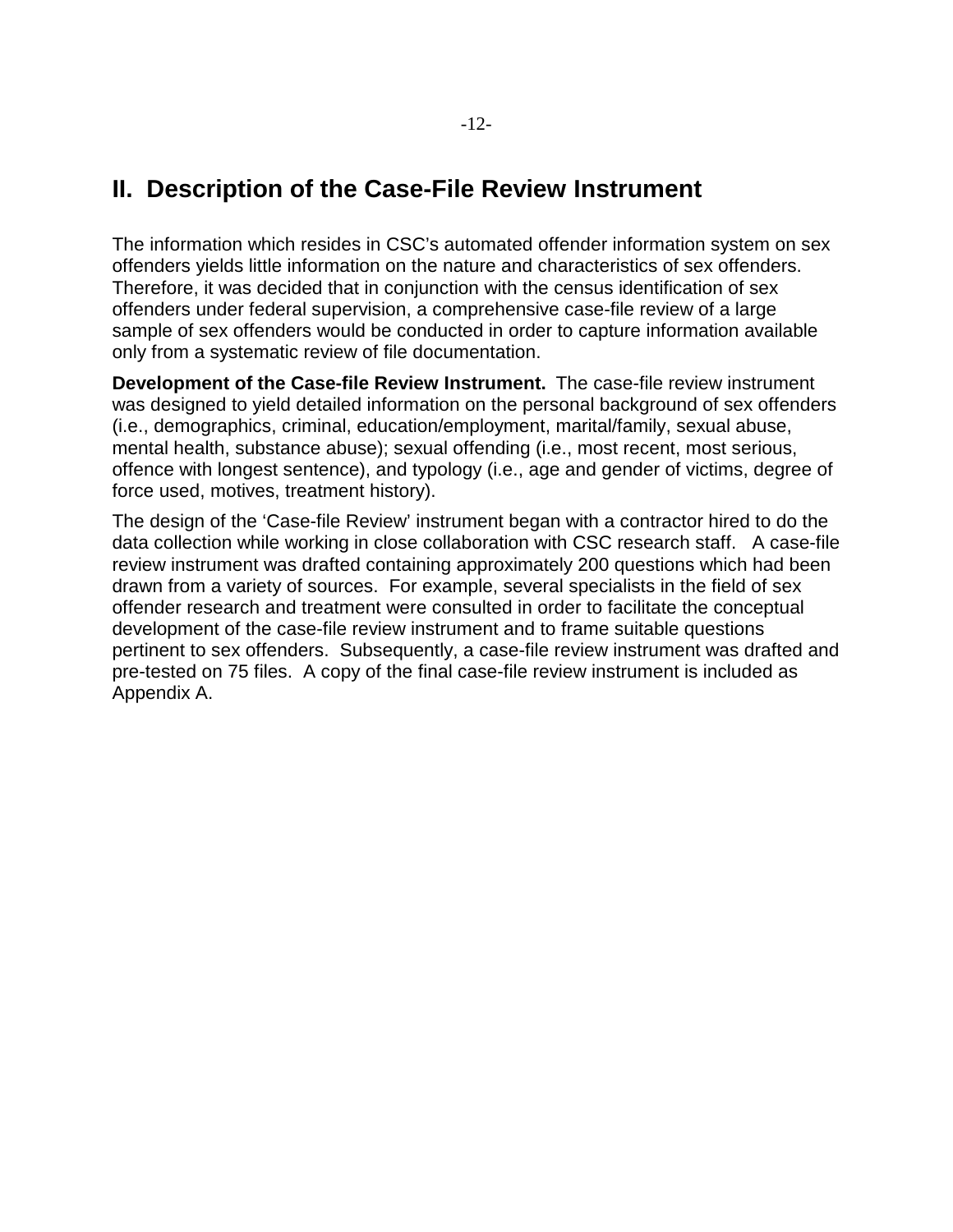# **III. Description of the Case-File Review**

## **A. Sampling Frame**

A study sample of sex offender case-files to be reviewed was selected by using CSC's automated offender information system. Two sampling frames were used: 1) the onregister (i.e., institution/day parole) and 2) the community supervision (i.e., full parole/mandatory supervision) listings of current federally sentenced offenders who had been convicted of sex offenses. This procedure resulted in a population base of 3,027 sex offenders under federal jurisdiction. However, a number of adjustments to the population base had to be made in order to establish a case-file review sample that was logistically feasible (i.e., due to time constraints, distance, resources). These adjustments excluded the following: 1) sex offenders located in provincial facilities ( $n =$ 74); sex offenders in Community Correctional Centres (n = 33); female sex offenders (n  $= 1$ ); and sex offenders located in CSC parole offices with less than ten cases (n = 142). After these adjustments, a total of 2,777 federal sex offenders [2,088 on-register (75.2%) and 689 on full parole or mandatory supervision (24.8%)] served as candidates for sampling.

### **B. Sample Size Determination**

The determination of sample size depends on the following: 1) design of the study, 2) population size, 3) variability in the target population, 4) desired precision, 5) expected non-response and 6) operational constraints. Relying on the methodology used by CSC to conduct a national mental health survey of federal inmates (Motiuk & Porporino, 1991), we wished to achieve representativeness among sex offenders for the 'onregister' and 'community' population bases that would be correct within a 5% margin of error with 95% confidence. In Table 1, we present the sample sizes that were calculated for the case-file review.

| <b>STRATUM</b> | <b>POPULATION BASE</b> | <b>SAMPLE SIZE</b> |
|----------------|------------------------|--------------------|
| On-register    | 2,088                  | 504                |
| Community      | 689                    | 338                |

**Table 1. Sample Size Determination**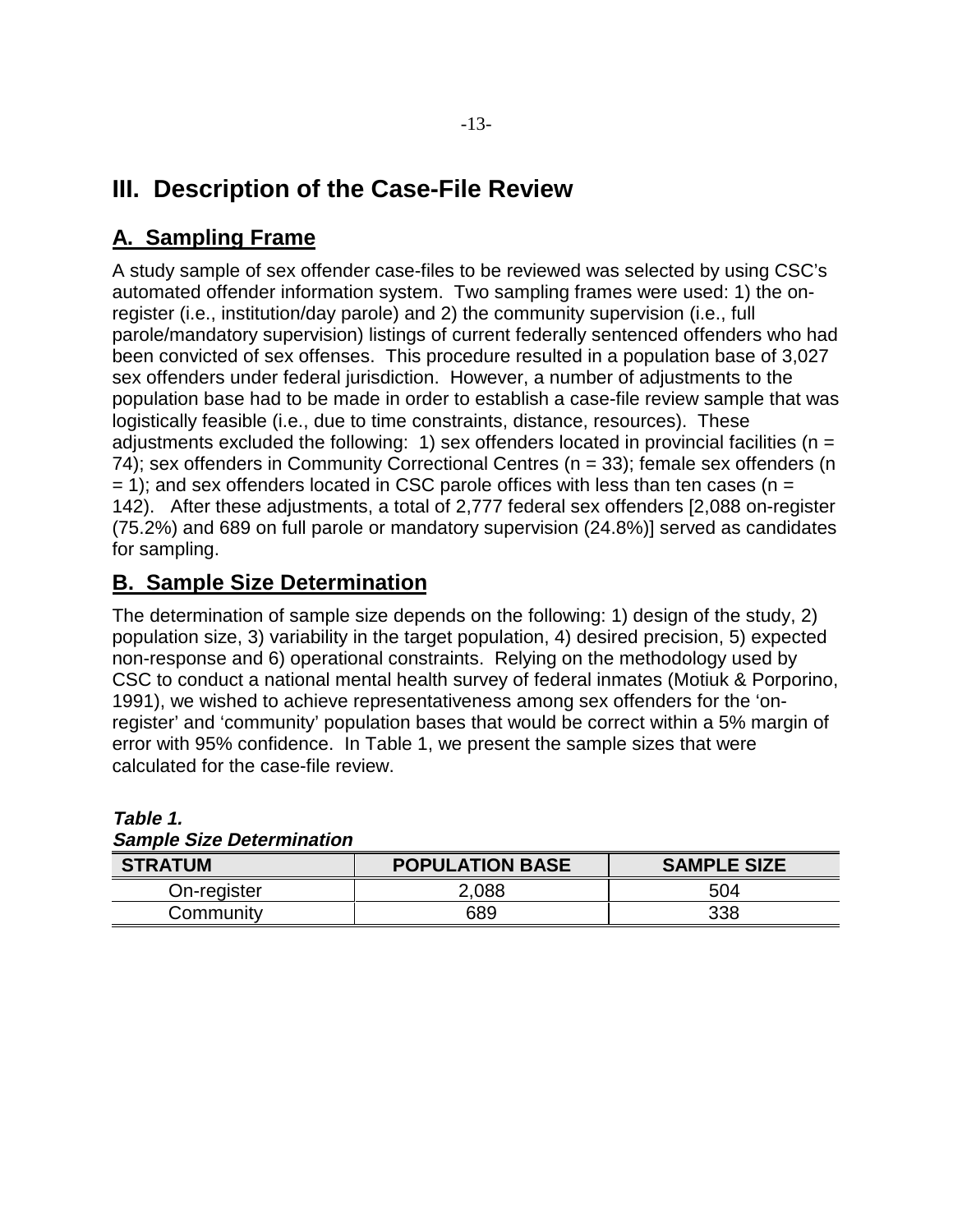### **C. Sampling Procedure**

Systematic selection, a modification of simple random sampling, was used as the method to select cases from the on-register and community listings. This procedure entailed selecting individuals through the application of a selection interval so that every 'Ith' offender on the list, following a random start, would be included in the sample.

Selection intervals for the case-file review were determined by simply dividing the adjusted on-register and community population bases by the desired sample size. As Table 2 indicates, the selection intervals were the inverse of the sampling fraction.

| <b>Selection Intervals</b> |                           |  |  |
|----------------------------|---------------------------|--|--|
| <b>STRATUM</b>             | <b>SELECTION INTERVAL</b> |  |  |
| On-register                | 4 1 4 2                   |  |  |
| Community                  | 2.038                     |  |  |

Thus, two systematic random samples were generated from the on-register and community listings as follows: individuals were first sorted by region, and within each region, by specific location (i.e., prison, parole office) and ascending order of age. This procedure was followed to ensure that there would be proportional representation by region, by location within regions and by age as well. With cases sorted in this fashion, a random starting point was used to begin selection within the range of the sampling interval.

### **D. Field Work**

**Table 2.**

In order to ensure the quality of the case-specific information being extracted from sex offenders' files, the organization and administration of field work for the case-file review entailed the careful recruitment and selection of reviewers, training in the administration of the coding instrument, on-site reviews of case-files, field supervision and quality control.

**File Reviewer Recruitment and Selection.** While the recruitment of case-file reviewers was left to the judgement of the consulting firm employed to perform the task of data collection, a variety of personal attributes were considered essential for selecting case-file reviewers. These included: at least an undergraduate degree in criminology or other social science discipline; work experience in corrections; personal suitability; ability to scan reports with a high degree of comprehension; ability to interpret information and make judgements on the basis of best available information; maturity and security clearance at the enhanced reliability level. While the majority of file reviewers were anglophone, bilingual reviewers (i.e., english/french) were recruited to examine the documentation written in french.

A total of 18 file reviewers were selected to work on the project. Due to time constraints, reviewers not already known to the consulting firm were initially screened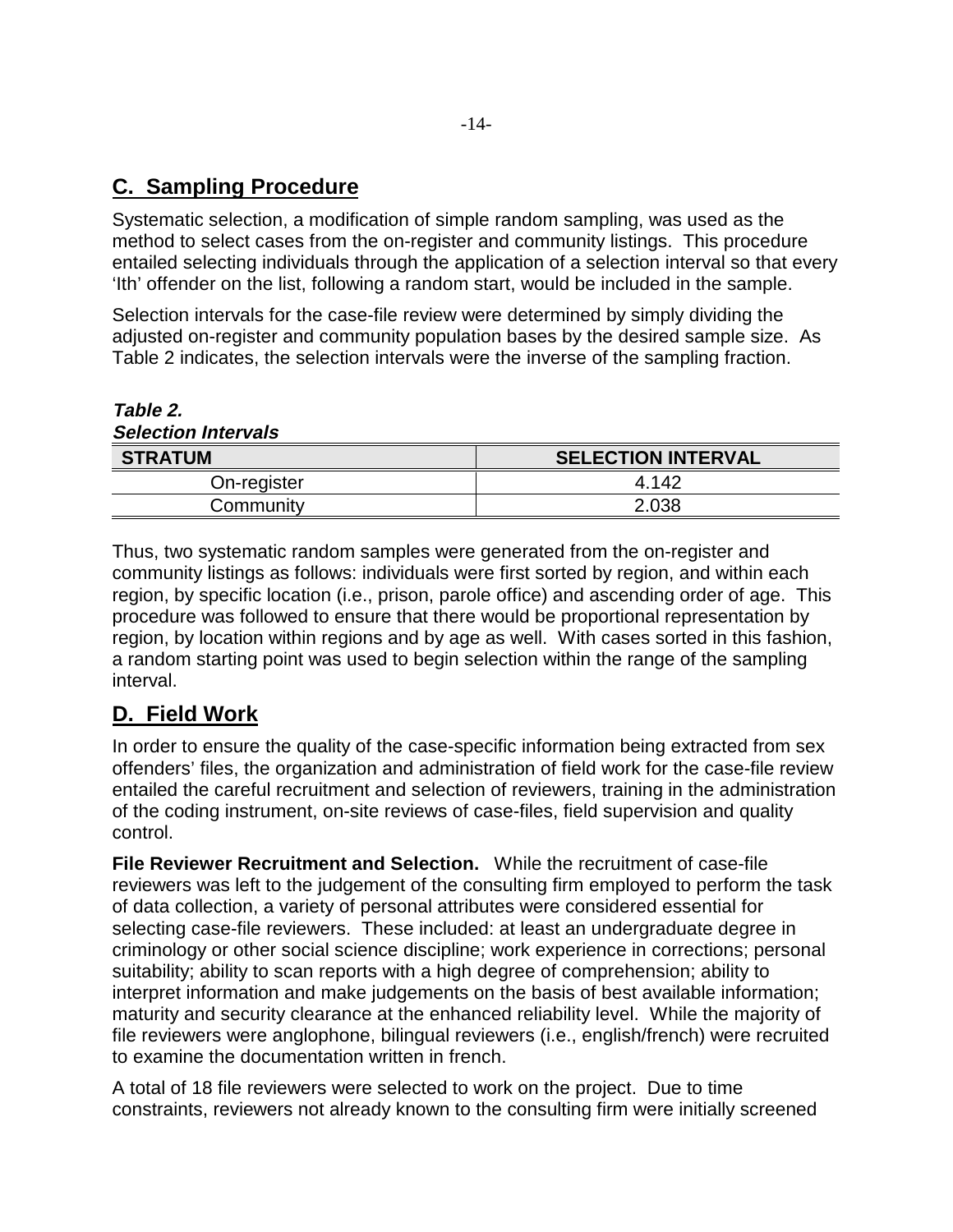on the basis of submitted resumes and telephone interviews. Performance during the training sessions served as a further opportunity for assessing the suitability of potential candidates before the data collection process began.

**Training of File Reviewers**. The proper training of file reviewers was recognized as critical to gathering comprehensive and reliable data on the sex offender population. Two-day training sessions were held to introduce the purpose and scope of the 'Sex Offender Population Study'; outline the structure of the 'Case-file Review Manual'; identify the relevant sources of information within the case file documentation available on the sex offender population; and gain experience with this data extraction method from the files of sex offenders.

### **E. File Review Completion Rates**

A total of 2,777 sex offenders were targeted as potential candidates for the case-file review. Subsequent to systematic random selection, a total of 842 sex offenders (33.7%) were identified for file review in the CSC institutions and parole offices. Unfortunately, 74 case-files (7%) were found to be no longer available at the settings at the time of the study (i.e., due to relocation, etc.).

In Table 3, we present the obtained overall completion rates for each of the three adjusted population bases. The overall case-file review completion rate (i.e., 'onregister' and 'community' samples combined) was 93.2%. We note that there was little differentiation in the overall case-file review completion rates between the 'on-register' (94.6%) and 'community' (91.1%) samples.

| <b>STRATUM</b> | <b>ADJUSTED</b><br><b>POPULATION</b> |             |               |     | <b>COMPLETED</b> |
|----------------|--------------------------------------|-------------|---------------|-----|------------------|
|                | <b>BASE</b>                          | <b>BASE</b> | <b>SAMPLE</b> |     | %                |
| On-register    | 2,196                                | 2,088       | 504           | 477 | 94.6             |
| Community      | 831                                  | 689         | 338           | 308 | 91.1             |
| <b>TOTAL</b>   | 3,027                                | 2,777       | 842           | 785 | 93.2             |

#### **Table 3.**

| <b>File Review Completion Rates by Stratum</b> |                     |          |
|------------------------------------------------|---------------------|----------|
| <b>CTDATIIM</b>                                | <b>DODLIL ATION</b> | AN ILICT |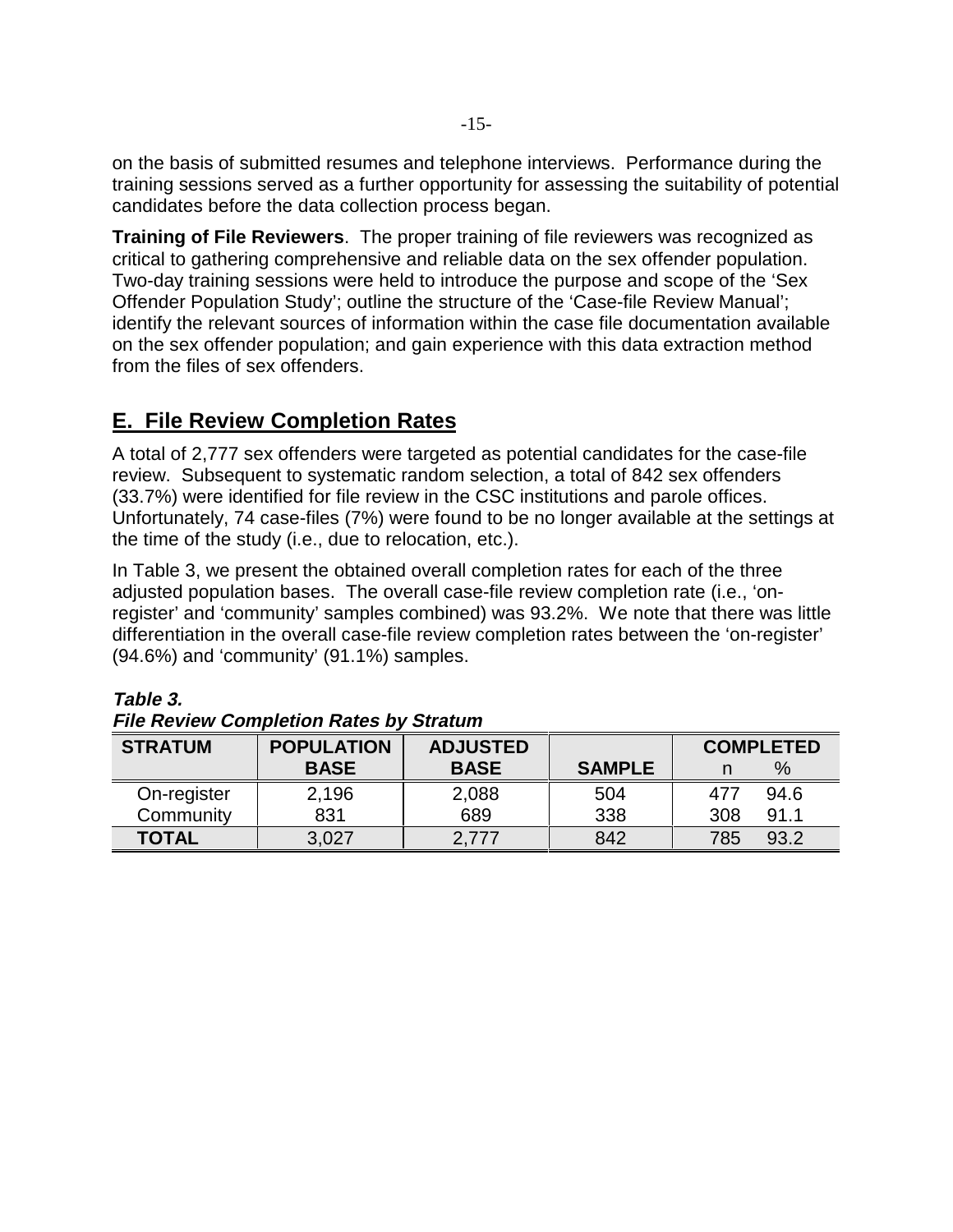In order to understand the nature and characteristics of sex offenders 'on-register', we sought to review all of the case-files that were sampled for these facilities. In Table 4, we show the file review completion rates for each region. Of those reviewed, the Pacific and Quebec region had the highest completion rates (100.0% and 97.1%, respectively). Overall, the obtained case-file review completion rate for sex offenders 'on-register' was 94.6%

| Table |  |
|-------|--|
|-------|--|

**File Review Completion Rates by Region: On-register**

| <b>REGIONAL</b> | <b>POPULATION</b> | <b>ADJUSTED</b> |               | <b>COMPLETED</b> |
|-----------------|-------------------|-----------------|---------------|------------------|
| <b>STRATUM</b>  | <b>BASE</b>       | <b>BASE</b>     | <b>SAMPLE</b> | %<br>n           |
| <b>Atlantic</b> | 204               | 182             | 44            | 88.6<br>39       |
| Quebec          | 448               | 432             | 104           | 97.1<br>101      |
| Ontario         | 552               | 547             | 132           | 94.7<br>125      |
| Prairie         | 590               | 535             | 129           | 90.7<br>117      |
| Pacific         | 402               | 392             | 95            | 95<br>100.0      |
| <b>TOTAL</b>    | 2,196             | 2,088           | 504           | 94.6<br>477      |

In Table 5, we present the case-file review completion rates for sex offenders under 'community' supervision for each region. Although the overall case-file review completion rate (i.e., regional samples combined) was 91.1%, there was some variation in completion rates across the regions.

#### **Table 5.**

**File Review Completion Rates by Region: Community**

| <b>REGIONAL</b> | <b>POPULATION</b> | <b>ADJUSTED</b> |               | <b>COMPLETED</b> |
|-----------------|-------------------|-----------------|---------------|------------------|
| <b>STRATUM</b>  | <b>BASE</b>       | <b>BASE</b>     | <b>SAMPLE</b> | %<br>n           |
| <b>Atlantic</b> | 93                | 64              | 31            | 90.3<br>28       |
| Quebec          | 239               | 219             | 108           | 96.3<br>104      |
| Ontario         | 177               | 127             | 62            | 85.5<br>53       |
| Prairie         | 162               | 132             | 65            | 57<br>87.7       |
| Pacific         | 160               | 147             | 72            | 91.7<br>66       |
| TOTAL           | 831               | 689             | 338           | 91.1<br>308      |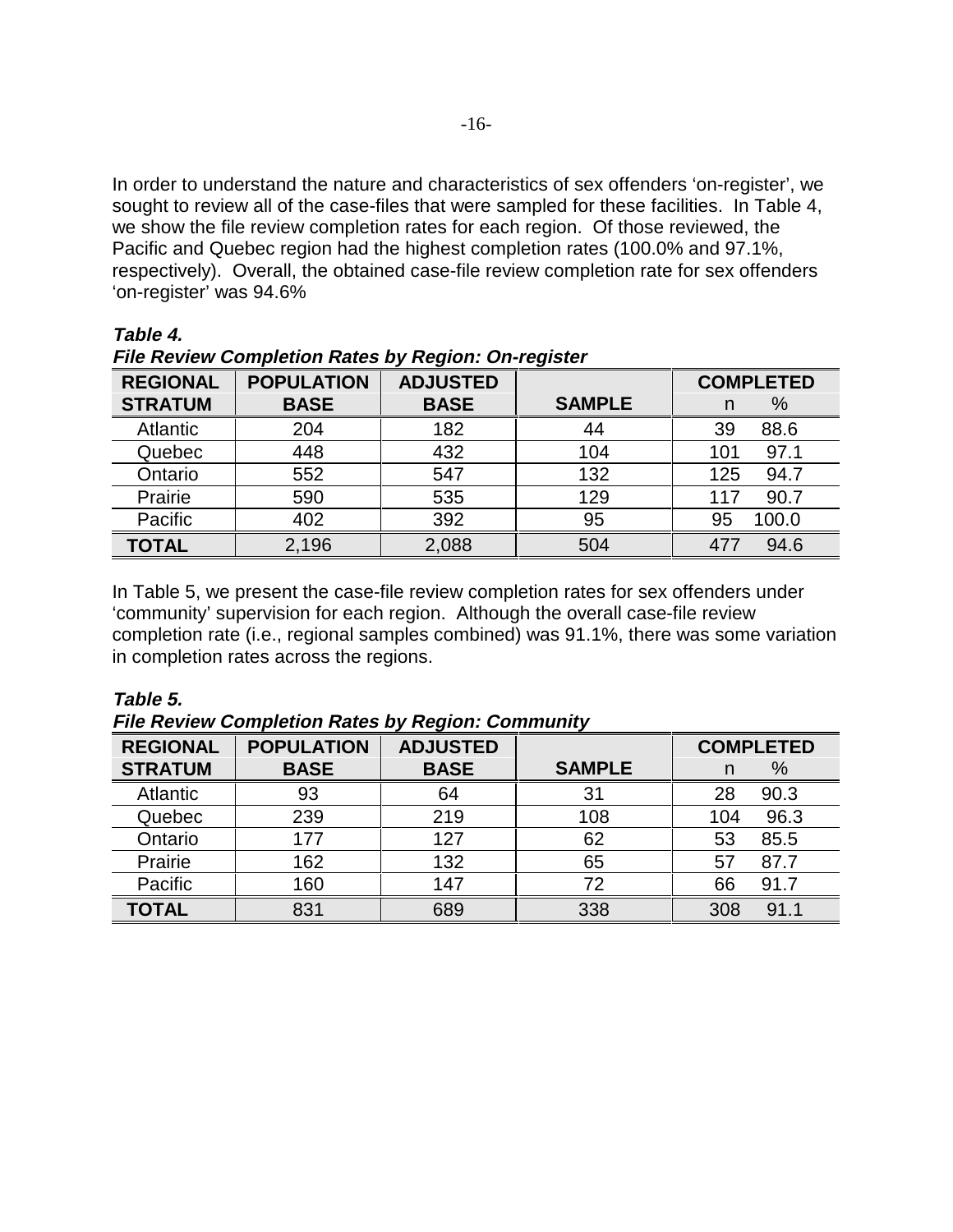# **IV. Findings**

The results of the 'Case-file Review' are organized into three sections: 'personal background', 'sex offence history' and 'sex offender typology'. Descriptive statistics for the sex offender population are presented with respect to 'institution', 'community' as well as 'overall'. To obtain an 'institution' or incarcerated grouping, those sex offenders identified as being on day parole at the time of file-review (3%) were removed from the 'on-register' sample and placed in the 'community' group. It should be noted that group sizes (N's) may vary due to incomplete information on case-files.

### **Personal background:**

#### **A. Demographic Characteristics**

Table 6 presents a distribution of selected background characteristics for sex offenders in an 'institution' and in the 'community'. As expected, statistical analyses revealed that the average age at admission for sex offenders in an 'institution' did not significantly differ from the 'community' supervision group (Means = 34.7 and 34.6 years, respectively). However, at the time of the case-file review the 'institution' sex offender population was found to be significantly younger than those sex offenders under community supervision (37.7 and 40.1, respectively). While four out of five sex offenders in the case-file review were found to be Caucasian, the next most representative group were natives (15%). Another important finding was that nearly 50% of the sex offenders examined were serving sentences of less than four years. Roughly 8% of the sex offenders reviewed were serving life sentences.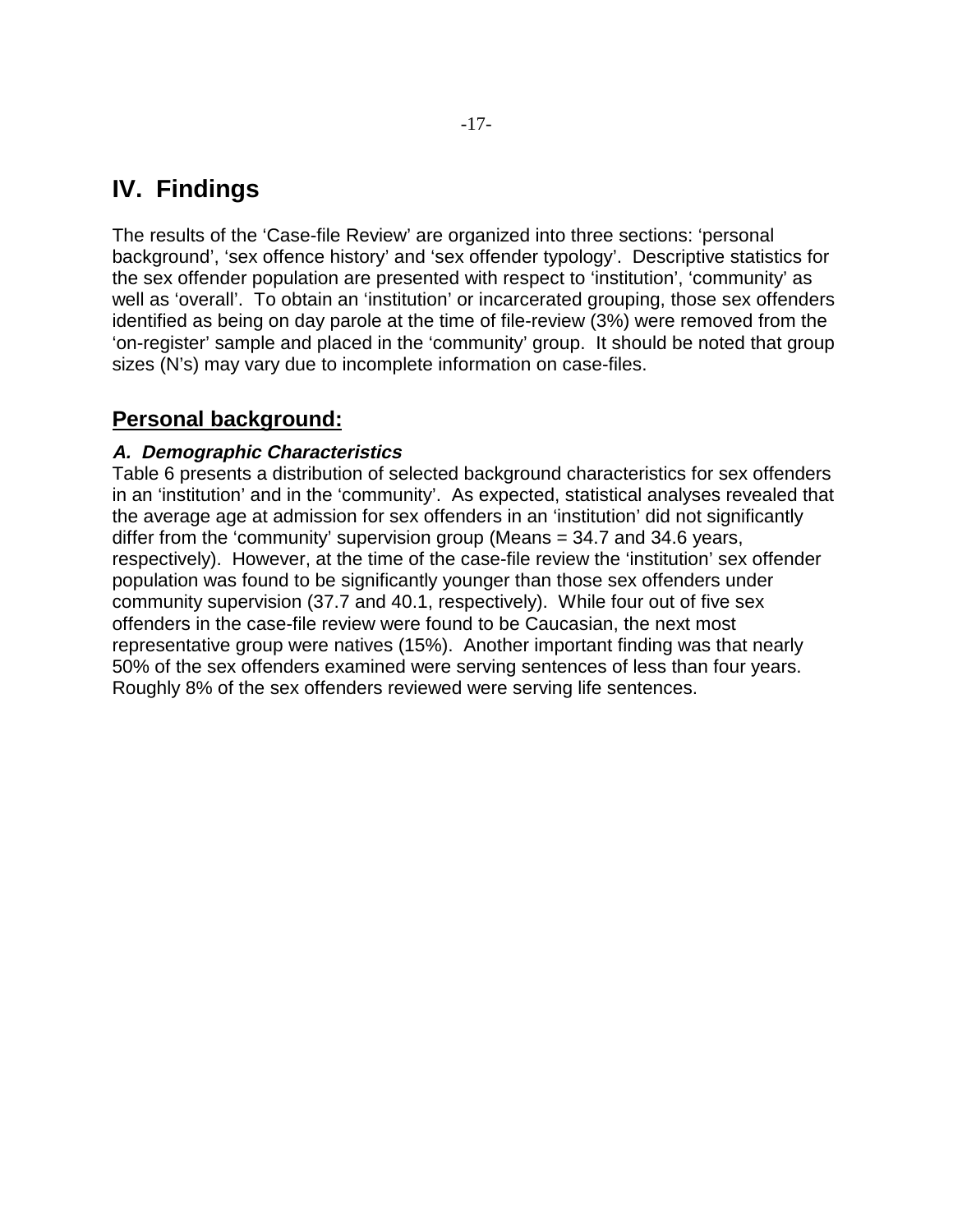| Table 6. |                                                 |
|----------|-------------------------------------------------|
|          | Percentage Distribution of General Demographics |

| Variable          | 'Institution'      | 'Community'        | Overall            |
|-------------------|--------------------|--------------------|--------------------|
| Age (in years):   |                    |                    |                    |
| at admission      | $M = 34.7$ SD=11.2 | $M = 34.6$ SD=10.5 | $M = 34.6$ SD=10.9 |
| at file review    | $M=37.7$ SD=11.0   | $M=40.1$ SD=11.5   | $M = 38.6$ SD=11.3 |
|                   | % (n/N)            | % $(n/N)$          | % (n/N)            |
| Race:             |                    |                    |                    |
| Caucasian         | (352/455)<br>77.4  | 80.0 (257/319)     | (609/774)<br>78.7  |
| <b>Native</b>     | 16.2<br>(75)       | $11.8$ (37)        | (112)<br>14.5      |
| Asian             | 1.3<br>(6)         | (3)<br>0.9         | (9)<br>1.2         |
| <b>Black</b>      | 3.2<br>(15)        | 3.1<br>(10)        | (25)<br>3.2        |
| Other             | (7)<br>$1.5\,$     | 3.8<br>(12)        | (19)<br>2.5        |
| Sentence Length:  |                    |                    |                    |
| less than 2 years | (5/463)<br>1.1     | (7/322)<br>2.2     | 1.5 (12/785)       |
| 2 to 4 years      | (196)<br>42.3      | (168)<br>52.2      | 46.4 (364)         |
| 5 to 9 years      | (151)<br>32.6      | (97)<br>30.1       | 31.6 (248)         |
| $10+$ years       | 14.5<br>(67)       | 10.3<br>(33)       | 12.9 (100)         |
| Life              | 9.5<br>(44)        | 5.3<br>(17)        | 7.8(61)            |

Notes:  $M = Mean$ ,  $SD = Standard deviation$ .

#### **B. Criminal History**

General History. The Statistical Information on Recidivism Scale (SIR) reflects a list of 15 risk-related factors found to be significantly associated with the decision to grant or refuse parole (Nuffield, 1982). Given that the majority of risk-related items in the SIR Scale entail criminal history, it also provides a general measure of exposure to the criminal justice system (e.g., previous convictions, incarcerations and revocations).

In Table 7, we present a breakdown of the SIR risk groupings for sex offenders in an 'institution' and in the 'community'. Although the overall risk groupings for nearly two thirds of the sex offender population ranged from "good" to "very good", it was found that the percentage of cases in the poorer risk category was greater for those sex offenders in the 'institution' group ( $p < .02$ ).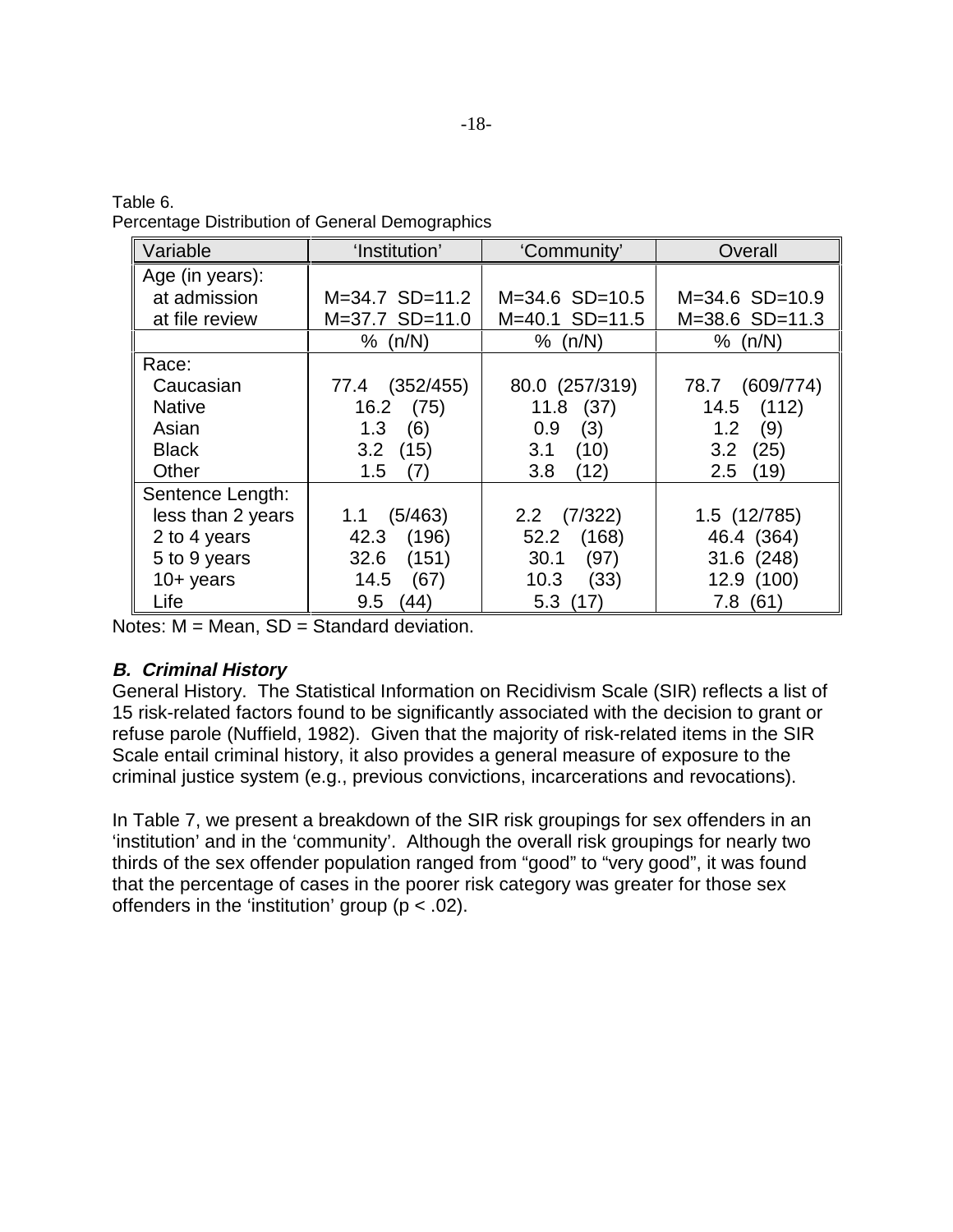Table 7.

Percentage Distribution of Statistical Information on Recidivism (SIR) Scale Groupings

| Variable               | 'Institution'   | 'Community'     | Overall         |
|------------------------|-----------------|-----------------|-----------------|
| <b>SIR Total Score</b> | $M=2.3$ SD=10.6 | $M=6.0$ SD=10.8 | $M=3.7$ SD=10.8 |
|                        | (n/N)           | (n/N)           | (n/N)           |
|                        | %               | %               | %               |
| <b>Risk Grouping:</b>  |                 |                 |                 |
| Very Poor              | (61/342)        | (18/199)        | (79/541)        |
|                        | 17.8            | 9.1             | 14.6            |
| Poor                   | (42)            | (19)            | (61)            |
|                        | 12.3            | 9.6             | 11.3            |
| Fair                   | (42)            | (22)            | (64)            |
|                        | 12.3            | 11.1            | 11.8            |
| Good                   | 19.6            | (35)            | (102)           |
|                        | (67)            | 17.6            | 18.9            |
| <b>Very Good</b>       | 38.0            | (105)           | 235)            |
|                        | (130)           | 52.8            | 43.4            |

Notes: M = Mean, SD = Standard deviation.

Juvenile Offence History. Upon examination of the sex offenders' juvenile records, it was found that 319 sex offenders (44.1%) had a history of arrests as juveniles. Table 8 presents a breakdown of the type of juvenile offence(s) recorded for the 'institution' and 'community' sex offender groups. Although the types of recorded offence(s) for sex offenders was quite varied, we found that juvenile arrest records were most prevalent among those sex offenders in the 'institution' group and between the ages of 16 and 18.

Table 8. Percentage Distribution of Juvenile Arrest Records

| Variable                    | 'Institution'<br>(n/N)<br>% | 'Community'<br>(n/N)<br>℅ | Overall<br>(n/N)<br>$\%$ |
|-----------------------------|-----------------------------|---------------------------|--------------------------|
| Juvenile Record:            | (206/418)<br>49.3           | (107/291)<br>36.8         | (319/723)<br>44.1        |
| Arrests - under age 16:     |                             |                           |                          |
| Violent Offence(s)          | 9.5(15/158)                 | 7.5(7/94)                 | (22/252)<br>8.7          |
| Sex Offence(s)              | 7.6 (12/159)                | $5.2$ (5/96)              | (17/255)<br>6.7          |
| Other Offence(s)            | 51.6 (83/161)               | (49/96)<br>51.0           | 51.4 (132/257)           |
| Arrests - age 16 to age 18: |                             |                           |                          |
| Violent Offence(s)          | 17.1 (30/176)               | 15.2 (15/99)              | 16.4 (45/275)            |
| Sex Offence(s)              | 14.6 (26/178)               | 8.8 (9/102)               | 12.5 (35/280)            |
| Other Offence(s)            | 82.6 (147/178)              | 73.0 (73/100)             | 79.1 (220/278)           |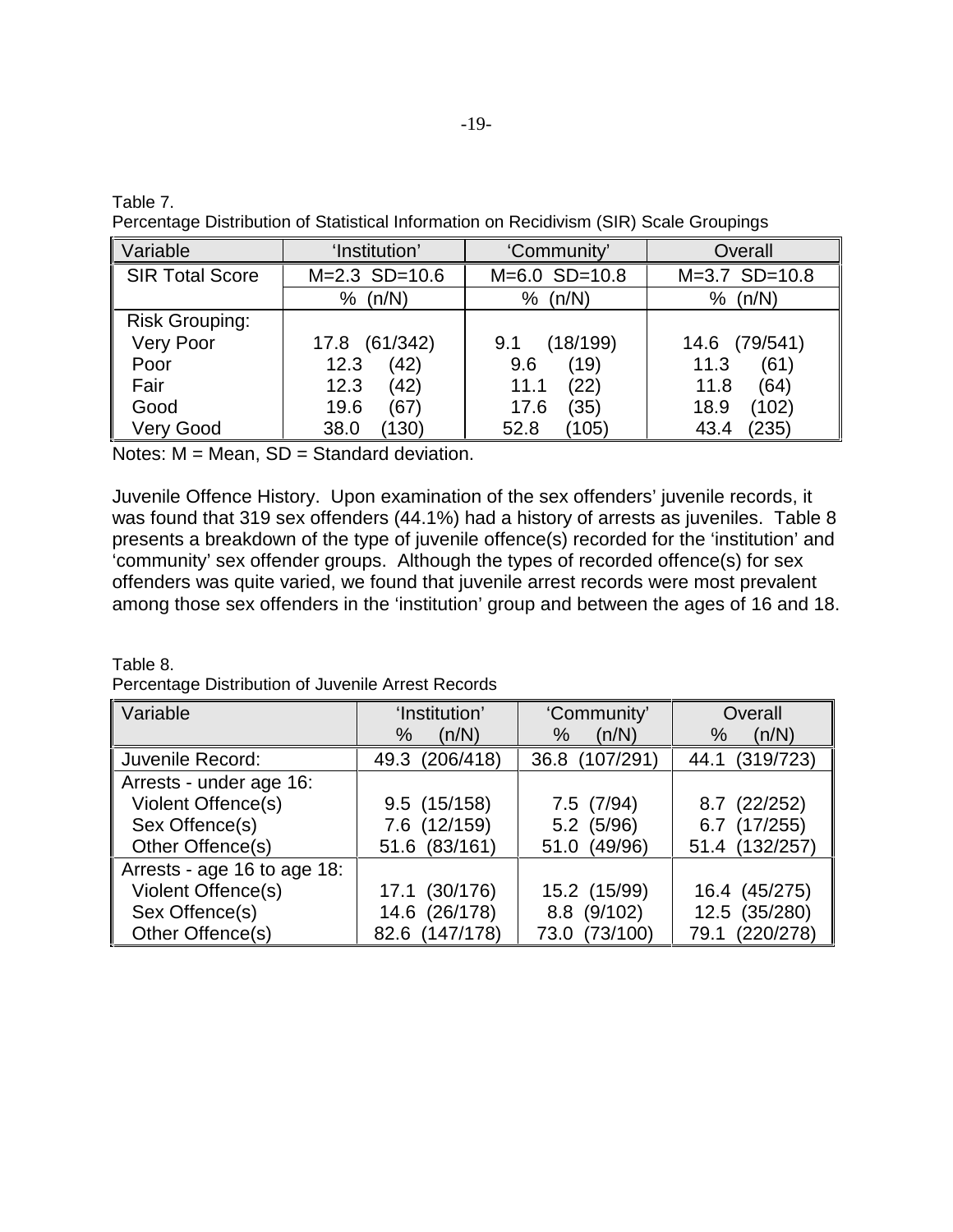#### **C. Education/Employment History**

A look at the education/employment histories of the sex offender population revealed that four out of five sex offenders had less than grade 12 and one half had less than grade 10. In Table 9, we present a breakdown of the education/employment problems for these offenders. Although the majority of sex offenders had been employed at the time of their current offence, more than 50% were found to be unstable in their employment pattern. With respect to type of occupation, the largest proportion of sex offenders (65%) were unskilled labourers during the year prior to their current offence. While less than a third of the sex offenders had experienced financial problems during the year prior to their current offence, two out of three sex offenders had relied on social assistance.

| Variable                   | 'Institution'     | 'Community'      |                   |
|----------------------------|-------------------|------------------|-------------------|
|                            | $\%$<br>(n/N)     | %<br>(n/N)       | %<br>(n/N)        |
| Highest school grade       |                   |                  |                   |
| completed:                 |                   |                  |                   |
| less than grade 8          | 28.5 (132/463)    | 26.4 (85/322)    | 27.6 (217/785)    |
| less than grade 10         | 59.8 (277)        | 56.2 (181)       | 58.3 (458)        |
| less than grade 12         | (396)<br>85.5     | 82.9 (267)       | (663)<br>84.5     |
| Unemployed at time of      |                   |                  |                   |
| current offence:           | 48.3 (208/431)    | 39.4 (119/302)   | (327/733)<br>44.6 |
| Frequently unemployed at   |                   |                  |                   |
| time of offence:           | (201/344)<br>58.4 | 46.8 (126/269)   | 53.3 (327/613)    |
| Occupation during the year |                   |                  |                   |
| prior to current offence:  |                   |                  |                   |
| student                    | $0.9$ $(3/324)$   | $0.8$ (2/263)    | $0.9$ (5/587)     |
| unskilled labour           | 68.5 (222)        | 59.7 (157)       | 64.6 (379)        |
| skilled labour             | 7.1(24)           | 18.3 (48)        | 12.3(72)          |
| clerical, sales            | 4.3 (14)          | 1.1(3)           | 2.9(17)           |
| lower management/          | 8.6(28)           | 9.1(24)          | 8.9(52)           |
| supervisory                |                   |                  |                   |
| managerial/professional    | 2.2(7)            | 3.0(8)           | 2.6(15)           |
| other                      | 8.0(26)           | 8.0(21)          | 8.0(47)           |
| Financial problems during  |                   |                  |                   |
| the year prior to current  |                   |                  |                   |
| offence:                   | (93/299)<br>31.1  | 28.2<br>(77/273) | 29.7 (170/572)    |
| Reliance on social         |                   |                  |                   |
| assistance:                | 40.7<br>(129/317) | 36.0<br>(96/267) | 38.5<br>(225/584) |

Table 9.

Percentage Distribution of Education/Employment Problems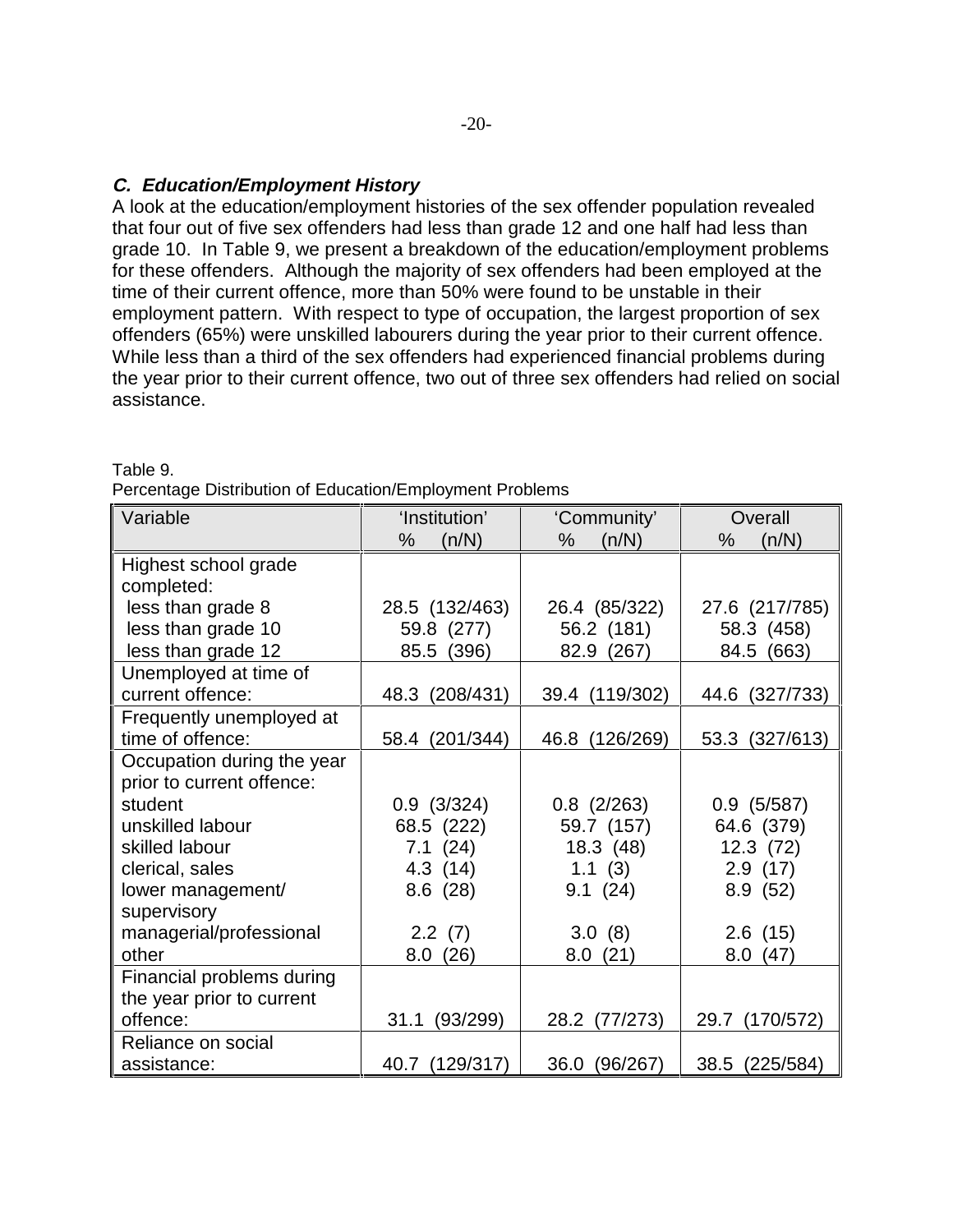#### **D. Marital/Family History**

The marital/family history of the sex offender population is presented in Table 10. We note that most of the sex offenders were single at the time of their current offence and that more than a third were reported to have been dissatisfied with their marital status at the time.

It is noteworthy that the majority of sex offenders (60%) had been separated from their biological parents before age 16. Of those separated from their biological parents, one third had been placed in child welfare agencies and training schools. Another important finding was that more than a third of the federal sex offenders reviewed had been abused by their parent(s) and/or primary caregiver(s) before the age of 16 years. Upon closer examination, it was found that about one third of the sex offenders had experienced physical abuse and that an equivalent proportion had been subjected to some form of emotional abuse or neglect. Finally, more than 50% of the sex offenders' parent/primary caregiver(s) were reported to have had alcohol/drug problems, 8% had psychiatric problems and 6% had criminal histories.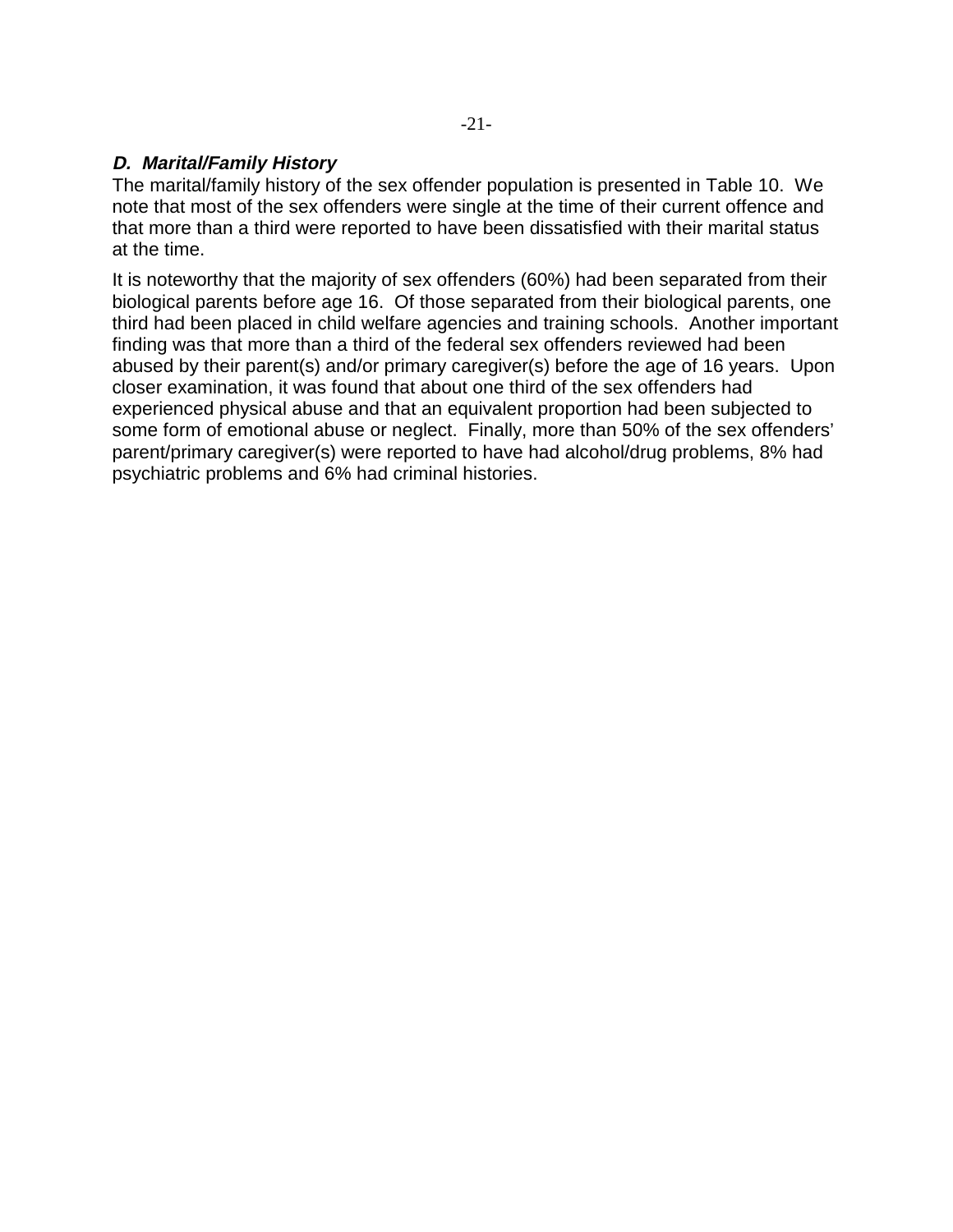Table 10.

Percentage Distribution of Marital/Family Problems

| Variable                      | 'Institution'     | 'Community'       | Overall           |
|-------------------------------|-------------------|-------------------|-------------------|
|                               | %<br>(n/N)        | %<br>(n/N)        | %<br>(n/N)        |
| Marital status at time of     |                   |                   |                   |
| current offence:              |                   |                   |                   |
| single                        | 56.8<br>(262/461) | 49.1<br>(157/320) | 53.6<br>(419/781) |
| Dissatisfied with marital     |                   |                   |                   |
| status at the time of current |                   |                   |                   |
| offence:                      | 38.7 (121/313)    | 43.0<br>(107/249) | (228/562)<br>40.6 |
| Separated from biological     |                   |                   |                   |
| parents before age 16         | 62.2<br>(265/426) | 55.2 (141/315)    | (439/741)<br>59.2 |
| Placement(s) before the       |                   |                   |                   |
| age of 16:                    |                   |                   |                   |
| child welfare                 | 38.9 (98/252)     | 28.4 (48/169)     | 34.7 (146/421)    |
| probation                     | 13.6 (33/242)     | 4.2 (7/167)       | 9.8 (40/409)      |
| training school               | 35.7 (87/244)     | 26.5 (45/170)     | 31.9 (132/414)    |
| mental health facility        | 6.8 (17/252)      | 4.1(7/171)        | 5.7 (24/423)      |
| retardation facility          | $1.2$ $(3/251)$   | $0.6$ $(1/171)$   | (4/422)<br>1.0    |
| Abuse by parent(s) and/or     |                   |                   |                   |
| primary caregiver(s) before   |                   |                   |                   |
| the age of 16:                |                   |                   |                   |
| physical                      | 40.4 (152/376)    | 24.8 (67/270)     | 33.9 (219/646)    |
| emotional or neglect          | 36.6 (138/377)    | 24.1<br>(67/278)  | 31.3<br>(205/655) |
| Parent/primary caregiver(s)   |                   |                   |                   |
| had:                          |                   |                   |                   |
| alcohol/drug problem          | 56.5 (212/375)    | 41.2 (107/260)    | 50.2 (319/635)    |
| psychiatric problem           | 9.7 (30/308)      | 5.4 (13/239)      | 7.9 (43/547)      |
| criminal history              | (24/300)<br>8.0   | $3.7$ (9/244)     | (3/544)<br>6.1    |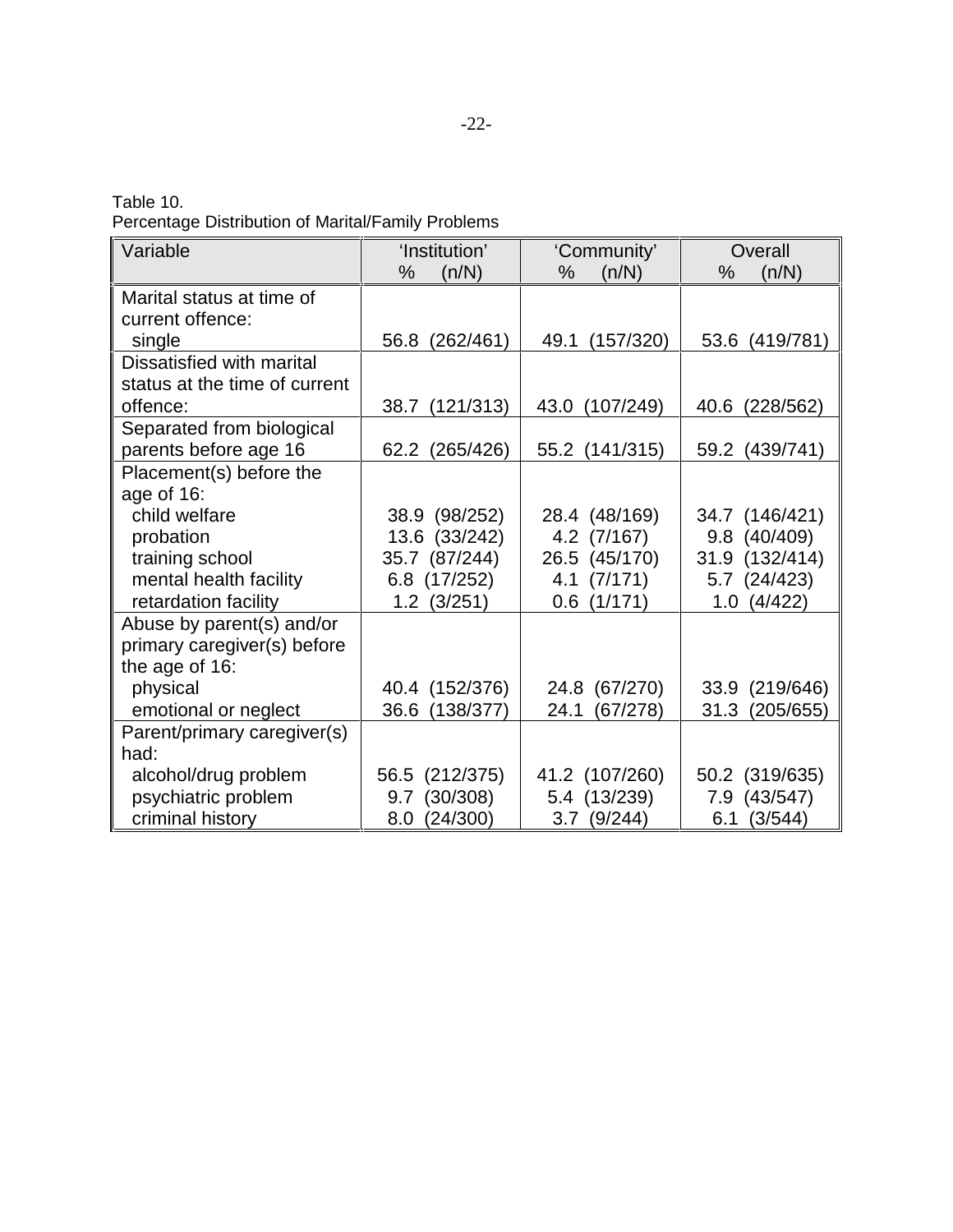#### **E. Sexual Abuse History**

Table 11.

Table 11 presents the sexual abuse histories that were recorded. An inspection of Table 11 reveals that sex offenders in an 'institution' were more likely to have experienced sexual abuse before the age of 16 than sex offenders under community supervision ( $p < .01$ ). Interestingly, a further breakdown of the sexual abuse histories of sex offenders indicated that among those sex offenders who had been sexually abused, more than three quarters had been abused by males, one quarter had been abused by authority figures (e.g., teacher, coach, scout leader, Big Brother) and one third had experienced the use of physical aggression by a sexual abuser.

| <b>Variable</b>               | 'Institution'     | 'Community'      | <b>Overall</b>    |
|-------------------------------|-------------------|------------------|-------------------|
|                               | %<br>(n/N)        | $\%$<br>(n/N)    | %<br>(n/N)        |
| Victim of sexual abuse:       | (117/352)<br>33.2 | 23.7<br>(63/246) | 29.1<br>(180/618) |
| Sex of abuser(s):             |                   |                  |                   |
| male                          | 78.5 (84/107)     | 69.0 (40/58)     | 75.5 (124/165)    |
| female                        | 13.1(14)          | 20.0(11)         | 15.2(25)          |
| both                          | 8.4<br>(9)        | 12.0<br>(7)      | 6.7(16)           |
| Relationship of abuser(s) to  |                   |                  |                   |
| offender:                     |                   |                  |                   |
| biological parent             | 12.8 (15/117)     | 13.3 (8/63)      | 12.8 (23/180)     |
| step-parent (foster)          | 7.5(9)            | 13.3(8)          | 9.4(17)           |
| sibling                       | 10.8(13)          | 10.0(6)          | 10.6(19)          |
| other relative                | 15.0(17)          | 18.3(12)         | 16.1(29)          |
| friend                        | 1.7(2)            | 1.6(1)           | 1.7<br>(3)        |
| casual acquaintance           | 28.8 (22)         | 15.9(10)         | 17.8 (32)         |
| stranger                      | 9.4(11)           | 4.8(3)           | 7.8 (14)          |
| authority figure              | 23.9 (28)         | 23.8 (15)        | 23.9<br>(43)      |
| Use of physical aggression    |                   |                  |                   |
| by any sexual abuser during   |                   |                  |                   |
| or as part of any sexual act: | (23/54)<br>42.6   | 34.5 (10/29)     | (33/83)<br>39.8   |

| Percentage Distribution of Sexual Abuse Problems |  |  |
|--------------------------------------------------|--|--|
|                                                  |  |  |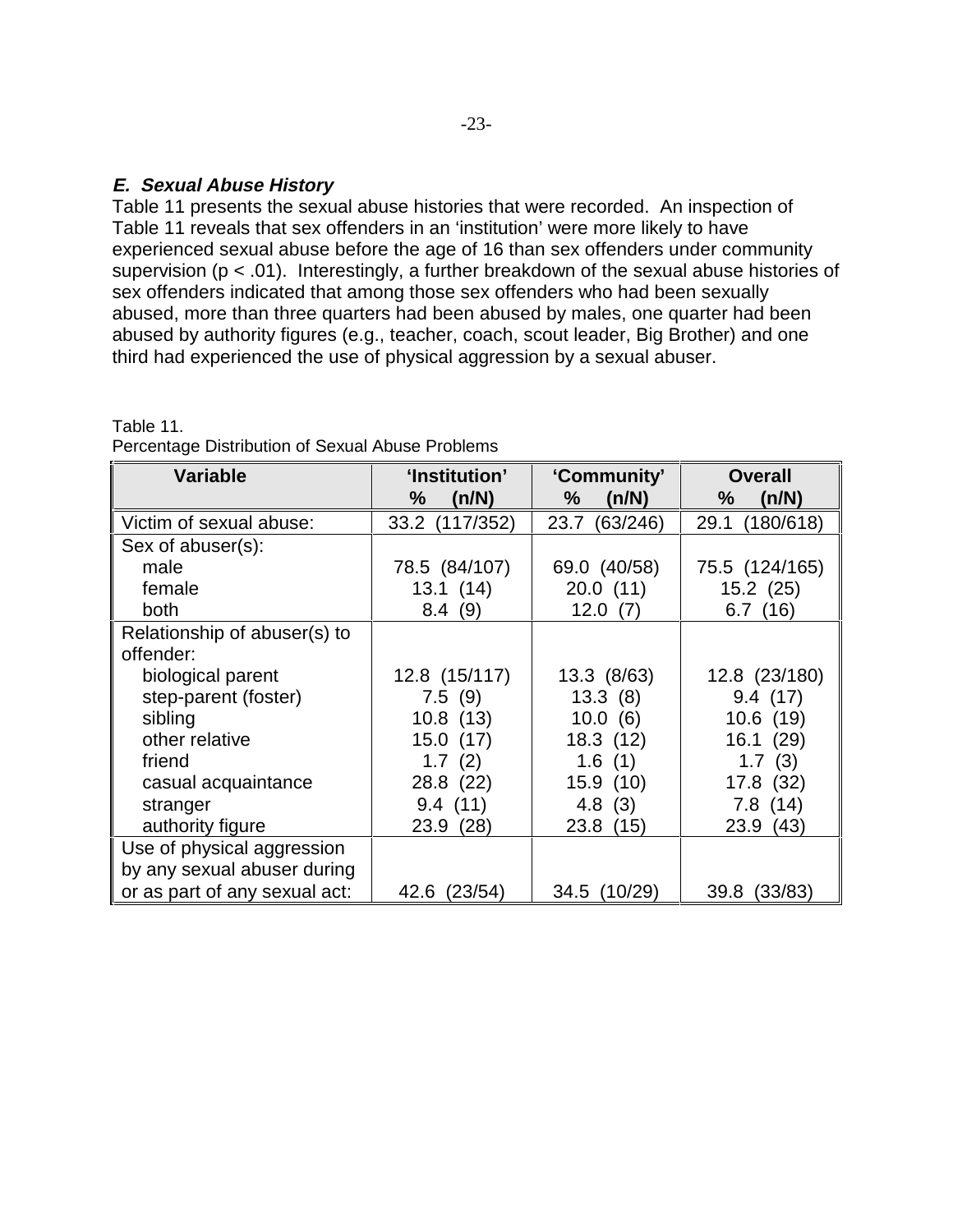#### **F. Mental Health History**

The mental health histories of both the 'institution' and 'community' sex offender groups are presented in Table 12. We note that there was a statistically significant difference (p < .001) between the two groups in relation to having had suffered severe emotional problems prior to their current offence. More specifically, sex offenders in the 'institution' group were more likely to have experienced severe interference when compared to sex offenders in the 'community'. It is noteworthy that a third of the sex offenders had received treatment by a mental health professional (i.e., intervention entails more than one contact) prior to their current offence. Of those sex offenders who had received treatment, nearly 50% had received treatment from a mental health professional in the community. Approximately 20% of the sex offenders had been admitted to a psychiatric hospital or psychiatric ward of general hospital in the past.

| <b>Variable</b>             | 'Institution'     | 'Community'      | <b>Overall</b>    |
|-----------------------------|-------------------|------------------|-------------------|
|                             | %<br>(n/N)        | ℅<br>(n/N)       | (n/N)<br>$\%$     |
| <b>Emotional Problems:</b>  | (181/441)<br>41.0 | 27.1<br>(85/314) | (266/755)<br>35.2 |
| Treated by mental health    |                   |                  |                   |
| professional:               | 38.2 (165/432)    | (88/309)<br>28.5 | (253/741)<br>34.1 |
| Location of treatment:      |                   |                  |                   |
| community-based             | 49.7 (82/165)     | 50.0 (44/88)     | 49.8 (126/253)    |
| under supervision           | 7.9(13)           | 12.5(11)         | 9.5(24)           |
| provincial facility         | 7.9(13)           | 4.5 $(4)$        | 6.7(17)           |
| federal facility            | 19.4 (32)         | 13.6(12)         | 17.4(44)          |
| psychiatric facility        | 14.5(24)          | 17.0(15)         | 15.4 (39)         |
| develop. handicap. facility | 0.6(1)            | 2.3(2)           | 1.2(3)            |
| Treated by mental health    |                   |                  |                   |
| professional while on       |                   |                  |                   |
| remand or bail:             | (35/433)<br>8.1   | (30/300)<br>10.0 | (65/733)<br>8.9   |
| Admitted to psychiatric     |                   |                  |                   |
| hospitals or psychiatric    |                   |                  |                   |
| wards of general hospitals: | (90/439)<br>20.5  | (46/307)<br>15.0 | 18.2 (136/746)    |

Table 12. Percentage Distribution of Mental Health Problems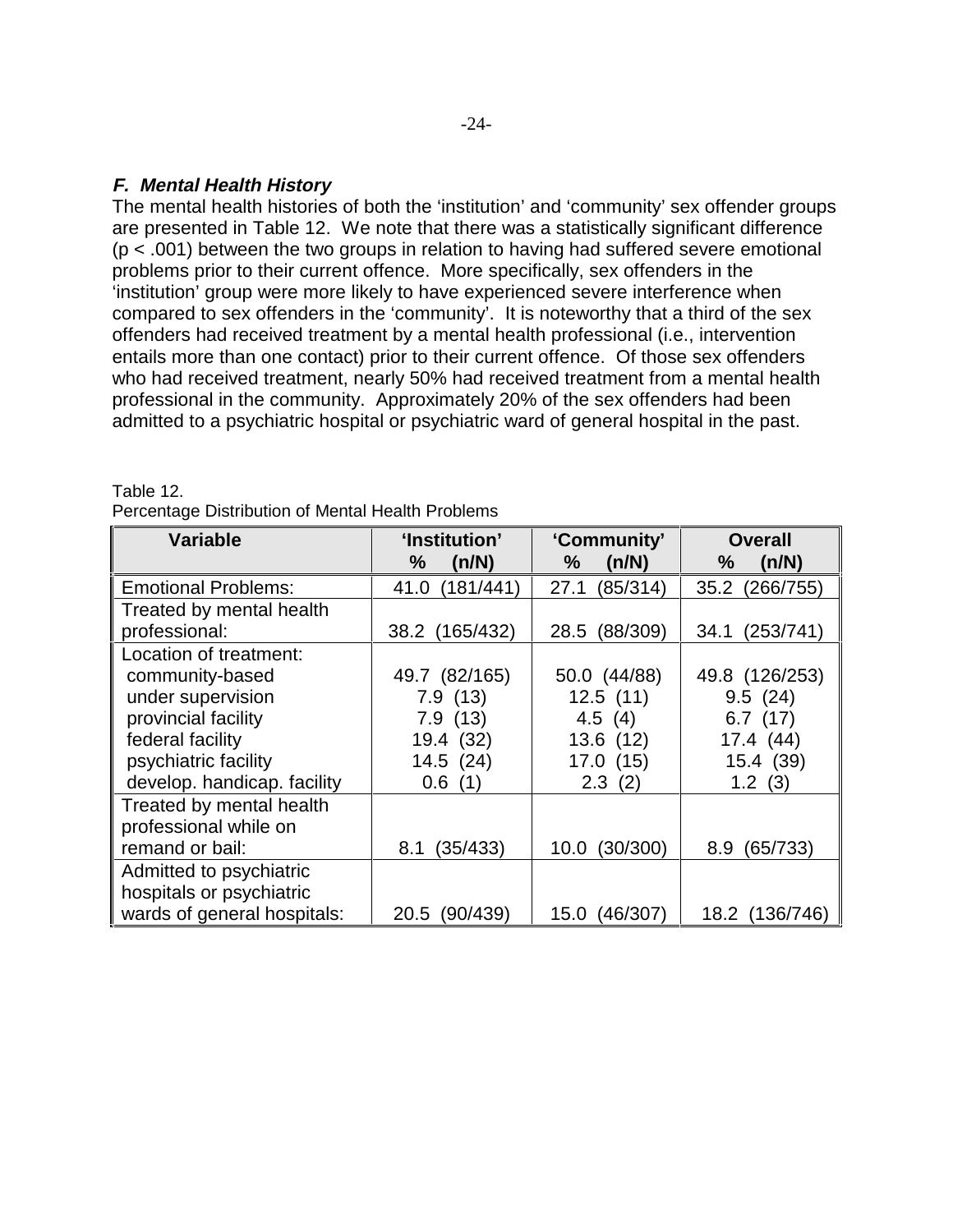#### **G. Substance Abuse History**

In Table 13, we present the substance abuse histories recorded in case-files. Statistical analyses revealed the sex offenders in the 'institution' group were significantly more likely than those in the 'community' to have had some problems (occasional minor arguments, assault charges) or interference with life (i.e., health threatened, frequent charges, job loss, marriage breakdown) associated with both alcohol and drug abuse as a teenager and drug abuse as an adult. It is noteworthy that three quarters of the sex offenders had a history of alcohol abuse and roughly two thirds of the sex offenders had a history of drug abuse as an adult.

#### Table 13.

| <b>Variable</b> | 'Community'<br>'Institution' % |                        | <b>Overall</b> |  |
|-----------------|--------------------------------|------------------------|----------------|--|
|                 | (n/N)                          | (n/N)<br>$\frac{0}{0}$ | $\%$<br>(n/N)  |  |
| Alcohol Abuse:  |                                |                        |                |  |
| As a teenager   | 57.3 (203/354)                 | 44.0 (111/252)         | 51.5 (312/606) |  |
| As an adult     | 78.2 (345/441)                 | 78.0 (241/304)         | 78.1 (586/750) |  |
| Drug Abuse:     |                                |                        |                |  |
| As a teenager   | 50.9 (147/289)                 | 33.7 (65/208)          | 43.7 (217/497) |  |
| As an adult     | 66.8 (233/349)                 | 53.3 (122/229)         | 61.4 (355/578) |  |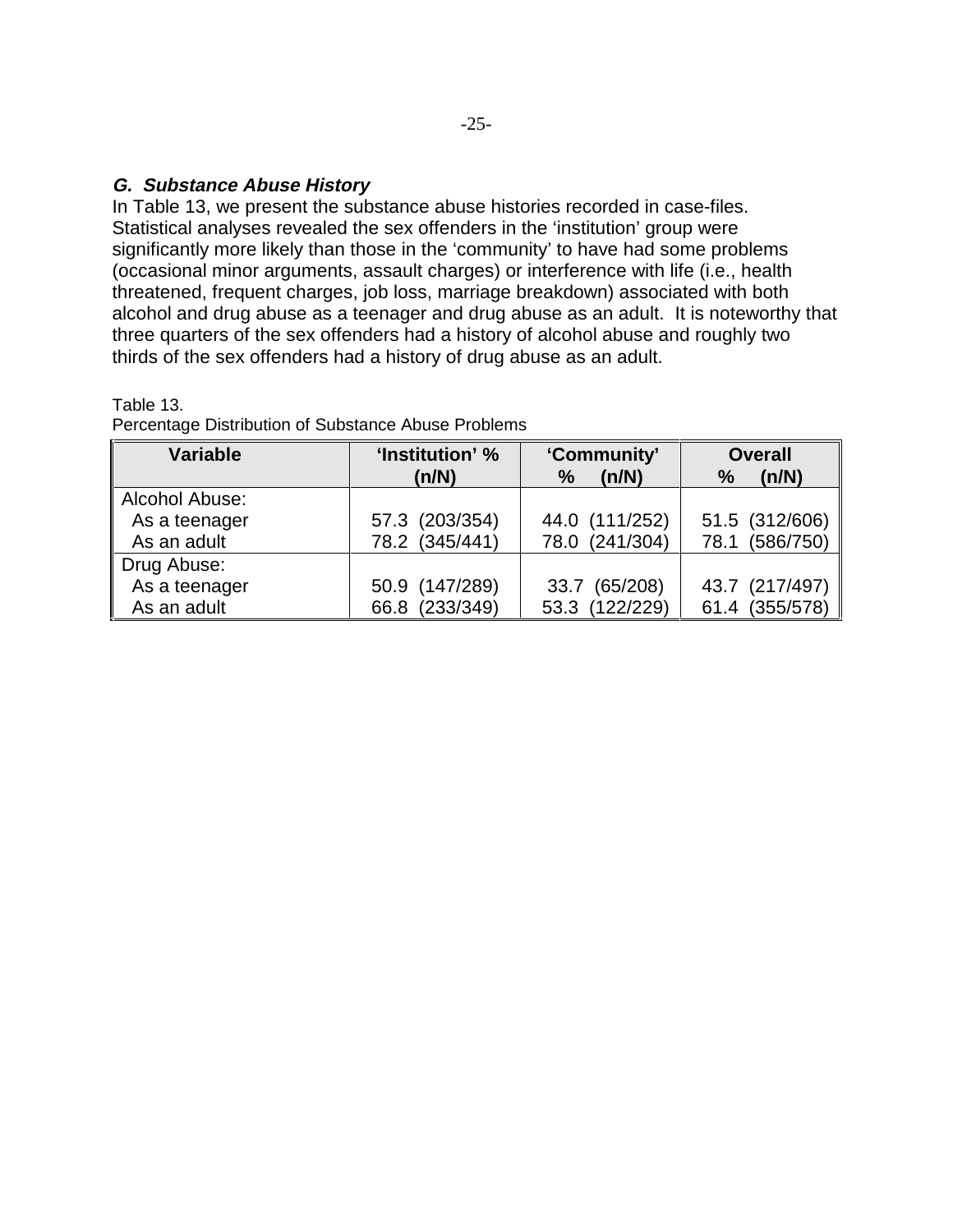### **Sex Offence History**

#### **A. Sex Offender Status**

A distribution of the ways in which an individual could be identified as a sex offender in the case-file review is presented in Table 14. As the Table shows, the majority of sex offenders (87.0%) were currently under sentence for a major admitting sex offence (i.e., major is defined as the offence with the longest sentence). While the majority (69%) of federal sex offenders were serving their first sentence for a sex offence(s), less than one third had been convicted in the past for one or more sex offenses. We note that nearly one out of five of the sex offenders were also known to have committed sexual offence(s) in the past but were never convicted.

As expected, sex offenders in the 'institution' group were more likely than sex offenders in the 'community' to have been repeat sex offenders ( $p < .001$ ), currently under sentence for sexually-related crimes ( $p < .01$ ) and to have previously committed a sexual offence but never convicted (p < .02).

| Variable                                                        | 'Institution'<br>%<br>(n/N) | 'Community'<br>%<br>(n/N) | Overall<br>(n/N)<br>$\%$ |
|-----------------------------------------------------------------|-----------------------------|---------------------------|--------------------------|
| Currently under sentence for a<br>major admitting sex offence:  |                             |                           |                          |
|                                                                 | (405/463)<br>85.3           | (288/322)<br>89.4         | (683/785)<br>87.0        |
| Currently under sentence for a                                  |                             |                           |                          |
| non-major admitting sex                                         |                             |                           |                          |
| offence:                                                        | (66/463)<br>14.3            | 11.2 (36/322)             | 13.0 (102/785)           |
| Convicted in the past for one                                   |                             |                           |                          |
| or more sex offenses:                                           | 36.9 (171/463)              | 22.4 (72/322)             | 31.0 (243/785)           |
| Provincial                                                      | 20.7 (96)                   | 11.8(38)                  | 17.2 (134/781)           |
| Federal                                                         | 20.7 (96)                   | 13.7(44)                  | 18.0 (140/779)           |
| Currently under sentence for<br>an offence that is not labelled |                             |                           |                          |
| as sexual but which is known                                    | $3.5$ (16/463)              | $0.6$ (2/322)             | 2.3 (18/785)             |
| to be sexual in nature:                                         |                             |                           |                          |
| Known to have committed a                                       |                             |                           |                          |
| sex offence in the past but                                     |                             |                           |                          |
| were never convicted:                                           | (97/463)<br>21.0            | (45/322)<br>14.0          | 18.1<br>142/785          |

Table 14. Percentage Distribution of Sex Offender Status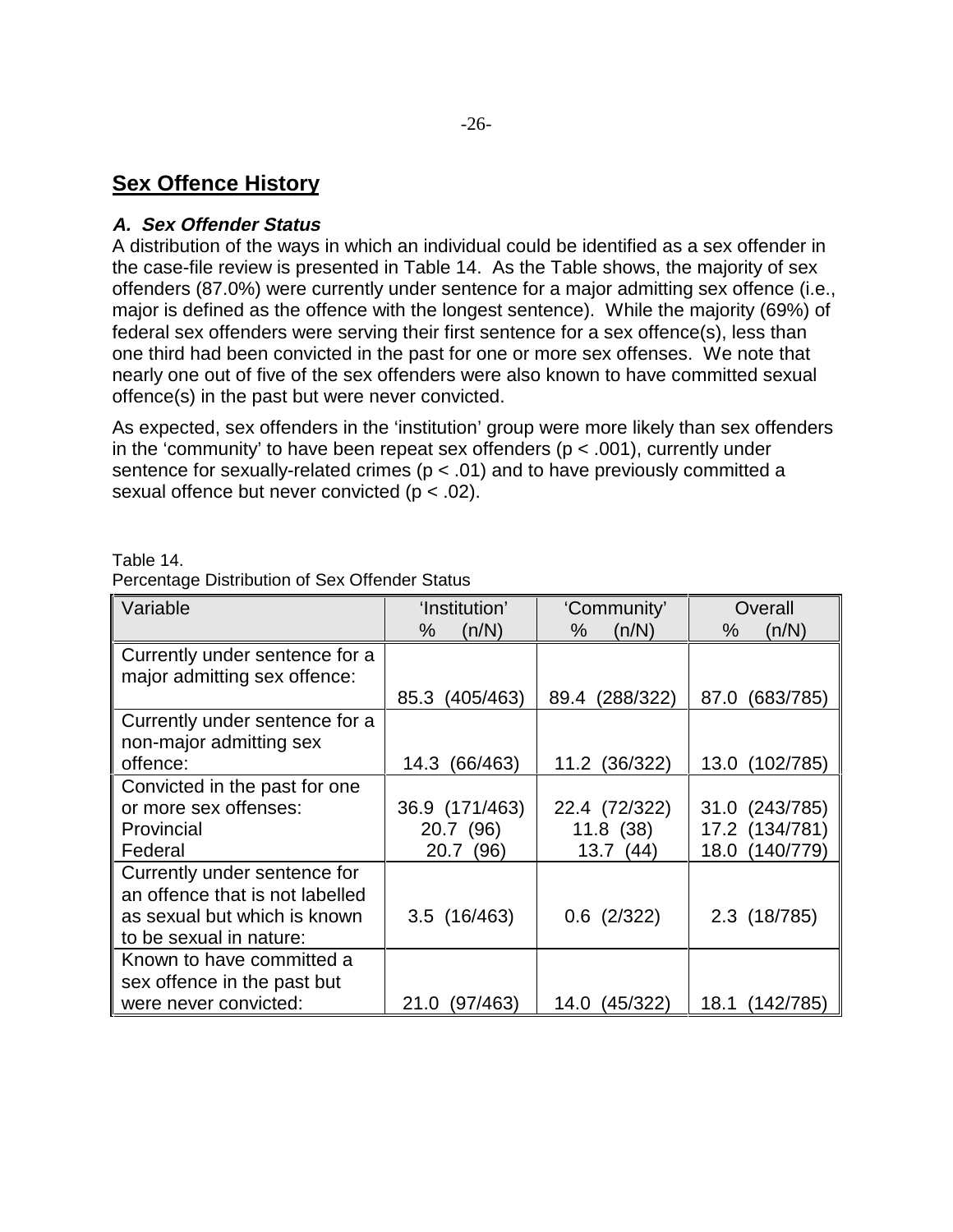#### **B. Most Recent Sex Offence**

A descriptive profile of sex offenders is provided in relation to the most recent victim. Analyses were also conducted for the most serious sex offence and the sex offence which received the longest sentence. However, these results will not be reported as they do not add to any of the conclusions which are drawn.

For three quarters of the sex offender case-files reviewed, the most recent victim was the only victim. While another 20% were deemed to be the most representative, the remainder (5%) were the most seriously injured victim. A closer look at victim characteristics, the degree of harm to victims, antecedents/motives which led to the sex offence and circumstances around the most recent sex offence follows.

In Table 15, victim information is presented for both the 'institution' and 'community' sex offender groupings. Overwhelmingly, the majority (87%) of victims were female, more than one third (37.3%) were 12 years of age or younger, and in three out of four cases there was one victim. We note that for slightly more than a third of the case-files reviewed, the victims were unknown to the offender.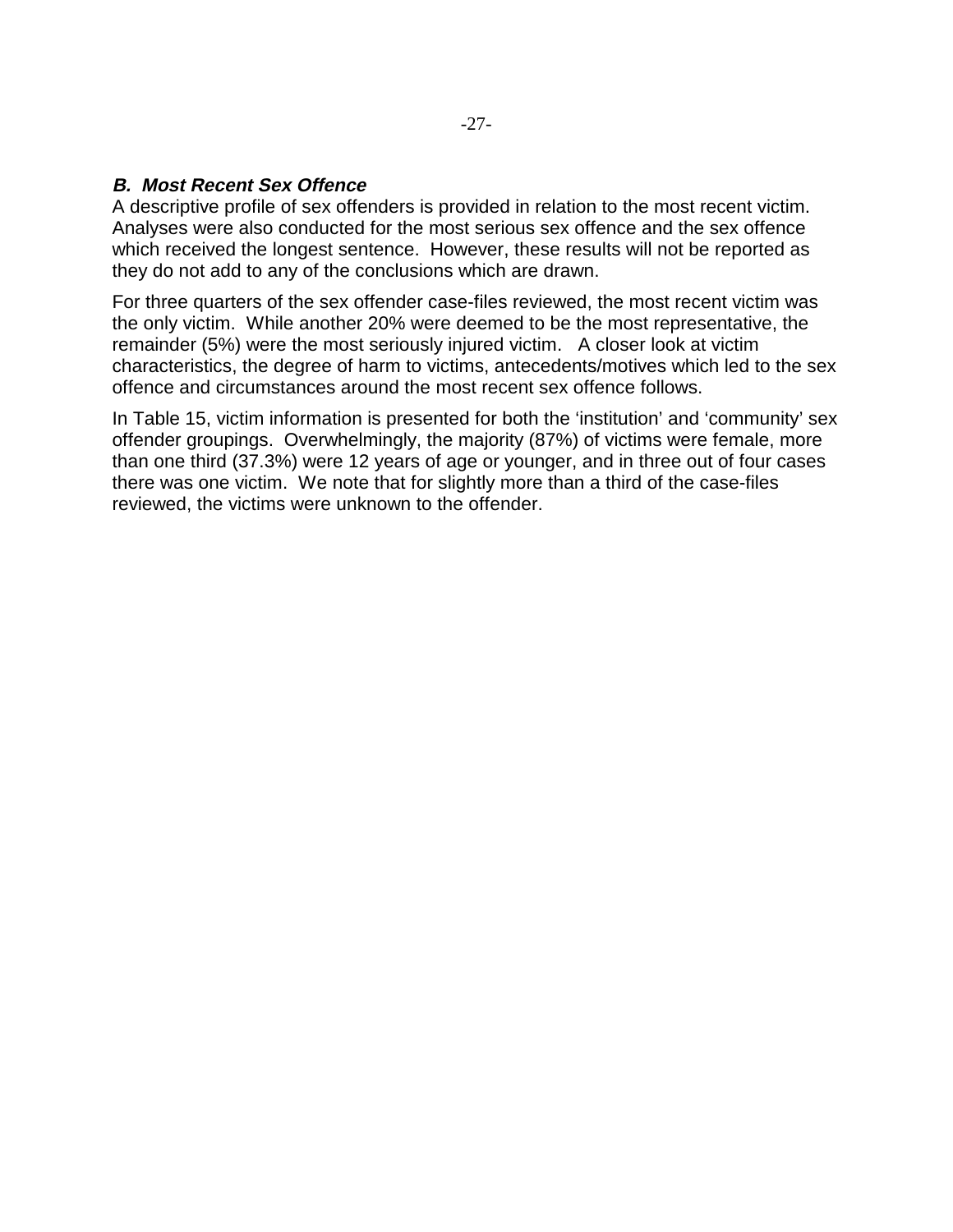| Table 15. |  |                                                   |
|-----------|--|---------------------------------------------------|
|           |  | Percentage Distribution of Victim Characteristics |

| Variable                  | 'Institution'  | 'Community'    | Overall        |
|---------------------------|----------------|----------------|----------------|
|                           | % (n/N)        | % (n/N)        | % $(n/N)$      |
| Gender:                   |                |                |                |
| Male                      | 14.2 (65/457)  | 11.0 (33/319)  | 12.9 (100/776) |
| Female                    | 85.8 (392)     | 89.0 (284)     | 87.1 (676)     |
| Age (years):              |                |                |                |
| $0 - 5$                   | 6.6 (25/377)   | 5.9 (16/272)   | 6.3 (41/649)   |
| $6 - 12$                  | 32.4 (122)     | 29.0 (79)      | 31.0 (201)     |
| $13 - 18$                 | 24.7 (93)      | 32.7(89)       | 28.0 (182)     |
| $19 - 50$                 | 31.6 (119)     | 29.8 (81)      | 30.8 (200)     |
| $50+$                     | 4.8 (18)       | 2.6(7)         | 3.9(25)        |
| Number of victims:        |                |                |                |
|                           | 73.7 (336/456) | 75.7 (240/317) | 74.5 (576/773) |
| $\overline{2}$            | 12.7(58)       | 14.2 (45)      | 13.3 (103)     |
| $3+$                      | 13.6 (62)      | 10.1(32)       | 12.2(94)       |
| Relationship to offender: |                |                |                |
| Spouse                    | 2.9 (13/459)   | $1.3$ (4/305)  | 2.2 (17/764)   |
| <b>Biological parent</b>  | 1.6(7)         | 1.3(4)         | 1.4(11)        |
| Step-parent               | 1.6(7)         | 0.3(1)         | 1.1(8)         |
| <b>Biological child</b>   | 10.1(45)       | 12.2 (39)      | 11.0(84)       |
| Step-child                | 9.4(42)        | 10.0(32)       | 9.7(74)        |
| Sibling                   | 0.9(4)         | 0.9(3)         | 1.0(7)         |
| Step-sibling              | 0.5(2)         | 0.9(3)         | 0.7(5)         |
| Other relative            | 8.3(37)        | 4.7 (15)       | 6.8(52)        |
| Good friend               | 5.4(24)        | 4.7 (15)       | 5.1(39)        |
| Supervisory               | 5.2(23)        | 5.6(18)        | 5.4(41)        |
| Acquaintance              | 16.0 (73)      | 20.1(64)       | 17.7 (135)     |
| Stranger                  | 38.2 (170)     | 37.9 (121)     | 38.1 (291)     |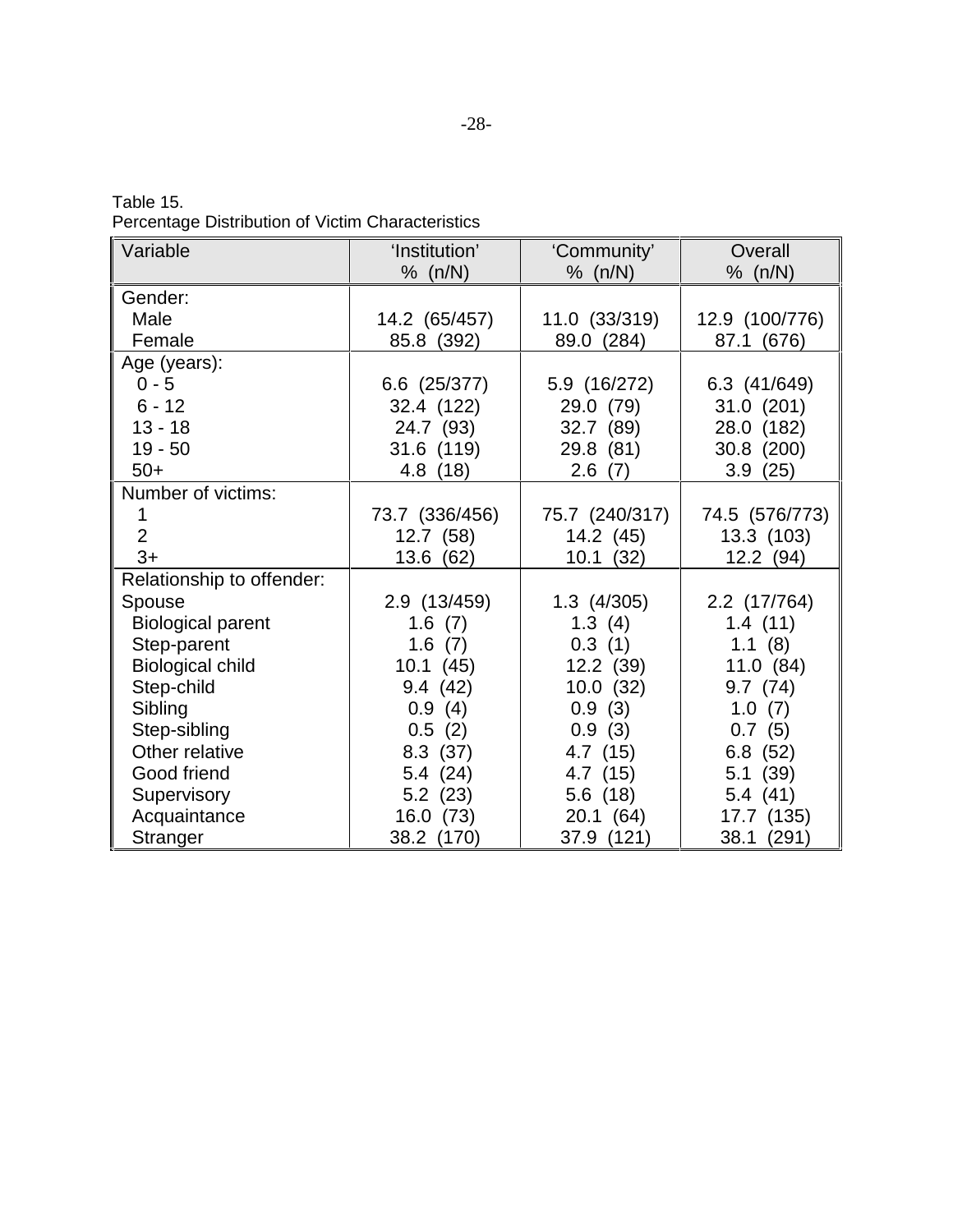Table 16 presents the degree of force used by sex offenders, degree of physical injury on victims and the nature of the acts perpetrated against victims. With respect to the degree of force, approximately one third of the sex offenders used physical aggression which could be described as a minor assault (e.g., hit, slap, push). Although the majority of victims (57%) were found to have suffered no physical injury, over 15% had to be treated in a hospital. Nearly all of the acts perpetrated against victims involved physical contact. It is noteworthy that less than 2% of cases involved only exhibitionism or spoken contact (e.g., suggestive, propositions). Another finding was that one third of the cases involved penetration or attempted penetration of the victims (e.g., oral, vaginal, anal).

| <b>Variable</b>             | 'Institution'   | 'Community'     | <b>Overall</b> |
|-----------------------------|-----------------|-----------------|----------------|
|                             | % (n/N)         | % (n/N)         | % (n/N)        |
| Degree of force:            |                 |                 |                |
| Implied                     | 15.7 (67/426)   | 19.5 (60/305)   | 17.4 (127/731) |
| Enticement                  | 13.6 (58)       | 14.4(44)        | 14.0 (102)     |
| Threaten/no weapon          | 9.2(39)         | 15.1(46)        | 11.6(85)       |
| Threaten/weapon             | 15.5 (66)       | 10.8(33)        | 13.5(99)       |
| Minor assault               | 33.3 (142)      | 31.8 (97)       | 32.7 (239)     |
| <b>Brutal assault</b>       | 12.2(52)        | 8.2(25)         | 10.5(77)       |
| Death/no mutilation         | 0.2(1)          | 0.0(0)          | 0.1(1)         |
| Death/mutilation            | 0.2(1)          | 0.0(0)          | 0.1(1)         |
| Degree of physical injury:  |                 |                 |                |
| None                        | 55.8 (225/403)  | 59.1 (177/297)  | 57.4 (402/700) |
| Slight/no weapon            | 20.9(84)        | 23.9(71)        | 22.1 (155)     |
| Slight/weapon               | 5.8(24)         | 3.0(9)          | 4.7 (33)       |
| <b>Treated and released</b> | 9.6(39)         | 8.0(24)         | 9.0(63)        |
| Hospitalized                | 7.0(29)         | 5.4(16)         | 6.4(45)        |
| Death                       | 0.2(1)          | 0.0(0)          | 0.1(1)         |
| Death/mutilation            | 0.2(1)          | 0.0(0)          | 0.1(1)         |
|                             |                 |                 |                |
| Acts perpetrated:           |                 |                 |                |
| Exposure                    | $0.5$ $(2/443)$ | $0.6$ $(2/315)$ | $0.5$ (4/758)  |
| Spoken                      | 1.4(6)          | 0.3(1)          | 1.3(7)         |
| Touch, fondle, rub          | 64.1 (284)      | 68.9 (217)      | 65.1 (297)     |
| Penetration or attempted    | 34.0 (151)      | 30.2(95)        | 33.1 (151)     |

#### Table 16.

Percentage Distribution of Victim Harm

Based on case-file reviewer appraisals of the offence description and victim statement, a distribution of antecedents to or apparent motives involved in the sex offence is presented in Table 17. As we see in Table 17, for the majority of cases (91.0%) the antecedent to or apparent motive for the sex offence was sexual gratification.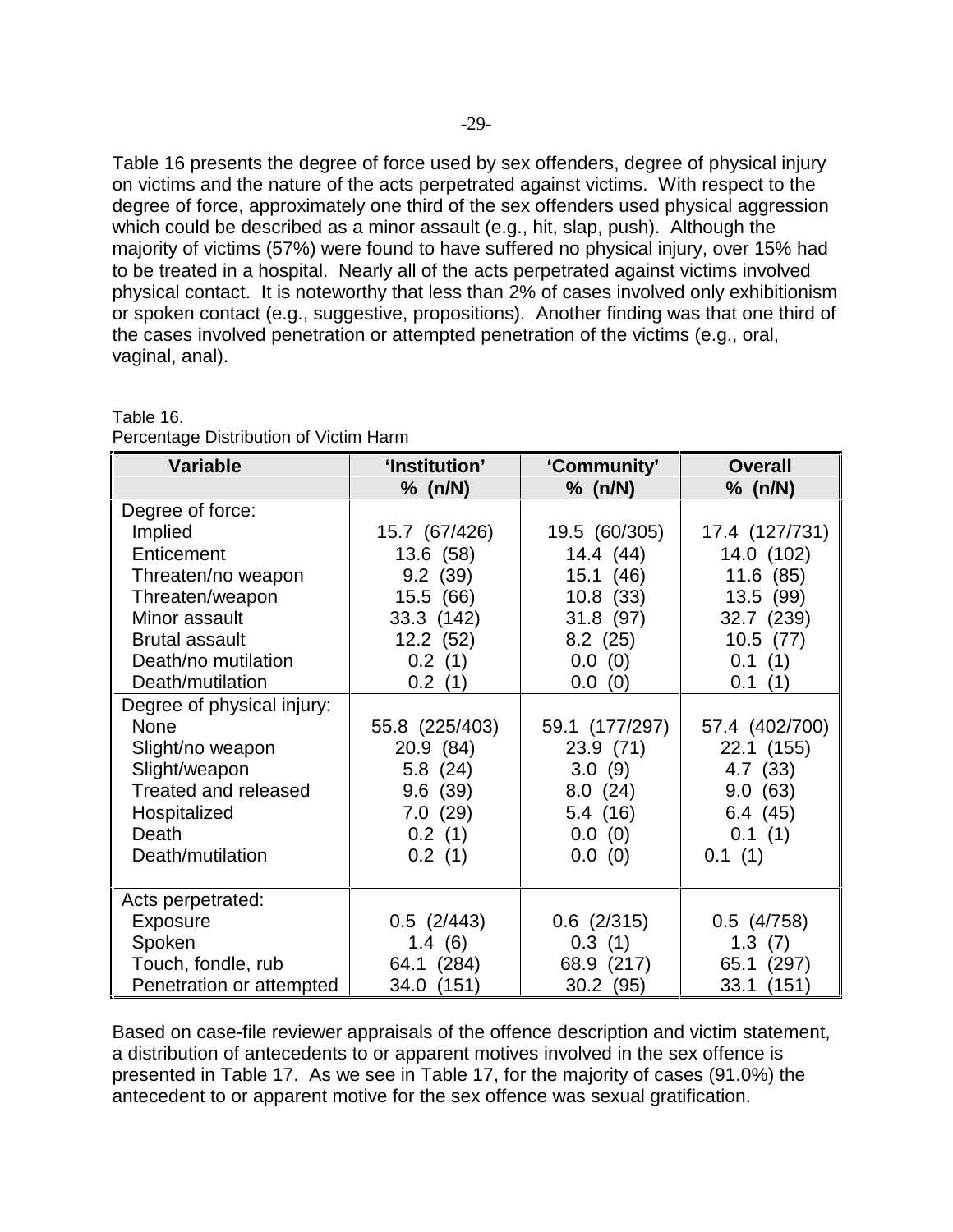| Table 17.                                                            |  |
|----------------------------------------------------------------------|--|
| Percentage Distribution of Antecedents/motives Assessed by Reviewers |  |

| <b>Variable</b>          | 'Institution'<br>% (n/N) | 'Community'<br>% (n/N) | <b>Overall</b><br>% (n/N) |
|--------------------------|--------------------------|------------------------|---------------------------|
| Type:                    |                          |                        |                           |
| Sexual gratification     | 92.6 (387/418)           | 88.9 (273/307)         | 91.0 (660/725)            |
| Jealousy                 | 0.5(2)                   | 0.0(0)                 | 0.3(2)                    |
| Rejection                | 1.2(5)                   | 4.9(15)                | 2.8(20)                   |
| Heated argument          | (6)<br>1.4               | 0.3(1)                 | 1.0(7)                    |
| Revenge                  | 1.4(6)                   | 1.3<br>(4)             | 1.4(10)                   |
| Robbery                  | 1.7<br>(7)               | 2.9<br>(9)             | 2.2(16)                   |
| Delusions/hallucinations | 0.2(1)                   | 0.3(1)                 | 0.3(2)                    |
| Claims innocence         | 0.0(0)                   | 0.3(1)                 | 0.1(1)                    |
| Intoxicated              | 0.5(2)                   | 0.3<br>(1)             | 0.4(3)                    |
| Claims victim consented  | 0.2(1)                   | 0.0<br>(0)             | (1)<br>0.1                |
| Other                    | 0.2(1)                   | (2)<br>0.7             | (3)<br>0.4                |

We also examined sex offender case-files for the offenders' description of antecedents to or apparent motives involved in the sex offence (see Table 18). While one half of the sex offenders reported that sexual gratification was the antecedent to or apparent motive for the sex offence, more than one out of five (21%) cases had claimed that they were innocent.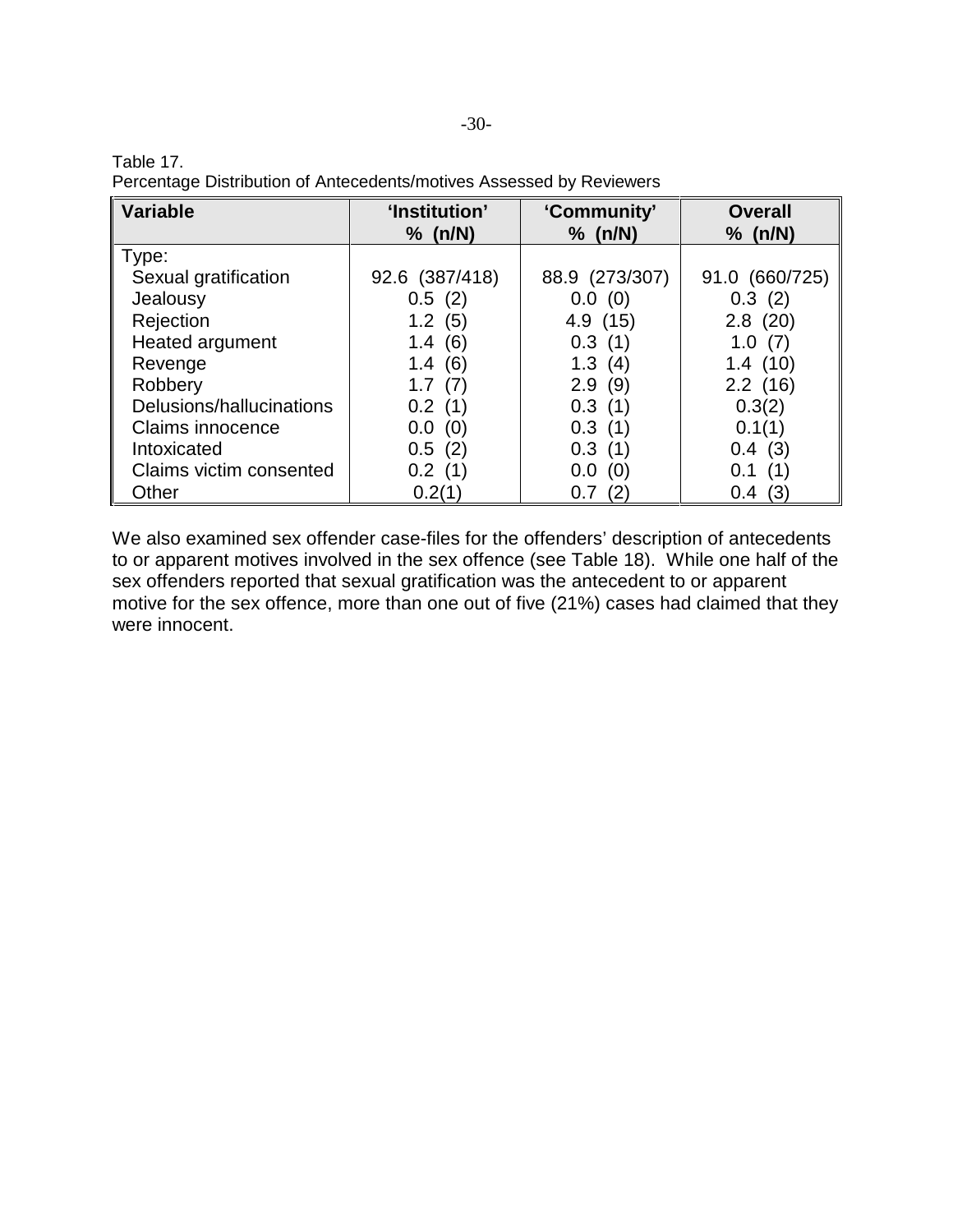| Percentage Distribution of Antecedents/motives Reported by Offenders |  |
|----------------------------------------------------------------------|--|
|----------------------------------------------------------------------|--|

Table 18.

| <b>Variable</b>          | 'Institution'  | 'Community'    | <b>Overall</b> |
|--------------------------|----------------|----------------|----------------|
|                          | % (n/N)        | % (n/N)        | % (n/N)        |
| Type:                    |                |                |                |
| Sexual gratification     | 47.0 (174/370) | 55.6 (158/284) | 50.8 (332/654) |
| Jealousy                 | 0.8(3)         | 0.4(1)         | 0.6(4)         |
| Rejection                | 2.2(8)         | 4.2 (12)       | 3.1(20)        |
| Heated argument          | 1.4(5)         | 0.4(1)         | 0.9(6)         |
| Revenge                  | 1.6<br>(6)     | 2.1(6)         | 1.8(12)        |
| Robbery                  | (9)<br>2.4     | 3.2(9)         | 2.8(18)        |
| Delusions/hallucinations | 1.1<br>(4)     | 1.4 $(4)$      | 1.2(8)         |
| Sex education            | $0.5\,$<br>(2) | 0.4(1)         | 0.5(3)         |
| <b>Claims innocence</b>  | 25.7 (95)      | 16.9(48)       | 21.9 (143)     |
| Intoxicated              | 4.9(18)        | 3.9(11)        | 4.4(29)        |
| Angered                  | 1.9(7)         | 0.0(0)         | 1.1(7)         |
| Marital problem          | $0.0\,$<br>(0) | 1.1(3)         | 0.5(3)         |
| Claims victim consented  | 4.1 (15)       | 4.9 (14)       | 4.4 (29)       |
| Can't explain            | 1.4(5)         | 0.4(1)         | 0.9(6)         |
| Doesn't remember         | 2.7(10)        | 2.1(6)         | 2.5(16)        |
| <b>Emotional need</b>    | 1.1(4)         | 1.1<br>(3)     | 1.1<br>(7)     |
| Not perceived wrong      | 0.5(2)         | (2)<br>0.7     | 0.6(4)         |
| Other                    | 0.8<br>(3)     | 1.4<br>(4)     | (7)<br>1.1     |

In Table 19, we present the circumstances around the most recent sex offence recorded in the case-files for both the 'institution' and 'community' sex offender groups. Descriptive analyses revealed that at the time of the most recent sex offence, two thirds of the sex offender population had consumed alcohol, one third had used drugs, one half had planned the offence, two thirds had an alcohol problem, two fifths had a drug problem, and one out of ten had previously undergone sex offender treatment. This pattern of results remained consistent for both the 'institution' and 'community' sex offender population.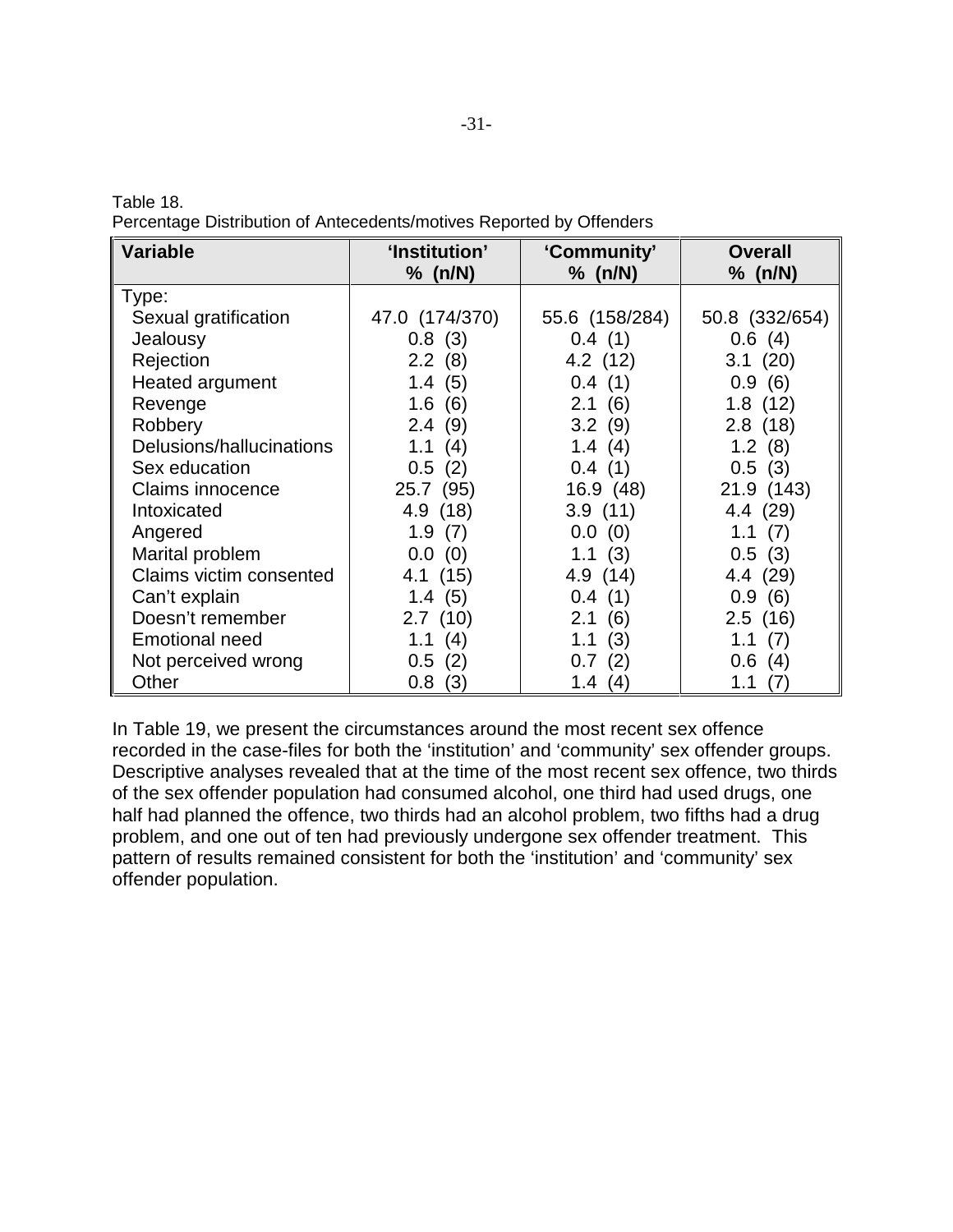Table 19. Percentage Distribution of Circumstances Around Most Recent Sex Offence

| <b>Variable</b>                                    | 'Institution'  | 'Community'    | <b>Overall</b> |
|----------------------------------------------------|----------------|----------------|----------------|
|                                                    | % (n/N)        | % (n/N)        | % (n/N)        |
| Consumed alcohol at<br>time                        | 69.7 (262/376) | 67.8 (196/289) | 68.9 (458/665) |
| Used drugs at the time                             | (112/352)      | (74/186)       | (186/629)      |
|                                                    | 31.8           | 26.7           | 29.6           |
| Planned sex offence                                | (184/377)      | (139/279)      | (323/656)      |
|                                                    | 48.8           | 49.8           | 49.2           |
| Alcohol problem at time                            | (316/443)      | (198/312)      | (514/755)      |
|                                                    | 71.3           | 63.5           | 68.1           |
| Drug problem at the time                           | (197/423)      | 31.9           | (293/724)      |
|                                                    | 46.6           | (96/301)       | 40.5           |
| Receiving mental<br>healthtreatment at the<br>time | 5.2 (23/446)   | 4.2 (13/313)   | 4.7 (36/759)   |
| Receiving sex offender                             | 13.3 (60/450)  | (23/317)       | 10.8           |
| treatment prior to offence                         |                | 7.3            | (83/767)       |

### **C. Complete Sex Offence History**

In exploring the complete sex offence history (all known sex offenses including the most recent sex offence), the case-file review revealed that two thirds of the sex offender population had victims who were 18 years of age or younger and for more than four fifths the gender preference was female (see Table 20). A case-file review of the circumstances around the complete sex offence history showed that the majority of sex offenders had admitted responsibility for a previous sex offence and had used alcohol and/or drugs during or immediately prior to a sex offence. While about 38% of the sex offender population demonstrated a pattern of increasing seriousness or severity of sex offenses over time, 43% had a pattern of increasing rate of sex offenses over time. Interestingly, 44% had received sex offender treatment following a sex offence.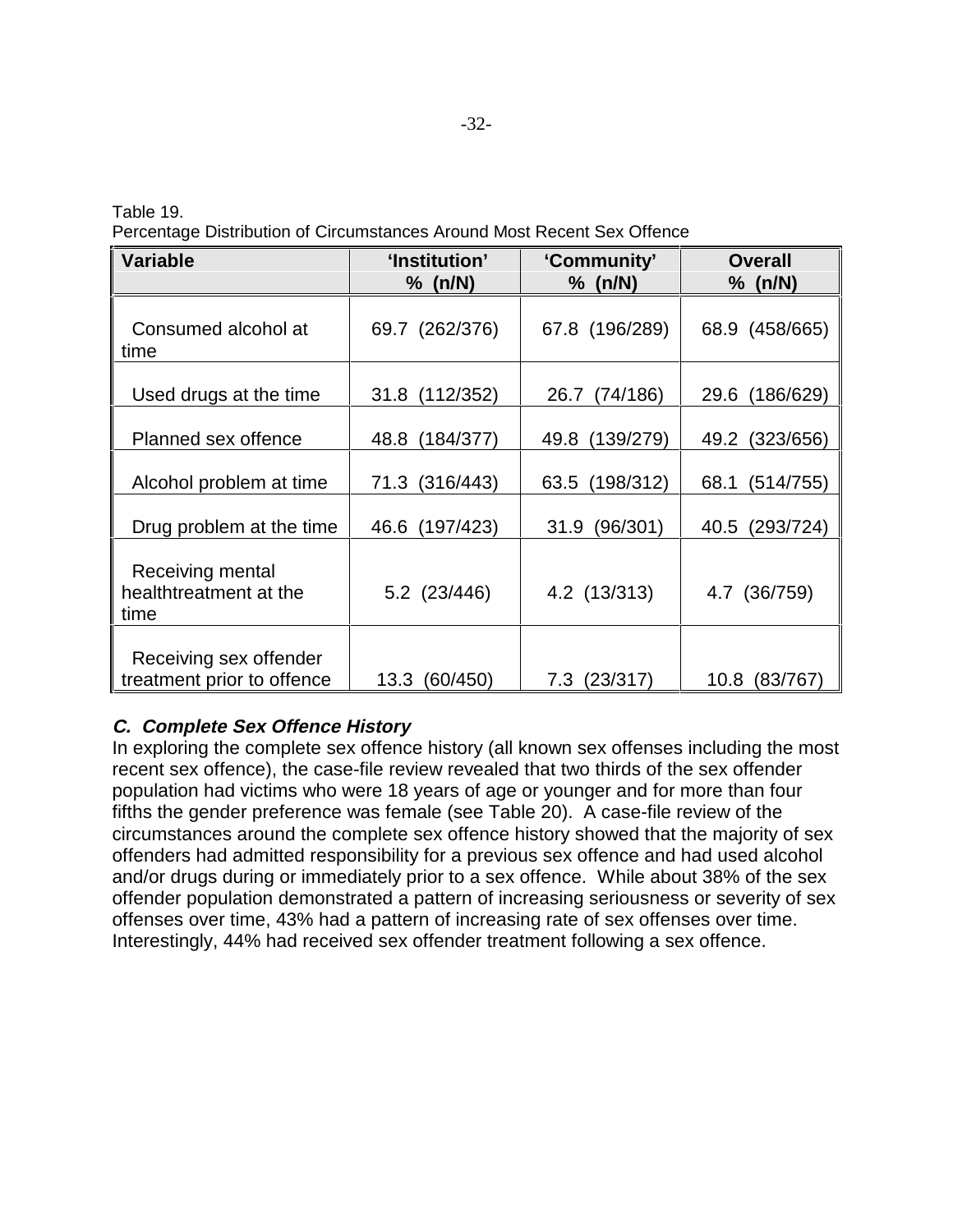| Table 20.                                               |  |  |
|---------------------------------------------------------|--|--|
| Percentage Distribution of Complete Sex Offence History |  |  |

| Variable                   | 'Institution'     | 'Community'    | Overall        |
|----------------------------|-------------------|----------------|----------------|
|                            | % (n/N)           | % (n/N)        | % (n/N)        |
| Victim age-gender:         |                   |                |                |
| newborn - 3 yrs. female    | $1.7$ (8/463)     | 2.5 (8/322)    | 2.0 (16/785)   |
| newborn - 3 yrs. male      | 0.4(2)            | 0.4(2)         | 0.5(4)         |
| 4 - 8 yrs. female          | 15.6 (72)         | 12.7(41)       | 14.4 (113)     |
| 4 - 8 yrs. male            | 4.8 (22)          | 2.5(8)         | 3.8(30)        |
| 9 - 12 yrs. female         | 13.2(61)          | 13.7(44)       | 13.4 (105)     |
| 9 - 12 yrs. male           | 2.8(13)           | 3.7(12)        | 3.2(25)        |
| 13 - 15 yrs. female        | 10.4(48)          | 13.7(44)       | 11.7(92)       |
| 13 - 15 yrs. male          | 2.2(10)           | 2.5(8)         | 2.3(18)        |
| 16 - 18 yrs. female        | 10.2(47)          | 9.9(32)        | 10.1(79)       |
| 16 - 18 yrs. male          | 0.0(0)            | 0.3(1)         | 0.1(1)         |
| 19 - 49 yrs. female        | 30.2 (139)        | 30.8 (99)      | 30.3 (238)     |
| 19 - 49 yrs. male          | 0.9(4)            | 1.0(3)         | 0.9(7)         |
| over 50 yrs. female        | 3.0(14)           | 2.2(7)         | 2.7(21)        |
| over 50 yrs. male          | 0.0(0)            | 0.0(0)         | 0.0(0)         |
| age-gender unclear         | 5.0(23)           | 4.0 (13)       | 4.6 (36)       |
|                            |                   |                |                |
| Admits responsibility      | 54.4 (243/447)    | 56.4 (176/312) | 55.2 (419/759) |
|                            |                   |                |                |
| Used alcohol/drug          | 79.7 (310/389)    | 72.8 (211/290) | 76.7 (521/679) |
|                            |                   |                |                |
| Increasing seriousness     | 43.0 (131/305)    | 30.0 (59/197)  | 37.9 (190/502) |
|                            |                   |                |                |
| Increasing rate            | (145/292)<br>49.7 | 33.3 (61/183)  | 43.4 (206/475) |
|                            |                   |                |                |
| Received sex offender      |                   |                |                |
| treatment after an offence | 39.9 (180/451)    | 49.8 (159/319) | 44.0 (339/770) |

## **Sex Offender Typology**

A closer examination of age-gender preferences, relationship between the sex offender to the victim and characteristics of the acts perpetrated against victims are presented separately for child, adolescent and adult victims.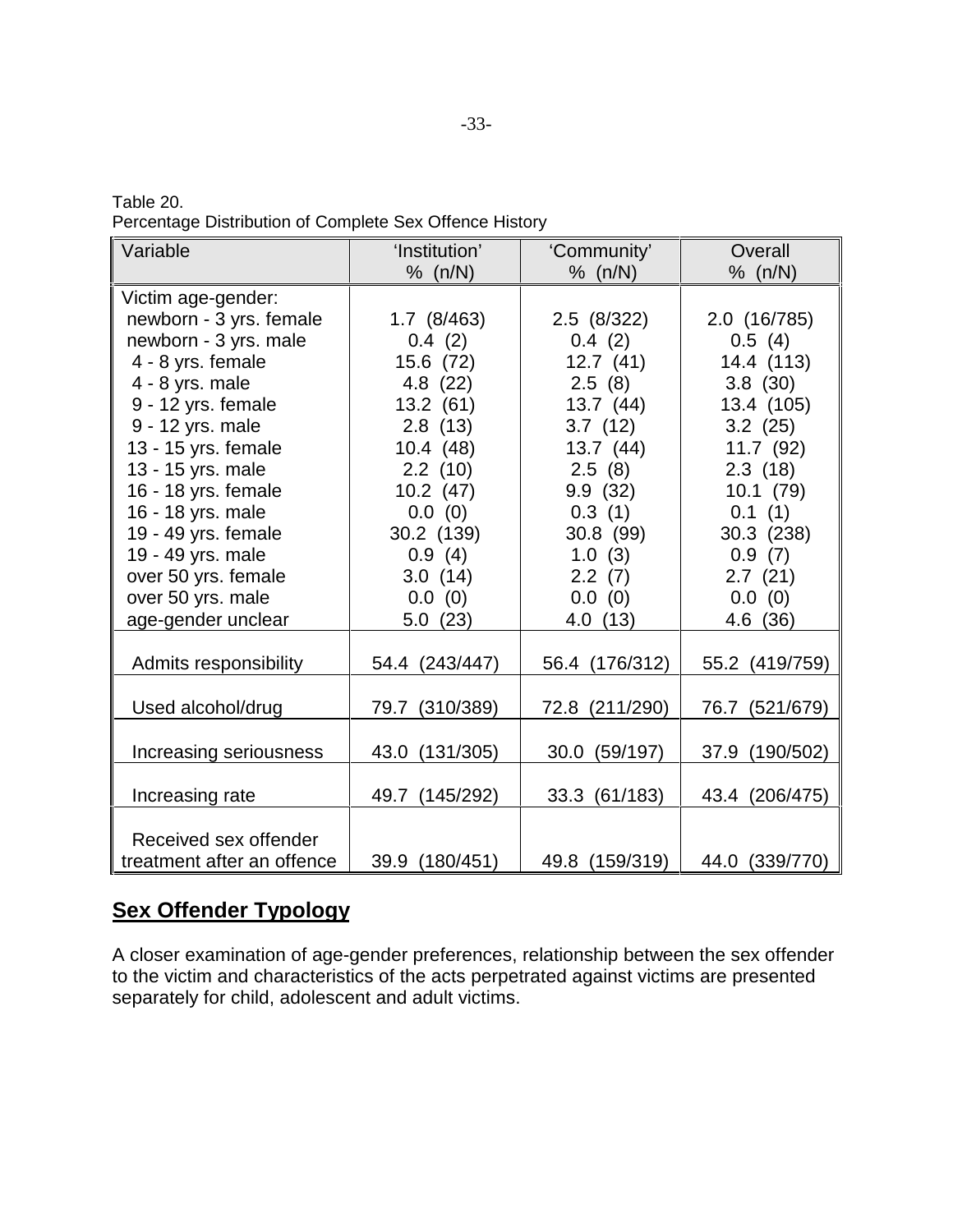#### **A. Child Victims**

In Table 21, child victim information is presented for both the 'institution' and 'community' sex offender groupings. While two thirds of the child sex offenders had female victims, two out of three child victims were either a biological or step-child. We note that in one out of ten cases the child victim was found to be a stranger to the sex offender. With respect to the acts perpetrated against child victims, approximately 85% of the sex offenders had physical contact with children which involved touching, fondling or rubbing. Overall, 14% of the sex offenders were found to have had physical contact with children which involved sexual penetration or attempted penetration of the victims (e.g., oral, vaginal, anal).

| Variable                      | 'Institution' | 'Community'     | Overall         |
|-------------------------------|---------------|-----------------|-----------------|
| Gender of child victim(s):    |               |                 |                 |
| male                          | 14.6 (25/171) | 14.8 (16/108)   | 14.7 (41/279)   |
| female                        | 62.6 (107)    | 72.2 (78)       | 66.3 (185)      |
| both                          | 22.8 (39)     | 13.0(16)        | 19.0 (53)       |
| Relationship of child         |               |                 |                 |
| victim(s) to offender:        |               |                 |                 |
| biological child              | 30.2 (51/173) | 41.1 (44/103)   | 34.4 (95/276)   |
| step-child (foster)           | 27.2 (46)     | 22.4(24)        | 25.4 (70)       |
| other relative                | 11.2(19)      | 10.3(11)        | 10.9(30)        |
| good friend                   | 1.8(3)        | 0.0(0)          | 1.1(3)          |
| supervisory                   | 9.5(16)       | 5.6(6)          | 8.0(22)         |
| casual acquaintance           | 10.7(18)      | 9.4(10)         | 10.1(28)        |
| stranger                      | 9.5(16)       | 11.2(12)        | 10.1(28)        |
| Acts perpetrated against      |               |                 |                 |
| child victim(s):              |               |                 |                 |
| Spoken (suggestive, etc)      | $0.6$ (1/168) | $1.9$ $(2/107)$ | $1.1 \ (3/275)$ |
| Exhibitionism                 | 0.0(0)        | 1.9(2)          | 0.7(2)          |
| Physical (touch, fondle, rub) | 87.5 (147)    | 80.4 (86)       | 84.7 (233)      |
| Sexual penetration or         | 11.9(20)      | 15.9 (17)       | 13.5(37)        |
| attempt                       |               |                 |                 |

Table 21.

| Percentage Distribution of Child Victim Characteristics |  |  |  |  |
|---------------------------------------------------------|--|--|--|--|
|---------------------------------------------------------|--|--|--|--|

### **B. Adolescent Victims**

Adolescent victim information for both the 'institution' and 'community' sex offender groups is presented in Table 22. We note that four fifths of the adolescent victims were female. Although one out of three adolescent victims were either a biological or stepchild, it was also found that in a third of the cases the adolescent victim was found to be a stranger to the sex offender. In relation to the acts perpetrated against adolescent victims, almost three quarters of the sex offenders had physical contact with adolescents which involved touching, fondling or rubbing. Nearly a quarter of these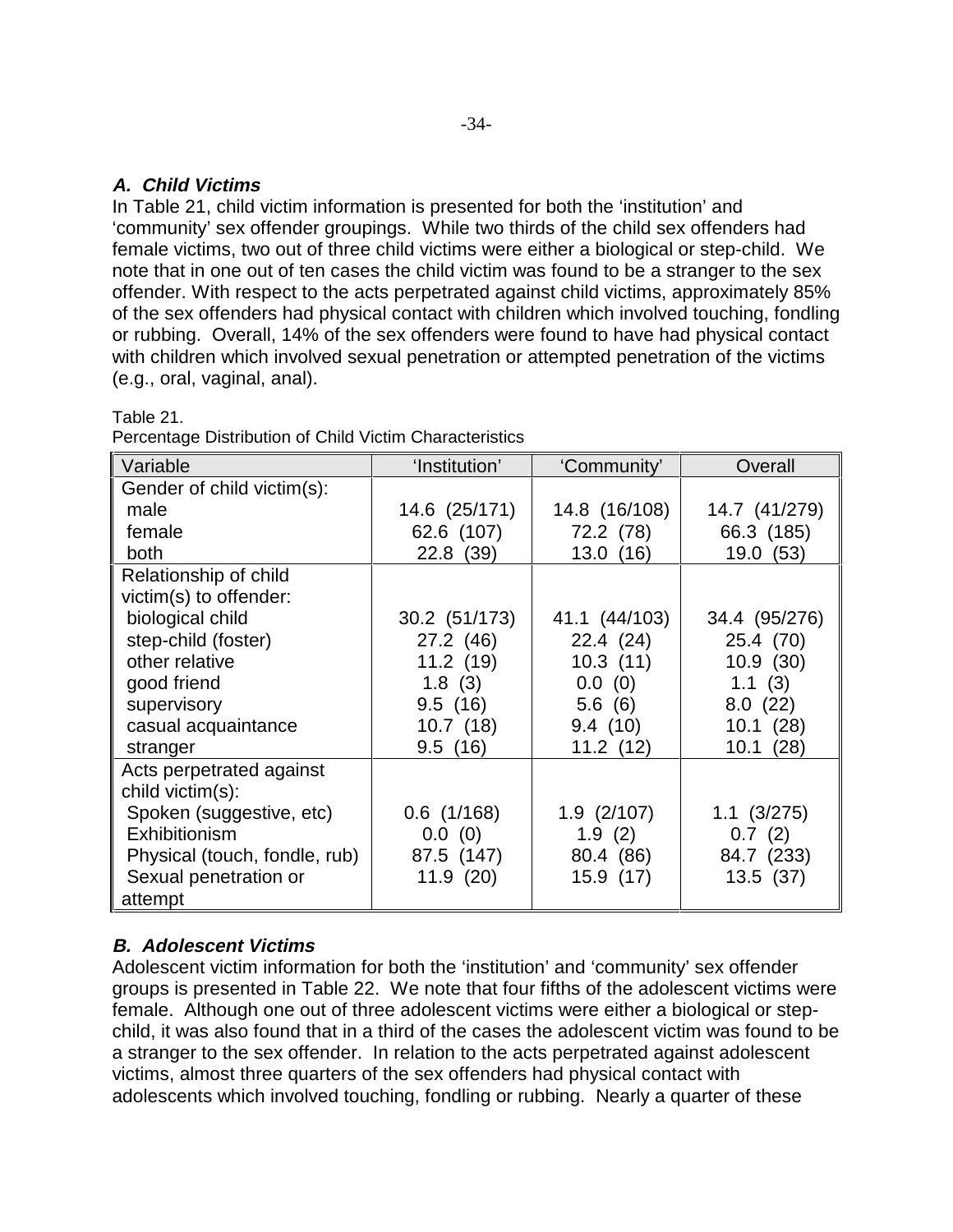offenders were found to have had physical contact which involved sexual penetration or attempted penetration.

| Variable                      | 'institution'   | 'Community'   | Overall         |
|-------------------------------|-----------------|---------------|-----------------|
| Gender of adolescent          |                 |               |                 |
| $victim(s)$ :                 |                 |               |                 |
| male                          | 16.4 (33/201)   | 13.2 (19/144) | 15.1 (52/345)   |
| female                        | 79.6 (160)      | 82.6 (119)    | 80.9 (279)      |
| both                          | 4.0(8)          | 4.2(6)        | 4.1(14)         |
| Relationship of adolescent    |                 |               |                 |
| victim(s) to offender:        |                 |               |                 |
| biological child              | 21.1 (42/200)   | 21.7 (31/143) | 21.4 (72/337)   |
| step-child (foster)           | 11.3(24)        | 12.6(18)      | 11.9(40)        |
| other relative                | 9.3(18)         | 4.9 $(7)$     | 7.4(25)         |
| good friend                   | 2.1(4)          | 1.4(2)        | 1.8(6)          |
| supervisory                   | 7.2(15)         | 8.4(12)       | 7.7(26)         |
| casual acquaintance           | 21.1(41)        | 17.5(25)      | 19.6 (66)       |
| stranger                      | 27.8 (56)       | 33.6(48)      | 30.3 (102)      |
| Acts perpetrated against      |                 |               |                 |
| adolescent victim(s):         |                 |               |                 |
| Spoken (suggestive, etc)      | $1.1 \ (2/191)$ | 0.0 (0/141)   | $0.6$ $(2/332)$ |
| Exhibitionism                 | 1.1 $(2)$       | 2.8(4)        | 1.8(6)          |
| Physical (touch, fondle, rub) | 71.7 (137)      | 72.3 (102)    | 72.0 (239)      |
| Sexual penetration or         | 26.2 (50)       | 24.8 (35)     | 25.6 (85)       |
| attempt                       |                 |               |                 |

Table 22. Percentage Distribution of Adolescent Victim Characteristics

### **C. Adult Victims**

Adult victim information for both the 'institution' and 'community' sex offender groups is presented in Table 23. Overwhelmingly, adult victims of sex offenders were most often females. For more than half of the cases, the adult victim was a stranger to the sex offender and for about one quarter they were a casual acquaintance.More than a third of the adult victims of sex offenders had physical contact which involved sexual penetration or attempted penetration.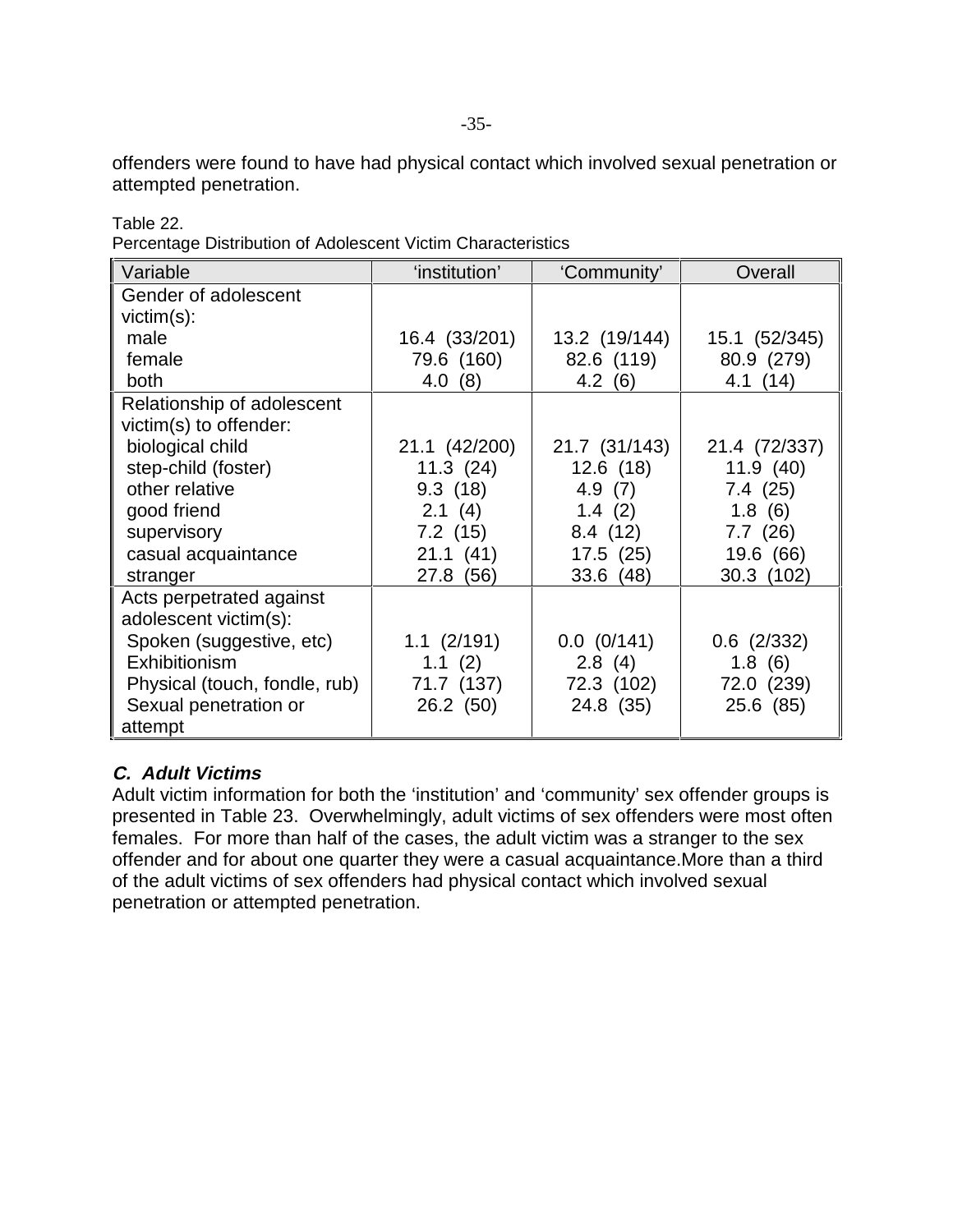| Table 23.                                               |  |  |  |
|---------------------------------------------------------|--|--|--|
| Percentage Distribution of Adult Victim Characteristics |  |  |  |

| Variable                           | 'Institution'   | 'Community'     | Overall         |
|------------------------------------|-----------------|-----------------|-----------------|
| Gender of adult victim(s):         |                 |                 |                 |
| male                               | $3.6$ (9/247)   | $3.1 \ (5/160)$ | 3.4 (14/407)    |
| female                             | 96.0 (237)      | 95.6 (153)      | 95.8 (390)      |
| both                               | 0.4(1)          | 1.3(2)          | 0.7(3)          |
| Relationship of adult victim(s) to |                 |                 |                 |
| sex offender:                      |                 |                 |                 |
| biological parent                  | $0.4$ $(2/244)$ | $0.6$ (1/156)   | $0.5$ (2/400)   |
| step-parent                        | 0.0(0)          | 0.6(1)          | 0.3(1)          |
| sibling                            | 2.0(5)          | 1.3(2)          | 1.8(7)          |
| biological child                   | 1.2(3)          | 2.6(4)          | 1.8(7)          |
| step-child                         | 0.8(2)          | 0.6(1)          | 0.8(3)          |
| other relative                     | 4.9 (12)        | 2.6(4)          | 4.0(16)         |
| good friend                        | 7.0(17)         | 7.7(12)         | 7.3(29)         |
| casual acquaintance                | 23.0 (56)       | 28.9 (45)       | 25.3 (101)      |
| stranger                           | 54.5 (134)      | 52.6 (78)       | 54.0 (216)      |
| spouse                             | 5.3(13)         | 1.9(3)          | 4.0(16)         |
| patient                            | 0.0(0)          | 0.6(1)          | 0.3(1)          |
| supervisor/teacher                 | 0.4(1)          | 0.0(0)          | 0.3(1)          |
| Acts perpetrated against adult     |                 |                 |                 |
| $victim(s)$ :                      |                 |                 |                 |
| Spoken (suggestive, etc)           | $1.7$ $(4/241)$ | 0.0 (0/149)     | $1.0$ $(4/390)$ |
| Exhibitionism                      | 1.2(3)          | 0.7(1)          | 1.0(4)          |
| Physical (touch, fondle, rub)      | 53.1 (128)      | 67.8 (101)      | 58.7 (229)      |
| Sexual penetration or attempt      | 44.0<br>(106)   | 31.5(47)        | 39.2 (153)      |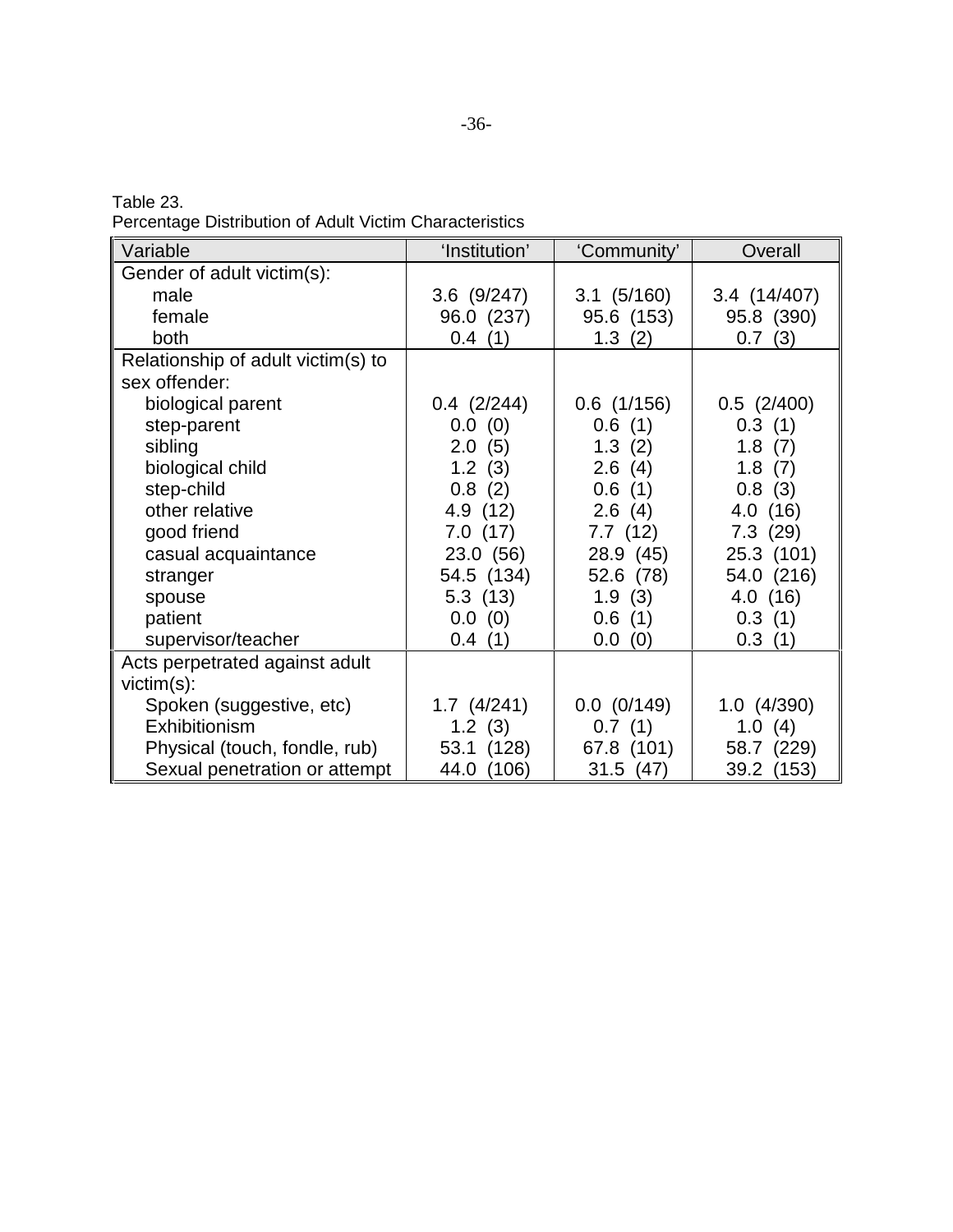## **V. Discussion**

The purpose of the 'Case-file Review' component of the 'Sex Offender Population Study' was to enhance our knowledge of the nature and characteristics of sex offenders under federal jurisdiction - both in institutions and under community supervision.

The Case-file Review of the federal sex offender population began with the design and development of a structured case-file review instrument and a set of guidelines for reviewing documentation. This instrument was used to gather case-specific information on the following: demographics, criminal history (i.e., general, juvenile, sex offence), education/employment, marital/family problems, sexual abuse history, mental health, substance abuse and sex offender typology (i.e., gender and age preferences).

The design of the 'Case-file Review' involved systematic selection, a modification of simple random sampling, of all sex offenders in CSC operational units (institutions and parole offices) with the exception of federal sex offenders in provincial facilities, Community Correctional Centres, females and sex offenders located in CSC parole offices with less than 10 cases. These adjustments to the sex offender population base were made in order to establish a case-file review sample that was logistically feasible. Case-file review sample were chosen to yield a 5% margin of error for a 95% level of confidence. Of the 2,777 sex offenders originally targeted for sampling, 842 (30.3%) were actually selected in the five CSC regions. The overall completion rate for case-file reviews was 785 (93.2%).

The results of the 'Case-file Review' were organized into three sections: 'personal background', 'sex offence history' and 'sex offender typology'. Descriptive statistics were presented with respect to those in an 'institution' and in the 'community' as well as combined.

Statistical analyses revealed that the average age at admission for the sex offender population was 34.6 years old. At the time of the case-file review, the average age of the 'institution' sex offender population was found to be significantly younger than those under 'community' supervision (37.6 and 40.2 years, respectively). While four fifths of the sex offender population was found to be Caucasian, the second largest group were Natives (15%). Another important finding was that nearly 50% of the sex offenders examined were serving sentences of less than four years and roughly 8% of the sex offender population was serving a life sentence.

An analysis of Statistical Information on Recidivism (SIR) Scale groupings revealed that nearly two thirds of the sex offender population ranged from "good" to "very good" risk. This finding that sex offenders have experienced relatively less exposure to the criminal justice system than other offenders suggests some limitations may be placed on the SIR Scales' utility in the determination of release risk for sex offenders.

A systematic review of the case file documentation yielded some important information. It is noteworthy that 44% of the sex offender population had a juvenile record, 85% had not completed high school, 53% had an unstable employment record, 65% were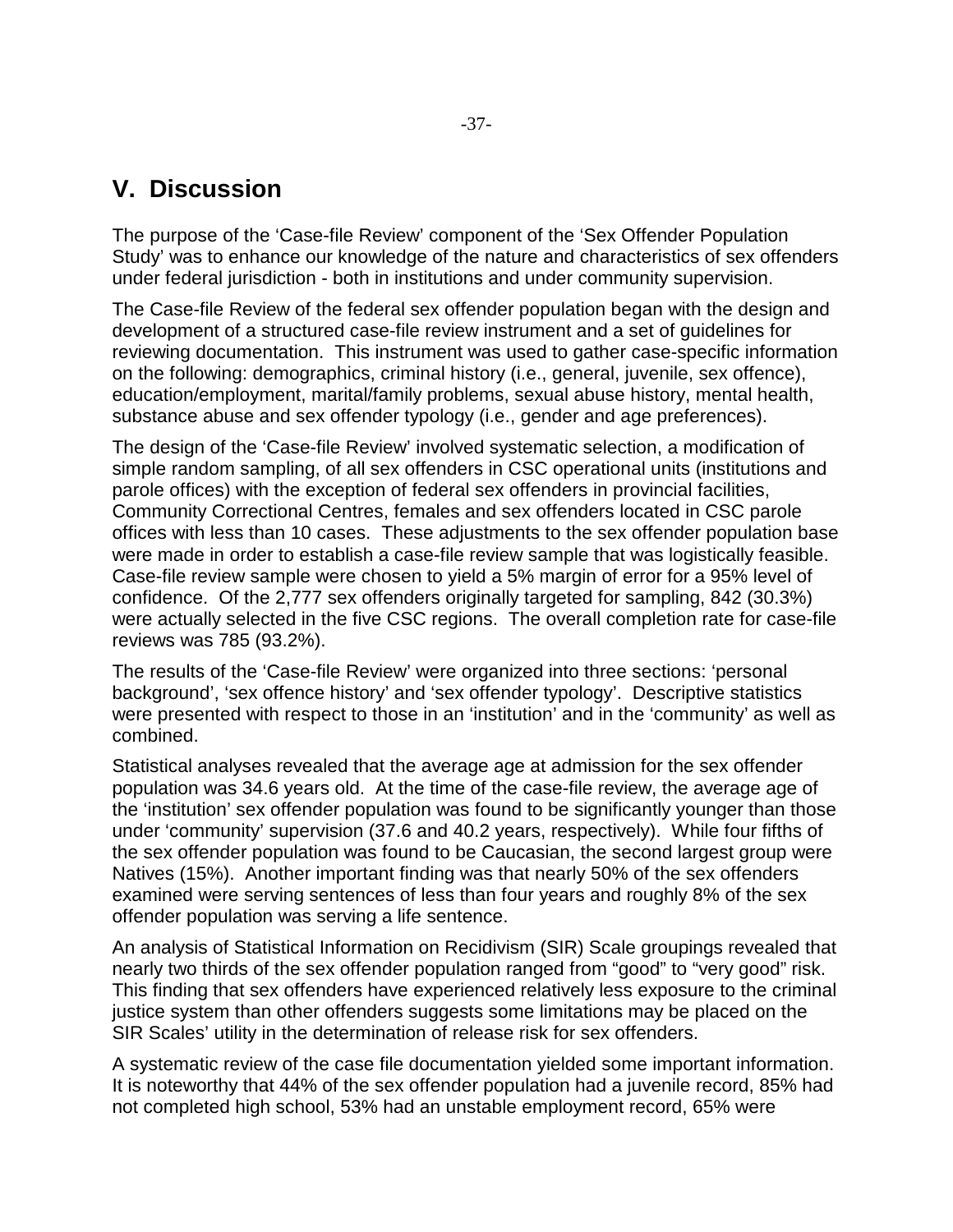employed as unskilled labourers, 35% had been placed by child welfare agencies, 33% had a history of parental abuse, 30% had been a victim of sexual abuse, 35% had emotional problems, 20% had been admitted to a psychiatric hospital in the past, 78% showed indications of alcohol problems, and 61% showed signs of drug problems. It would appear that sex offenders may indeed form a relatively high risk/high need group of offenders.

Information on victimization revealed that approximately one third of the sex offenders used physical aggression which could be described as a minor assault (e.g., hit, slap, push) and 10% could be described as a brutal assault (e.g., wounding, maiming). Although the majority of victims (57%) were reported to have suffered no physical injury, 15% had to be treated in a hospital. While nearly all of the sex acts perpetrated against victims involved physical contact, there were less than 2% of cases which involved only exhibitionism or spoken contact (e.g., suggestive, propositions). It was found that one third of the cases involved penetration or attempted penetration of the victims (e.g., oral, vaginal, anal).

Based on file reviewer appraisals of motive, for the majority of cases (91.0%) it was deemed to be sexual gratification. On the other hand, offenders' description of antecedents to or apparent motives involved in the sex offence yielded a substantial proportion of sex offenders who resisted taking full responsibility for their offenses. Many sex offenders claimed that they were innocent (21%) and some said they were either too intoxicated to realize what they were doing (4.4%) or that their victims had actually consented (4.4%).

Descriptive analyses of the circumstances around their most recent sex offence revealed that, at the time, two thirds of the sex offenders had consumed alcohol, one third had used drugs, one half had planned the offence, two thirds had an alcohol problem, two fifths had a drug problem, and one out of ten had previously undergone sex offender treatment. Again, it would appear that alcohol abuse is frequently a problem among this population.

In exploring the complete sex offence history (all known sex offenses including the most recent), the review revealed that two thirds of the federal sex offender population had victims who were 18 years of age or younger and that the overwhelming gender preference (four fifths) was female. A further finding of the complete sex offence history was a large percentage of sex offenders who had admitted responsibility for a previous sex offence and had used alcohol and/or drugs during or immediately prior to a sex offence. While less than one half of the sex offender population showed a pattern of increasing seriousness or severity of sex offenses over time, more than a third had a pattern of increasing rate of sex offenses over time. Of special note, a substantial portion of the sex offender population (44%) had participated in some form of sex offender treatment program following a sex offence.

Further examinations of gender preference, relationship between the sex offender to the victim and characteristics of the acts perpetrated against victims were conducted separately for child, adolescent and adult victims. Information on child victimization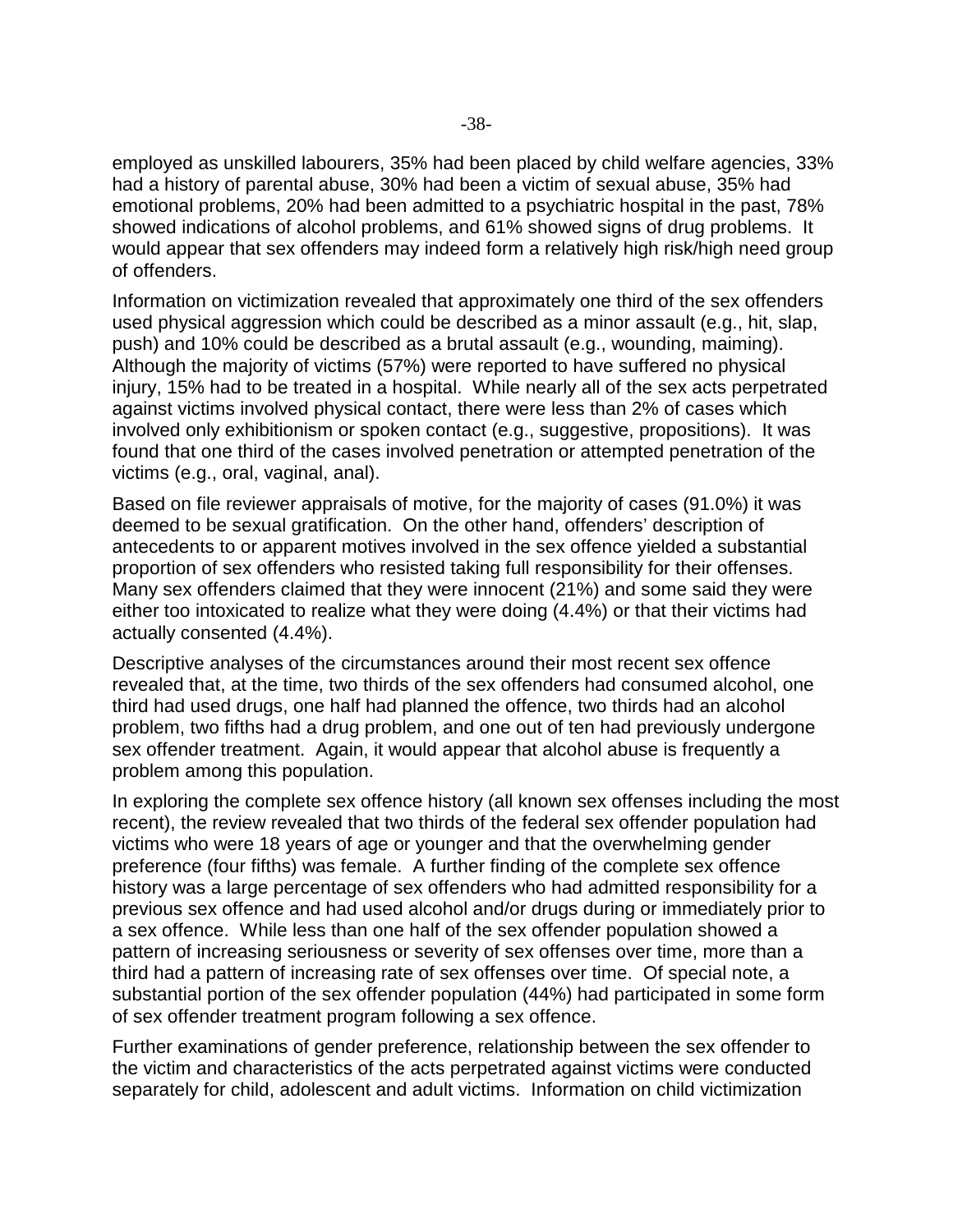indicated that two thirds of the child victims were either a biological or step-child of the sex offender. It was found that in relatively few cases (one in ten) the sex offender was a stranger to the child victim. With respect to the acts perpetrated against child victims, approximately 85% of the sex offender population had physical contact with children which involved touching, fondling or rubbing.

Information on adolescent victimization for the sex offender population showed that four fifths were female. Although one out of three adolescent victims were either a biological or step-child, it was also found that in a third of the cases the adolescent victim was found to be a stranger to the sex offender. In examining the acts perpetrated against adolescent victims, almost three quarters of the offenders had physical contact with adolescents which involved touching, fondling or rubbing. Nearly a quarter of these offenders were found to have had physical contact which involved sexual penetration or attempted penetration.

Case-file review information on adult victimization revealed that overwhelmingly, adult victims of sex offenders were most often females. For more than half of the cases, the adult victim was a stranger to the sex offender and for about one quarter they were a casual acquaintance.More than a third of the adult victims of sex offenders had physical contact which involved sexual penetration or attempted penetration.

In sum, the 'Case-file Review' component of the 'Sex Offender Population Study' yielded comprehensive information on the federal sex offender population. While the findings of this study may be limited only to currently sentenced federal sex offenders, it was learned that this group of offenders could be characterized by the absence of "static" factors (e.g., criminal history) and the presence of "dynamic" or situational/victimization factors (e.g. family situation, intoxication, age-gender sexual preference). This points to a need to standardize a risk assessment process specifically adapted for a sex offender population which would increase our ability to identify those who are likely to experience adjustment difficulties while on conditional release. In keeping with case management practice, the application of systematic risk/need assessments and reassessments to the sex offender population could provide a useful means of monitoring changes in a sex offenders' behaviour, attitudes and circumstance which are clearly related to 'relapse' or re-offence phenomenon.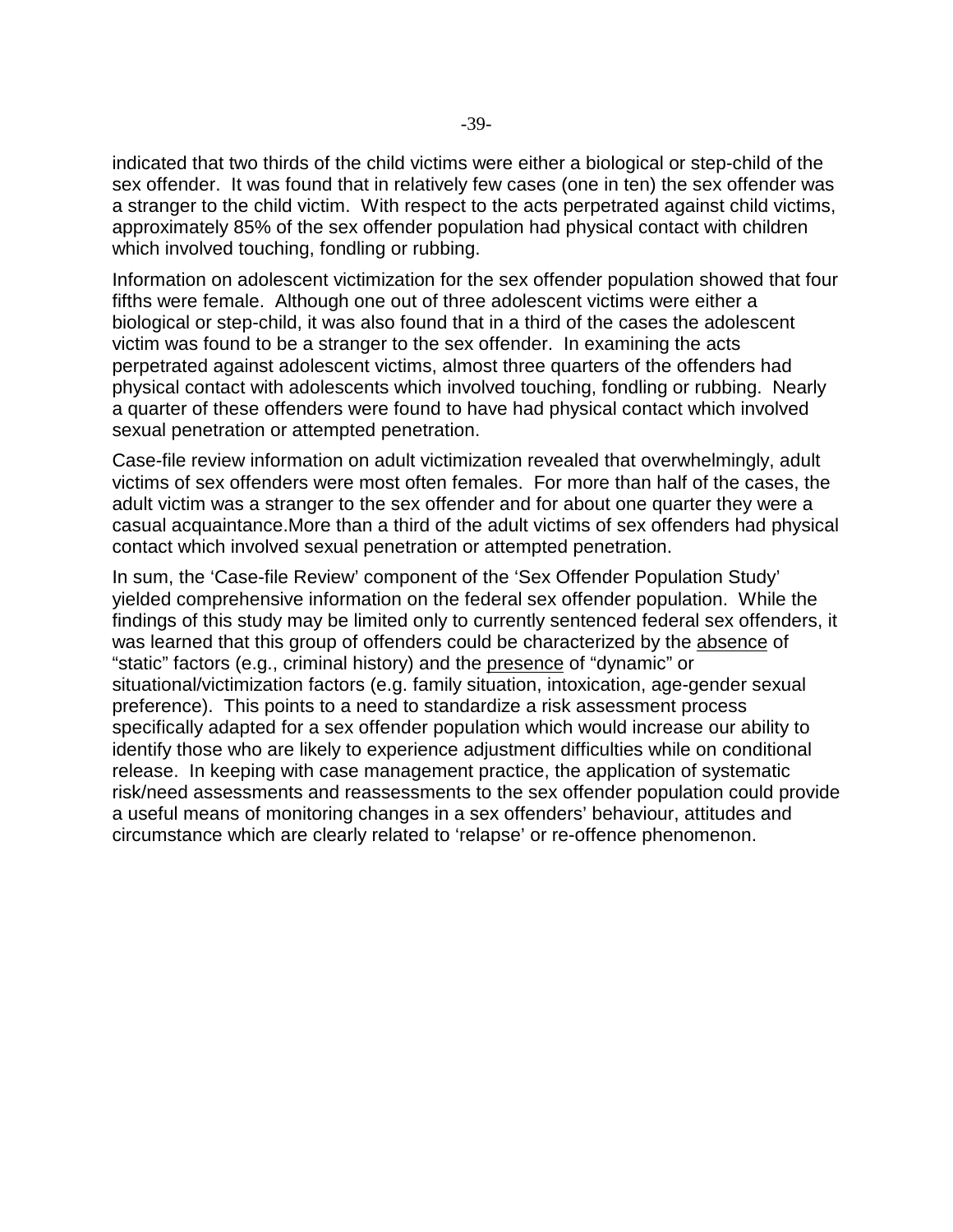### **VI. References**

- Correctional Service Canada. (1991). Report of the task force on mental health. Ottawa.
- Gordon, A., & Porporino, F. (1991). Managing the treatment of incarcerated sexual offenders. Corrections Today, 53, 162-168.
- Motiuk, L. L., & Porporino, F. (1991). The prevalence nature and severity of mental health problems among federal male inmates in Canadian penitentiaries. Report No. 24, Research and Statistics Branch, Correctional Service Canada.
- Nuffield, J. (1982). Parole decision-making in Canada: Research towards decision guidelines. Ottawa: Communication Division.
- Porporino, F., & Motiuk, L. L. (1991). Preliminary results of the national sex offender census. Research and Statistics Branch, Correctional Service Canada.
- Solicitor General of Canada. (1990). The management and treatment of sex offenders Report of the working group: Sex offender treatment review. Ottawa.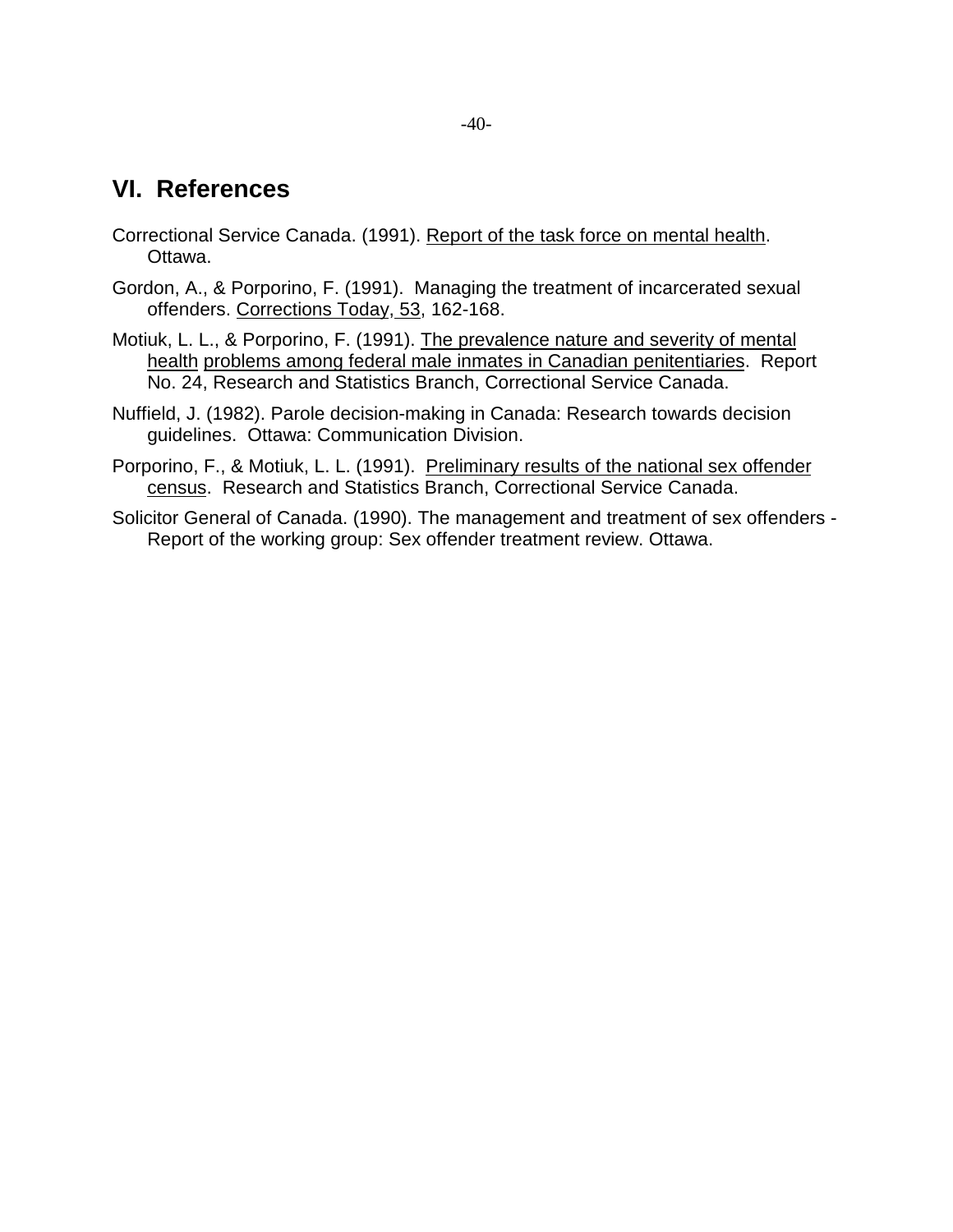# **VII. Appendix A Correctional Service of Canada File Review Manual for the Federal Sex Offender Population Study**

#### CORRECTIONAL SERVICE CANADA

File Review Maual for the Federal Sex Offender Population Study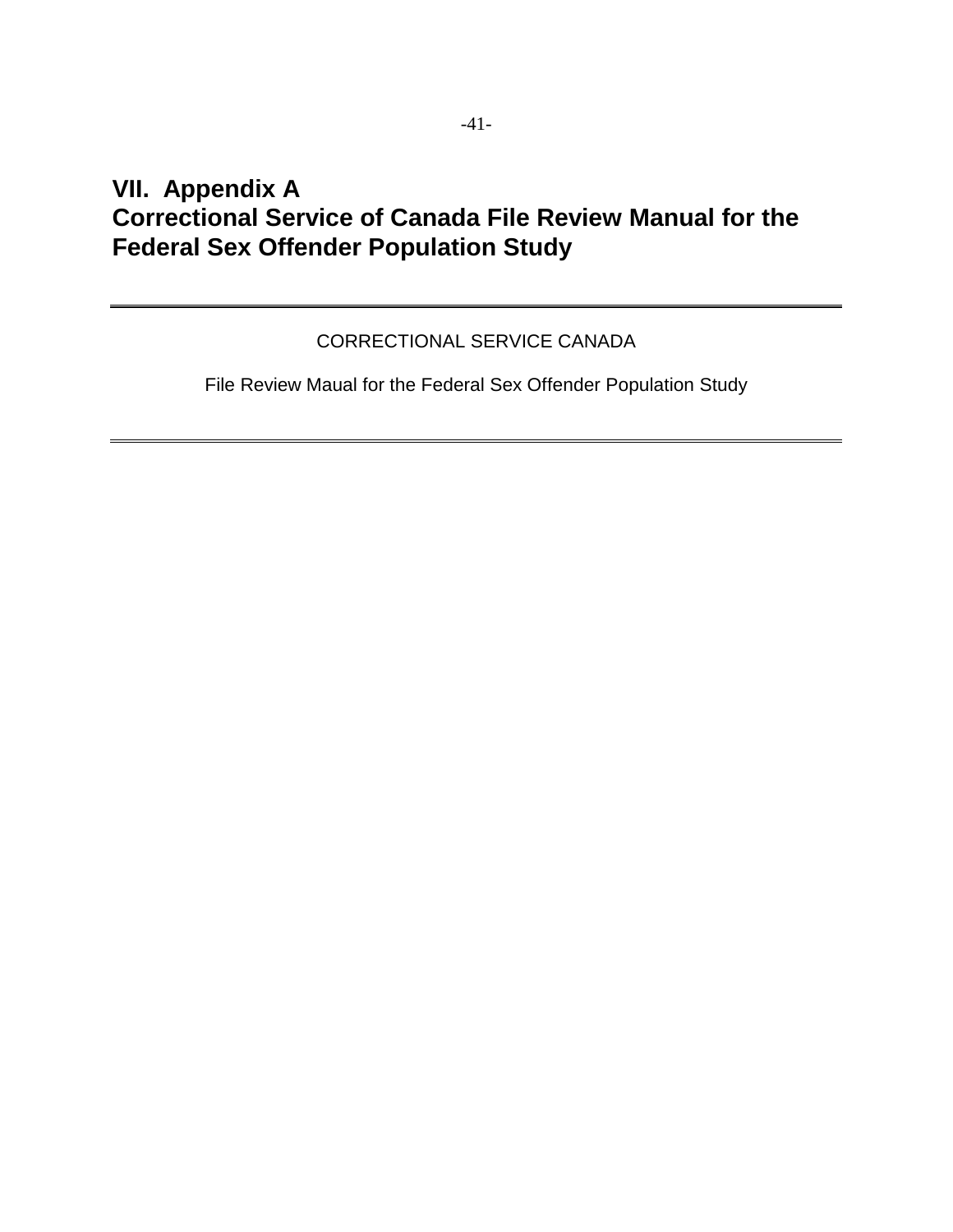### **Case Tracking**

Operational Unit

 $Code \_\_\_\_\_\_\_\_\_$ 

Name of Unit \_\_\_\_\_\_\_\_\_\_\_\_\_\_\_\_\_\_\_\_\_\_\_\_\_\_\_\_\_\_\_\_\_\_\_\_\_\_\_\_\_\_\_\_\_\_\_\_\_\_\_\_\_\_\_\_\_\_

- 1 Case Number: \_\_\_\_\_\_\_
- 2 FPS Number: \_\_\_\_\_\_\_\_\_
- 3 Coding Date:  $\angle$   $\angle$   $\angle$   $\angle$  (yy/mm/dd)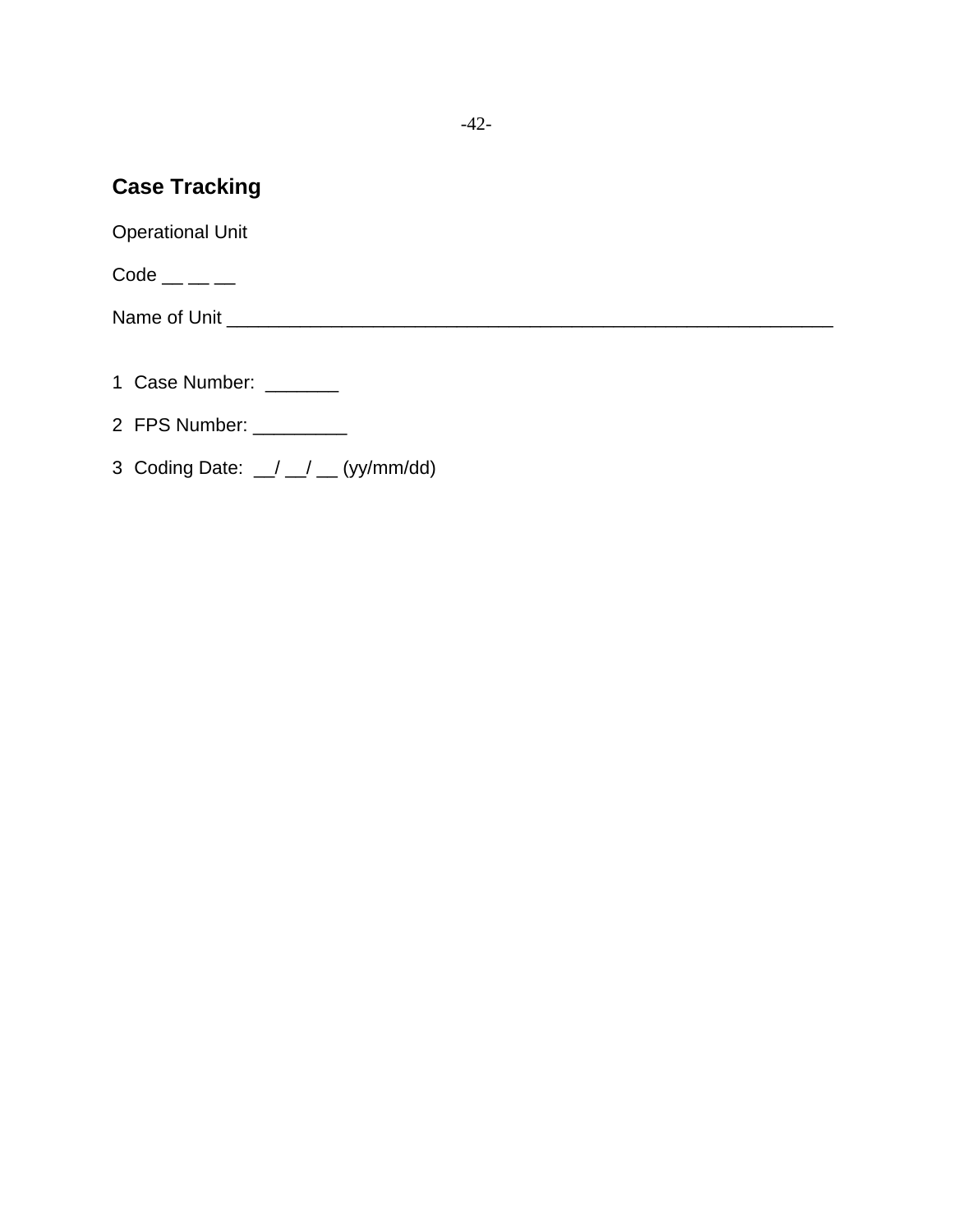# **PART 1: BACKGROUND OF OFFENDER**

| A: Demographics                                                                                                                   |                                                                                                                                                        |
|-----------------------------------------------------------------------------------------------------------------------------------|--------------------------------------------------------------------------------------------------------------------------------------------------------|
| 4. Date of Birth (yy/mm/dd): $\angle$ $\angle$                                                                                    | <b>Instructions/Comments</b>                                                                                                                           |
| 5. Race<br>1. Caucasian<br>2. Asian<br>3. Inuit                                                                                   | 5i). code only one category<br>ii) If it is not possible to<br>determine whether the                                                                   |
| 4. Aboriginal - Status<br>5. Aboriginal - Non- Status<br>6. Metis<br>7. Black<br>8. Other (specify) _____________<br>9. Not known | offender is a status or<br>non-status aboriginal,<br>code as other and specify<br>aboriginal                                                           |
| 6. Preferred working language<br>1. English<br>2. French<br>3. Native Languages<br>9. Not known                                   | 6. Code only one category                                                                                                                              |
| <b>B: Education/Employment History</b>                                                                                            |                                                                                                                                                        |
| 7. Highest school grade completed at time of<br>current offence<br>99 not known                                                   | 7i) Code highest grade as a 2<br>digit number (eg. 08)<br>ii) code highest grade<br>completed up to the end<br>of high school, including<br>upgrading. |
|                                                                                                                                   |                                                                                                                                                        |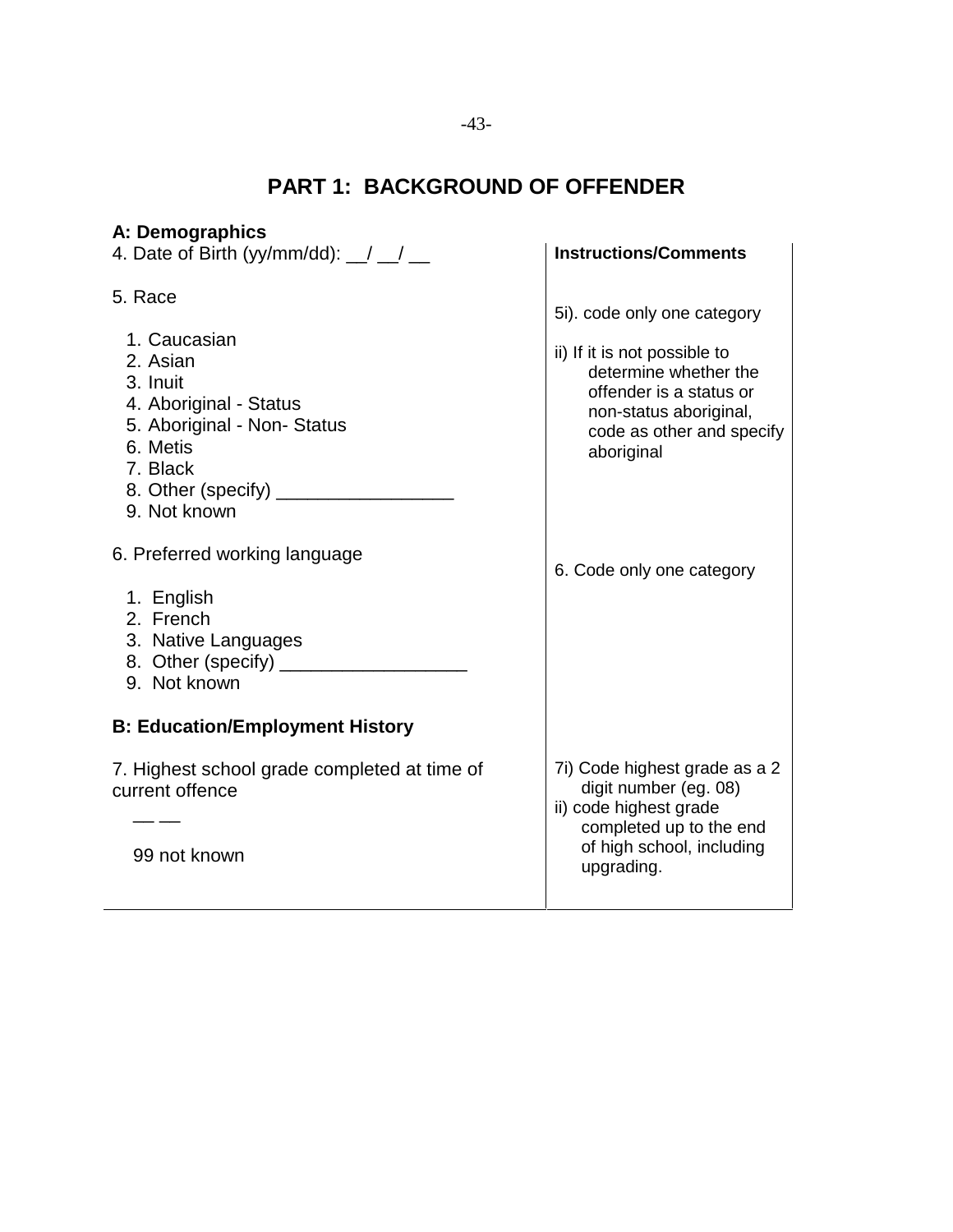| 8. College of university prior to current offence<br>1. yes<br>2. no<br>9. not known                                                                                                              | 8. Code "yes" for some<br>university or college (post-<br>secondary education).                                                                                                                                                                         |
|---------------------------------------------------------------------------------------------------------------------------------------------------------------------------------------------------|---------------------------------------------------------------------------------------------------------------------------------------------------------------------------------------------------------------------------------------------------------|
| 9. Employment status at the time of the current<br>offence<br>1. employed<br>2. unemployed<br>3. student<br>4. disability/retired<br>5. incarcerated<br>6. other (specify) $_{-}$<br>7. not known | 9. Code only one category                                                                                                                                                                                                                               |
| 10. Frequently unemployed during the year prior to<br>current offence<br>1. yes<br>2. no<br>8. not applicable<br>9. not known                                                                     | 10i) Code "yes" if known<br>accumulated number of<br>months unemployed is<br>greater than 6 months of<br>record of significant or<br>problematic amount of<br>unemployment<br>ii) code na if offender was<br>unemployed because he<br>was incarcerated. |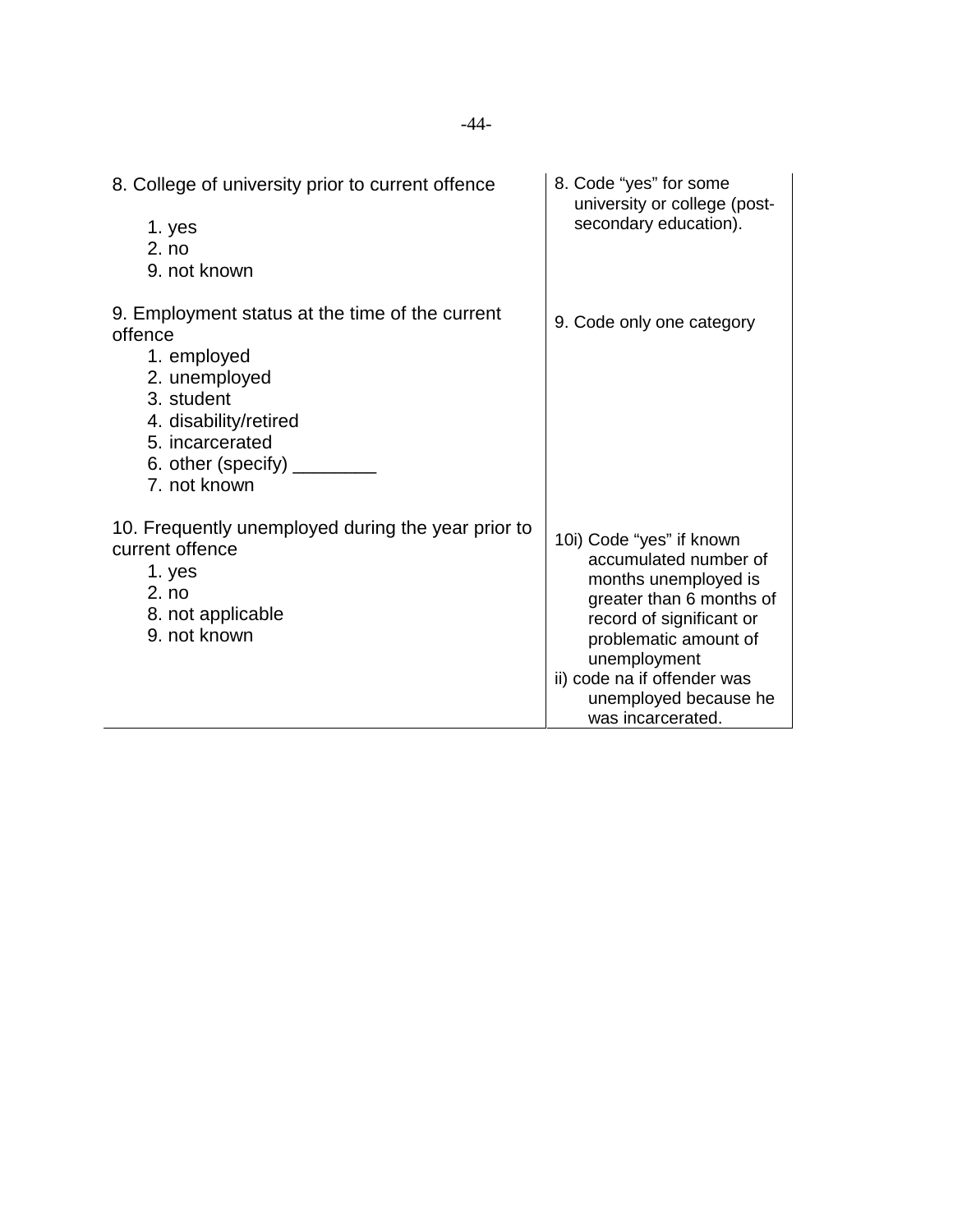| 11. Occupation during the year prior to current<br>offence<br>1. student<br>2. semi-skilled or unskilled labour (construction,<br>factory, cashier)<br>3. skilled labour (mechanic, plumber, machinist)<br>4. clerical, sales (insurance, auto dealer,<br>computer)<br>5. lower management/supervisory (foreman,<br>store manger, self-employed, small<br>business)<br>6. managerial, professional (executive, teacher,<br>doctor, lawyer)<br>7. unemployed/welfare<br>8. retired/disability<br>88. other (specify)<br>98. not applicable<br>99. not known | achieved<br>ii) code na if offender was<br>unemployed because he<br>was incarcerated                                                                 |
|------------------------------------------------------------------------------------------------------------------------------------------------------------------------------------------------------------------------------------------------------------------------------------------------------------------------------------------------------------------------------------------------------------------------------------------------------------------------------------------------------------------------------------------------------------|------------------------------------------------------------------------------------------------------------------------------------------------------|
| 12. Financial problems during the year prior to<br>current offence.<br>1. yes<br>2. no<br>8. not applicable<br>9. not known                                                                                                                                                                                                                                                                                                                                                                                                                                | 12i). For example, default on<br>loans, overextended<br>credit, unable to meet<br>payments<br>ii) code na if offender<br>incarcerated                |
| 13. reliance on social assistance during the year<br>prior to current offence<br>1. yes<br>2. no<br>8. not applicable<br>9. not known                                                                                                                                                                                                                                                                                                                                                                                                                      | 13i) For example,<br>unemployment benefits,<br>welfare, disability pension.<br>ii) Code na if offender<br>incarcerated                               |
| 14. Longest period of time continuously employed<br>in months<br>(-99) not known                                                                                                                                                                                                                                                                                                                                                                                                                                                                           | 14i) If offender changes jobs<br>for better pay and/ or<br>position, count as one<br>period<br>ii) code number of months as a<br>three digit number. |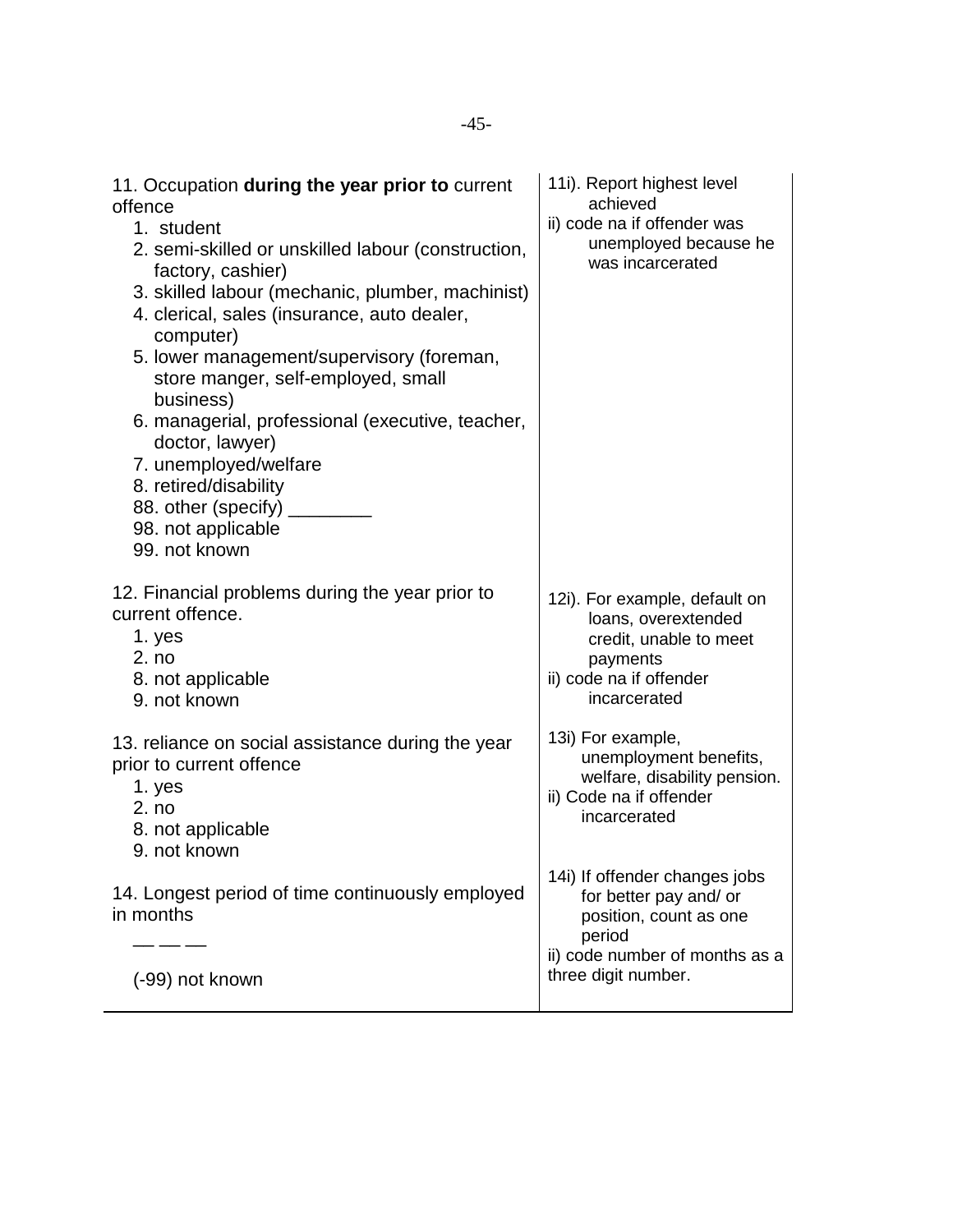| <b>C: Marital/Family History</b>                                                                                                                                                                                                                                                                                                                                                                                                                                                                                                                                                     |                                                                                                                                                                                             |
|--------------------------------------------------------------------------------------------------------------------------------------------------------------------------------------------------------------------------------------------------------------------------------------------------------------------------------------------------------------------------------------------------------------------------------------------------------------------------------------------------------------------------------------------------------------------------------------|---------------------------------------------------------------------------------------------------------------------------------------------------------------------------------------------|
| 15. A social isolate at the time of current offence<br>1. yes<br>2. no<br>9. not know                                                                                                                                                                                                                                                                                                                                                                                                                                                                                                | 15. Code "yes" if offender<br>lacked significant and<br>warm relationship with a<br>non-relative; offender has<br>been described as, or,<br>has expressed having                            |
| 16. Living situation at the time of current offence<br>1. alone and transient (temporary shelter with<br>different acquaintances, YMCA)<br>2. alone and stable (own apartment or rooms)<br>3. with parent and/or sibling<br>4. with wife (include common-law relationship if<br>6 months<br>5. with roommates/friends (sharing apartment)<br>6. with partner in heterosexual relationship<br>7. with partner in homosexual relationship<br>8. supervised group home (halfway house)<br>9. with other family/relative<br>10.incarcerated<br>88. other (specify)_____<br>99. not known | difficulty in meeting and<br>maintaining friends, being<br>unable to get along with<br>other, disregarding<br>feelings and expectations<br>of others or expressing<br>extreme independence. |
| 17. Marital status at the time of current offence<br>1. single, never married<br>2.common-law union (6 months +)<br>3. married<br>4.separated<br>5.divorced<br>6.widowed<br>9. not known                                                                                                                                                                                                                                                                                                                                                                                             | 17. Code only one status                                                                                                                                                                    |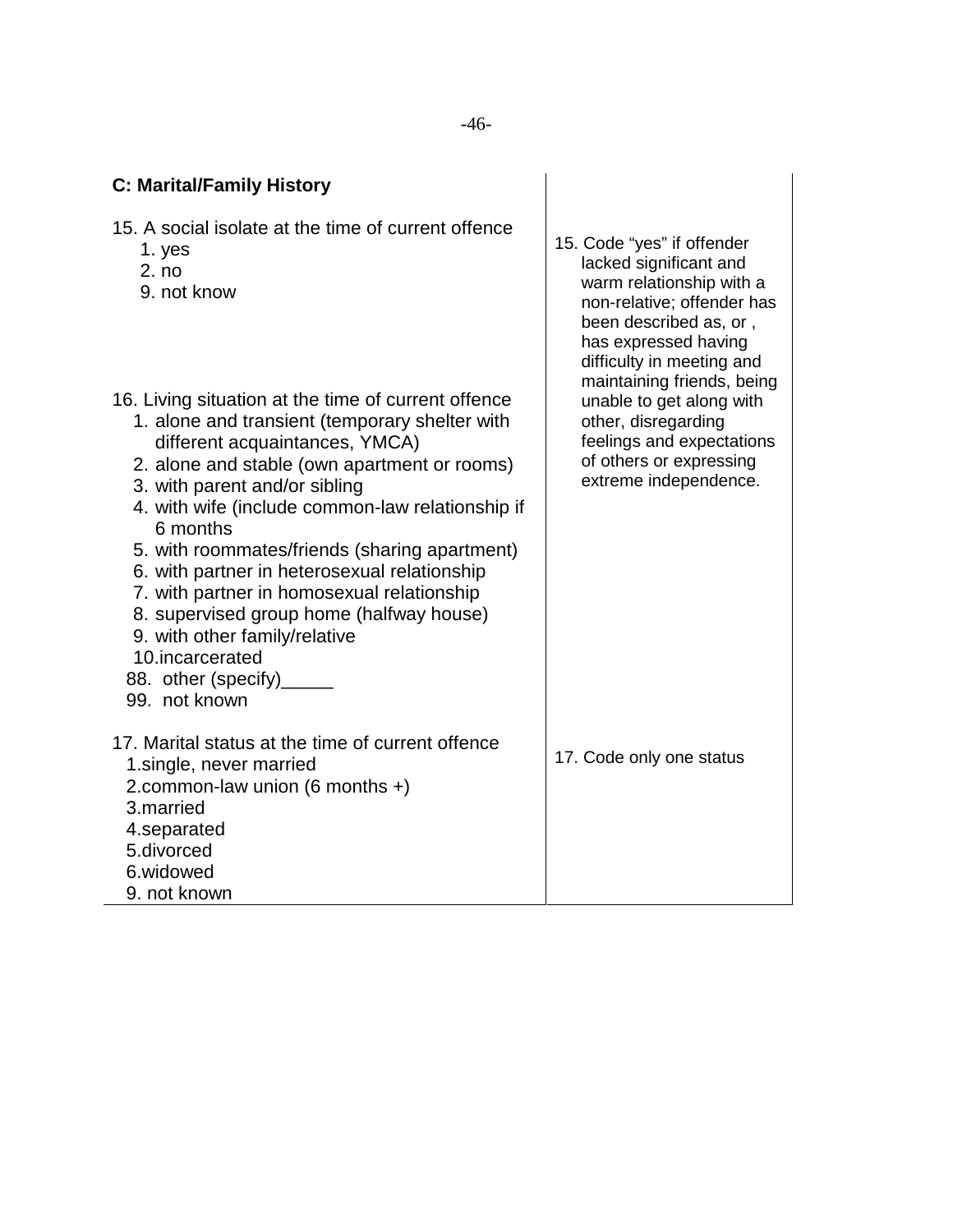| 18. Dissatisfaction with marital status (indicated in<br>item 17) at the time of current offence<br>1. yes<br>2. no<br>9. not known                                                                                                                                                                                                                                                                                                                                                                                                                                                                     | 18. Offender expresses<br>wish to separate from<br>spouse, depressed<br>about loneliness of<br>being single, angered by<br>divorce. |
|---------------------------------------------------------------------------------------------------------------------------------------------------------------------------------------------------------------------------------------------------------------------------------------------------------------------------------------------------------------------------------------------------------------------------------------------------------------------------------------------------------------------------------------------------------------------------------------------------------|-------------------------------------------------------------------------------------------------------------------------------------|
| 19. Total number of marriages/common-law<br>relationships, up to the time of current offence<br>9 not known                                                                                                                                                                                                                                                                                                                                                                                                                                                                                             | 19 i) Include in the total,<br>relationship at time of<br>current offence.<br>ii) Code as a 2 digit number.                         |
| 20. Lived with both biological parents to age 16<br>1. yes<br>2. not<br>9. not known                                                                                                                                                                                                                                                                                                                                                                                                                                                                                                                    |                                                                                                                                     |
| 21 Reason(s) for separation from biological parents<br>before age 16<br>1. death of parent<br>2. parental divorce or separation<br>3. parental institutionalization (significant<br>incarceration, psych. commitment).<br>4. offender institutionalization (training school,<br>group home)<br>5. employment<br>6. left/expelled from home<br>7. in care of other family members<br>8. foster home/family<br>9. biological father not known<br>10. adoption<br>11. boarding/resid. school<br>12. poor family environment<br>13. abandoned by parent(s)<br>88. other (specify) ________<br>99. not known | 21i) Code all that apply<br>ii) Code na it no separation                                                                            |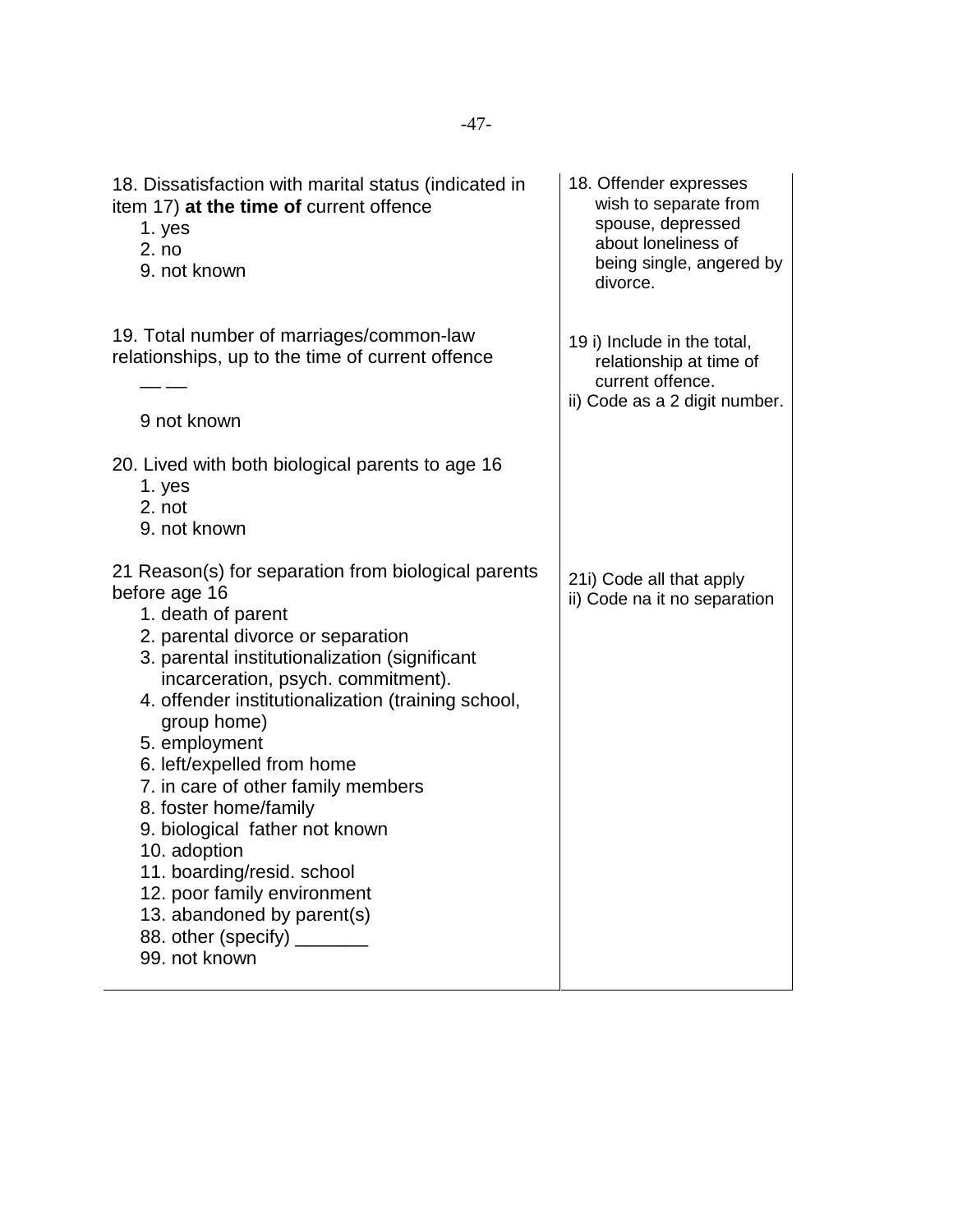| 22. Age of first separation from biological parents<br>98. not applicable (no separation)                                                                                                                                                                                                                        | 22i) Code as a 2 digit<br>number<br>ii) code na if no separation                                                                                                                                                                  |
|------------------------------------------------------------------------------------------------------------------------------------------------------------------------------------------------------------------------------------------------------------------------------------------------------------------|-----------------------------------------------------------------------------------------------------------------------------------------------------------------------------------------------------------------------------------|
| 99. not known                                                                                                                                                                                                                                                                                                    |                                                                                                                                                                                                                                   |
| 23. Placement(s) before the age of 16<br>a) child welfare placement<br>b) probation placement<br>c) training school<br>d) mental health facility<br>e) retardation facility<br>(answer a to e as: 1. yes; 2. no; 8. n/a; 9. not<br>known)                                                                        | 23i) Code yes, no or not<br>known to each of the<br>following to indicate if<br>the offender was<br>placed out of his home<br>in the following settings<br>prior to the age of 16)                                                |
| 24. Physical abuse of the offender by parent(s)<br>and/or primary caregiver(s) before the age of 16<br>1. yes<br>2. no<br>9. not known                                                                                                                                                                           | 24. i) Example of physical<br>abuse are frequent<br>slapping, beating,<br>whipping and/or severe<br>enough as to cause<br>injury.<br>ii) Primary caregiver(s)<br>includes step-parent,<br>foster-parent, group<br>home supervisor |
| 25. Source of report that the offender was a victim of<br>physical abuse before the age of 16<br>1. offender's self-report<br>2. offender's self report corroborated by official<br>documentation (police records, court report,<br>social agency report) or official documentation<br>only<br>8. not applicable | 25. Code na if offender not<br>physically abuse by<br>parent(s) and/ or<br>primary caregiver(s)                                                                                                                                   |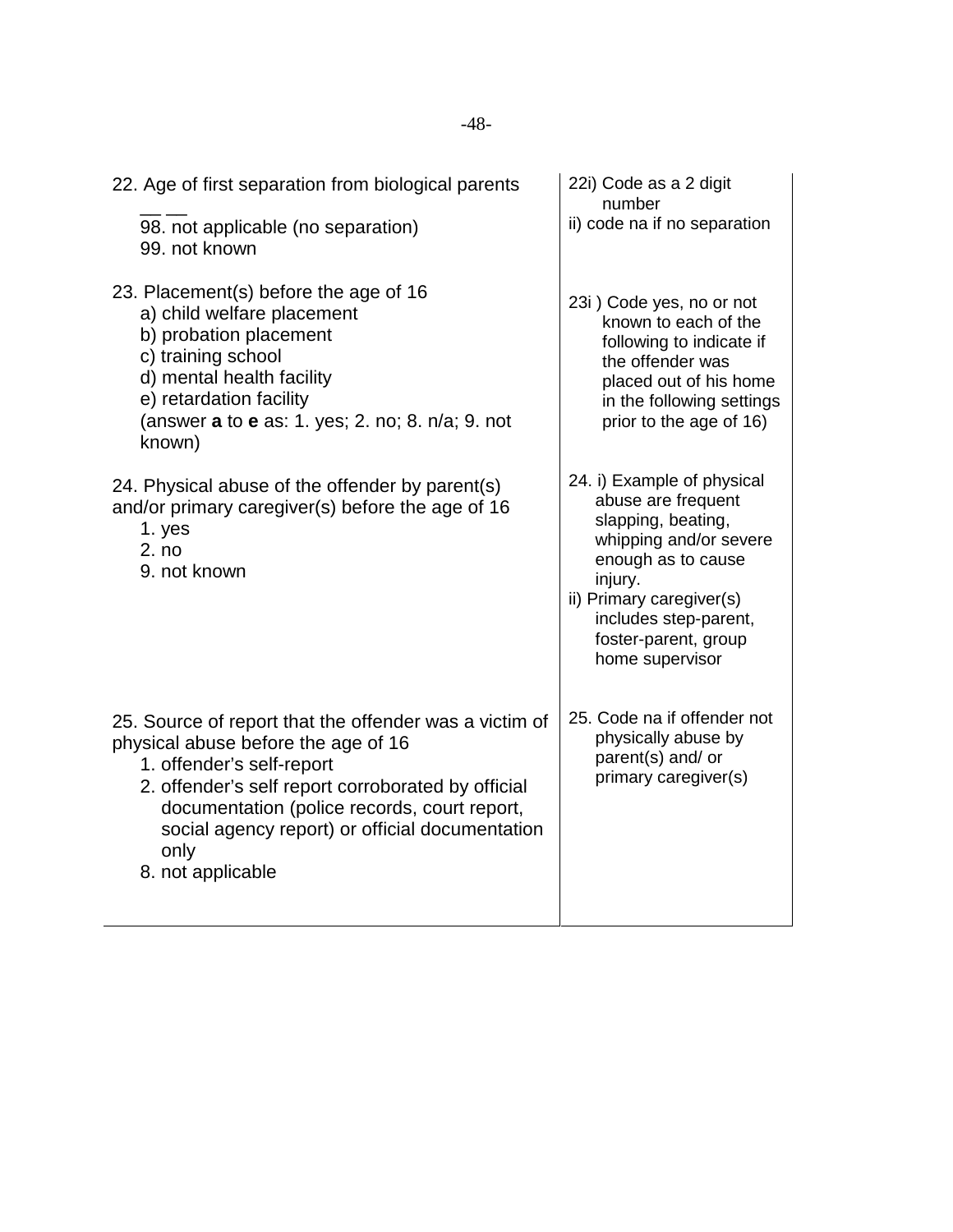| 26. Emotional abuse or neglect of the offender by<br>parent(s) and/or primary care giver(s) before the age<br>of 16<br>1. yes<br>2. no<br>9. not known                                                                                                               | 26.i) Examples of emotional<br>abuse are frequent<br>and/or severs verbal<br>abuse, lock in closet,<br>abandonment<br>ii) Examples of neglect are<br>failure to meet basic<br>needs such as<br>malnutrition, seek<br>critical medical help,<br>put child's life in<br>danger.                      |
|----------------------------------------------------------------------------------------------------------------------------------------------------------------------------------------------------------------------------------------------------------------------|----------------------------------------------------------------------------------------------------------------------------------------------------------------------------------------------------------------------------------------------------------------------------------------------------|
| 27. Source of report that the offender was a victim of<br>emotional abuse or neglect abuse before the age 16<br>1. offender's self report<br>2. offender's self report corroborated by official<br>documentation or official documentation only<br>8. not applicable | 27. Code na if offender not<br>emotionally abused or<br>neglected by<br>parent(s)/primary<br>caregiver(s)                                                                                                                                                                                          |
| 28. Parent/primary caregiver had an alcohol and/or<br>drug problem<br>1. yes<br>2. no<br>3. not known                                                                                                                                                                | 28. Examples of problems<br>are situations in which<br>alcohol and/or drug use<br>in frequent and/or<br>severe enough as to<br>threaten health, cause<br>severe behaviour<br>change, social and<br>occupational problems,<br>repeated charges and<br>convictions or admission<br>to re-hab program |
| 29. Parent/primary caregiver had a psychiatric<br>problem<br>1. yes<br>2. no<br>9. not known                                                                                                                                                                         | 29. Examples include<br>prescription of<br>psychiatric medication,<br>involved in therapy with<br>psychologist, serious<br>suicide attempts,<br>psychiatric admissions.                                                                                                                            |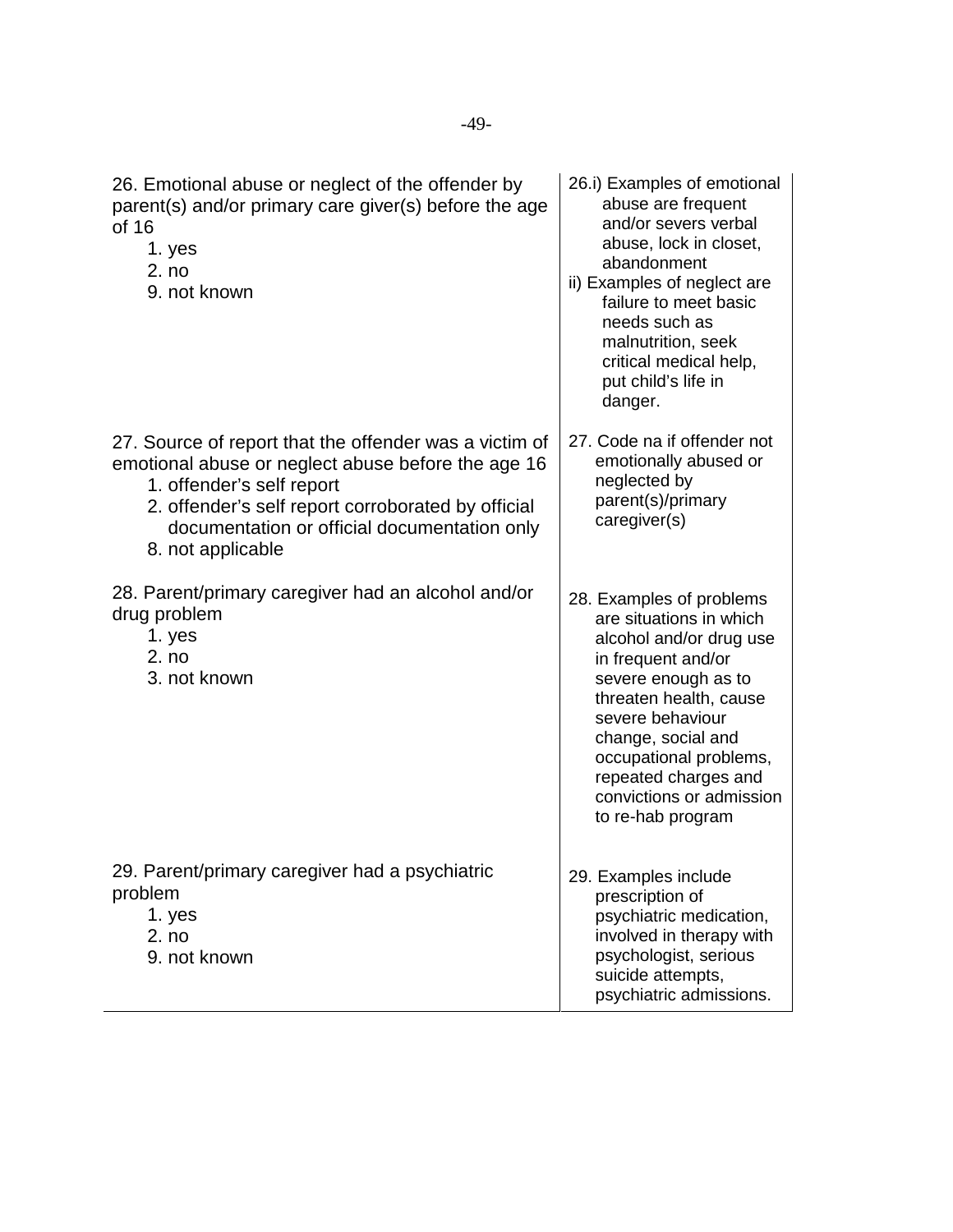| 30. Parent/primary caregiver had a criminal history<br>1. yes<br>2. no<br>9. not known                                                                                                                                                                              | 30. Criminal history is<br>understood as formal<br>charges and<br>convictions                                                  |
|---------------------------------------------------------------------------------------------------------------------------------------------------------------------------------------------------------------------------------------------------------------------|--------------------------------------------------------------------------------------------------------------------------------|
| D: Offender's Sexual Abuse History                                                                                                                                                                                                                                  |                                                                                                                                |
| In this section, sexual abuse in defined as sexual<br>acts which were committed against the offender<br>before the age of 16 where the abuser was at least 5<br>years older than the offender.                                                                      | It is critical that the files be<br>examined thoroughly to<br>gather information<br>regarding sexual abuse to<br>the offender. |
| 31. Victim of sexual abuse before the age of 16<br>1. yes<br>2. no<br>9. not known                                                                                                                                                                                  |                                                                                                                                |
| If answered No or Not Known to item 31, skip to<br>item 38                                                                                                                                                                                                          |                                                                                                                                |
| 32. Source of report that the offender was a victim of<br>sexual abuse before the age of 16<br>1. offender's self report<br>2. offender's self report corroborated by official<br>documentation or official documentation only<br>8. not applicable<br>9. not known |                                                                                                                                |
| 33. Age of offender when sexual abuse began                                                                                                                                                                                                                         |                                                                                                                                |
| 98. not applicable                                                                                                                                                                                                                                                  |                                                                                                                                |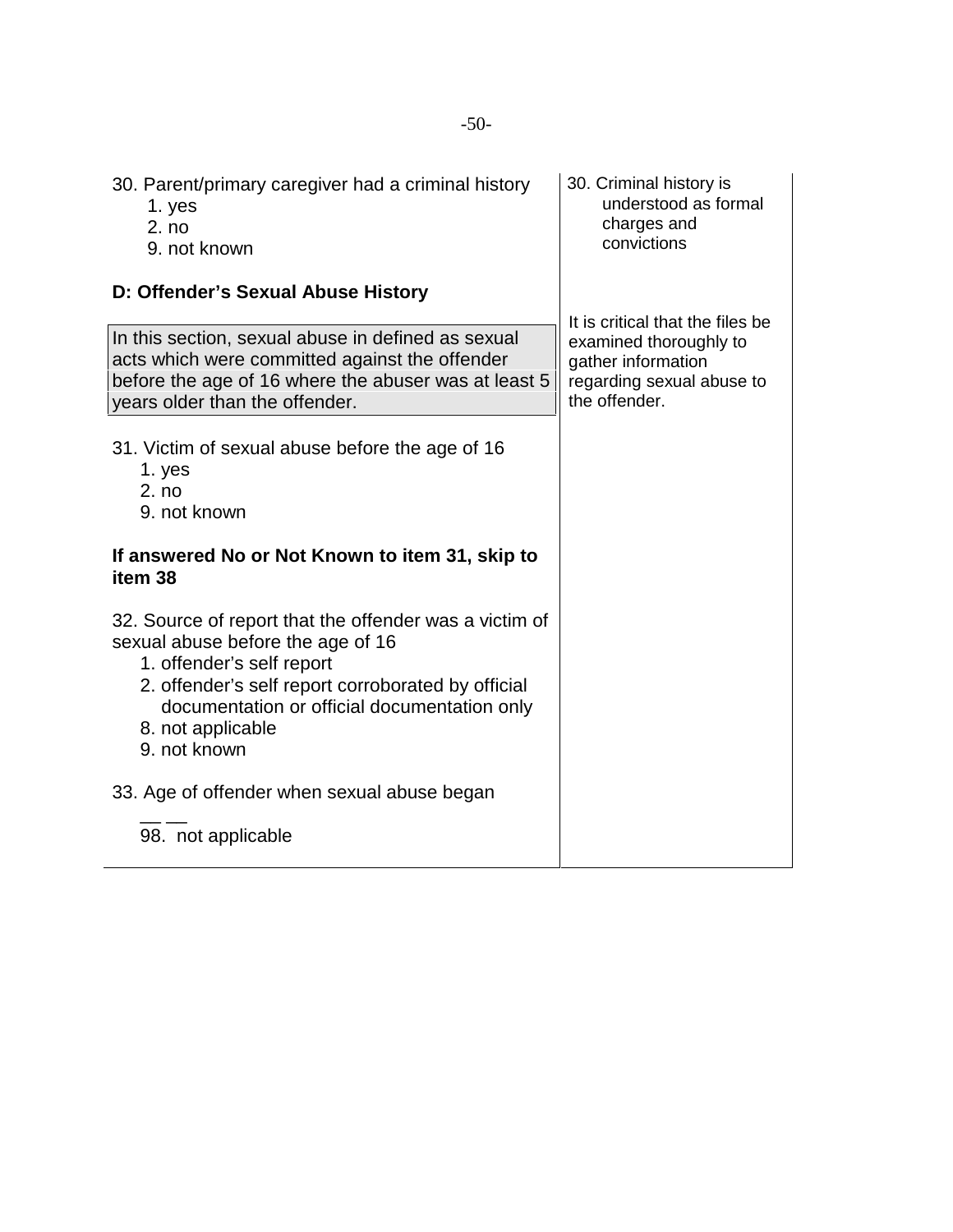| 34. Duration of sexual abuse in months                                                                                                                                                                                                                                                   | 34I) Code 001 repeated<br>sexual abuse which                                                                                         |
|------------------------------------------------------------------------------------------------------------------------------------------------------------------------------------------------------------------------------------------------------------------------------------------|--------------------------------------------------------------------------------------------------------------------------------------|
| 98not applicable<br>99 not known                                                                                                                                                                                                                                                         | was 1 month or less in<br>duration                                                                                                   |
| 35. Sex of abuser(s)                                                                                                                                                                                                                                                                     | ii) Code na when there was<br>only 1 abusive contact.                                                                                |
| 1. male<br>2. female                                                                                                                                                                                                                                                                     |                                                                                                                                      |
| 3. both<br>8. not applicable                                                                                                                                                                                                                                                             |                                                                                                                                      |
| 9. not known                                                                                                                                                                                                                                                                             | 36. Code all that apply/                                                                                                             |
| 36. Relationship of abuser(s) to offender<br>1. biological parent<br>2. step-parent (foster parent)<br>3. sibling<br>4. other relative<br>5. friend<br>6. casual acquaintance<br>7. stranger (no previous contact)<br>8. authority figure (teacher, coach, clergy)<br>98. not applicable |                                                                                                                                      |
| 37. Use of physical aggression by any sexual abuser<br>during or as part of any sexual act<br>1. yes<br>2. no<br>8. not applicable<br>9. not known                                                                                                                                       | 37. Examples of physical<br>aggression include<br>physical injury,<br>restraining, choking,<br>hitting, threatened use<br>of weapon. |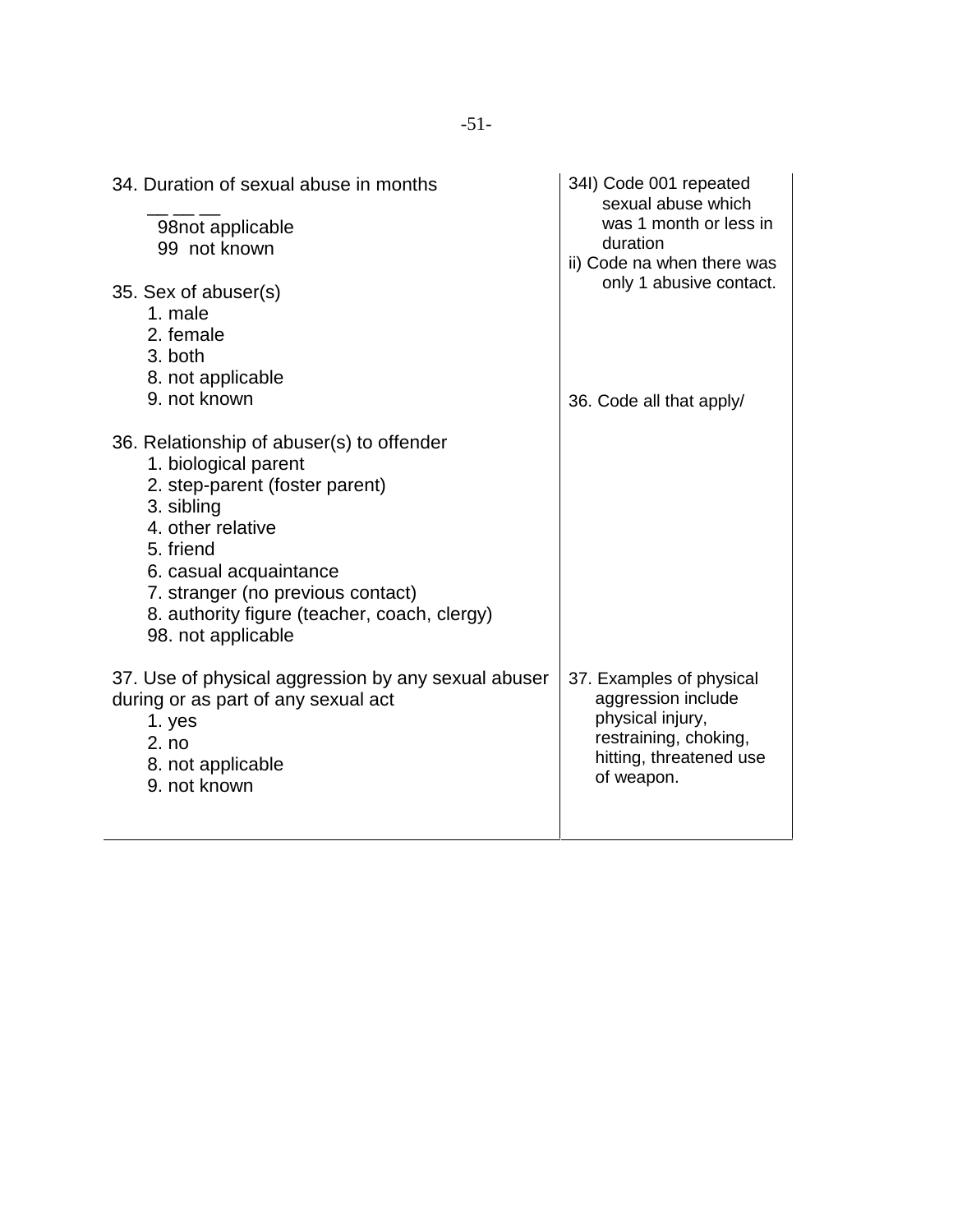| E. Offender's Mental Health History                                                                                                                                                                                                                                                                                                                                                                                                                                                      |                                                                                                                                                                                                                     |
|------------------------------------------------------------------------------------------------------------------------------------------------------------------------------------------------------------------------------------------------------------------------------------------------------------------------------------------------------------------------------------------------------------------------------------------------------------------------------------------|---------------------------------------------------------------------------------------------------------------------------------------------------------------------------------------------------------------------|
| 38. Emotional problems interfered severely with the<br>offender's life prior to the current offence<br>1. yes<br>2. no<br>3. not known                                                                                                                                                                                                                                                                                                                                                   | 38. Examples of severe<br>interference include<br>consulted mental health<br>professional for help,<br>received psychiatric<br>medication, serious<br>attempts at suicide,<br>admission to psychiatric<br>facility. |
| 39a. Offender received treatment by a mental health<br>professional prior to current offence<br>1. no<br>2. yes, in the community<br>3. yes, in the community under supervision<br>(probation, full parole, day parole, mandatory<br>supervision)<br>4. yes, in a provincial correctional institution<br>5. yes in a federal institution<br>6. yes in a psychiatric institution<br>7. yes, in an institution for the developmentally<br>handicapped<br>8. not applicable<br>9. not known | 39a. Treatment entails<br>intervention greater than<br>one contact.                                                                                                                                                 |
| 39b. Offender received treatment by a mental health<br>professional while on remand or bail<br>1. yes<br>2. no<br>9. not known                                                                                                                                                                                                                                                                                                                                                           |                                                                                                                                                                                                                     |
| 40a. Admitted to psychiatric hospitals or psychiatric<br>wars of general hospitals<br>1. yes<br>2. no.<br>9. not known                                                                                                                                                                                                                                                                                                                                                                   |                                                                                                                                                                                                                     |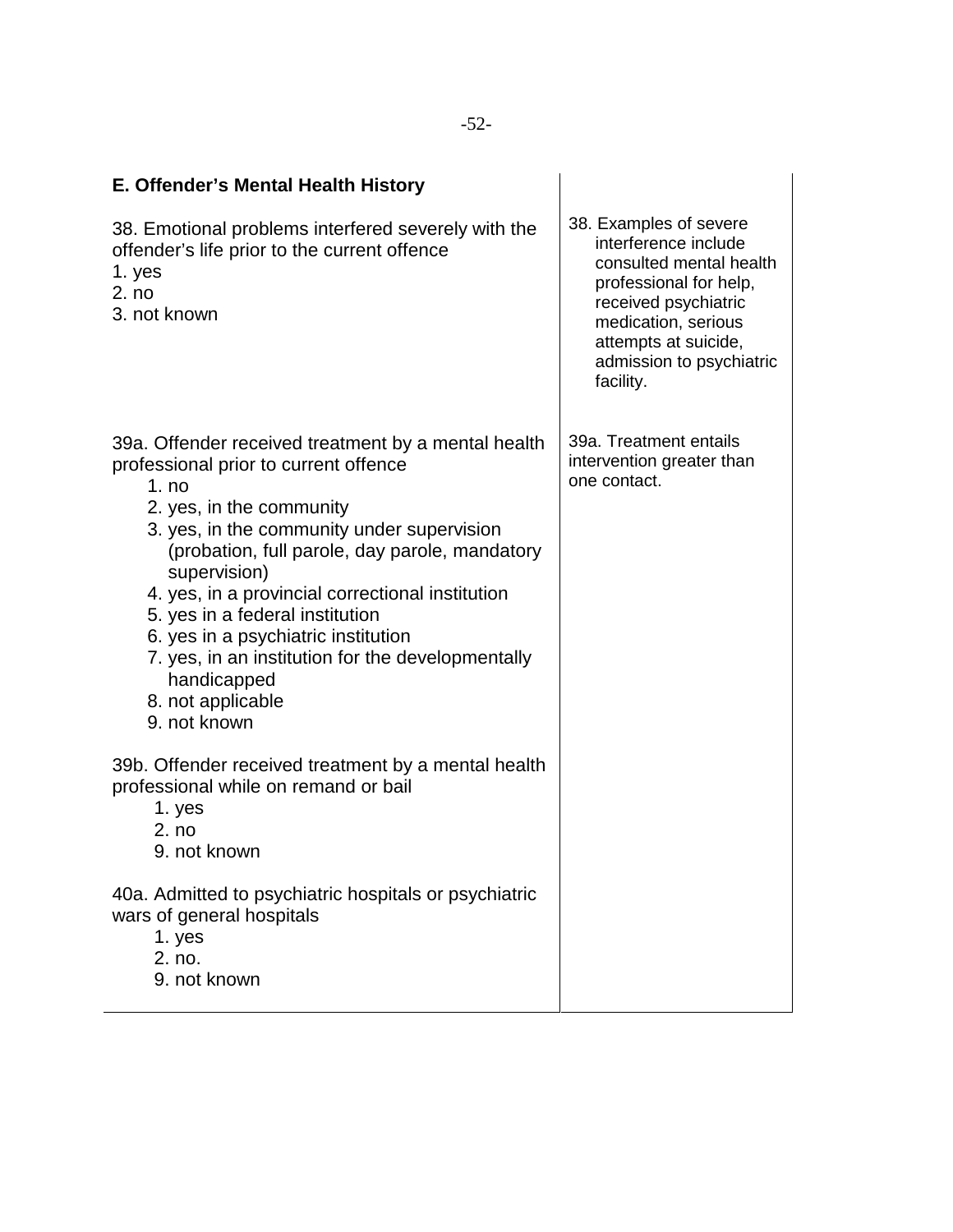| 40b. Actual number of psychiatric admissions if<br>known                                                                                                                                                                                                                                                                                     | 40b.i) Code number as 2<br>digits.<br>ii) code na when no<br>admissions                                                   |
|----------------------------------------------------------------------------------------------------------------------------------------------------------------------------------------------------------------------------------------------------------------------------------------------------------------------------------------------|---------------------------------------------------------------------------------------------------------------------------|
| 98 not applicable<br>99 not known                                                                                                                                                                                                                                                                                                            |                                                                                                                           |
| F: Offender's Substance Use History                                                                                                                                                                                                                                                                                                          |                                                                                                                           |
| 41. History of alcohol abuse as a teenager<br>1. no problems associated<br>2. some problems associated (occasional minor<br>arguments, assault, charge<br>3. interference with life (health threatened,<br>frequent charges, job loss, frequent assaultive<br>behaviour, marriage breakdown, addiction)<br>8. not applicable<br>9. not known | 41i) Teenager is understood<br>as an adolescent under<br>age 18.<br>ii) Code na if offender never<br>drank as a teenager. |
| 42. History of alcohol abuse as an adult<br>1. no problems associated<br>2. some problems associated<br>3. interference with life<br>8. not applicable<br>9. not known                                                                                                                                                                       | 42. Code na for an offender<br>who never drinks.                                                                          |
| 43. History of drug abuse as a teenager<br>1. no problems associated<br>2. some problems associated<br>3. interference with life<br>8. not applicable<br>9. not known                                                                                                                                                                        | 43. Code na for an offender<br>who never drinks.                                                                          |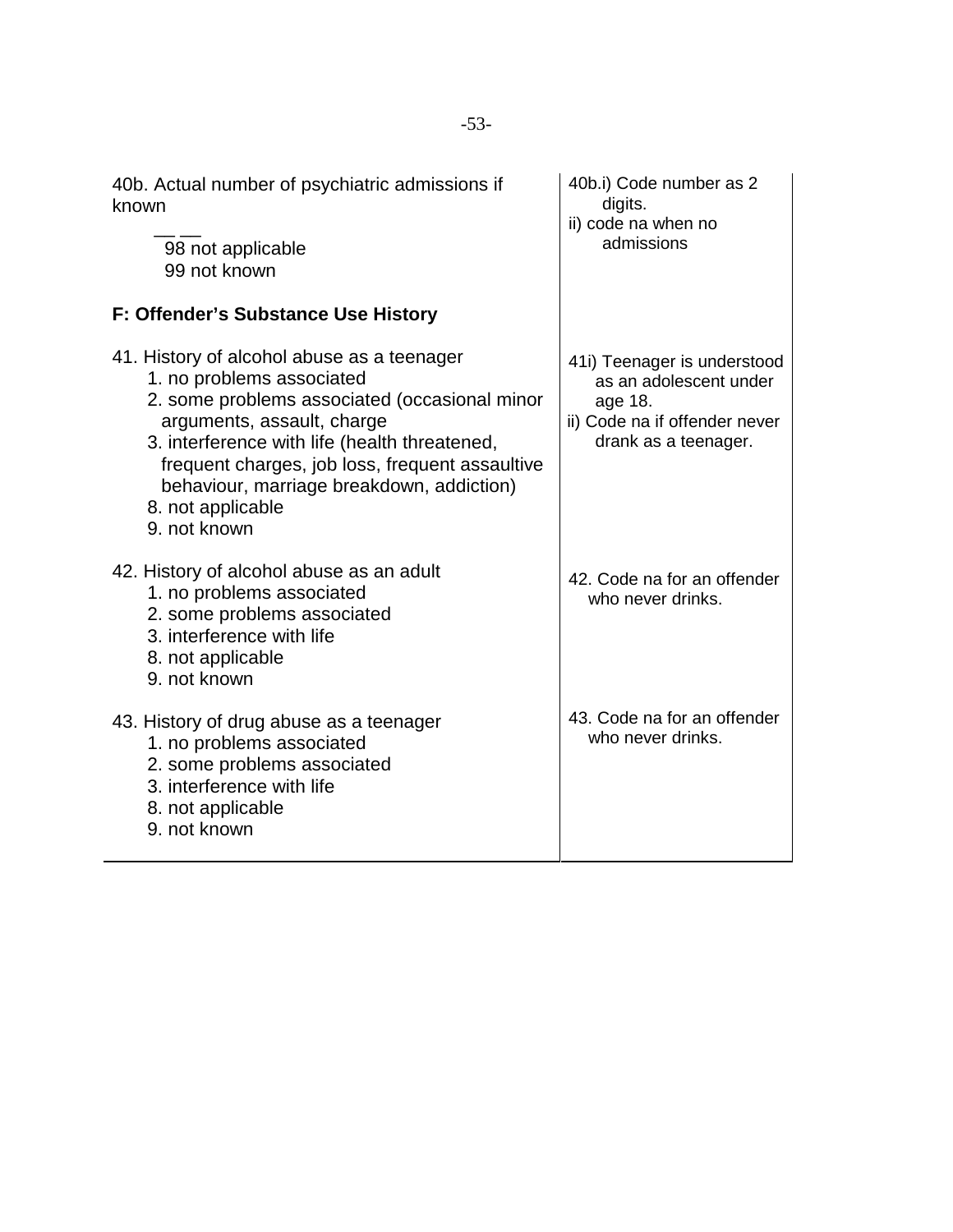| 44. History of drug abuse as an adult<br>1. no problems associated<br>2. some problems associated<br>3. interference with life<br>8. not applicable<br>9. not known                                    | 44. Code na for an<br>offender who<br>never drinks.                                                                                                                                                                                        |
|--------------------------------------------------------------------------------------------------------------------------------------------------------------------------------------------------------|--------------------------------------------------------------------------------------------------------------------------------------------------------------------------------------------------------------------------------------------|
| <b>G Offender's Juvenile Offence History</b>                                                                                                                                                           |                                                                                                                                                                                                                                            |
| 45a. Offender had a juvenile offence history<br>1. yes<br>2. no<br>3. not known                                                                                                                        | 45a. i) Code Yes,<br>No or Not known<br>to indicate if the<br>offender was<br>arested for this<br>type of offence<br>before the age of<br>16.<br>ii) Violent offenses<br>are understood as<br>person offenses<br>excluding sex<br>offenses |
| 45b. Arrests under age 16                                                                                                                                                                              |                                                                                                                                                                                                                                            |
| A-1 violent offence(s) 1. Yes 2. No. 8. N/A 9. Not known<br>A-2 sex offence(s)<br>1. Yes 2. No. 8. N/A 9. Not known<br>A-3 other offence(s)<br>1. Yes 2. No. 8. N/A 9. Not known<br>N/A Not applicable | 45b. Code age as a<br>2 digit number.                                                                                                                                                                                                      |
| 45c. If a Yes to any part of 45a, specify the age first arrested                                                                                                                                       |                                                                                                                                                                                                                                            |
| 98 not applicable<br>99 not known                                                                                                                                                                      |                                                                                                                                                                                                                                            |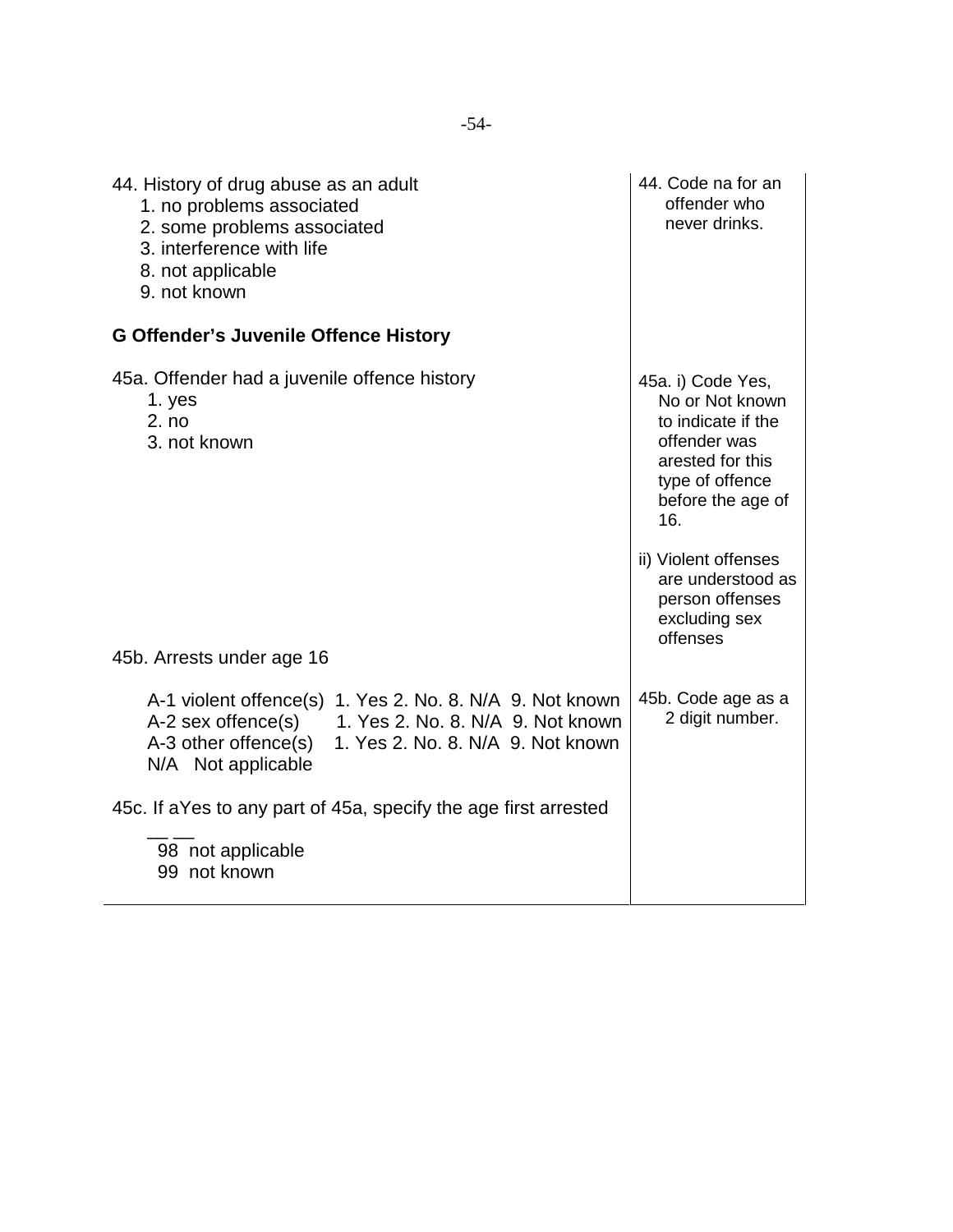| 46a. Arrests - age 16 to age 18                   | 46a i ) Code yes, no or not |
|---------------------------------------------------|-----------------------------|
| A-1 violent offence(s):                           | known to indicate if the    |
| A-2 sex offence(s):                               | offender was arrested for   |
| A-3 other offence(s):                             | this type of offence before |
| 1. yes; 2. no; 8. not applicable; 9. not known    | the age of 16.              |
| N/A Not applicable                                |                             |
| 46b. If yes was answered to any part of item 46a, | ii) Violent offenses are    |
| specify age arrested                              | understood as person        |
| 98 not applicable                                 | offenses excluding sex      |
| 99 not known                                      | offenses                    |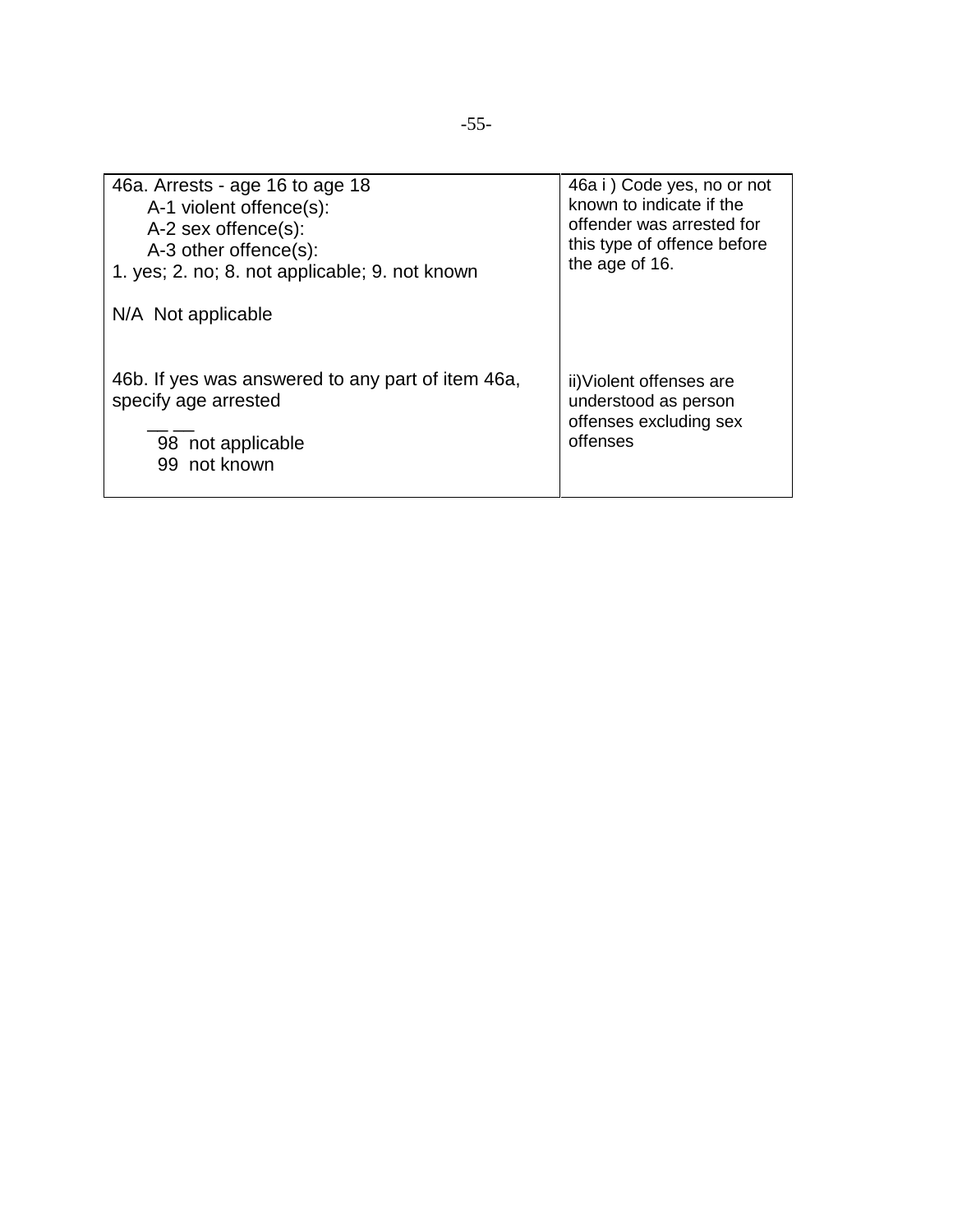#### **Part II: Offender's Sex Offence History**

- 47. Rationale for identification as a sex offender. Circle all that apply and provide number of offenses where required.
- 47.1 The offender is currently under sentence for a major admitting sex offence (major is defined as the offence with the longest sentence).
	- 1. Yes
	- 2. No
- 47.2 The offender is currently under sentence for a non-major admitting sex offence (non-major is defined as an offence for which the sentence received was not the longest sentence received for the current term).
	- 1. Yes
	- 2. No
- 47.3 The offender has been convicted in the past for one or more sexual offenses for which he is not currently under sentence.
- 47.3a If the offender was convicted for one or more sexual offenses and had served a Federal sentence(s) prior to the current sentence, indicate with 2 digits the number of sexual offenses for which he was convicted.

 $\overline{\phantom{a}}$  98 not applicable 99 not known

47.3b If the offender was convicted for one or more sexual offenses and had served a Provincial sentence(s) including a probation sentence(s), prior to the current sentence, indicate with 2 digits the number of sexual offenses for which he was convicted.

 $\overline{\phantom{a}}$  98 not applicable 99 not known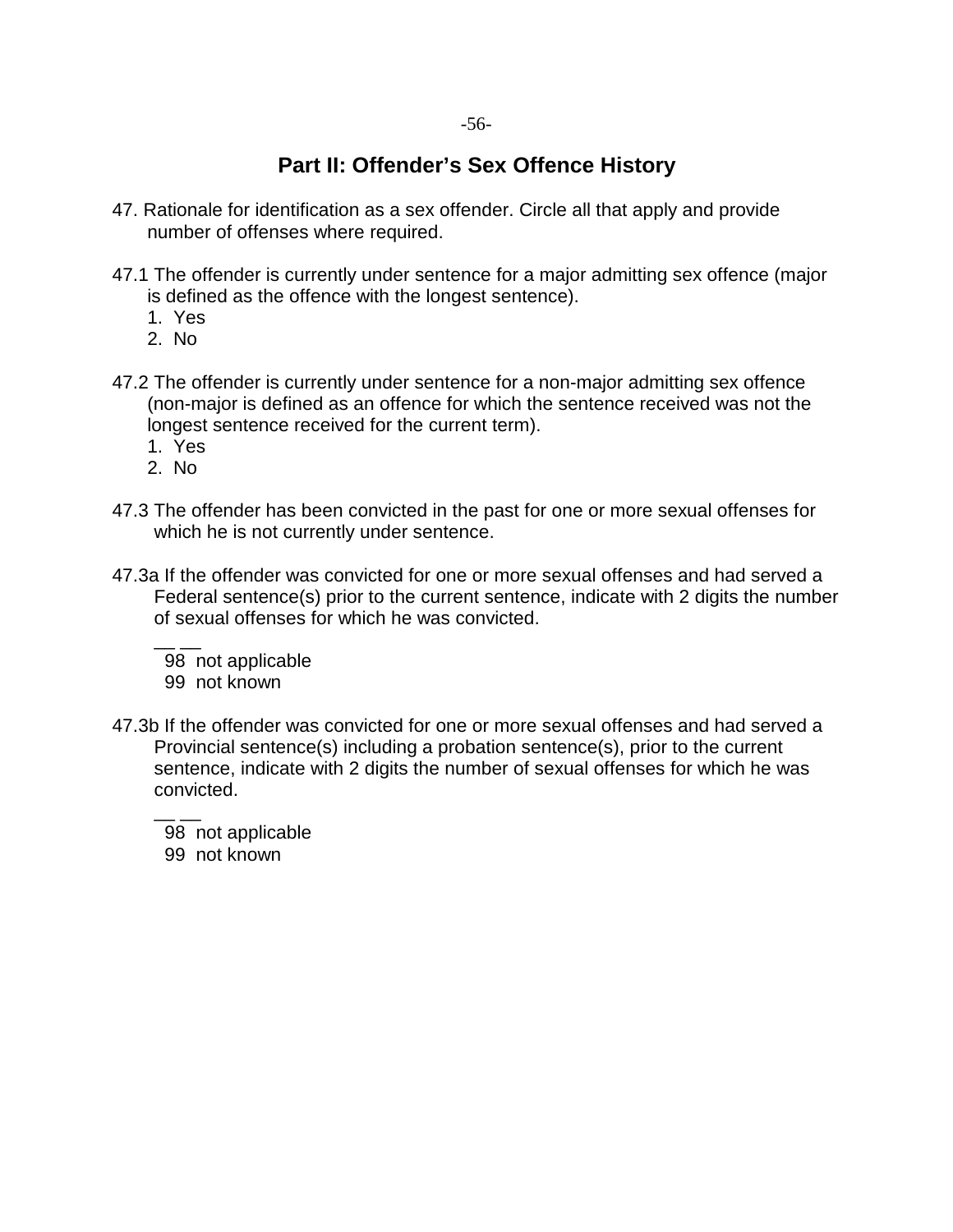- 47.4 The offender is currently under sentence for an offence that is not labeled as sexual but which is known from its description to be sexual in nature. The charge may have been reduced through plea bargaining (Sexual Assault reduced to Assault Causing Bodily Harm) or the result of the more serious aspect of the sexual offence (a rape that ends in the murder of the victim becomes Manslaughter)
	- 1. Yes
	- 2. No
- 47.5 The offender is known to have committed a sex offence in the past for which he was never convicted. The offender may have admitted this himself of it may be documented on file as charges dropped or withdrawn, the reason for admission to a psychiatric or retardation facility, social services contact, or the reason parole was revoked.
	- 1. Yes
	- 2. No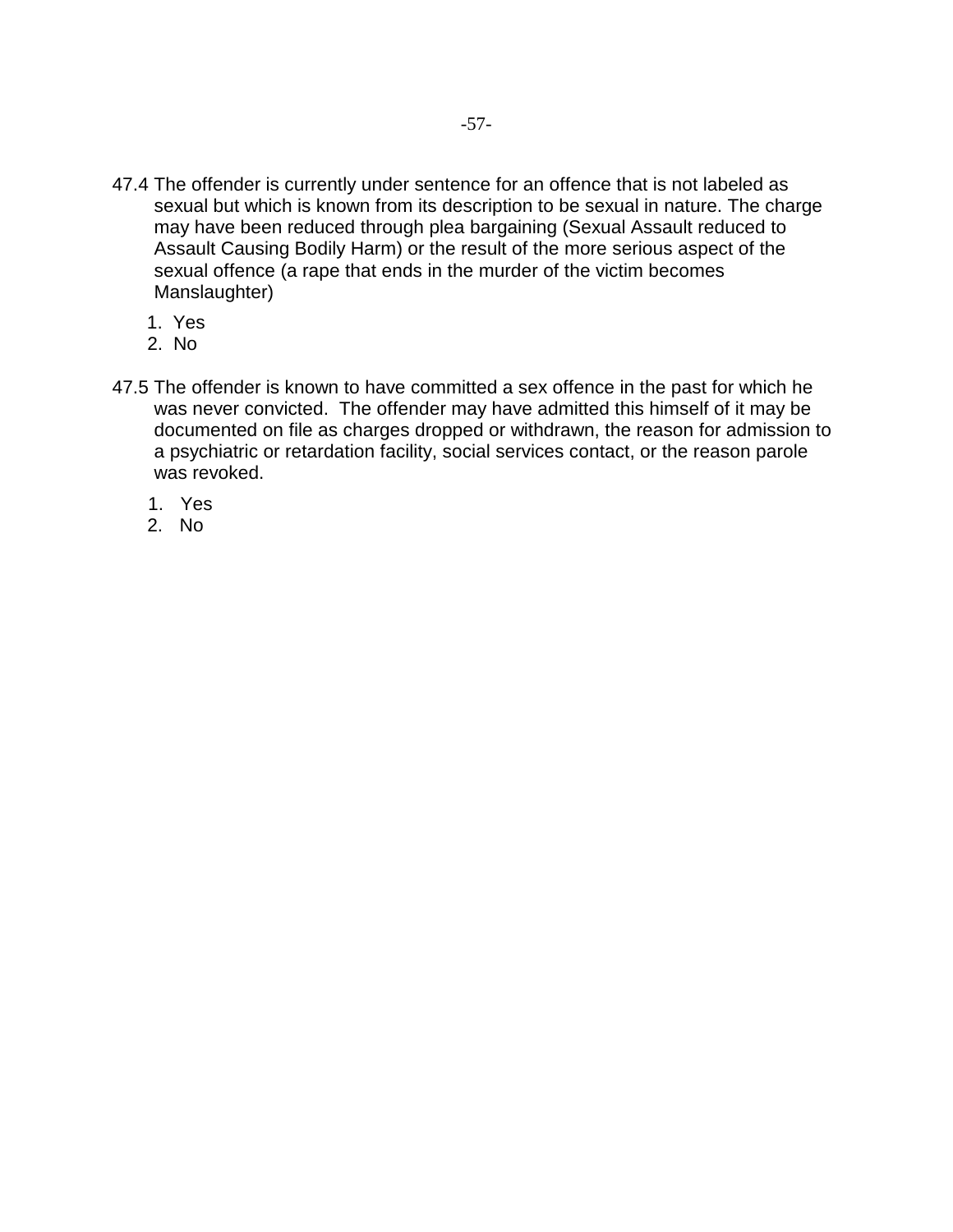#### **A: Most Recent Sex Offence**

In this section, please provide the requested information for the most recent sexual offence(s)

48. Date most recent sex offence(s) occurred

 $\_$ / $\_$ / $\_$ yy/ mm/ yy -99/99. not known

49. **Date charged** for most recent sex offence(s)

 $\frac{\frac{1}{2}}{\frac{1}{2}}$ yy/mm/yy -98/98 not applicable -99/99. not known

50. Date **convicted** for most recent sex offence(s)

 $\frac{\Delta}{\Delta}$ yy/mm/dd

-98/98 not applicable -99/99 not known

51a. Suspended sentence/ probation/ community service order received for most recent sex offence(s)

- 1. yes
- 2. no
- 8. not applicable
- 9. not known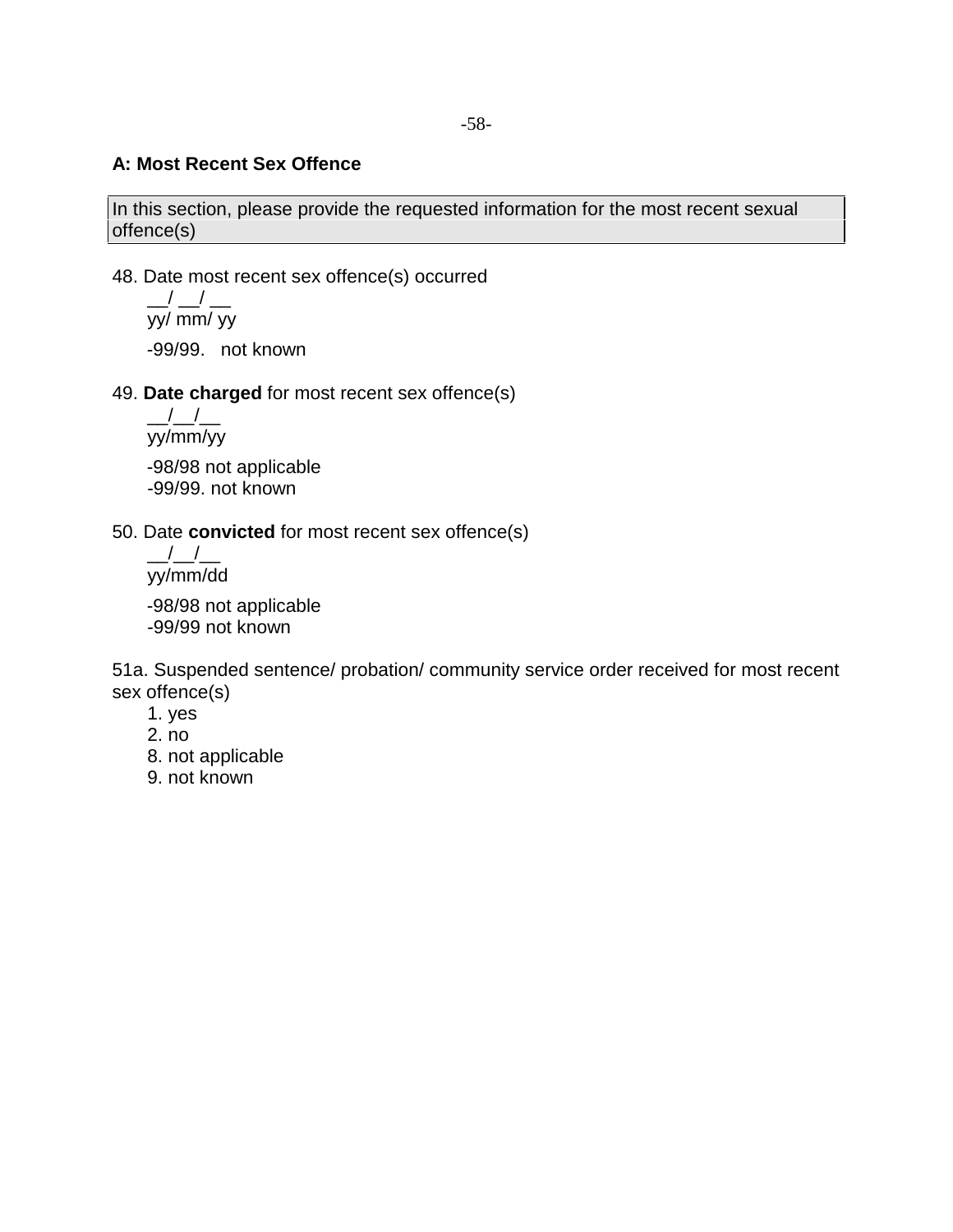| 51b. Length in months of suspended sentence/<br>probationary or community service order sentence<br>-98. not applicable<br>-99. not known | 51b. Code na if no<br>suspended/probationary or<br>community service order<br>received.                                                                             |
|-------------------------------------------------------------------------------------------------------------------------------------------|---------------------------------------------------------------------------------------------------------------------------------------------------------------------|
| 52a. Carceral sentence received for most recent sex<br>offence(s)<br>1. yes<br>2. no<br>8. not applicable<br>9. not known                 |                                                                                                                                                                     |
| 52b. Length in months of carceral sentence<br>-98. not applicable<br>-99. not known<br>999. life/indeterminate                            | 52bi) code na if no carceral<br>sentence received<br>ii) Code as 999 if a life<br>sentence of unspecified<br>length or an<br>indeterminate sentence<br>was received |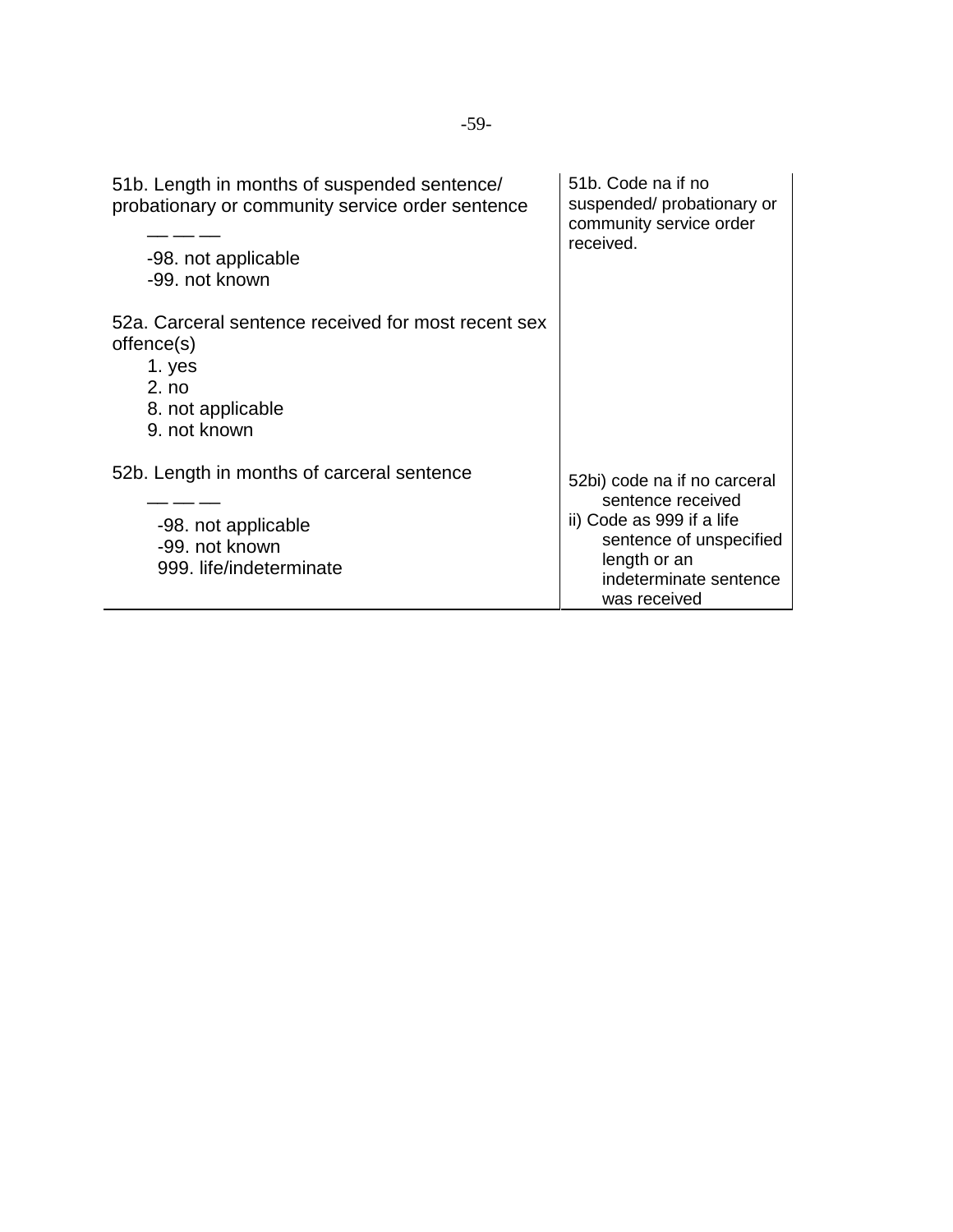| 53. Criminal code numbers, offence descriptors and<br>sentence type if convicted for most recent sex offence(s)                                                                                                                                   | 53. Sentence type: code 1 for<br>single conviction sentence, 2<br>for a concurrent sentence, 3                                                                   |
|---------------------------------------------------------------------------------------------------------------------------------------------------------------------------------------------------------------------------------------------------|------------------------------------------------------------------------------------------------------------------------------------------------------------------|
| <b>Criminal Code Number Descriptor Sentence Type</b><br>1.<br>2.<br>3.<br>4.<br>5.<br>8.<br>Not applicable<br>-99. Not known                                                                                                                      | for a consecutive sentence or<br>nk for not known.                                                                                                               |
| 54. Total number of sexual victims in most recent sex<br>offence(s)                                                                                                                                                                               |                                                                                                                                                                  |
| 98. Not applicable<br>99. Not known                                                                                                                                                                                                               |                                                                                                                                                                  |
| Items 55 through 84 should be recorded for the most<br>recent sexual victim. If 2 or more were involved in the<br>most recent sexual offenc(s), provide information on the<br>most seriously injured victim or the most representative<br>victim. |                                                                                                                                                                  |
| 55. Nature of victim for whom information is provided<br>1. Most seriously injured<br>2. Most representative<br>3. Only one victim<br>8. Not applicable<br>9. Not known                                                                           | 55. Indicate whether this victim<br>was the most seriously injured<br>victim, the most representative<br>victim or the only victim of the<br>most recent offence |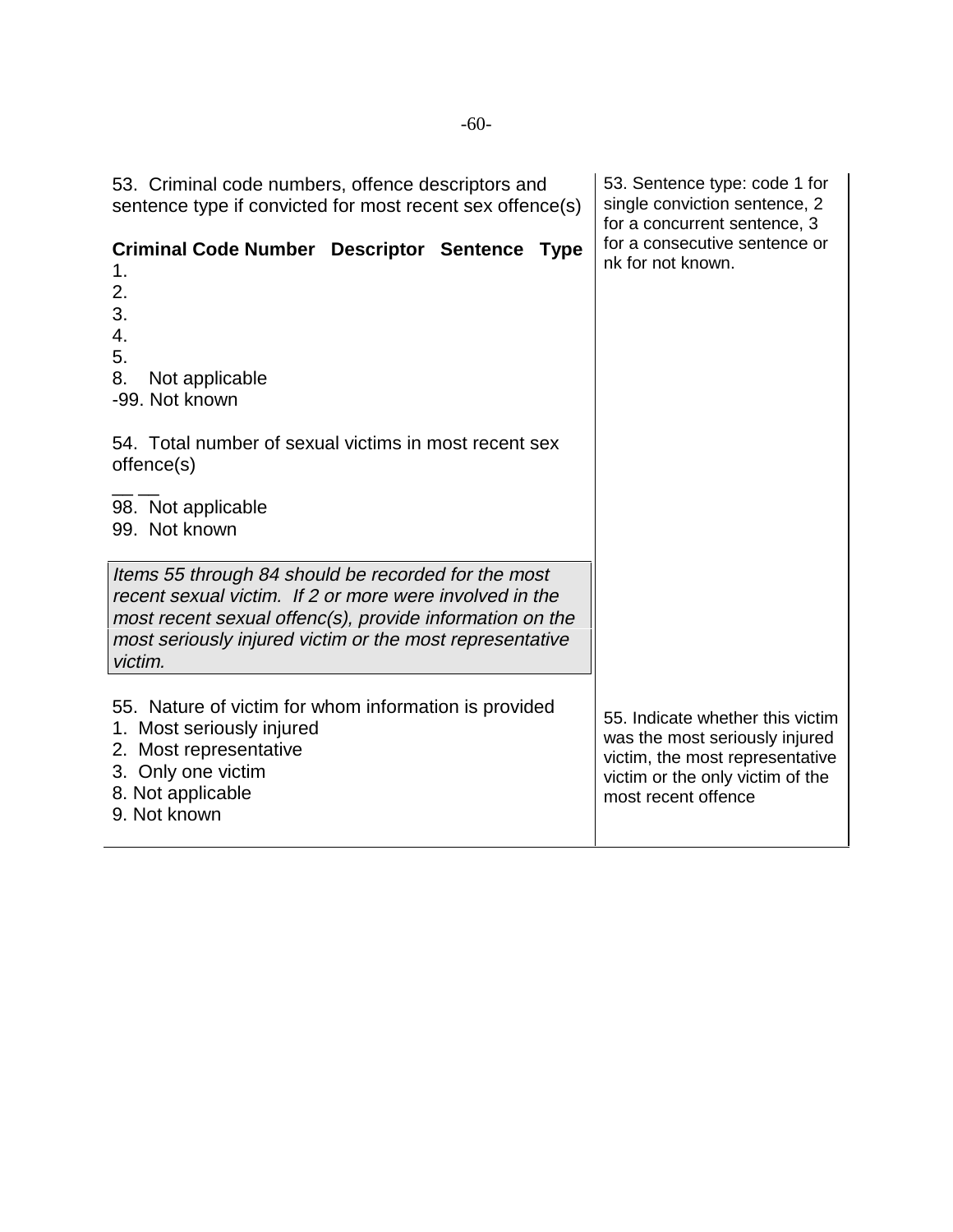| 56. Sex of Victim<br>1. male<br>2. female<br>8. not applicable<br>9. not known                                                                                                                                                                     |                           |
|----------------------------------------------------------------------------------------------------------------------------------------------------------------------------------------------------------------------------------------------------|---------------------------|
| 57. Age of Victim                                                                                                                                                                                                                                  | 57. Code age as a 2 digit |
| -98. not applicable<br>-99. not known                                                                                                                                                                                                              | number/                   |
| 58. Relationship of victim to offender<br>1. spouse<br>2. biological parent<br>3. step-parent (include foster)<br>4. biological child<br>5. step-child<br>6. sibling<br>7. step-sibling<br>8. other relative (uncle, aunt, nephew,<br>grandparent) |                           |
| 9. good friend (include girlfriend/boyfriend)<br>10. supervisory acquaintance (teacher, coach,<br>baby-sitter)<br>11. casual acquaintance (neighbour)<br>12. stranger<br>13. not a person<br>98. not applicable<br>99. not known                   |                           |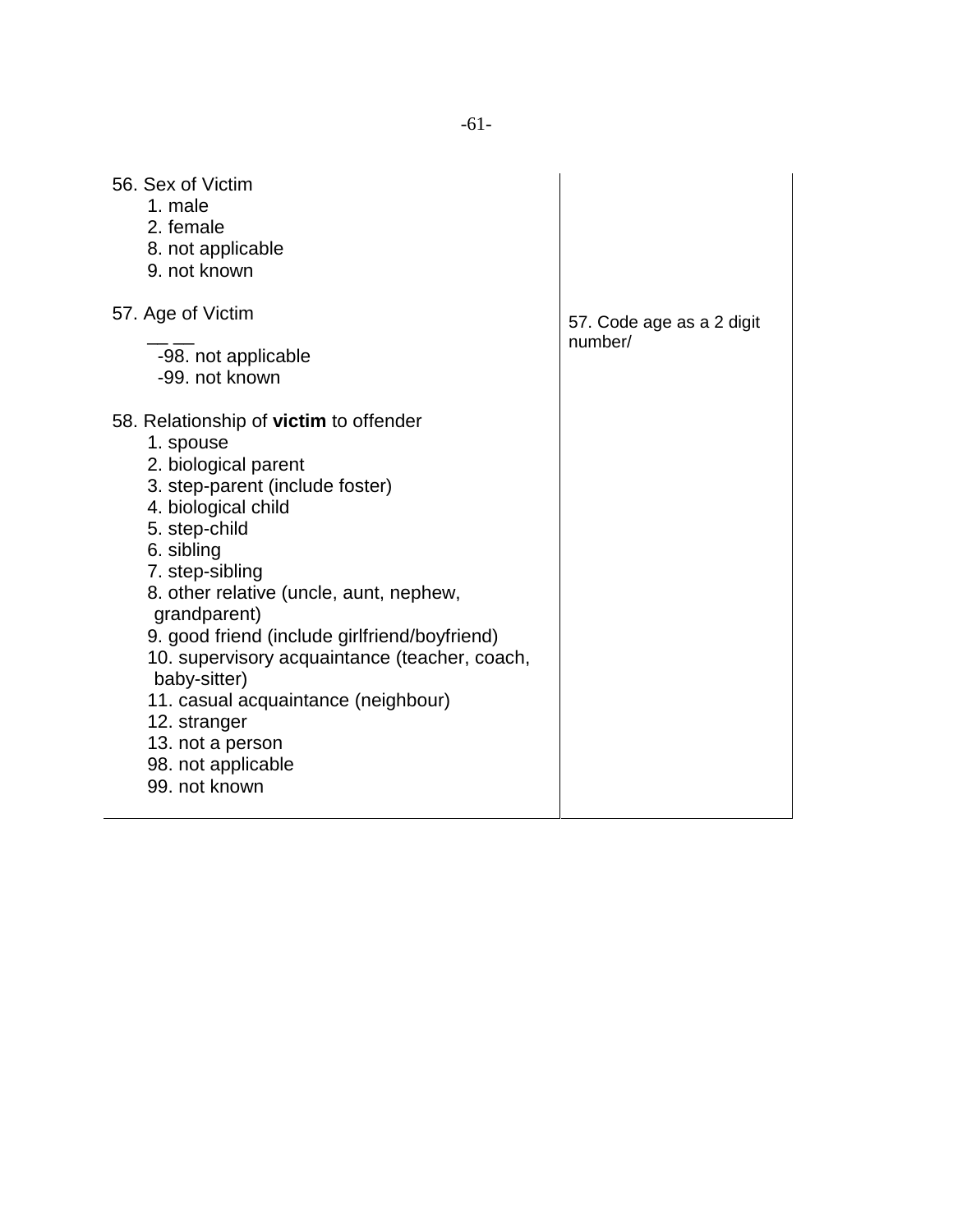| 59. Degree of force (coercion) used to commit sex<br>offence<br>1. none<br>2. enticement, persuasion (candy for child, job<br>offer)<br>3. threaten to use force, no weapon<br>4. threaten to use force with weapon<br>5. physical aggression, minor assault (hit, slap,<br>push)<br>6. physical aggression, serious assault<br>(wounding, maiming, endangering victim's life<br>7. caused death without post-death mutilation<br>8. caused death and post-death mutilation (cuts<br>off victims breasts after she is dead)<br>98. not applicable<br>99. not known | 59. Code the amount of<br>force clearly evident in<br>the description of force<br>(coercion) used in<br>relation to this victim.             |
|--------------------------------------------------------------------------------------------------------------------------------------------------------------------------------------------------------------------------------------------------------------------------------------------------------------------------------------------------------------------------------------------------------------------------------------------------------------------------------------------------------------------------------------------------------------------|----------------------------------------------------------------------------------------------------------------------------------------------|
| 60. Degree of physical injury to victim<br>1. no injury<br>2. slight injury, no weapon<br>3. slight injury, weapon<br>4. victim treated in clinic (emergency room) and<br>released<br>5. victim hospitalized at least one night<br>6. victim dead<br>7. victim death and post-death mutilation<br>98. not applicable<br>99. not known                                                                                                                                                                                                                              |                                                                                                                                              |
| 61. Duration in months, if sexual abuse was more<br>than one contact<br>-98. not applicable<br>-99. not known                                                                                                                                                                                                                                                                                                                                                                                                                                                      | 61i) Code 001 for repeated<br>sexual abuse which was<br>1 month or less in<br>duration<br>ii) Code na when there was<br>only 1 abuse contact |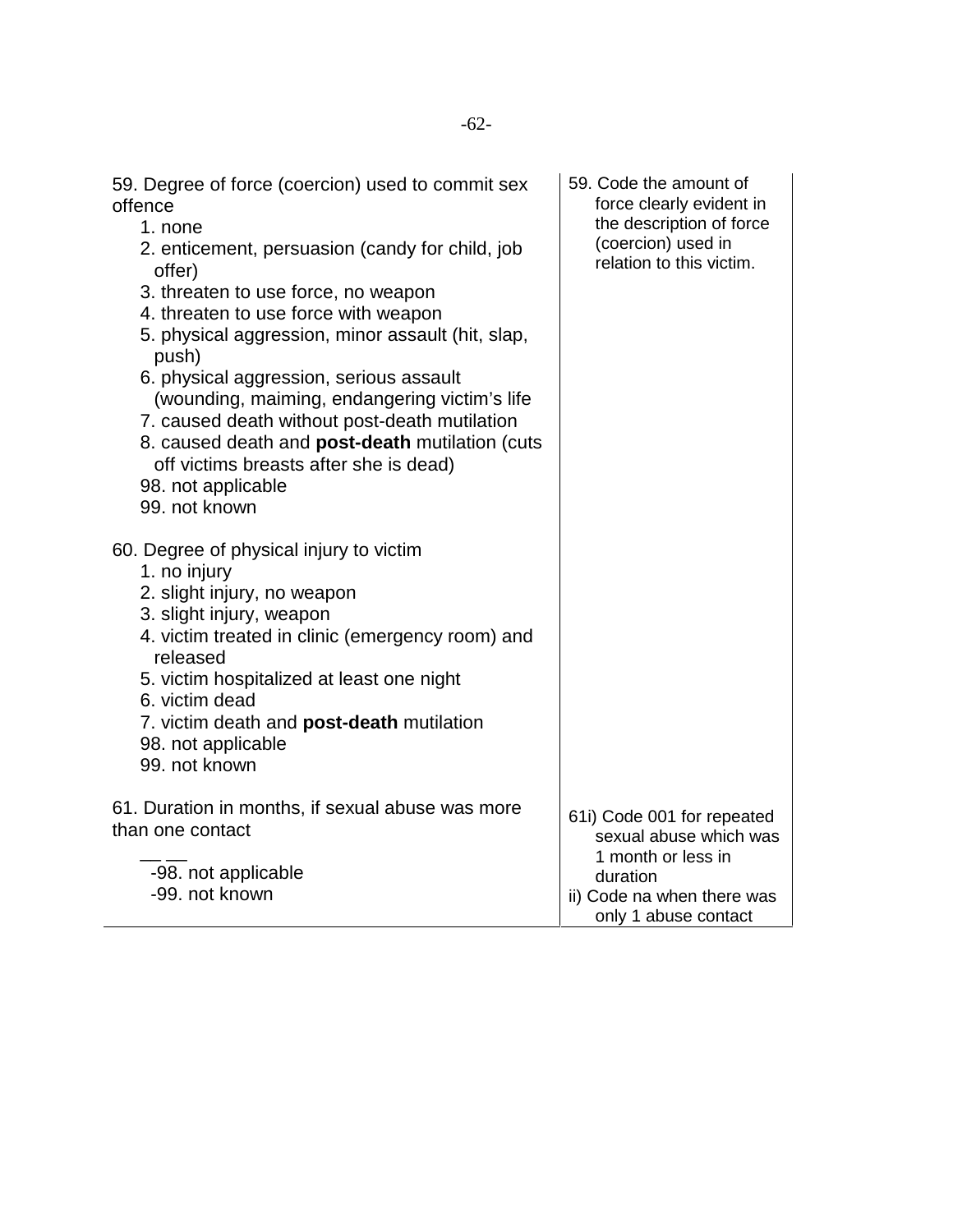| 62. Acts perpetrated against this victim<br>1. physical contact (touch, fondle, rub)<br>2. physical contact including sexual penetration or<br>attempted penetration of victim (oral, vaginal, anal)<br>3. spoken contact (suggestive, propositions, no<br>exhibitionism)<br>4. exhibitionism (exposure but no physical contact<br>with victim)<br>8. not applicable<br>9. not known                                                                                                                                                                                                                                                                                                                                                                                                                                                                                                                                                                                                                        | 62. Code all that apply                                                                                                                                             |
|-------------------------------------------------------------------------------------------------------------------------------------------------------------------------------------------------------------------------------------------------------------------------------------------------------------------------------------------------------------------------------------------------------------------------------------------------------------------------------------------------------------------------------------------------------------------------------------------------------------------------------------------------------------------------------------------------------------------------------------------------------------------------------------------------------------------------------------------------------------------------------------------------------------------------------------------------------------------------------------------------------------|---------------------------------------------------------------------------------------------------------------------------------------------------------------------|
| 63. Antecedents to or apparent motives involved in the<br>sex offence<br>1. sexual gratification, deviation (date refuses sex<br>leads to rape, small boy grabbed in park and<br>raped)<br>2. jealousy (envious of relationship with other,<br>leads to rape)<br>3. rejection (turned down on a date, leads to rape)<br>4. heated argument (angered by car accident,<br>leads to rape)<br>5. revenge (cold-blooded act to punish victim or<br>other)<br>6. robbery/economic (broke into home, discovers<br>victim, decides to rape her)<br>7. delusions, hallucinations (God told him to rape<br>his mother)<br>8. sex education<br>9. claims innocence<br>10. intoxicated/drug or alcohol abuse<br>11. angered by someone/something<br>12. marital problems/breakdown<br>13. claims victim consented<br>14. can't explain/doesn't know why<br>15. doesn't remember<br>16. love/emotional need/loneliness<br>17. not perceived as wrong/harmful<br>88. other (specify)<br>90. not answered<br>99. not known | 63i) Base your appraisal<br>on the offence<br>description and victim<br>statement. Do not<br>include the offender's<br>own explanation.<br>ii) Code all that apply. |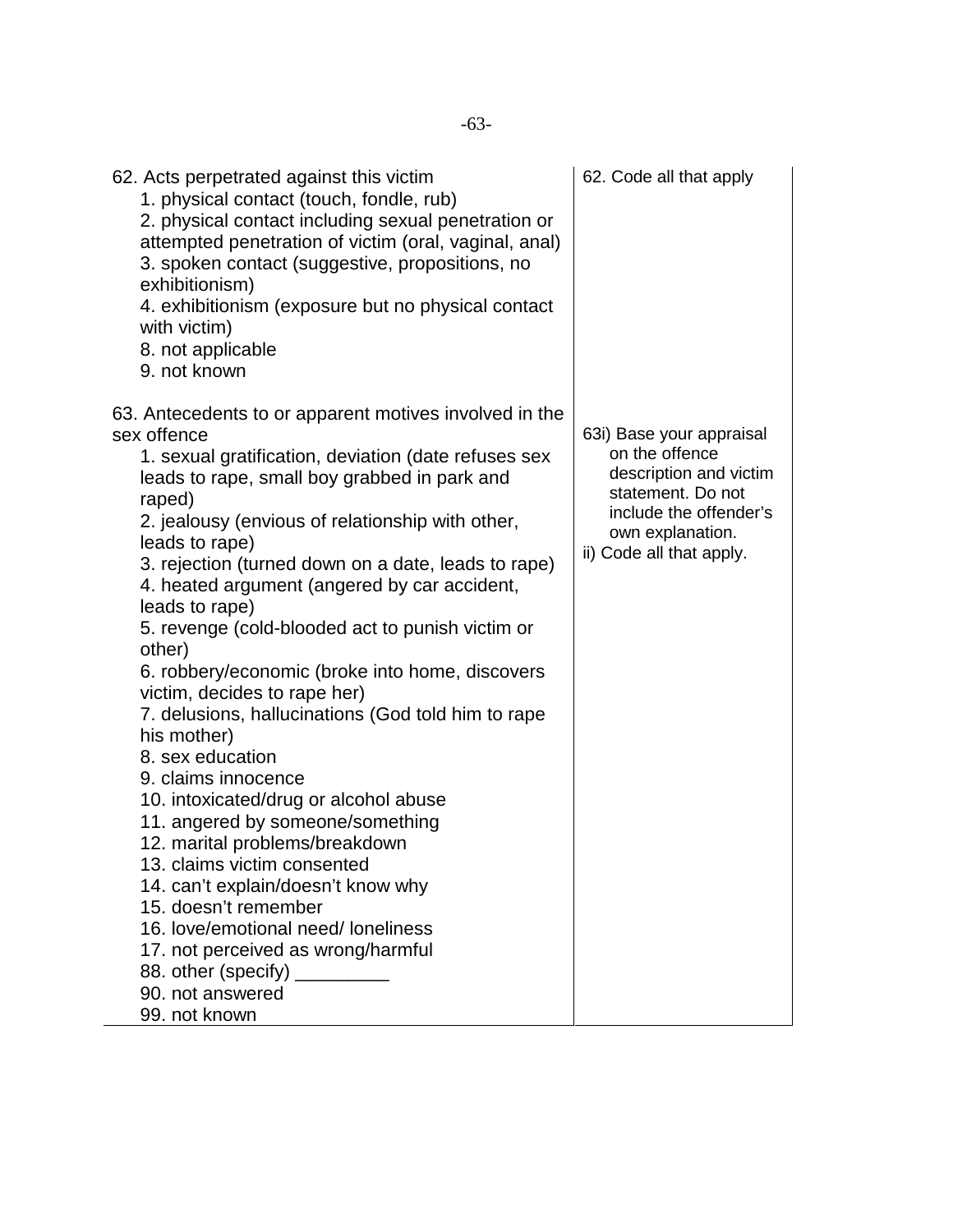| 64_1. Offender's description of antecedents to or<br>64 2 motives involved in the sex offence<br>64_3                                                                                                                                                                                                                                                                                                                                                                                                                                                                                                                                                                                                                                                                                                                                                                                                                                    | 64. Code all that<br>apply |
|------------------------------------------------------------------------------------------------------------------------------------------------------------------------------------------------------------------------------------------------------------------------------------------------------------------------------------------------------------------------------------------------------------------------------------------------------------------------------------------------------------------------------------------------------------------------------------------------------------------------------------------------------------------------------------------------------------------------------------------------------------------------------------------------------------------------------------------------------------------------------------------------------------------------------------------|----------------------------|
| 1. sexual gratification, deviation (date refuses sex,<br>leads to rape, small boy grabbed in park and raped)<br>2. jealousy (envious of relationship with other, leads to<br>rape)<br>3. rejection (turned down on a date, leads to rape)<br>4. heated argument (angered by car accident, leads to<br>rape)<br>5. revenge (cold-blooded act to punish victim or other)<br>6. robbery/economic (broke into home, discovers<br>victim, decides to rape her)<br>7. delusions, hallucinations (God told him to rape his<br>mother)<br>8. sex education<br>9. claims innocence<br>10. intoxicated/drug or alcohol abuse<br>11. angered by someone/something<br>12. marital problems/breakdown<br>13. claims victim consented<br>14. can't explain/doesn't know why<br>15. doesn't remember<br>16. love/emotional need/ loneliness<br>17. not perceived as wrong/harmful<br>88. other (specify) _________<br>90. not answered<br>99. not known |                            |
| 65. Offender consumed alcohol at time of sex offence or<br>immediately prior to most recent sex offence<br>1. yes<br>2. no<br>9. not known                                                                                                                                                                                                                                                                                                                                                                                                                                                                                                                                                                                                                                                                                                                                                                                               |                            |
| 66. Offender used drugs at time of sex offence or<br>immediately prior to most recent sex offence<br>1. yes<br>2. no<br>9. not known                                                                                                                                                                                                                                                                                                                                                                                                                                                                                                                                                                                                                                                                                                                                                                                                     |                            |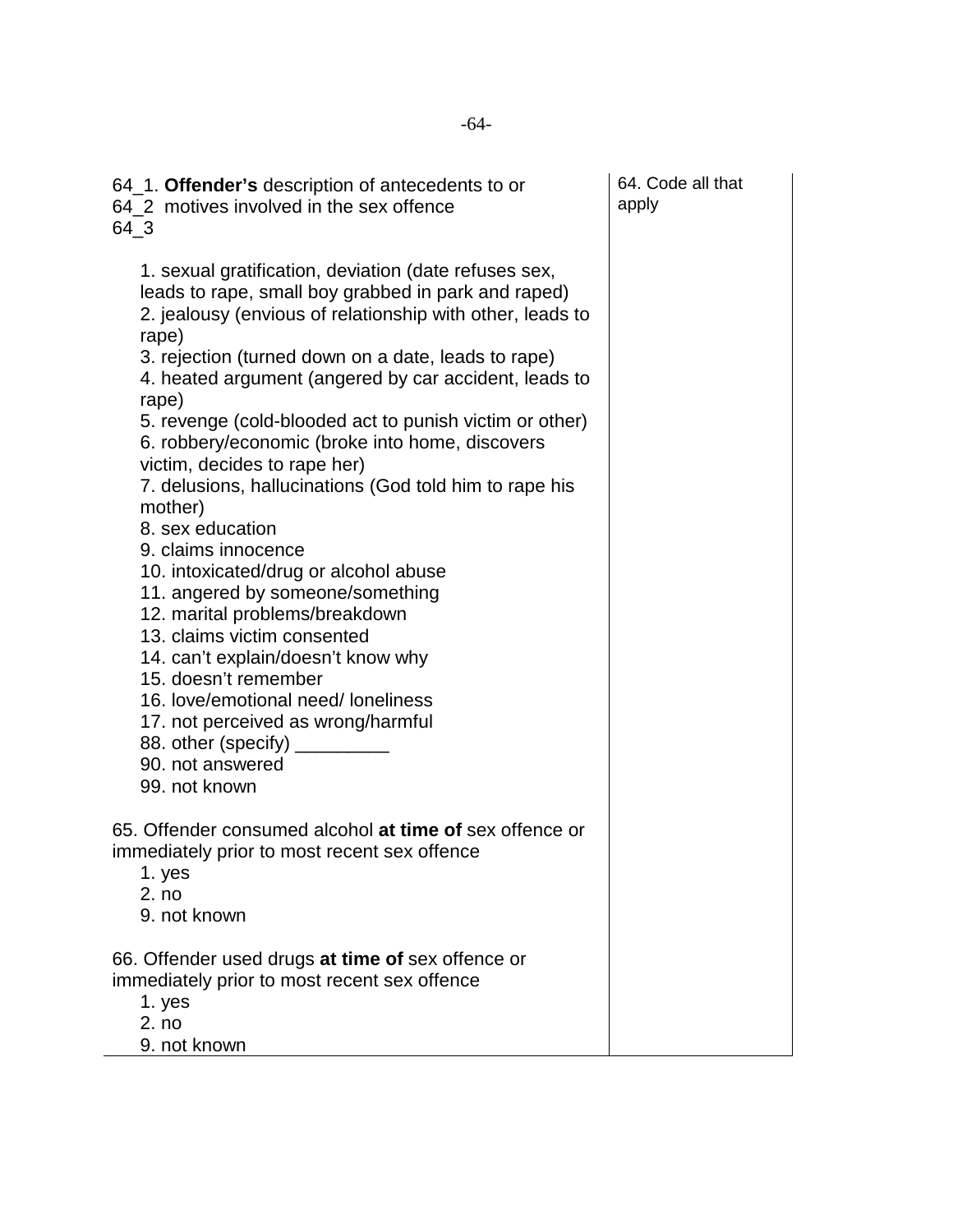| 67. Offender planned sex offence<br>1. yes<br>2. no<br>9. not known                                                                                                                       | 67. Examples of planning<br>include seeking out<br>specific victim types,<br>clear evidence of<br>planning by previous<br>rehearsal, carrying rope,<br>weapon, mask, cruising,<br>stalking, altering car. |
|-------------------------------------------------------------------------------------------------------------------------------------------------------------------------------------------|-----------------------------------------------------------------------------------------------------------------------------------------------------------------------------------------------------------|
| 68. Offender had an alcohol problem at time of most<br>recent sex offence<br>1. yes<br>2. no<br>9. not known                                                                              | 68. examples of alcohol<br>problem include<br>blackouts, bingeing,<br>charges, etc.                                                                                                                       |
| 69. Offender had a drug problem at time of most<br>recent sex offence<br>1. yes<br>2. no<br>9. not known                                                                                  | 69. Examples of drug<br>problems include<br>charges, addiction,<br>frequent hard drug use,<br>social interference.                                                                                        |
| 70. Offender was receiving treatment other than<br>sex offender treatment form a mental health<br>professional at the time of the most recent offence.<br>1. yes<br>2. no<br>9. not known | 70.I) Mental health<br>professional includes<br>social worker.<br>psychologist,<br>psychiatrist<br>ii) Do not include sex<br>offender treatment in<br>coding this item.                                   |
| 71. Offender was receiving sex offender treatment<br>prior to the most recent sex offence<br>1. yes<br>2. no<br>9. not known                                                              | 71. Code yes if treatment is<br>known to be focused on<br>sex offending.                                                                                                                                  |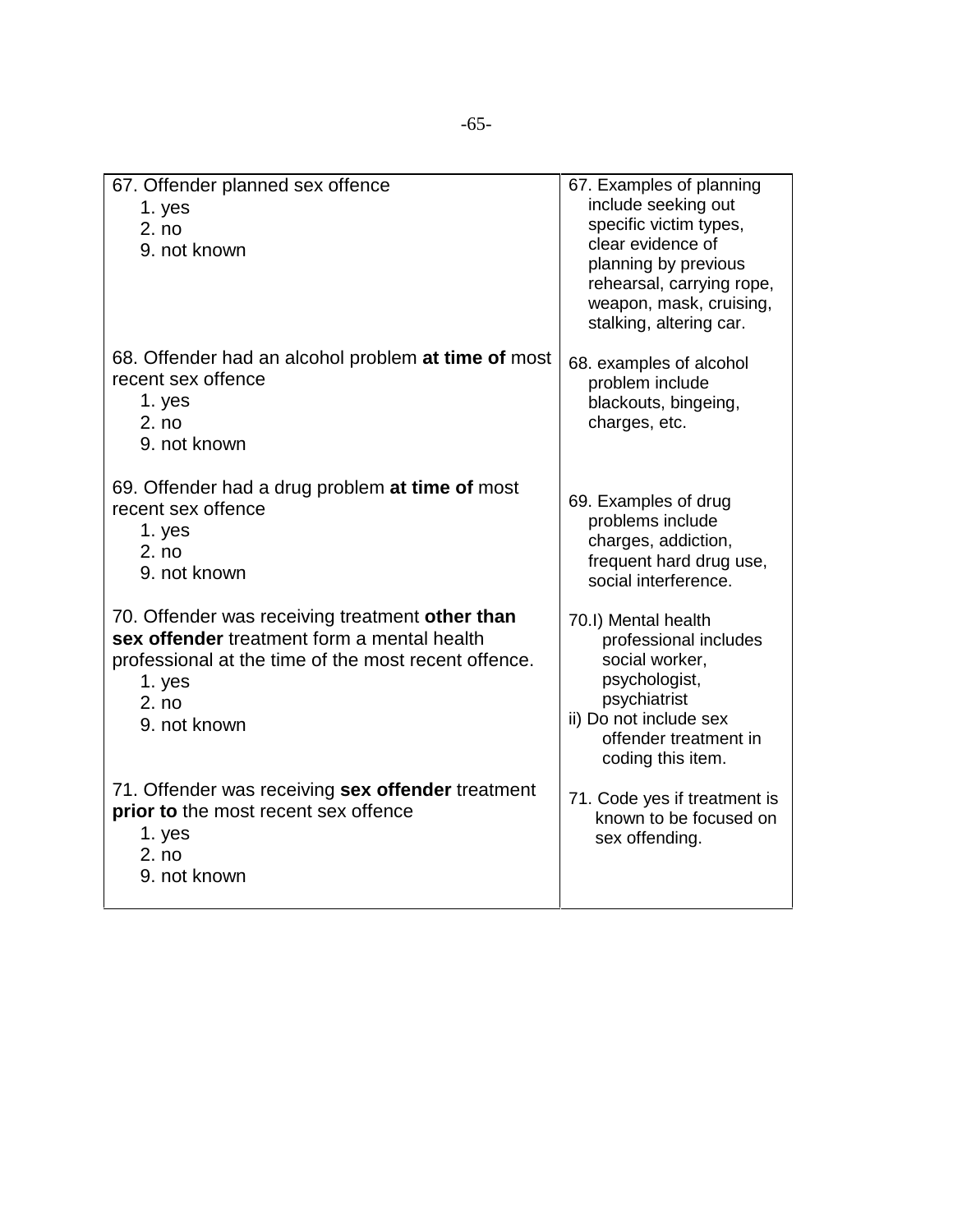| 72.1 General location of sex offender treatment,<br>72_2 prior to the most recent sex offence                                                                                                                                                                                                                                                                                                                                                                                                                                                                                                                                               | 72.i.) If 5 or 6 is coded do<br>not code 4.                                                                                             |
|---------------------------------------------------------------------------------------------------------------------------------------------------------------------------------------------------------------------------------------------------------------------------------------------------------------------------------------------------------------------------------------------------------------------------------------------------------------------------------------------------------------------------------------------------------------------------------------------------------------------------------------------|-----------------------------------------------------------------------------------------------------------------------------------------|
| $72-3$<br>1. federal correctional institution<br>2. provincial correctional institution<br>3. provincial psychiatric facility (inpatient)<br>4. in community (social agency, psych. facility)<br>5. in community under federal supervision (day<br>parole, full parole, mandatory supervision)<br>6 in community under provincial supervision<br>(probation, parole)<br>90. not answered<br>98. not applicable<br>99. not known                                                                                                                                                                                                             | ii) Code na if offender has<br>not received sex<br>offender treatment<br>prior to the most<br>recent sex offence.                       |
| 73_1 Type(s) of sex offender treatment received by<br>73_2 offender prior to the most recent sex offence<br>$73-3$<br>$73_4$<br>1. drug treatment (anti-androgens)<br>2. minor tranquilizers<br>3. phenothiazines<br>4. other drug treatment<br>5. behavioural therapy for deviant arousal<br>(laboratory, biofeedback).<br>6. skills training (sex ed. heterosocial skills,<br>assertiveness, anger management<br>7. group therapy of any kind<br>8. individual psychotherapy of any kind<br>9 sexual addiction/offenders treatment program<br>10. Phoenix program - Alberta<br>88. other (specify)<br>98. not applicable<br>99. not known | 73I) Code all that apply<br>ii) Code na if offender did<br>not receive sex<br>treatment following the<br>most recent sex<br>offence(s). |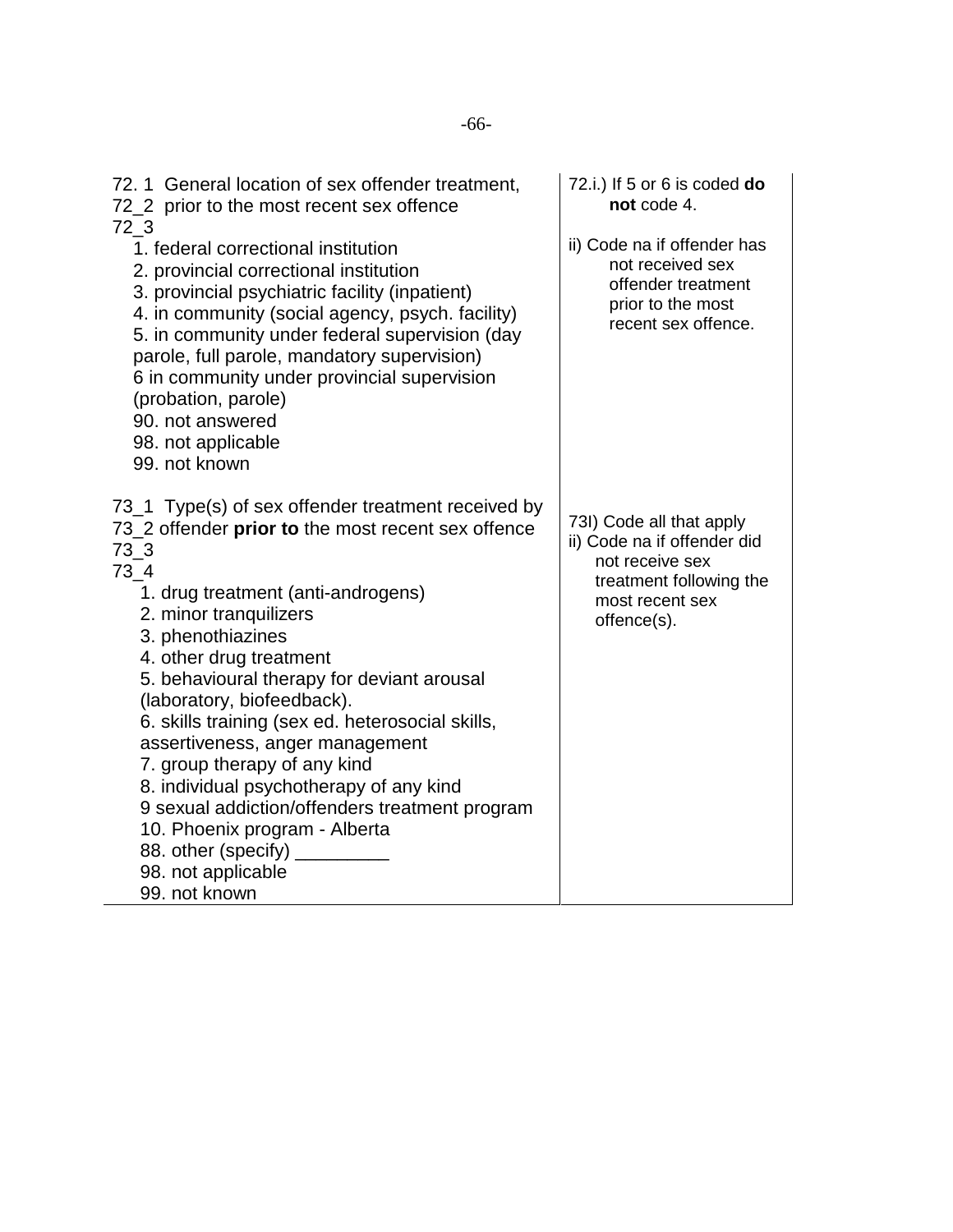| 74. Offender was receiving sex offender treatment at<br>the time of the most recent sex offence<br>1. yes<br>2 <sub>no</sub><br>9. not known                                                                                                                                                                                                                                                                                                                                                                                                                                                                                                               | 74. Code yes if treatment is<br>known to be focused on<br>sex offending.                                                                                             |
|------------------------------------------------------------------------------------------------------------------------------------------------------------------------------------------------------------------------------------------------------------------------------------------------------------------------------------------------------------------------------------------------------------------------------------------------------------------------------------------------------------------------------------------------------------------------------------------------------------------------------------------------------------|----------------------------------------------------------------------------------------------------------------------------------------------------------------------|
| 75 1 General location of sex offender treatment at<br>75 2 the time of the most recent sex offence<br>1. federal correctional institution<br>2. provincial correctional institution<br>3. provincial psychiatric facility (inpatient)<br>4. in community (social agency, psych. facility)<br>5. in community under federal supervision (day<br>parole, full parole, mandatory supervision)<br>6 in community under provincial supervision<br>(probation, parole)<br>7. other (specify)<br>98. not applicable<br>99. not known                                                                                                                              | 75I) If 5 or 6 is coded do<br>not code 4.<br>ii) Code na if offender has<br>not received sex<br>offender treatment at<br>the time of the most<br>recent sex offence. |
| 76_1 Type(s) of sex offender treatment received by<br>76 2 offender at the time of the most recent sex<br>76 3 offence<br>$76_4$<br>1. drug treatment (anti-androgens)<br>2. minor tranquilizers<br>3. phenothiazines<br>4. other drug treatment<br>5. behavioural therapy for deviant arousal<br>(laboratory, biofeedback).<br>6. skills training (sex ed. heterosocial skills,<br>assertiveness, anger management<br>7. group therapy of any kind<br>8. individual psychotherapy of any kind<br>9 sexual addiction/offenders treatment program<br>10. Phoenix program - Alberta<br>88. other (specify) __________<br>98. not applicable<br>99. not known | 76. Code all that apply.<br>ii) Code na if offender did<br>not receive sex offender<br>treatment at the time of<br>the most recent sex<br>offence(s).                |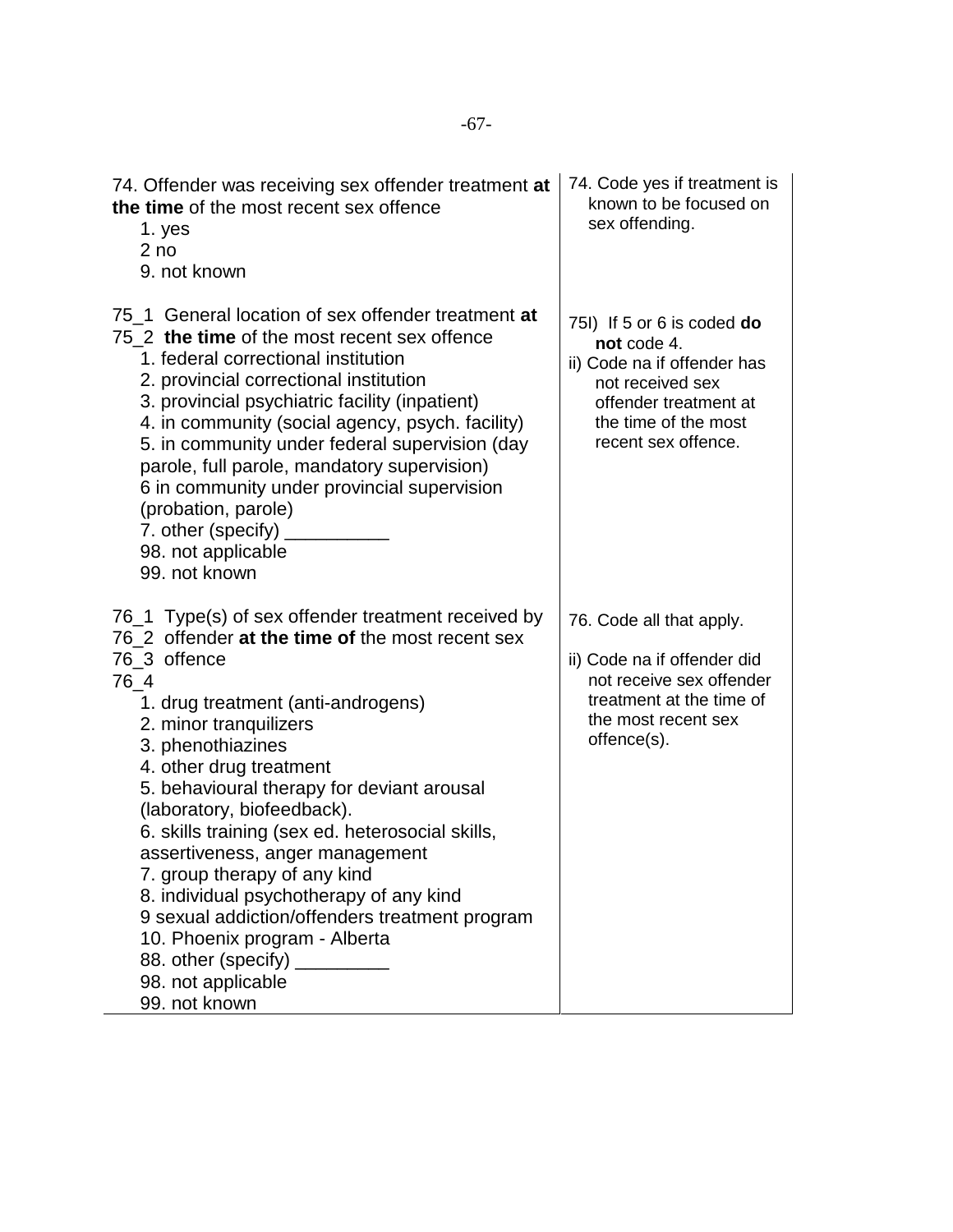| 77. Offender commenced sex offender treatment<br>while on remand or bail for the most recent sex<br>offence<br>1. yes<br>2. no<br>9. not known                                                                                                                                                                                                                                                                                                                                                                                                                                                                                                     | 77. Code yes if treatment is<br>known to be focused on<br>sex offending                                                                                                |
|----------------------------------------------------------------------------------------------------------------------------------------------------------------------------------------------------------------------------------------------------------------------------------------------------------------------------------------------------------------------------------------------------------------------------------------------------------------------------------------------------------------------------------------------------------------------------------------------------------------------------------------------------|------------------------------------------------------------------------------------------------------------------------------------------------------------------------|
| 78_1 Type(s) of sex offender treatment received by<br>78 2 offender while on remand or bail for the most<br>78 3 recent sex offence<br>1. drug treatment (anti-androgens)<br>2. minor tranquilizers<br>3. phenothiazines<br>4. other drug treatment<br>5. behavioural therapy for deviant arousal<br>(laboratory, biofeedback).<br>6. skills training (sex ed. heterosocial skills,<br>assertiveness, anger management<br>7. group therapy of any kind<br>8. individual psychotherapy of any kind<br>9 sexual addiction/offenders treatment program<br>10. Phoenix program - Alberta<br>88. other (specify)<br>98. not applicable<br>99. not known | 78i) Code all that apply.<br>ii) Code na if offender did<br>not receive sex offender<br>treatment while on<br>remand or bail for the<br>most recent sex<br>offence(s). |
| 79. Offender expressed interest in sex offender<br>treatment program for most recent sex offence<br>1. yes<br>2. no<br>9. not known                                                                                                                                                                                                                                                                                                                                                                                                                                                                                                                |                                                                                                                                                                        |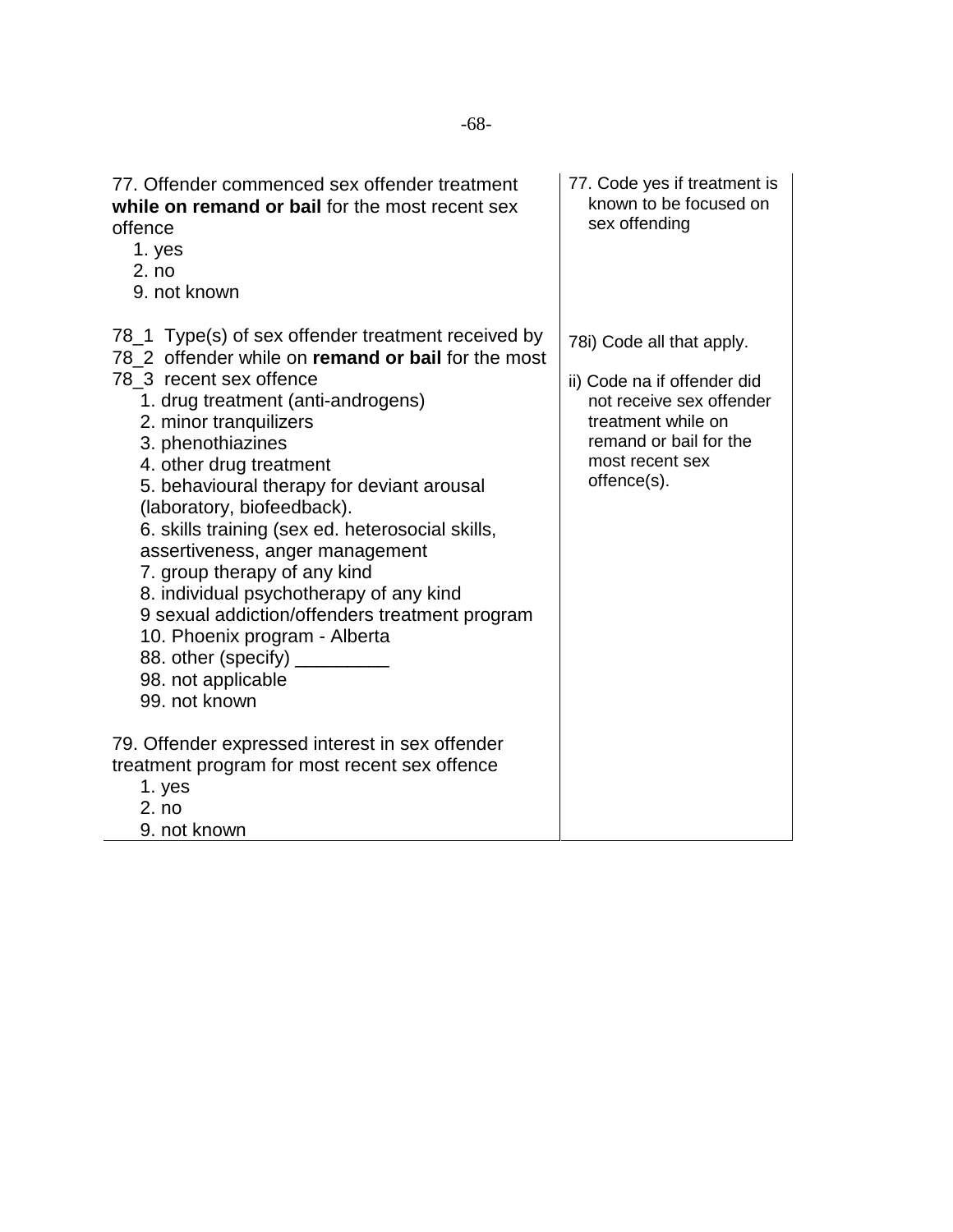| 80. Offender received sex offender treatment<br>following the most recent sex offence<br>1. yes<br>2 <sub>no</sub><br>3. in progress<br>9 not known                                                                                                                                                                                                                                                                                                                                                                         |                                                                                                                                                               |
|-----------------------------------------------------------------------------------------------------------------------------------------------------------------------------------------------------------------------------------------------------------------------------------------------------------------------------------------------------------------------------------------------------------------------------------------------------------------------------------------------------------------------------|---------------------------------------------------------------------------------------------------------------------------------------------------------------|
| 81_1 General location of sex offender treatment,<br>81_2 following most recent sex offence<br>81 3<br>1. federal correctional institution<br>2. provincial correctional institution<br>3. provincial psychiatric facility (inpatient)<br>4. in community (social agency, psych. facility)<br>5. in community under federal supervision (day<br>parole, full parole, mandatory supervision)<br>6 in community under provincial supervision<br>(probation, parole)<br>90. not answered<br>98. not applicable<br>99. not known | 81I) If 5 or 6 is coded do<br>not code 4<br>ii) Code na if offender has<br>not received sex<br>offender treatment<br>following the most<br>recent se offence. |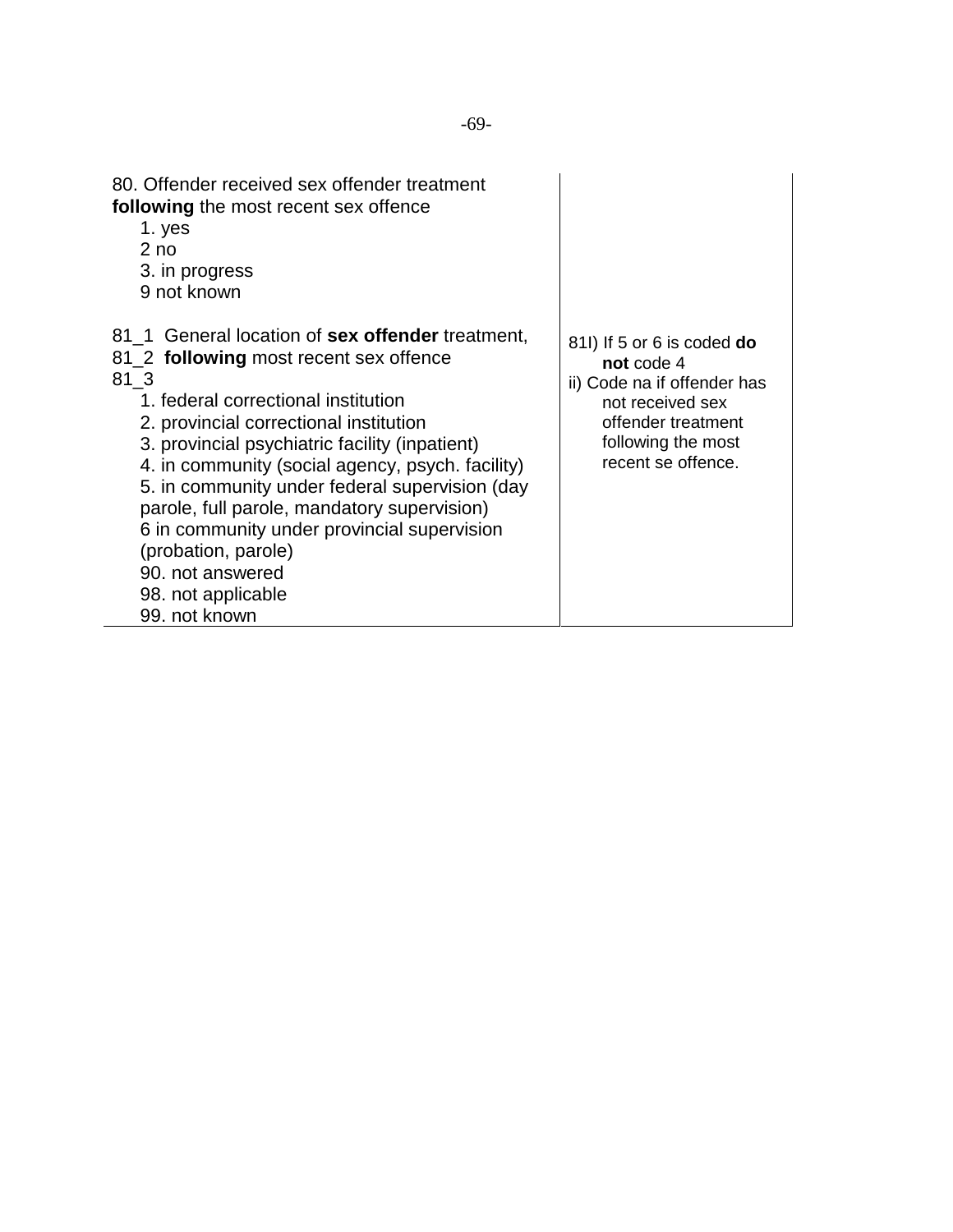| 82_1 Type(s) of <b>sex offender</b> treatment received by<br>82_2 offender following the most recent sex offence<br>$82-3$<br>$82 - 4$<br>1. drug treatment (anti-androgens)<br>2. minor tranquilizers<br>3. phenothiazines<br>4. other drug treatment<br>5. behavioural therapy for deviant arousal<br>(laboratory, biofeedback).<br>6. skills training (sex ed. heterosocial skills,<br>assertiveness, anger management<br>7. group therapy of any kind<br>8. individual psychotherapy of any kind<br>9 sexual addiction/offenders treatment program<br>10. Phoenix program - Alberta<br>88. other (specify)<br>98. not applicable<br>99. not known | 82i) code all that apply<br>ii) code na if offender did<br>not receive sex offender<br>treatment following the<br>most recent sex offence. |
|-------------------------------------------------------------------------------------------------------------------------------------------------------------------------------------------------------------------------------------------------------------------------------------------------------------------------------------------------------------------------------------------------------------------------------------------------------------------------------------------------------------------------------------------------------------------------------------------------------------------------------------------------------|--------------------------------------------------------------------------------------------------------------------------------------------|
| 83. Offender was under supervision of provincial or<br>federal correctional authorities at the time of the<br>most recent sex offence.<br>1. no (living in community)<br>2. incarcerated<br>3. offender on day parole<br>4. offender on full parole<br>5. offender on mandatory supervision<br>6. offender on partial release (temporary absence)<br>7. probation<br>8. bail/remand<br>9. at large<br>10. awaiting proceedings<br>99. not known                                                                                                                                                                                                       |                                                                                                                                            |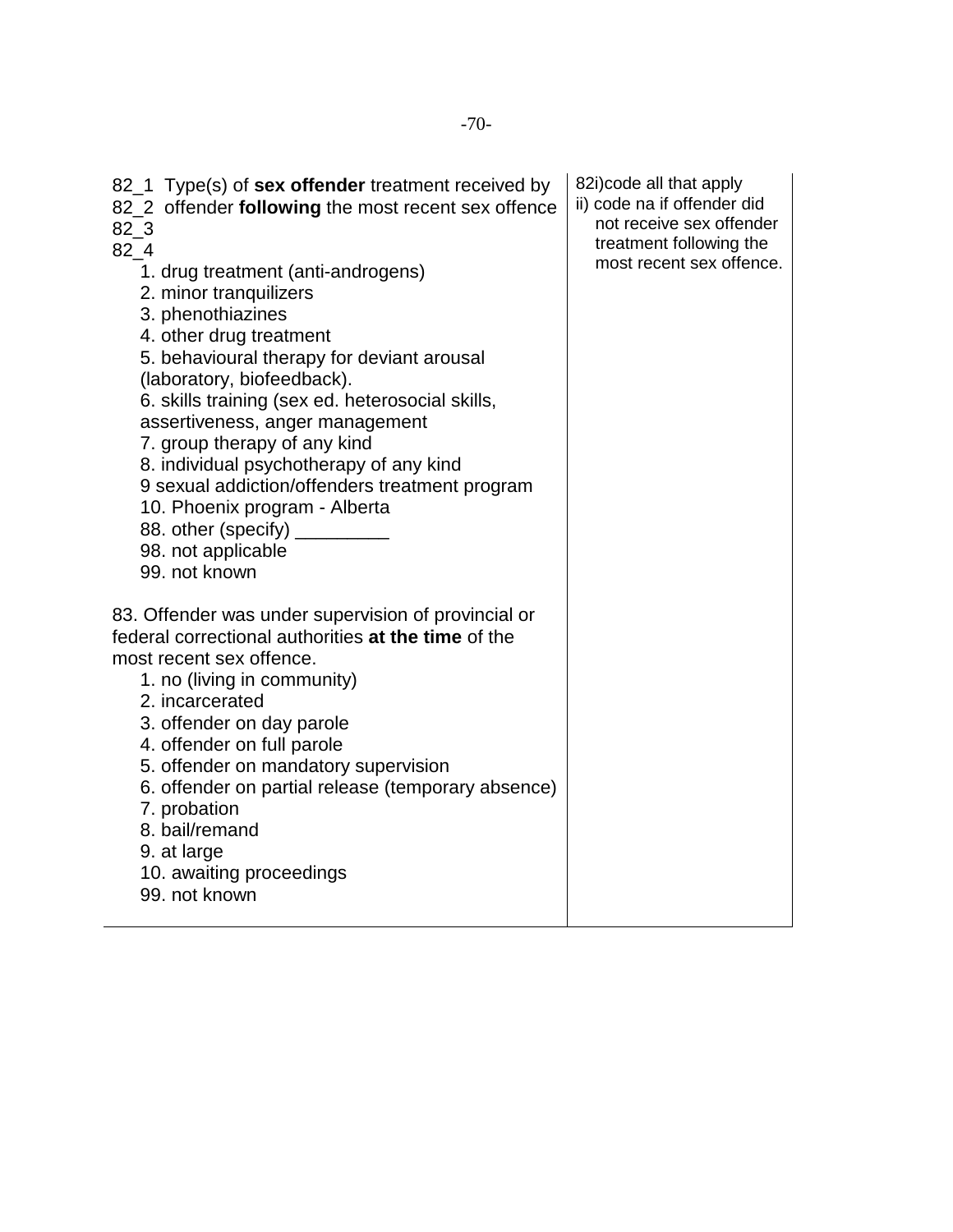| 84. Offender was under supervision of mental health<br>authorities at the time of the most recent sex<br>offence<br>1. yes<br>2. no<br>9. not known                                                                                                                                                                                                                        | 84. Examples of this type of<br>supervision include mental<br>retardation authorities,<br><b>Warrant of the Lieutenant</b><br>Governor. |
|----------------------------------------------------------------------------------------------------------------------------------------------------------------------------------------------------------------------------------------------------------------------------------------------------------------------------------------------------------------------------|-----------------------------------------------------------------------------------------------------------------------------------------|
| <b>B. Most Serious Sex Offence</b>                                                                                                                                                                                                                                                                                                                                         |                                                                                                                                         |
| In this section, please provide the requested<br>information for the most serious offence, the most<br>serious sexual offence is the one which resulted in<br>the greatest physical injury to the victim and/or in<br>which the act perpetrated were the most life-<br>threatening. If the most serious sexual offence is<br>also the most recent, skip ahead to section C |                                                                                                                                         |
| Sec. B<br>1. not completed<br>2. completed                                                                                                                                                                                                                                                                                                                                 |                                                                                                                                         |
| 85. Date most serious sex offence occurred<br>$\frac{1}{2}$<br>yy mm dd                                                                                                                                                                                                                                                                                                    |                                                                                                                                         |
| -98/98 not applicable<br>-99/99 not known<br>* not completed                                                                                                                                                                                                                                                                                                               |                                                                                                                                         |
| 86. Date charged for most serious sex offence                                                                                                                                                                                                                                                                                                                              |                                                                                                                                         |
| yy mm dd-                                                                                                                                                                                                                                                                                                                                                                  |                                                                                                                                         |
| -98/98. Not applicable                                                                                                                                                                                                                                                                                                                                                     |                                                                                                                                         |
| -99/-99 Not known<br>Not completed                                                                                                                                                                                                                                                                                                                                         |                                                                                                                                         |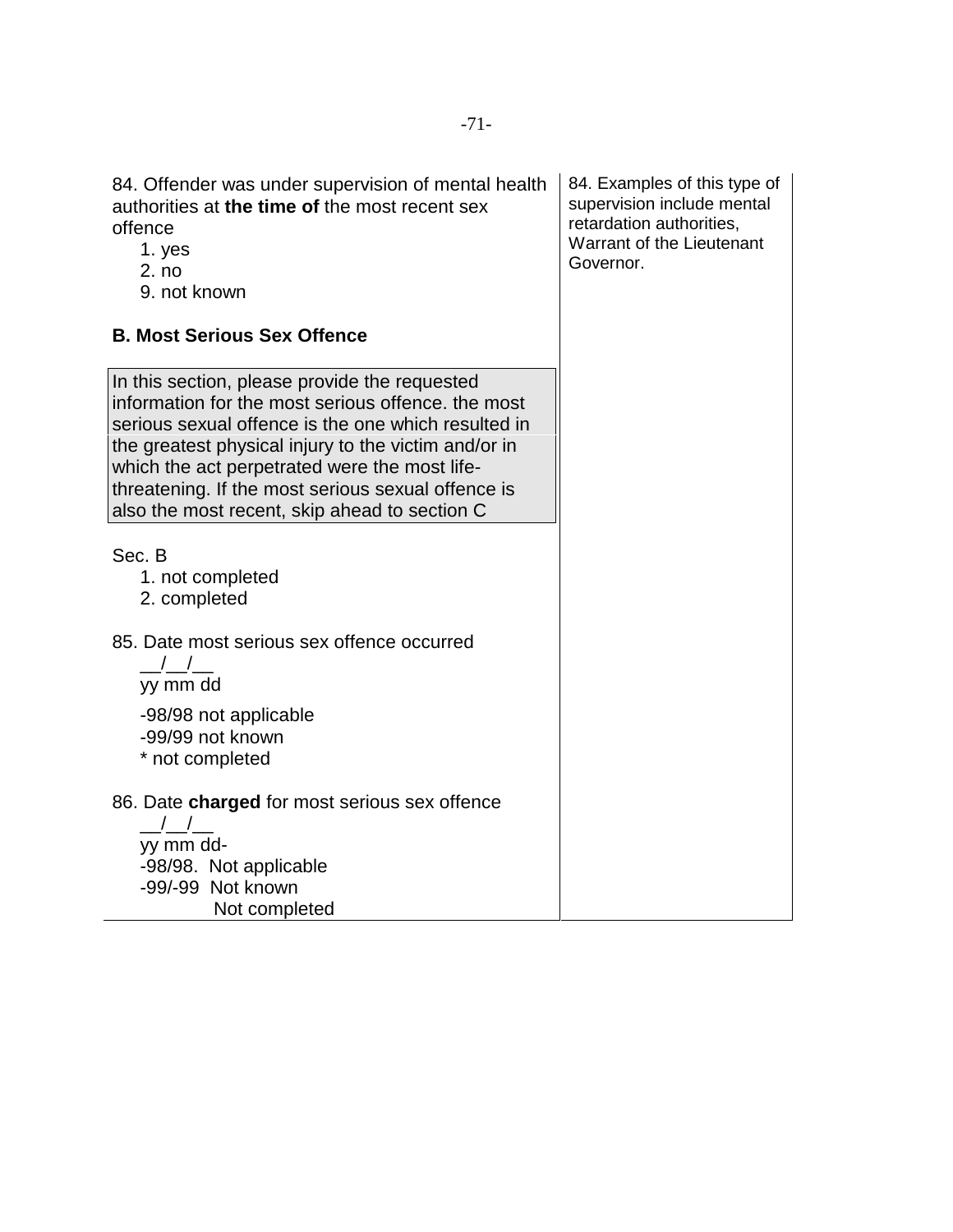| 87. Date convicted for most serious sex offence<br>yy mm dd<br>-98/98 not applicable<br>-99/99 not known<br>* not completed                                                     |                                                                                                     |
|---------------------------------------------------------------------------------------------------------------------------------------------------------------------------------|-----------------------------------------------------------------------------------------------------|
| 88a. Suspended sentence/ probation/ community<br>service order received for most serious sex offence<br>1. yes<br>2. no<br>8. not applicable<br>9. not known<br>* not completed |                                                                                                     |
| 88b. Length in month of suspended<br>sentence/probationary or community service order<br>sentence<br>-98. not applicable<br>-99. not known<br>* not completed                   | 88b. Code na if no<br>suspended sentence/<br>probationary or<br>community service order<br>received |
| 89a. Carceral sentence received for most serious<br>sex offence<br>1. yes<br>2. no<br>8. not applicable<br>9. not known<br>*not completed                                       |                                                                                                     |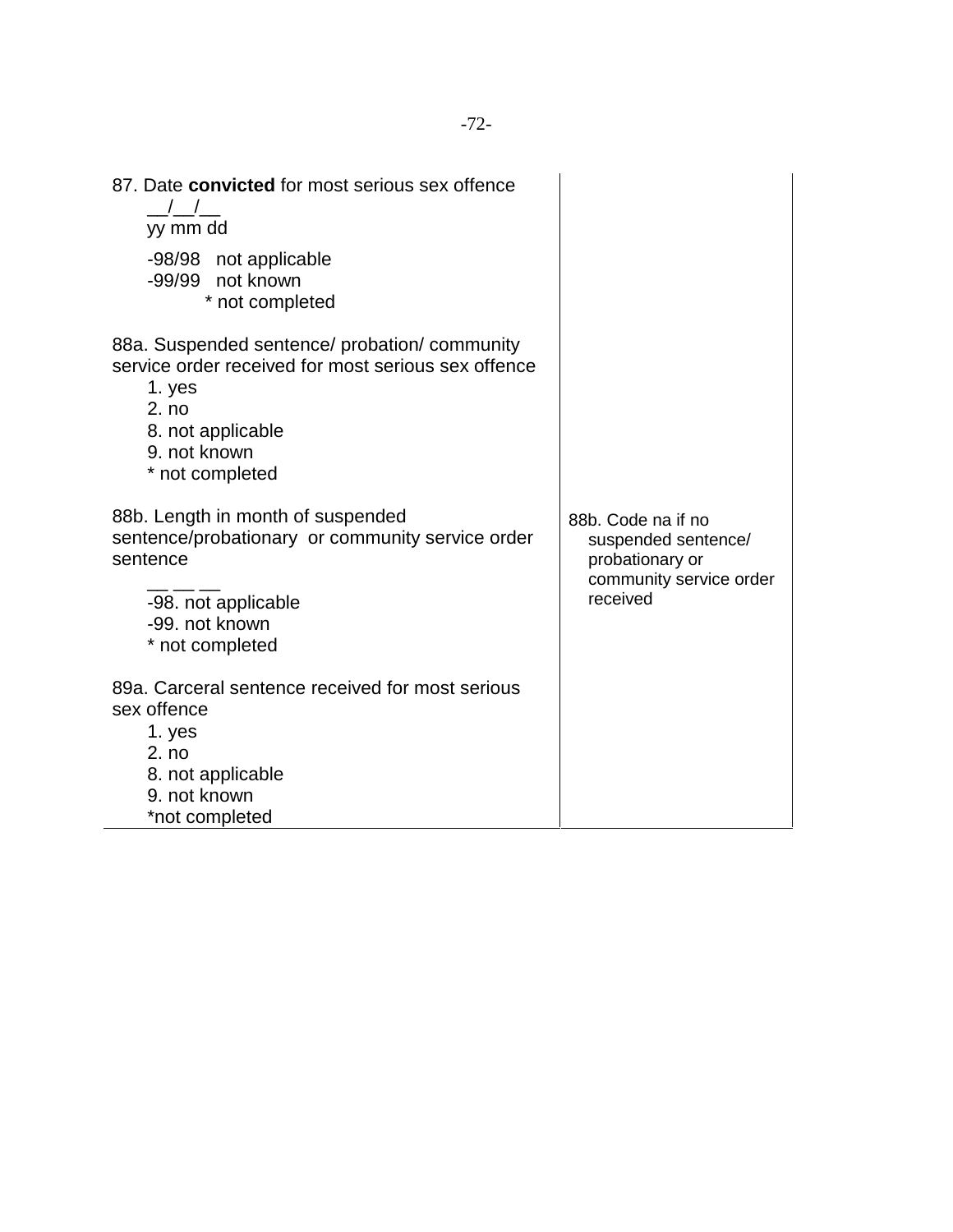| 89b. Length in months of carceral sentence<br>999. life/indeterminate<br>-98 not applicable<br>-99 not known<br>* not completed                                                                                                                                                  | 89bi) Code na if no carceral<br>sentence received<br>ii) code as 999 if a life<br>sentence of unspecified<br>length or an<br>indeterminate sentence<br>was received.     |
|----------------------------------------------------------------------------------------------------------------------------------------------------------------------------------------------------------------------------------------------------------------------------------|--------------------------------------------------------------------------------------------------------------------------------------------------------------------------|
| 90. Criminal code numbers, offence descriptors and<br>sentence type if convicted for most serious sex<br>offence<br><b>Criminal Code # Descriptor Sentence Type</b><br>1.<br>2.<br>3.                                                                                            | 90. Sentence type: code 1<br>for single conviction, 2 for<br>a concurrent sentence, 3<br>for a consecutive<br>sentence or nk for not<br>known.                           |
| 91. Total number of sexual victims in most serious<br>sex offence<br>-99. not known                                                                                                                                                                                              |                                                                                                                                                                          |
| *not completed<br>Items 92 through 113 should be recorded for the<br>victim of the most serious sex offence. If 2 or more<br>were involved in the most serious sexual offence,<br>provide information on the most seriously injured<br>victim or the most representative victim. |                                                                                                                                                                          |
| 92. Nature of victim for whom information is provided<br>1. most seriously injured<br>2. most representative<br>3. only one victim<br>9. not known<br>* not completed                                                                                                            | 92. Indicate whether this<br>victim was the most<br>seriously injured victim,<br>the most representative<br>victim or the only victim<br>of the most serious<br>offence. |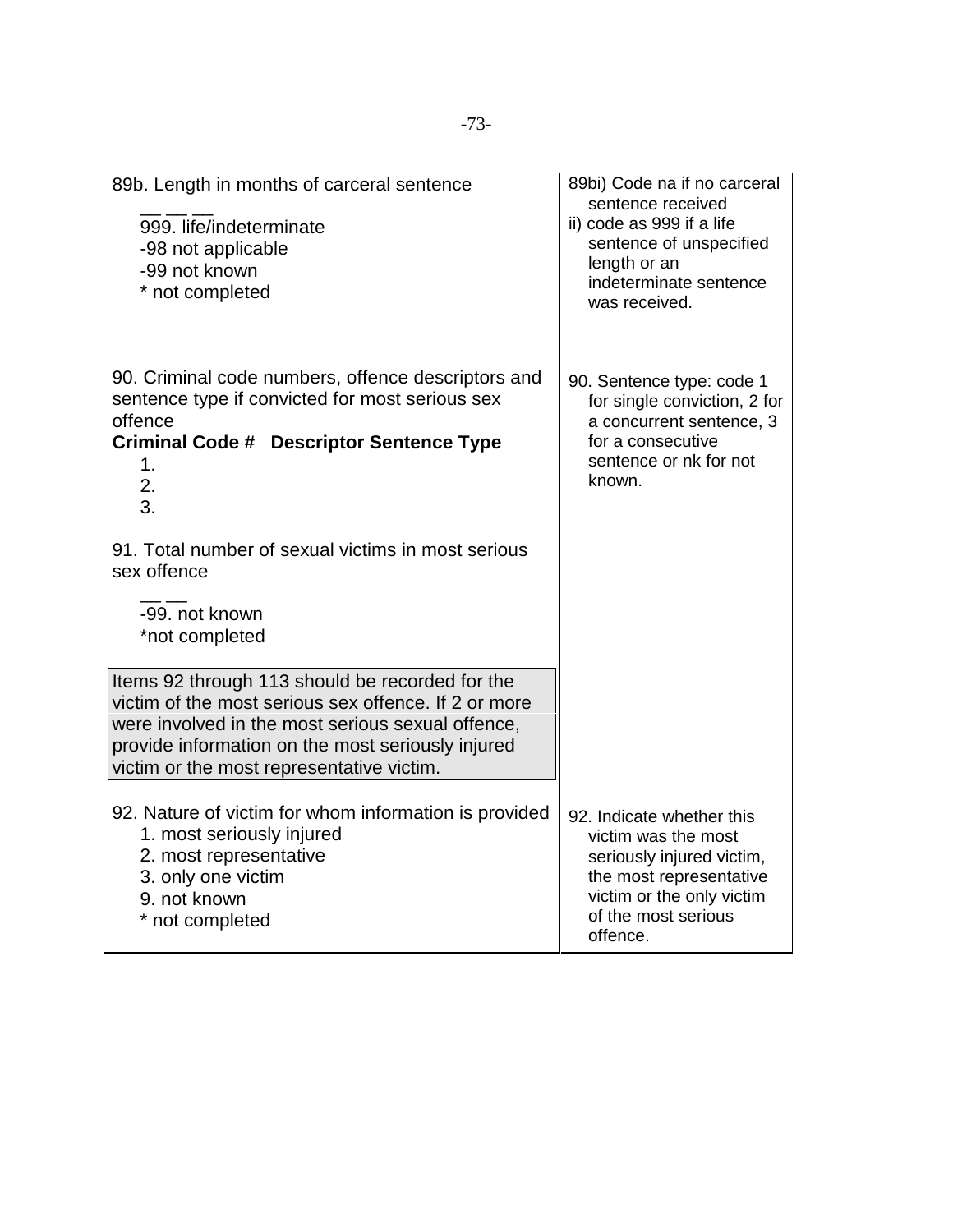| 1. male<br>2. female<br>9. not known<br>*not completed<br>94. Code age as a 2 digit<br>94. Age of victim<br>number.<br>99. not known<br>* not completed<br>95. Relationship of <b>victim</b> to offender<br>1. spouse<br>2. biological parent<br>3. step-parent (include foster)<br>4. biological child<br>5. step-child<br>6. sibling<br>7. step-sibling<br>8. other relative (uncle, aunt, nephew,<br>grandparent)<br>9. good friend (include girlfriend/boyfriend)<br>10. supervisory acquaintance (teacher, coach,<br>baby-sitter)<br>11. casual acquaintance (neighbour)<br>12. stranger<br>13. not a person<br>99. not known | 93. Sex of Victim |  |
|------------------------------------------------------------------------------------------------------------------------------------------------------------------------------------------------------------------------------------------------------------------------------------------------------------------------------------------------------------------------------------------------------------------------------------------------------------------------------------------------------------------------------------------------------------------------------------------------------------------------------------|-------------------|--|
|                                                                                                                                                                                                                                                                                                                                                                                                                                                                                                                                                                                                                                    |                   |  |
|                                                                                                                                                                                                                                                                                                                                                                                                                                                                                                                                                                                                                                    |                   |  |
|                                                                                                                                                                                                                                                                                                                                                                                                                                                                                                                                                                                                                                    |                   |  |
|                                                                                                                                                                                                                                                                                                                                                                                                                                                                                                                                                                                                                                    |                   |  |
|                                                                                                                                                                                                                                                                                                                                                                                                                                                                                                                                                                                                                                    |                   |  |
|                                                                                                                                                                                                                                                                                                                                                                                                                                                                                                                                                                                                                                    |                   |  |
|                                                                                                                                                                                                                                                                                                                                                                                                                                                                                                                                                                                                                                    |                   |  |
|                                                                                                                                                                                                                                                                                                                                                                                                                                                                                                                                                                                                                                    |                   |  |
|                                                                                                                                                                                                                                                                                                                                                                                                                                                                                                                                                                                                                                    |                   |  |
|                                                                                                                                                                                                                                                                                                                                                                                                                                                                                                                                                                                                                                    |                   |  |
|                                                                                                                                                                                                                                                                                                                                                                                                                                                                                                                                                                                                                                    |                   |  |
|                                                                                                                                                                                                                                                                                                                                                                                                                                                                                                                                                                                                                                    |                   |  |
|                                                                                                                                                                                                                                                                                                                                                                                                                                                                                                                                                                                                                                    |                   |  |
|                                                                                                                                                                                                                                                                                                                                                                                                                                                                                                                                                                                                                                    |                   |  |
|                                                                                                                                                                                                                                                                                                                                                                                                                                                                                                                                                                                                                                    |                   |  |
|                                                                                                                                                                                                                                                                                                                                                                                                                                                                                                                                                                                                                                    |                   |  |
|                                                                                                                                                                                                                                                                                                                                                                                                                                                                                                                                                                                                                                    |                   |  |
|                                                                                                                                                                                                                                                                                                                                                                                                                                                                                                                                                                                                                                    |                   |  |
|                                                                                                                                                                                                                                                                                                                                                                                                                                                                                                                                                                                                                                    |                   |  |
|                                                                                                                                                                                                                                                                                                                                                                                                                                                                                                                                                                                                                                    |                   |  |
|                                                                                                                                                                                                                                                                                                                                                                                                                                                                                                                                                                                                                                    |                   |  |
|                                                                                                                                                                                                                                                                                                                                                                                                                                                                                                                                                                                                                                    |                   |  |
|                                                                                                                                                                                                                                                                                                                                                                                                                                                                                                                                                                                                                                    |                   |  |
|                                                                                                                                                                                                                                                                                                                                                                                                                                                                                                                                                                                                                                    |                   |  |
|                                                                                                                                                                                                                                                                                                                                                                                                                                                                                                                                                                                                                                    | * not completed   |  |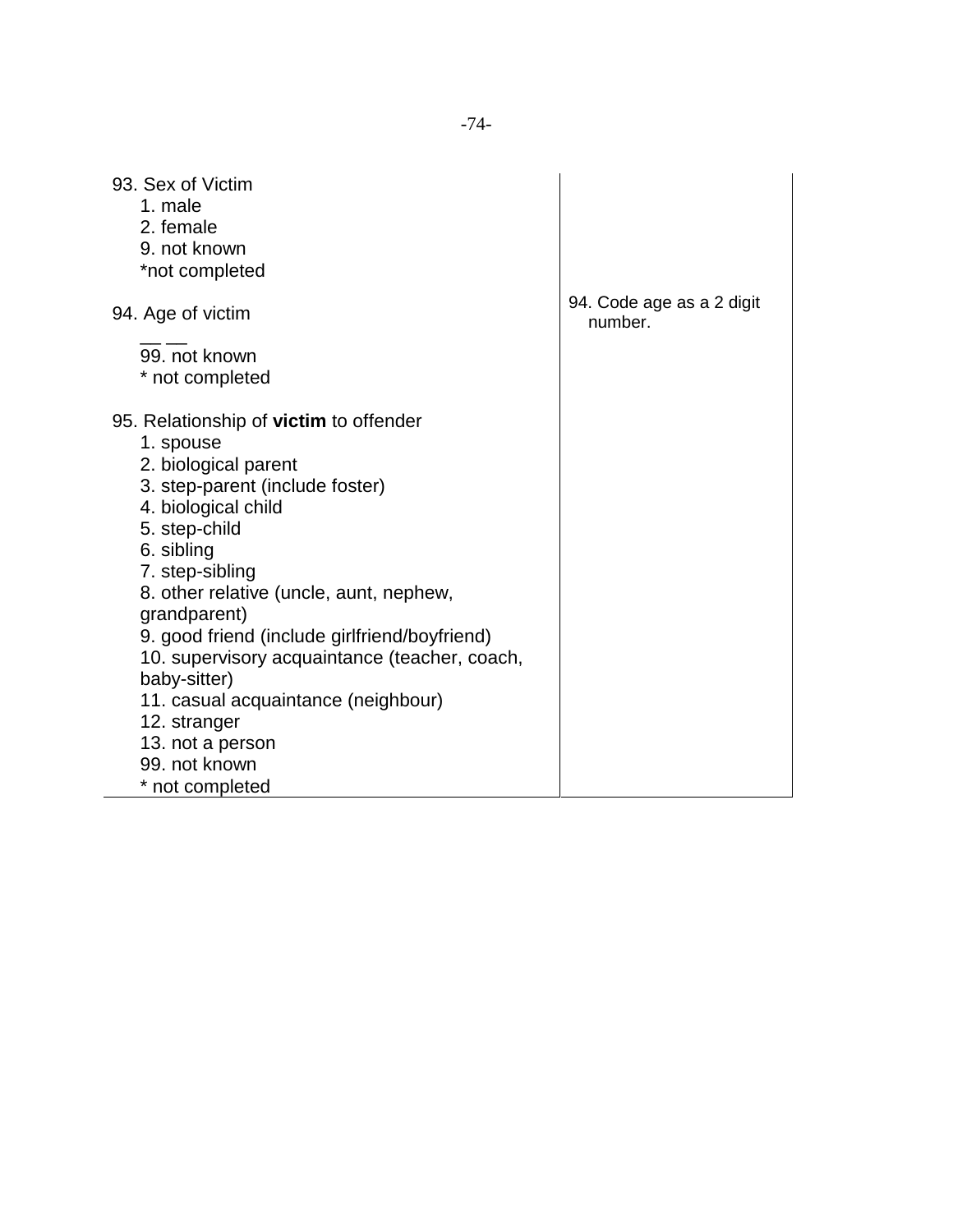| 96. Degree of force (coercion) used to commit sex<br>offence<br>1. none<br>2. enticement, persuasion (candy for child, job<br>offer)<br>3. threaten to use force, no weapon<br>4. threaten to use force with weapon<br>5. physical aggression, minor assault (hit, slap,<br>push)<br>6. physical aggression, serious assault<br>(wounding, maiming, endangering victim's life<br>7. caused death without post-death mutilation<br>8. caused death and post-death mutilation (cuts<br>off victims breasts after she is dead)<br>9. not known<br>* not completed | 96. Code the amount of<br>force clearly evident in<br>description of force<br>(coercion) used in relation<br>to this victim. |
|----------------------------------------------------------------------------------------------------------------------------------------------------------------------------------------------------------------------------------------------------------------------------------------------------------------------------------------------------------------------------------------------------------------------------------------------------------------------------------------------------------------------------------------------------------------|------------------------------------------------------------------------------------------------------------------------------|
| 97. Degree of physical injury to victim<br>1. no injury                                                                                                                                                                                                                                                                                                                                                                                                                                                                                                        |                                                                                                                              |
| 2 slight injury, no weapon                                                                                                                                                                                                                                                                                                                                                                                                                                                                                                                                     |                                                                                                                              |
| 3. slight injury, weapon                                                                                                                                                                                                                                                                                                                                                                                                                                                                                                                                       |                                                                                                                              |
| 4. victim treated in clinic (or emergency ward)<br>and released                                                                                                                                                                                                                                                                                                                                                                                                                                                                                                |                                                                                                                              |
| 5. victim hospitalized at least one night                                                                                                                                                                                                                                                                                                                                                                                                                                                                                                                      |                                                                                                                              |
| 6. victim death without post-death mutilation                                                                                                                                                                                                                                                                                                                                                                                                                                                                                                                  |                                                                                                                              |
| 7. victim death and post-death mutilation<br>9. not known                                                                                                                                                                                                                                                                                                                                                                                                                                                                                                      |                                                                                                                              |
| * not completed                                                                                                                                                                                                                                                                                                                                                                                                                                                                                                                                                |                                                                                                                              |
| 98. Duration in months, if sexual abuse was more                                                                                                                                                                                                                                                                                                                                                                                                                                                                                                               |                                                                                                                              |
| than one contact                                                                                                                                                                                                                                                                                                                                                                                                                                                                                                                                               | 98i) Code 001 for repeated                                                                                                   |
| -98. not applicable                                                                                                                                                                                                                                                                                                                                                                                                                                                                                                                                            | sexual abuse which was 1                                                                                                     |
| -99. not known                                                                                                                                                                                                                                                                                                                                                                                                                                                                                                                                                 | month or less in duration<br>ii) Code na when there                                                                          |
| * not completed                                                                                                                                                                                                                                                                                                                                                                                                                                                                                                                                                | was only 1 abuse contact                                                                                                     |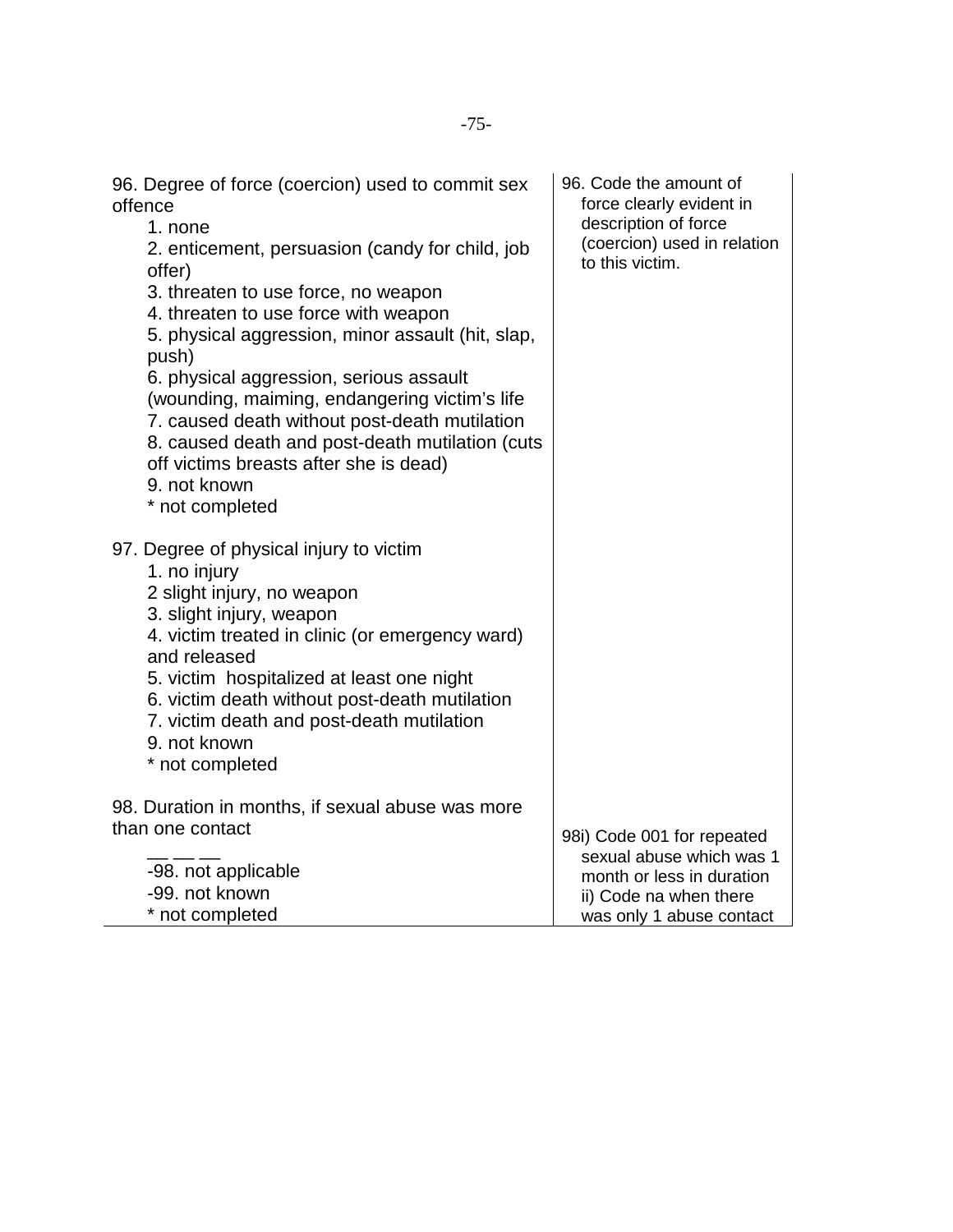| 99_1. Acts perpetrated against this victim<br>99 2<br>$99_3$                                                                                                                                                                                                                                                                                                                                                                                                                                                                                                                                                                                                                                                                                                                                                                                                                                                                                                                                                              | 99. Code all that<br>apply                                                                                                                                                    |
|---------------------------------------------------------------------------------------------------------------------------------------------------------------------------------------------------------------------------------------------------------------------------------------------------------------------------------------------------------------------------------------------------------------------------------------------------------------------------------------------------------------------------------------------------------------------------------------------------------------------------------------------------------------------------------------------------------------------------------------------------------------------------------------------------------------------------------------------------------------------------------------------------------------------------------------------------------------------------------------------------------------------------|-------------------------------------------------------------------------------------------------------------------------------------------------------------------------------|
| 1. physical contact (touch, fondle, rub)<br>2. physical contact including sexual penetration or<br>attempted penetration of victim (oral, vaginal, anal)<br>3. spoken contact (suggestive, propositions, no<br>exhibitionism)<br>4. exhibitionism (exposure but no physical contact with<br>victim)<br>8. not applicable<br>9. not known<br>*not completed                                                                                                                                                                                                                                                                                                                                                                                                                                                                                                                                                                                                                                                                |                                                                                                                                                                               |
| 100_1 Antecedents to or apparent motives involved 100_2 in<br>the sex offence<br>1. sexual gratification, deviation (date refuses sex leads to<br>rape, small boy grabbed in park and raped)<br>2. jealousy (envious of relationship with other, leads to rape)<br>3. rejection (turned down on a date, leads to rape)<br>4. heated argument (angered by car accident, leads to rape)<br>5. revenge (cold-blooded act to punish victim or other)<br>6. robbery/economic (broke into home, discovers victim,<br>decides to rape her)<br>7. delusions, hallucinations (God told him to rape his<br>mother)<br>8. sex education<br>9. claims innocence<br>10. intoxicated/drug or alcohol abuse<br>11. angered by someone/something<br>12. marital problems/breakdown<br>13. claims victim consented<br>14. can't explain/doesn't know why<br>15 doesn't remember<br>16. love/emotional need/loneliness<br>17. not perceived as wrong/harmful<br>88. other (specify)<br>90. not answered<br>99. not known<br>* not completed | 100i) Base your<br>appraisal on the<br>offense<br>description and<br>victim statement.<br>Do not include<br>the offender's<br>own explanation.<br>ii) code all that<br>apply. |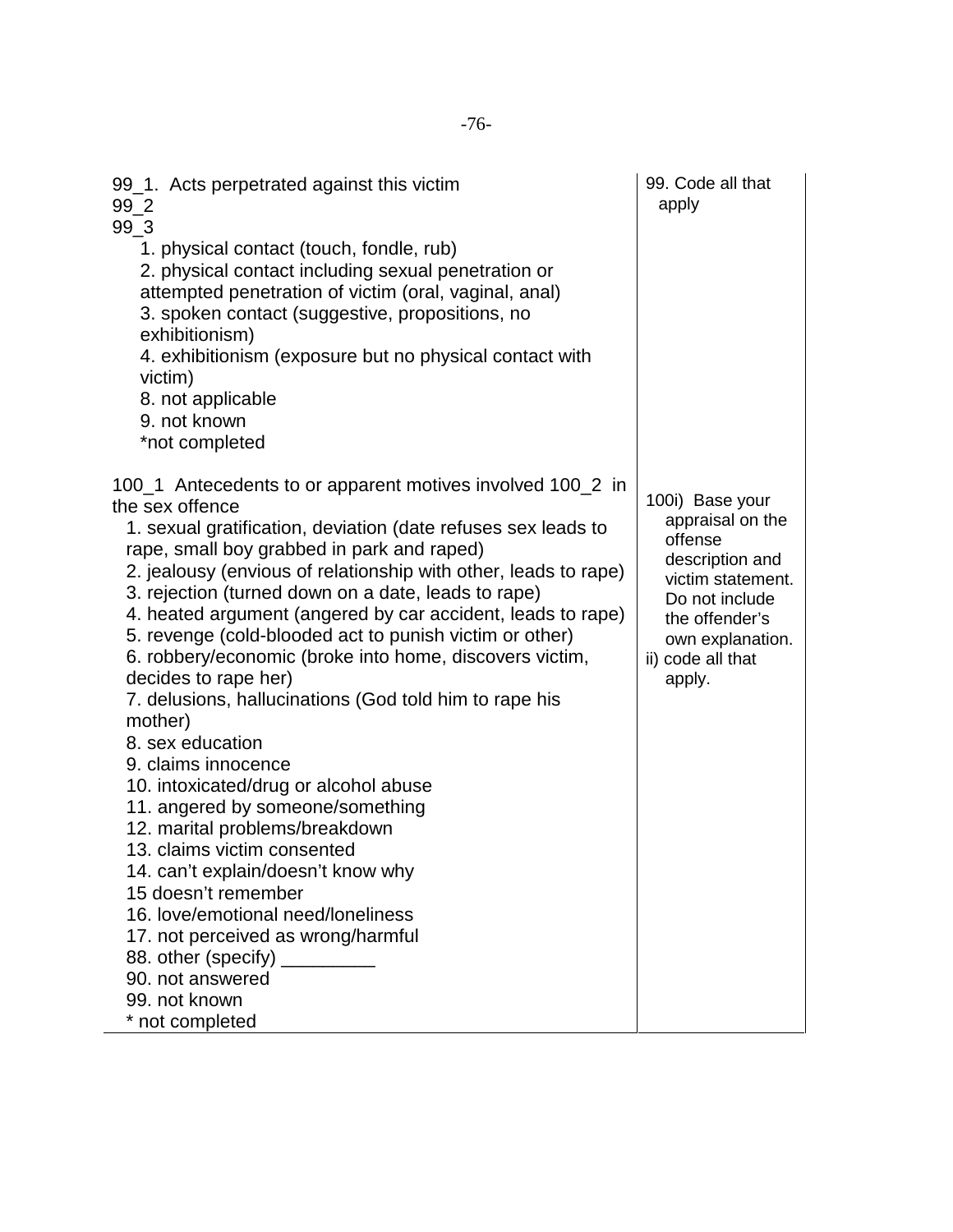| 101_1 Offender's description of antecedents to or<br>101 2 motives involved in the sex offence<br>101 3               | 101. Code all that apply |
|-----------------------------------------------------------------------------------------------------------------------|--------------------------|
| 1. sexual gratification, deviation (date refuses sex<br>leads to rape, small boy grabbed in park and<br>raped)        |                          |
| 2. jealousy (envious of relationship with other,<br>leads to rape)                                                    |                          |
| 3. rejection (turned down on a date, leads to rape)<br>4. heated argument (angered by car accident,<br>leads to rape) |                          |
| 5. revenge (cold-blooded act to punish victim or<br>other)                                                            |                          |
| 6. robbery/economic (broke into home, discovers<br>victim, decides to rape her)                                       |                          |
| 7. delusions, hallucinations (God told him to rape<br>his mother)                                                     |                          |
| 8. sex education<br>9. claims innocence                                                                               |                          |
| 10. intoxicated/drug or alcohol abuse                                                                                 |                          |
| 11. angered by someone/something<br>12. marital problems/breakdown                                                    |                          |
| 13. claims victim consented                                                                                           |                          |
| 14. can't explain/doesn't know why<br>15 doesn't remember                                                             |                          |
| 16. love/emotional need/loneliness<br>17. not perceived as wrong/harmful                                              |                          |
| 88. other (specify)                                                                                                   |                          |
| 90. not answered<br>99. not known                                                                                     |                          |
| * not completed                                                                                                       |                          |
| 102. Offender consumed alcohol at time of sex                                                                         |                          |
| offence or immediately prior to most serious sex<br>offence                                                           |                          |
| 1. yes                                                                                                                |                          |
| 2. no<br>9. not known                                                                                                 |                          |
| * not completed                                                                                                       |                          |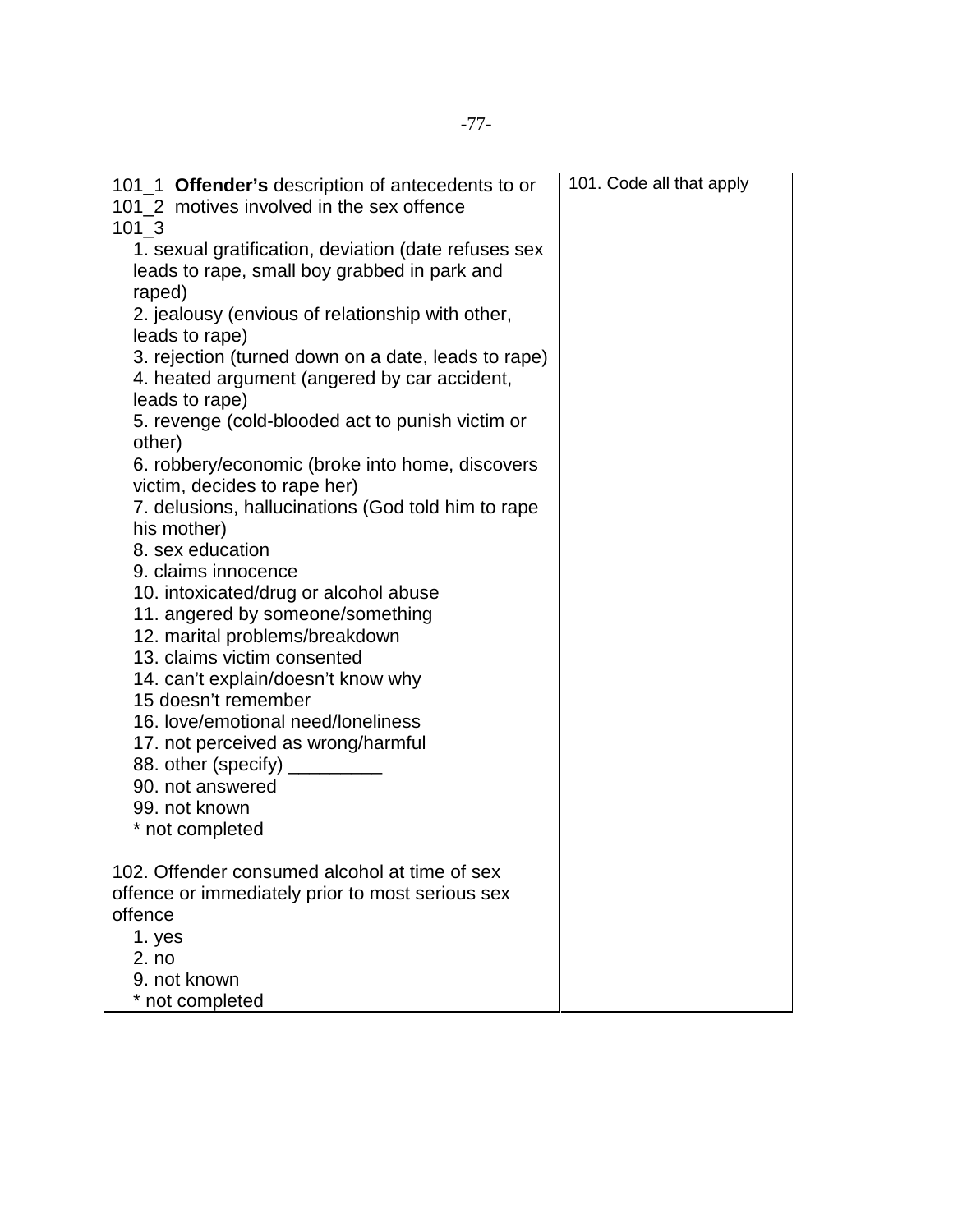| 103. Offender used drugs at time of sex offence or<br>immediately prior to most serious sex offence<br>1. yes<br>2. no<br>9. not known<br>* not completed                                                            |                                                                                                                                                                                                            |
|----------------------------------------------------------------------------------------------------------------------------------------------------------------------------------------------------------------------|------------------------------------------------------------------------------------------------------------------------------------------------------------------------------------------------------------|
| 104. Offender planned sex offence<br>1. yes<br>2. no<br>9. not known<br>* not completed                                                                                                                              | 104. Examples of planning<br>include seeking out<br>specific victim types,<br>clear evidence of<br>planning by previous<br>rehearsal, carrying rope,<br>weapon, mask, cruising,<br>stalking, altering car. |
| 105. Offender had an alcohol problem at time of<br>most serious sex offence<br>1. yes<br>2. no<br>9. not known<br>* not completed                                                                                    | 105i) Examples of alcohol<br>problem include<br>blackouts, bingeing,<br>charges, social<br>interference                                                                                                    |
| 106. Offender had a drug problem of time of most<br>serious offence<br>1. yes<br>2. no<br>9. not known<br>* not completed                                                                                            | 106i) Examples of drug<br>problems include<br>charges, addiction,<br>frequent use of hard<br>drugs, social<br>interference.                                                                                |
| 107. Offender was receiving treatment other than<br>sex offender treatment form a mental health<br>professional at the time of the most serious sex<br>offence<br>1. yes<br>2. no<br>9. not known<br>* not completed | 107i) mental health<br>professional includes<br>social worker,<br>psychologist, psychiatrist<br>ii) Do not include sex<br>offender treatment as a<br>type of treatment in<br>coding this item.             |

 $\overline{a}$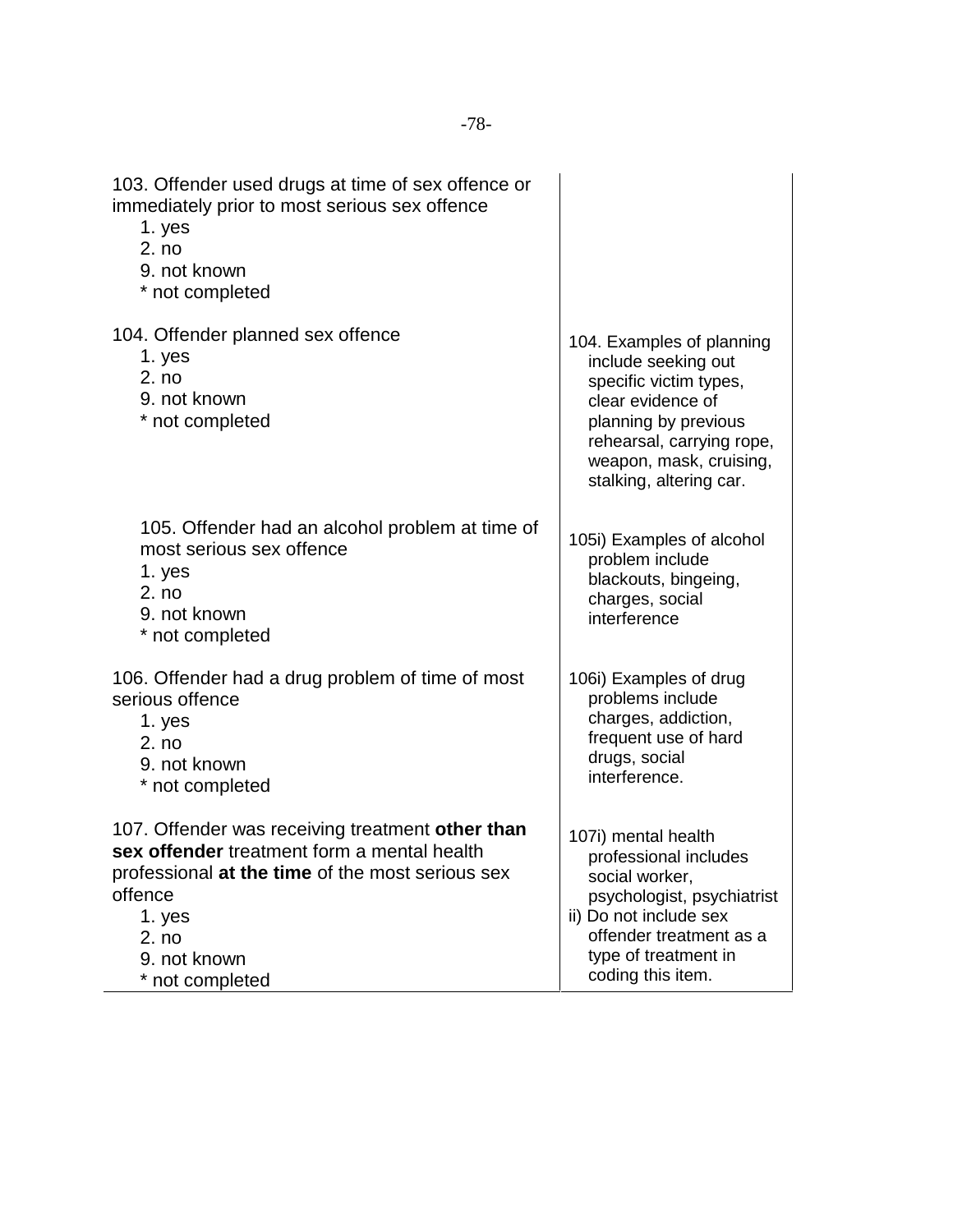| 108. Offender was receiving sex offender treatment<br>prior to the most serious sex offence<br>1. yes<br>2. no<br>9. not known<br>* not completed                                                                                                                                                                                                                                                                                                                                                                      | 108. Code yes if treatment<br>is known to be focused<br>on sex offending                                                                                       |
|------------------------------------------------------------------------------------------------------------------------------------------------------------------------------------------------------------------------------------------------------------------------------------------------------------------------------------------------------------------------------------------------------------------------------------------------------------------------------------------------------------------------|----------------------------------------------------------------------------------------------------------------------------------------------------------------|
| 109. General location of sex offender treatment<br><b>prior to</b> the most serious sex offence<br>1. federal correctional institution<br>2. provincial correctional institution<br>3. provincial psychiatric facility (inpatient)<br>4. in community (social agency, psych. facility)<br>5. in community under federal supervision (day<br>parole, full parole, mandatory supervision)<br>6 in community under provincial supervision<br>(probation, parole)<br>98. not applicable<br>99. not known<br>*not completed | 109i) If 5 or 6 is coded $do$<br>not code 4<br>ii) Code na if offender has<br>not received sex offender<br>treatment prior to the<br>most serious sex offence. |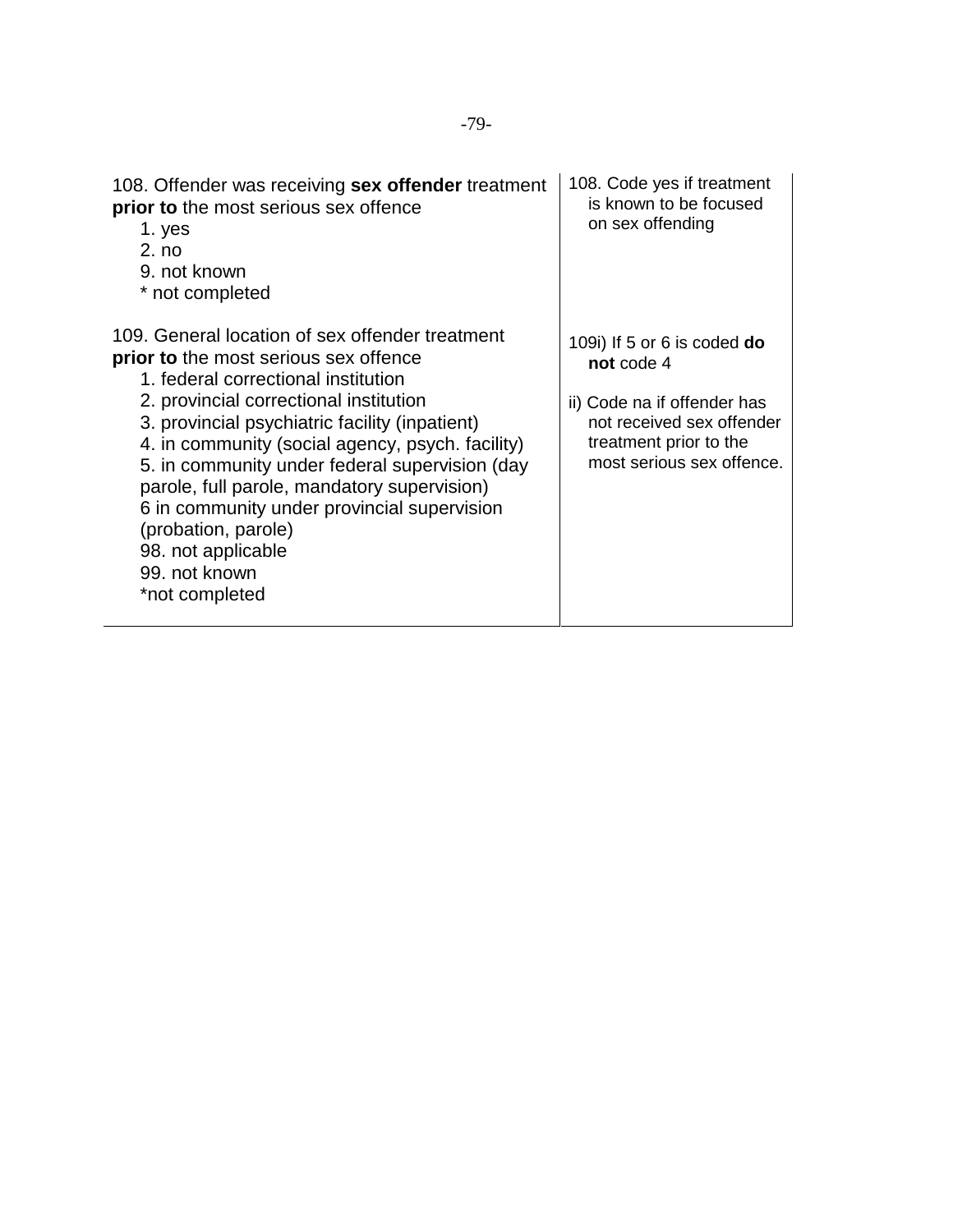| 110_1 Type(s) of sex offender treatment received<br>110_2 by offender prior to the most serious sex<br>$110_3$ offence.<br>1. drug treatment (anti-androgens)<br>2. minor tranquilizers<br>3. phenothiazines<br>4. other drug treatment<br>5. behavioural therapy for deviant arousal<br>(laboratory, biofeedback).<br>6. skills training (sex ed. heterosocial skills,<br>assertiveness, anger management<br>7. group therapy of any kind<br>8. individual psychotherapy of any kind<br>9 sexual addiction/offenders treatment program<br>10. Phoenix program - Alberta | 110.i) Code all that apply<br>ii) Code na if offender has<br>not received sex offender<br>treatment prior to the<br>most serious sex<br>offence(s) |
|--------------------------------------------------------------------------------------------------------------------------------------------------------------------------------------------------------------------------------------------------------------------------------------------------------------------------------------------------------------------------------------------------------------------------------------------------------------------------------------------------------------------------------------------------------------------------|----------------------------------------------------------------------------------------------------------------------------------------------------|
| 88. other (specify) ____<br>98. not applicable<br>99. not known<br>* not completed                                                                                                                                                                                                                                                                                                                                                                                                                                                                                       |                                                                                                                                                    |
| 111. Offender was receiving sex offender treatment<br>at the time of the most serious sex offence<br>1. yes<br>2. no<br>9. not known<br>* not completed                                                                                                                                                                                                                                                                                                                                                                                                                  | 111. code yes if treatment is<br>known to be focused on<br>sex offending.                                                                          |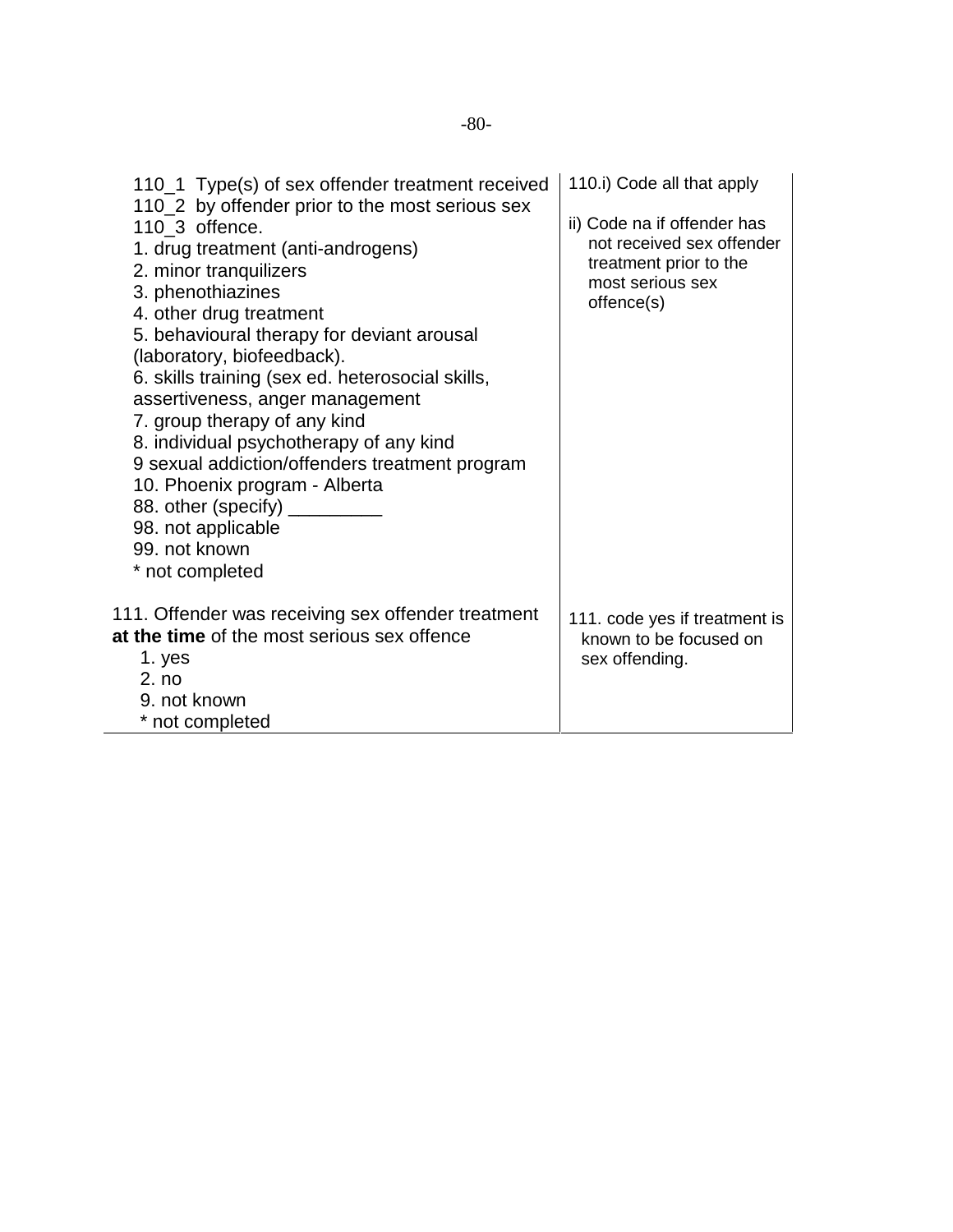| 112. General location of sex offender treatment at<br>the time of the most serious sex offence<br>1. federal correctional institution<br>2. provincial correctional institution<br>3. provincial psychiatric facility (inpatient)<br>4. in community (social agency, psych. facility)<br>5. in community under federal supervision (day<br>parole, full parole, mandatory supervision)<br>6 in community under provincial supervision<br>(probation, parole)<br>98. not applicable<br>99. not known<br>*not completed                   | 112. If 5 or 6 is coded do<br>not code 4<br>ii) Code na if offender has<br>not received sex offender<br>treatment prior to the<br>most serious sex offence. |
|-----------------------------------------------------------------------------------------------------------------------------------------------------------------------------------------------------------------------------------------------------------------------------------------------------------------------------------------------------------------------------------------------------------------------------------------------------------------------------------------------------------------------------------------|-------------------------------------------------------------------------------------------------------------------------------------------------------------|
| 113_1 Type(s) of sex offender treatment received<br>by offender at the time of the most serious sex                                                                                                                                                                                                                                                                                                                                                                                                                                     | 113i) Code all that apply.                                                                                                                                  |
| offence<br>1. drug treatment (anti-androgens)<br>2. minor tranquilizers<br>3. phenothiazines<br>4. other drug treatment<br>5. behavioural therapy for deviant arousal<br>(laboratory, biofeedback).<br>6. skills training (sex ed. heterosocial skills,<br>assertiveness, anger management<br>7. group therapy of any kind<br>8. individual psychotherapy of any kind<br>9 sexual addiction/offenders treatment program<br>10. Phoenix program - Alberta<br>88. other (specify)<br>98. not applicable<br>99. not known<br>not completed | ii) Code na if offender has<br>not received sex offender<br>treatment prior to the<br>most serious sex offence.                                             |
| 114. Offender commenced sex offender treatment<br>while on remand or bail for the most serious sex<br>offence<br>1. yes<br>2. no                                                                                                                                                                                                                                                                                                                                                                                                        | 114. Code yes if treatment<br>is known to be focused<br>on sex offending.                                                                                   |
| 9. not known                                                                                                                                                                                                                                                                                                                                                                                                                                                                                                                            |                                                                                                                                                             |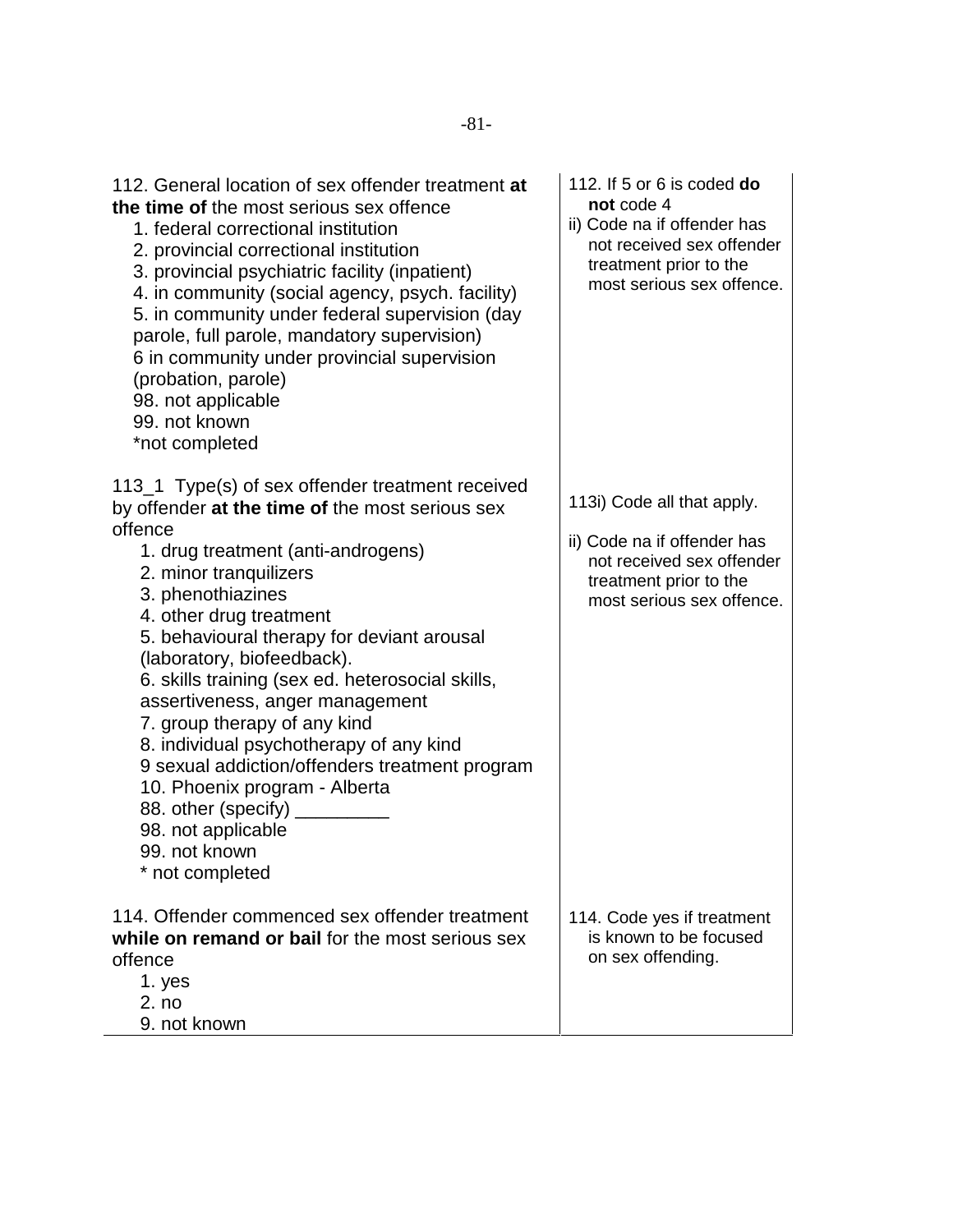| 115. Type(s) of sex offender treatment received by<br>offender while on remand or bail the most serious<br>sex offence<br>1. drug treatment (anti-androgens)<br>2. minor tranquilizers<br>3. phenothiazines<br>4. other drug treatment<br>5. behavioural therapy for deviant arousal<br>(laboratory, biofeedback).<br>6. skills training (sex ed. heterosocial skills,<br>assertiveness, anger management<br>7. group therapy of any kind<br>8. individual psychotherapy of any kind<br>9 sexual addiction/offenders treatment program<br>10. Phoenix program - Alberta<br>88. other (specify)<br>98. not applicable<br>99. not known<br>* not completed | 115i) Code all that apply.<br>ii) Code na if offender has<br>not received sex offender<br>treatment while on<br>remand or bail for the<br>most serious sex offence |
|----------------------------------------------------------------------------------------------------------------------------------------------------------------------------------------------------------------------------------------------------------------------------------------------------------------------------------------------------------------------------------------------------------------------------------------------------------------------------------------------------------------------------------------------------------------------------------------------------------------------------------------------------------|--------------------------------------------------------------------------------------------------------------------------------------------------------------------|
| 116. Offender expressed interest in sex offender<br>treatment program for most serious sex offence<br>1. yes<br>2. no<br>9. not known                                                                                                                                                                                                                                                                                                                                                                                                                                                                                                                    |                                                                                                                                                                    |
| 117. Offender has received sex offender treatment<br>following the most serious sex offence.<br>1. yes<br>2. no<br>3. in progress<br>9. not known                                                                                                                                                                                                                                                                                                                                                                                                                                                                                                        |                                                                                                                                                                    |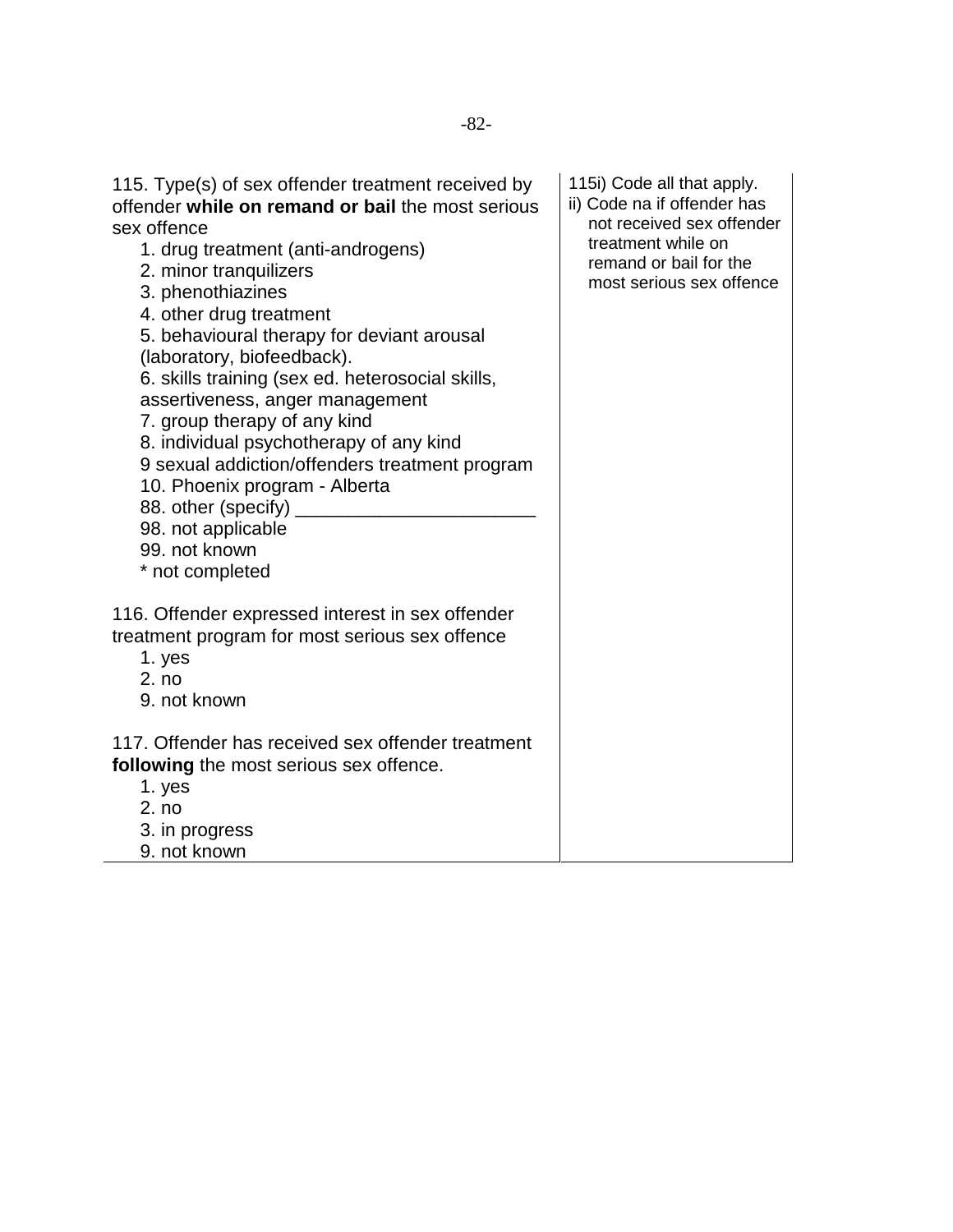| 118_1 General location of sex offender treatment<br>118_2 following the most serious sex offence<br>118 3<br>1. federal correctional institution<br>2. provincial correctional institution<br>3. provincial psychiatric facility (inpatient)<br>4. in community (social agency, psych. facility)<br>5. in community under federal supervision (day<br>parole, full parole, mandatory supervision)<br>6 in community under provincial supervision<br>(probation, parole)<br>90. not answered<br>98. not applicable<br>99. not known<br>*not completed                                                                                                    | 118. If 5 or 6 is coded do<br>not code 4<br>ii) Code na if offender<br>has not received sex<br>offender treatment prior<br>to the most serious sex<br>offence. |
|---------------------------------------------------------------------------------------------------------------------------------------------------------------------------------------------------------------------------------------------------------------------------------------------------------------------------------------------------------------------------------------------------------------------------------------------------------------------------------------------------------------------------------------------------------------------------------------------------------------------------------------------------------|----------------------------------------------------------------------------------------------------------------------------------------------------------------|
| 119_1 Type(s) of sex offender treatment received<br>119_2 by offender following the most serious sex<br>119 3 offence<br>1. drug treatment (anti-androgens)<br>2. minor tranquilizers<br>3. phenothiazines<br>4. other drug treatment<br>5. behavioural therapy for deviant arousal<br>(laboratory, biofeedback).<br>6. skills training (sex ed. heterosocial skills,<br>assertiveness, anger management<br>7. group therapy of any kind<br>8. individual psychotherapy of any kind<br>9 sexual addiction/offenders treatment program<br>10. Phoenix program - Alberta<br>88. other (specify)<br>98. not applicable<br>99. not known<br>* not completed | 119i) Code all that apply.<br>ii) Code na if offender has<br>not received sex offender<br>treatment following the<br>most serious sex offence                  |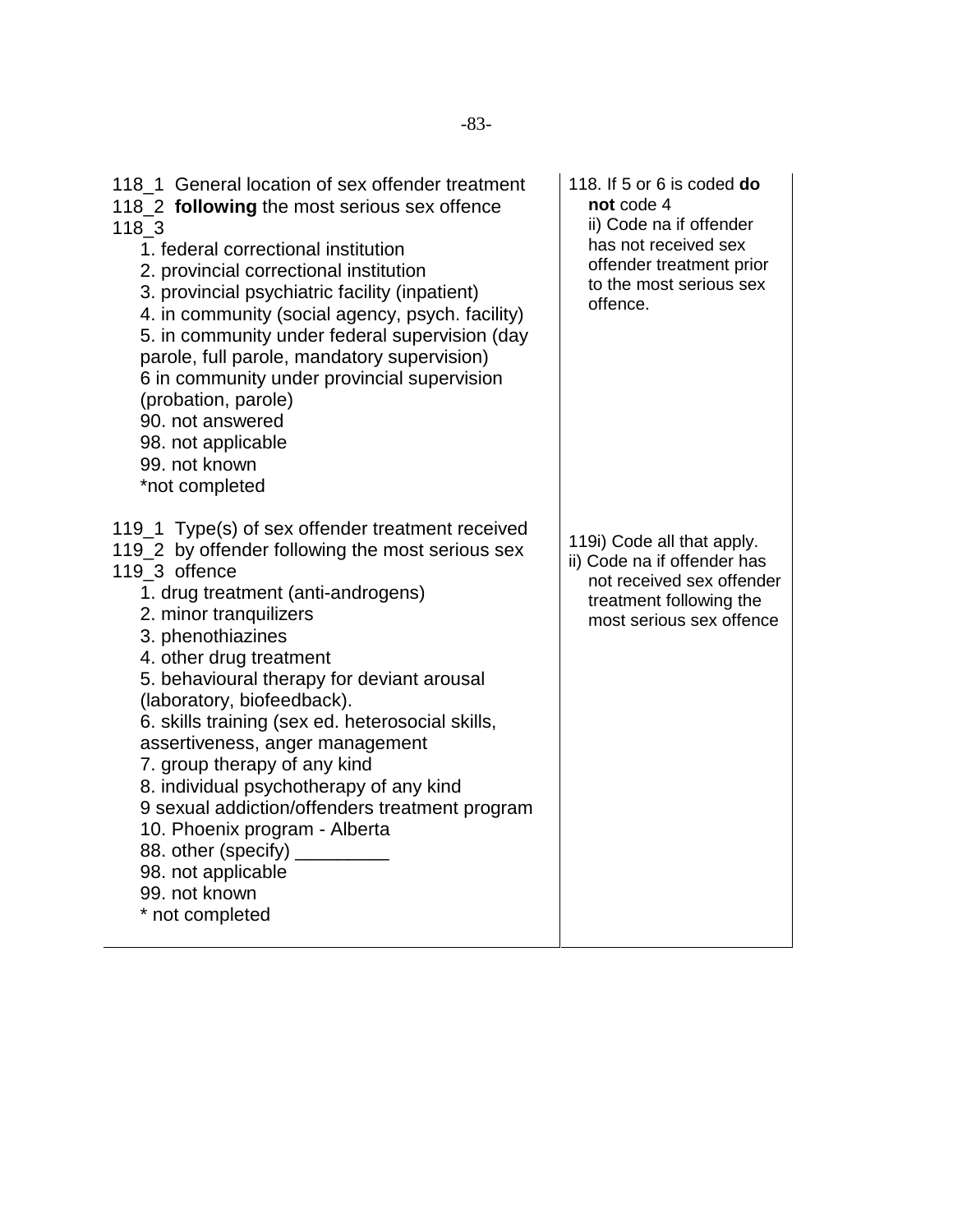| 120. Offender was under supervision of provincial or<br>federal correctional authorities at the time of the<br>most serious sex offence<br>1. no (living in community)<br>2. incarcerated<br>3. offender on day parole<br>4. offender on full parole<br>5. offender on mandatory supervision<br>6. offender on partial release (temporary<br>absence)<br>7. probation<br>8. bail/remand<br>9. at large<br>10. awaiting proceedings<br>99. not known |                                                                                                                                    |
|-----------------------------------------------------------------------------------------------------------------------------------------------------------------------------------------------------------------------------------------------------------------------------------------------------------------------------------------------------------------------------------------------------------------------------------------------------|------------------------------------------------------------------------------------------------------------------------------------|
| 121. Offender was under supervision of mental<br>health authorities at the time of the most serious<br>offence.<br>1. yes<br>2. no<br>9. not known<br>* not completed                                                                                                                                                                                                                                                                               | 121. Examples of this type<br>of supervision include<br>mental retardation<br>authorities, Warrants of<br>the Lieutenant Governor. |
| <b>C: Sex Offence with Longest Sentence</b>                                                                                                                                                                                                                                                                                                                                                                                                         |                                                                                                                                    |
| In this section, please provide the requested<br>information for the sex offence with the longest<br>sentence. If this is also the most recent sex offence<br>or the most serious sex offence, skip ahead to<br>Section D. If two sex offenses have the same<br>sentence length, provide data on the most recent of<br>these offenses.                                                                                                              |                                                                                                                                    |
| Sec. C<br>1. not completed<br>2. completed                                                                                                                                                                                                                                                                                                                                                                                                          |                                                                                                                                    |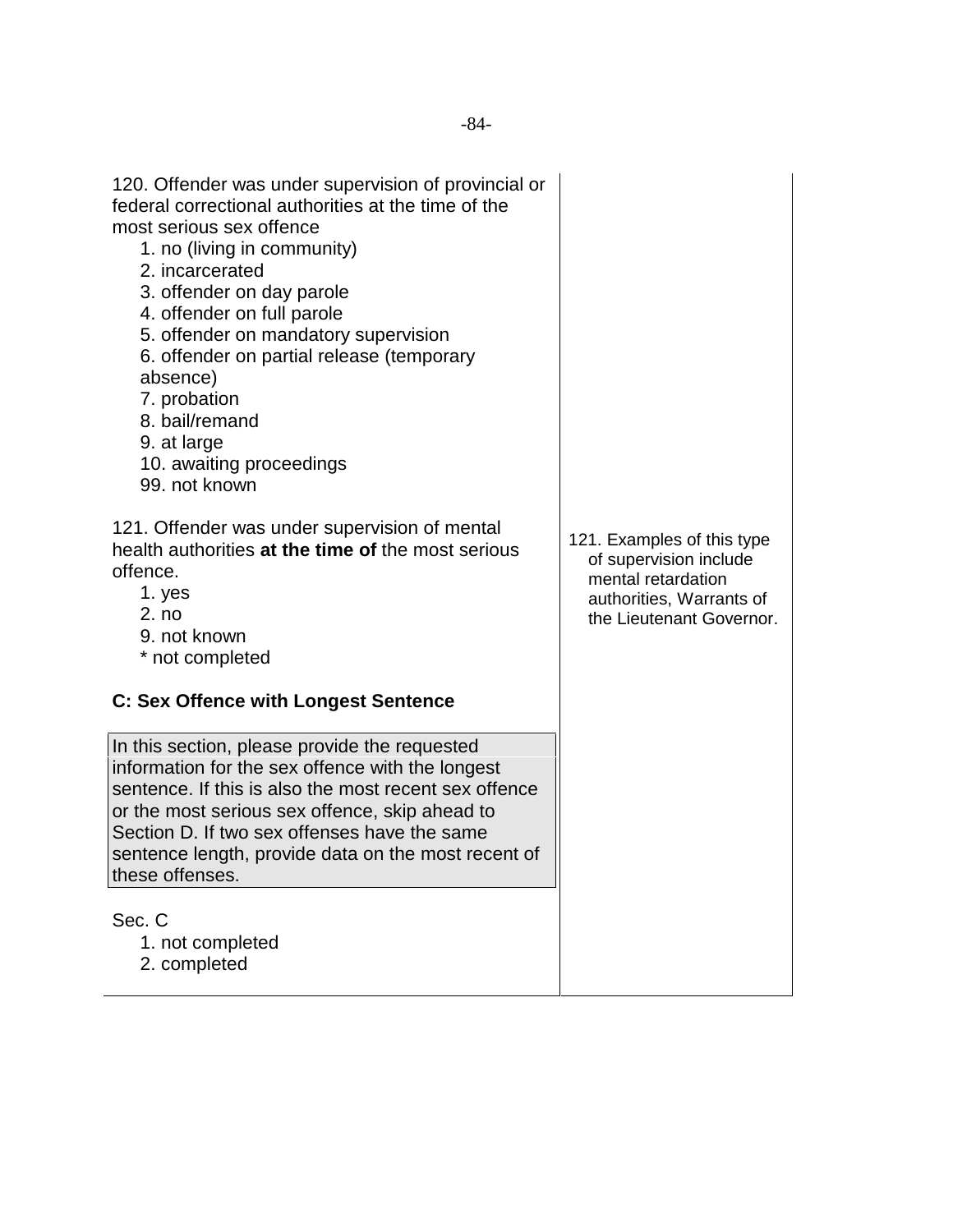122. Date sex offence with longest sentence **occurred**  $\frac{\mu}{\sigma}$ yy mm dd -98/98. not applicable -99/99 not known \* not completed 123. Date **charged** for sex offence with longest sentence  $\_$ / $\_$ / $\_$ yy mm dd -98/98. not applicable -99/99 not known \* not completed 124. Date **convicted** for sex offence with longest sentence  $\_$ / $\_$ / $\_$ yy mm dd -98/98. not applicable -99/99 not known \* not completed 125a. Suspended sentence/probation/ community service order received for sex offence with longest sentence 1. yes 2. no 9. not known \* not completed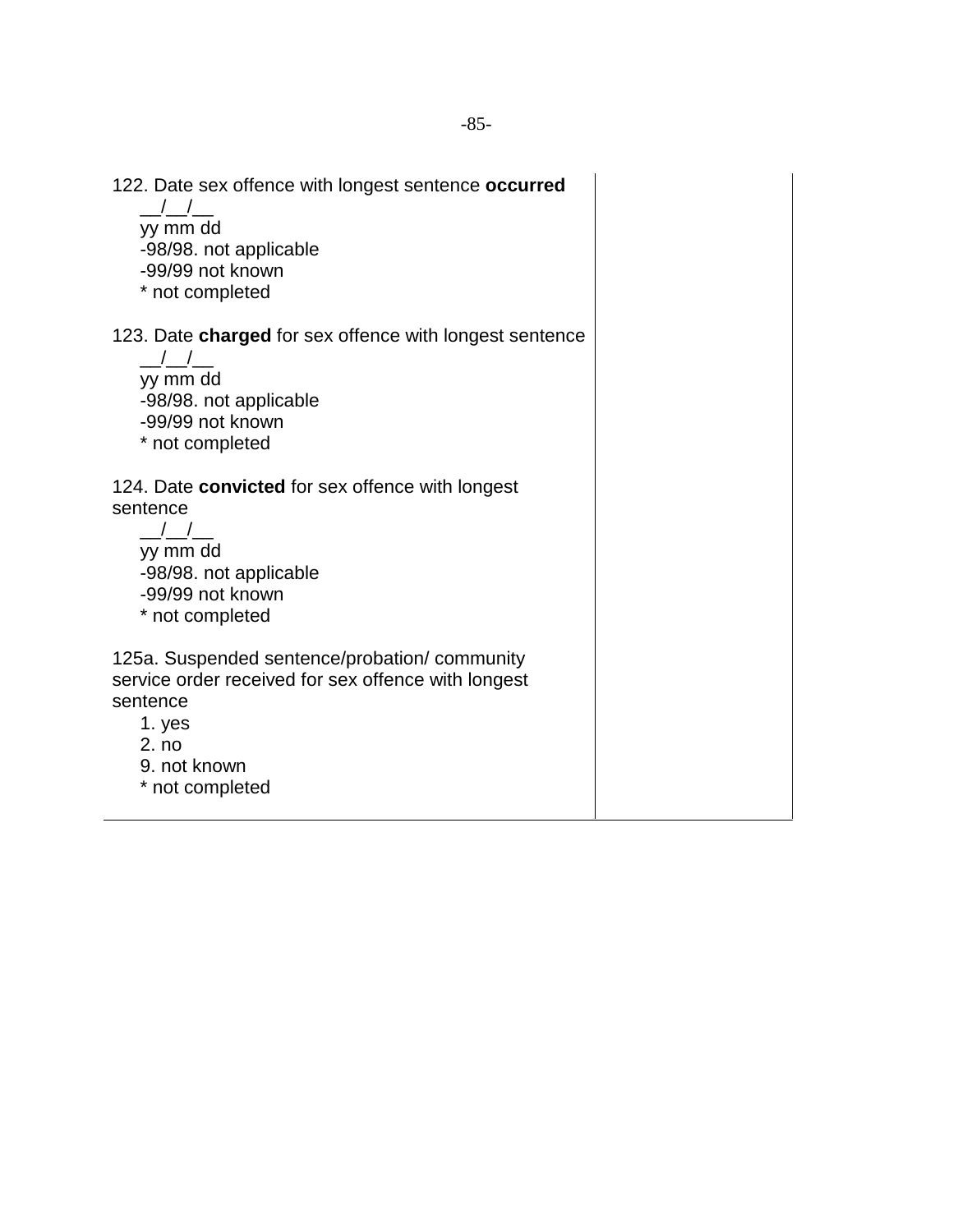| 125b. Length in months of suspended sentence/<br>probationary or community service order sentence<br>-98 not applicable<br>-99. not known<br>* not completed                                              | 125b. Code na if no<br>suspended sentence/<br>probationary or<br>community service order<br>received                                                                  |
|-----------------------------------------------------------------------------------------------------------------------------------------------------------------------------------------------------------|-----------------------------------------------------------------------------------------------------------------------------------------------------------------------|
| 126a. Carceral sentence received for sex offence<br>with longest sentence<br>1. yes<br>2. no<br>8. not applicable<br>9. not known<br>* not completed                                                      |                                                                                                                                                                       |
| 126b. Length in months of carceral sentence<br>999. life/indeterminate<br>-98. not applicable<br>-99. not known<br>* not completed                                                                        | 126bi) Code na if no<br>carceral sentence<br>received<br>ii) code as 999 if a life<br>sentence of unspecified<br>length or an indeterminate<br>sentence was received. |
| 127. Criminal code numbers, offence descriptors<br>and sentence type if convicted for sex offence with<br>longest sentence<br><b>Criminal Code #</b><br><b>Descriptor Sentence Type</b><br>1.<br>2.<br>3. | 127. Sentence type: code 1<br>for single conviction, 2 for<br>a concurrent sentence, 3<br>for a consecutive<br>sentence or nk for not<br>known.                       |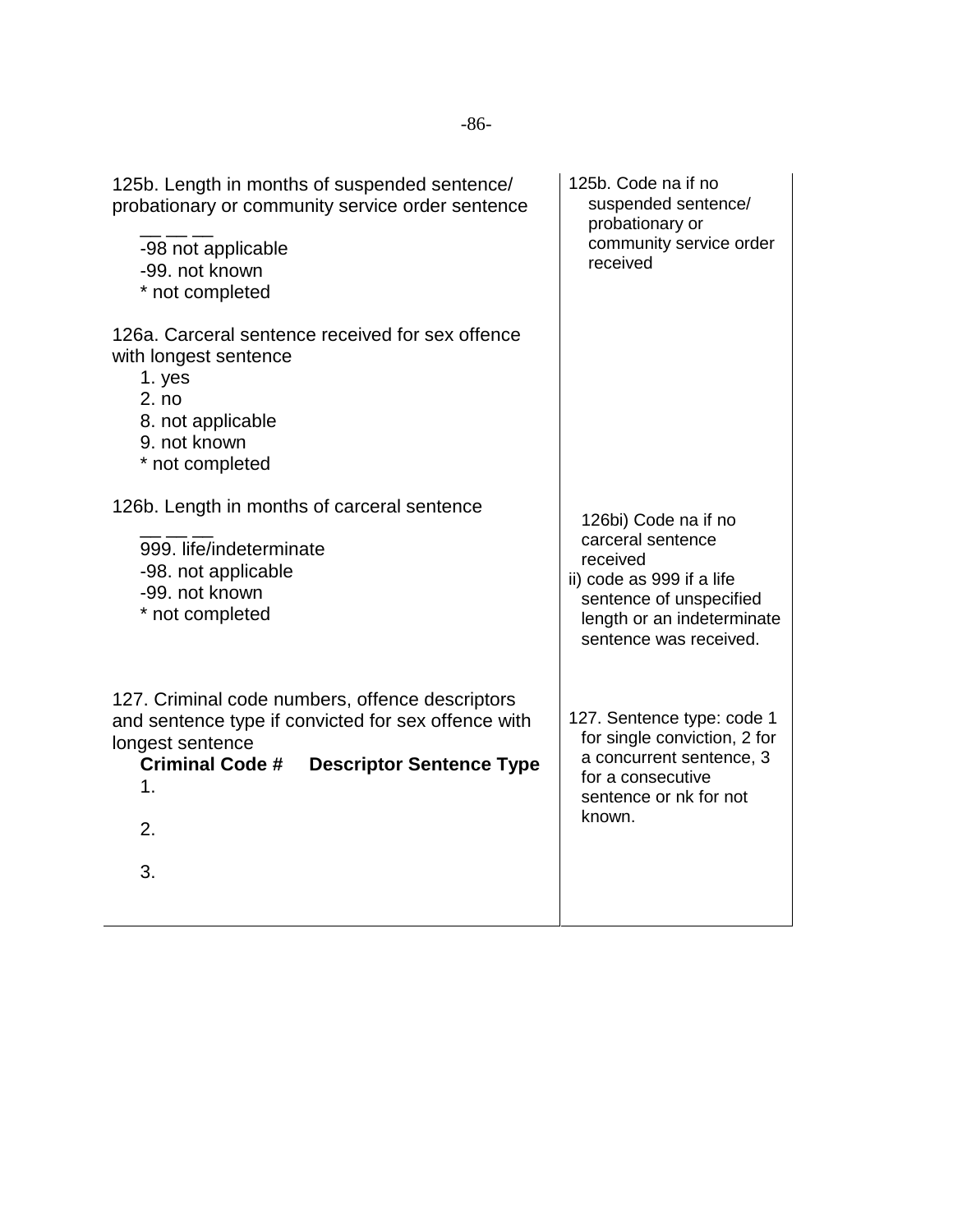| 128. Total number of sexual victims in sex offence<br>with longest sentence                                                                                                                                                                                                                               |                                                                                                                                                                                                     |
|-----------------------------------------------------------------------------------------------------------------------------------------------------------------------------------------------------------------------------------------------------------------------------------------------------------|-----------------------------------------------------------------------------------------------------------------------------------------------------------------------------------------------------|
| -99. not known<br>* not completed                                                                                                                                                                                                                                                                         |                                                                                                                                                                                                     |
| Items 129 through 158 should be recorded for the<br>victim of the sex offence receiving the longest<br>sentence. If 2 of more victims were involved in the<br>sexual offence with the longest sentence, provide<br>information on the most seriously injured victim or<br>the most representative victim. |                                                                                                                                                                                                     |
| 129. Nature of victim for whom information is<br>provided<br>1. most seriously injured<br>2. most representative<br>3. only one victim<br>*not completed<br>130. Sex of victim<br>1. male<br>2. female                                                                                                    | 129. Indicate whether this<br>victim was the most<br>seriously inured victim,<br>the most representative<br>victim, or the only victim<br>of the offence which<br>received the longest<br>sentence. |
| 9. not known<br>*not completed                                                                                                                                                                                                                                                                            |                                                                                                                                                                                                     |
| 131. Age of victim<br>-99 not known<br>*not completed                                                                                                                                                                                                                                                     | 131. Code age as a 2 digit<br>number.                                                                                                                                                               |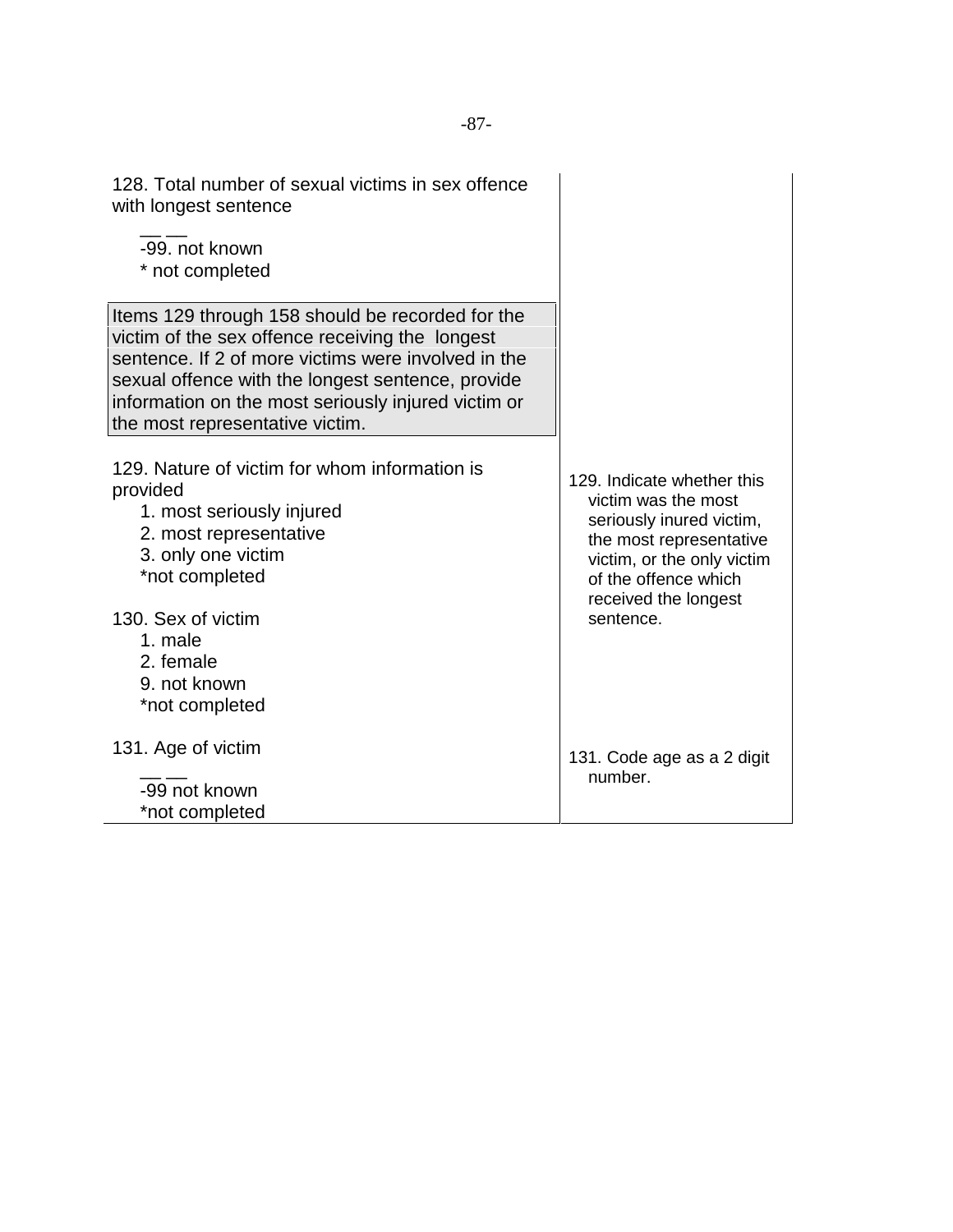| 132. Relationship of victim to offender<br>1. spouse<br>2. biological parent<br>3. step-parent (include foster)<br>4. biological child<br>5. step-child<br>6. sibling<br>7. step-sibling<br>8. other relative (uncle, aunt, nephew,<br>grandparent)<br>9. good friend (include girlfriend/boyfriend)<br>10. supervisory acquaintance (teacher, coach,<br>baby-sitter)<br>11. casual acquaintance (neighbour)<br>12. stranger<br>13. not a person<br>99. not known<br>* not completed                                                                             |                                                                                                                                   |
|------------------------------------------------------------------------------------------------------------------------------------------------------------------------------------------------------------------------------------------------------------------------------------------------------------------------------------------------------------------------------------------------------------------------------------------------------------------------------------------------------------------------------------------------------------------|-----------------------------------------------------------------------------------------------------------------------------------|
| 133. Degree of force (coercion) used to commit sex<br>offence<br>1. none<br>2. enticement, persuasion (candy for child, job<br>offer)<br>3. threaten to use force, no weapon<br>4. threaten to use force with weapon<br>5. physical aggression, minor assault (hit, slap,<br>push)<br>6. physical aggression, serious assault<br>(wounding, maiming, endangering victim's life<br>7. caused death without post-death mutilation<br>8. caused death and post-death mutilation (cuts<br>off victims breasts after she is dead)<br>99. not known<br>* not completed | 133. Code the amount of<br>force clearly evident in<br>the description of force<br>(coercion) used in<br>relation to this victim. |

 $\overline{\phantom{0}}$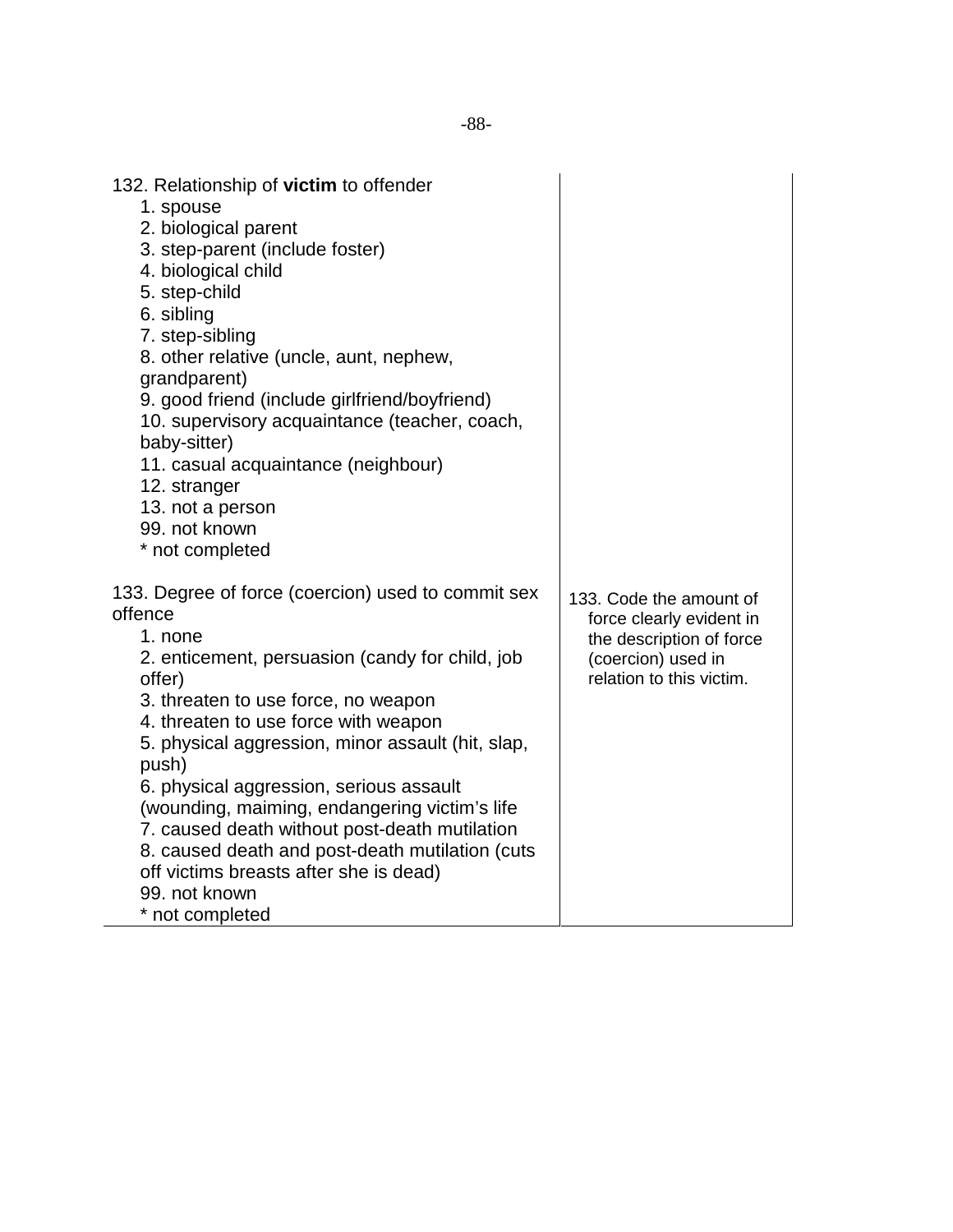| 134. Degree of physical injury to victim<br>1. no injury<br>2. slight injury, no weapon<br>3. slight injury, weapon<br>4. victim treated in clinic (emergency room) and<br>released<br>5. victim hospitalized at least one night<br>6. victim dead<br>7. victim death and post-death mutilation<br>99. not known<br>* not completed                                                                                            |                                                                                                                                                |
|--------------------------------------------------------------------------------------------------------------------------------------------------------------------------------------------------------------------------------------------------------------------------------------------------------------------------------------------------------------------------------------------------------------------------------|------------------------------------------------------------------------------------------------------------------------------------------------|
| 135. Duration in months, if sexual abuse was more<br>than one contact<br>-98 not applicable<br>-99 not known<br>* not completed                                                                                                                                                                                                                                                                                                | 135i) Code 001 for repeated<br>sexual abuse which was<br>1 month or less in<br>duration.<br>ii) Code na when there was<br>only 1 abuse contact |
| 136_1 Acts perpetrated against this victim<br>136 2<br>136_3<br>1. physical contact (touch, fondle, rub)<br>2. physical contact including sexual penetration<br>or attempted penetration of victim (oral, vaginal,<br>anal)<br>3. spoken contact (suggestive, propositions, no<br>exhibitionism)<br>4. exhibitionism (exposure but no physical<br>contact with victim)<br>8. not applicable<br>9. not known<br>* not completed | 136. Code all that apply.                                                                                                                      |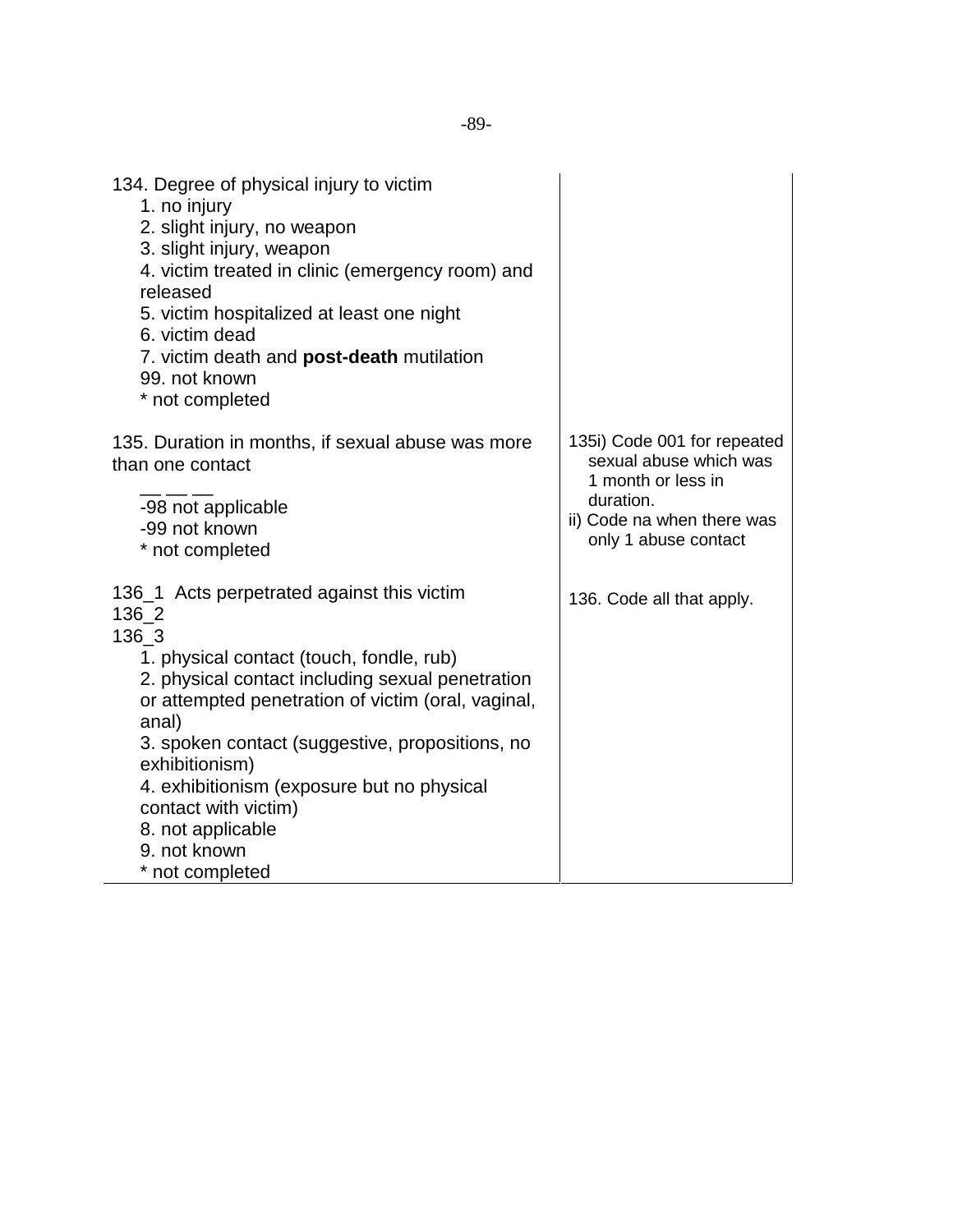| 137_1 Antecedents to or apparent motives involved<br>137 2 in the sex offence<br>1. sexual gratification, deviation (date refuses<br>sex, leads to rape, small boy grabbed in park and<br>raped)<br>2. jealousy (envious of relationship with other,<br>leads to rape)<br>3. rejection (turned down on a date, leads to<br>rape)<br>4. heated argument (angered by car accident,<br>leads to rape)<br>5. revenge (cold-blooded act to punish victim or<br>other)<br>6. robbery/economic (broke into home, discovers<br>victim, decides to rape her)<br>7. delusions, hallucinations (God told him to rape<br>his mother)<br>8. sex education<br>9. claims innocence<br>10. intoxicated/drug or alcohol abuse<br>11. angered by someone/something<br>12. marital problems/breakdown<br>13. claims victim consented<br>14. can't explain/doesn't know why<br>15. doesn't remember<br>16. love/emotional need/ loneliness<br>17. not perceived as wrong/harmful<br>88. other (specify) ___________<br>90. not answered<br>99. not known<br>* not completed | 137. Base your appraisal on<br>the offence description<br>and victim statement. Do<br>not include the offender's<br>own explanation.<br>ii) Code all that apply |
|---------------------------------------------------------------------------------------------------------------------------------------------------------------------------------------------------------------------------------------------------------------------------------------------------------------------------------------------------------------------------------------------------------------------------------------------------------------------------------------------------------------------------------------------------------------------------------------------------------------------------------------------------------------------------------------------------------------------------------------------------------------------------------------------------------------------------------------------------------------------------------------------------------------------------------------------------------------------------------------------------------------------------------------------------------|-----------------------------------------------------------------------------------------------------------------------------------------------------------------|
|                                                                                                                                                                                                                                                                                                                                                                                                                                                                                                                                                                                                                                                                                                                                                                                                                                                                                                                                                                                                                                                         |                                                                                                                                                                 |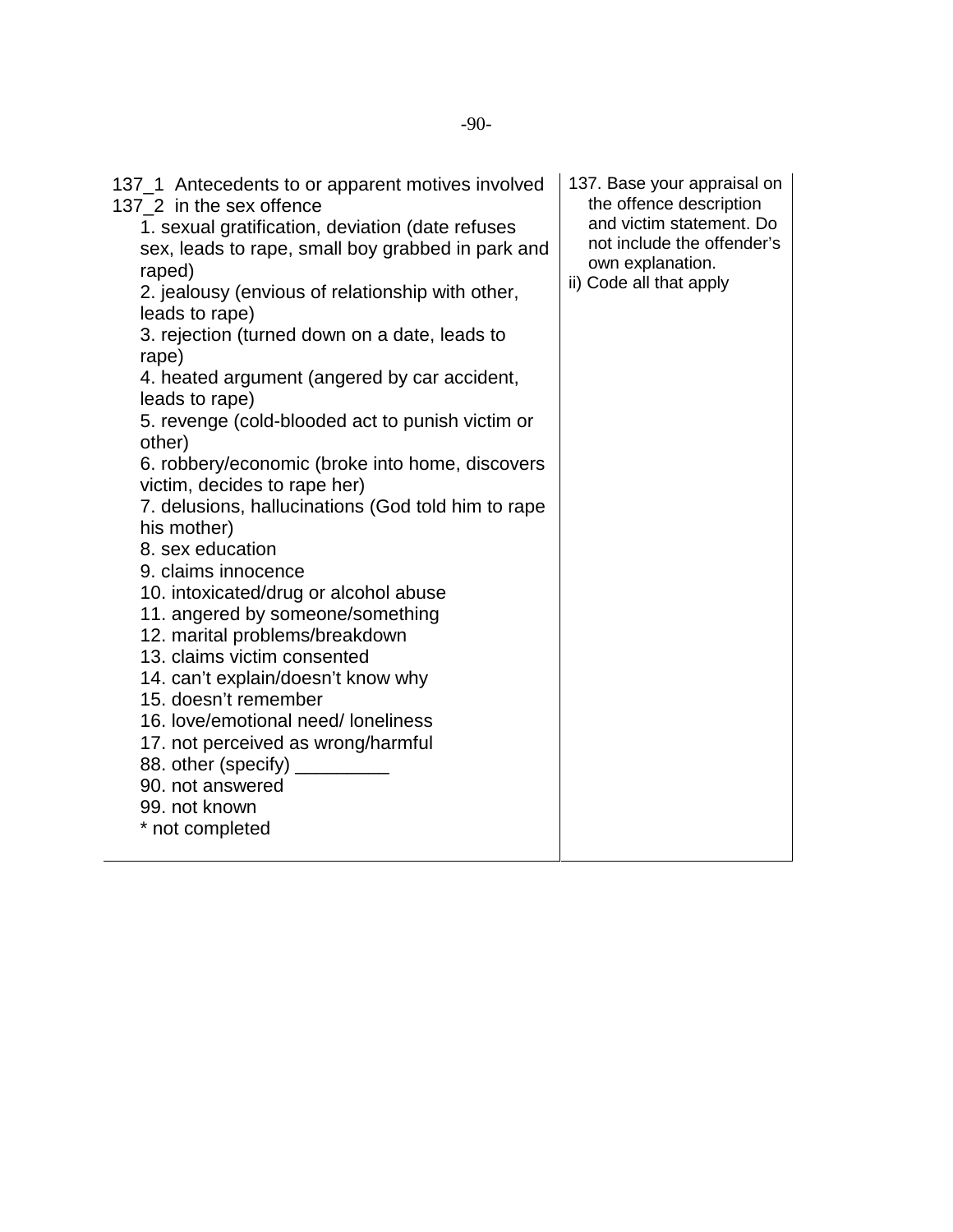| 138_1 Offender's description of antecedents to or<br>138 2 motives involved in the sex offence<br>$138 - 3$     | 138. Code all that apply |
|-----------------------------------------------------------------------------------------------------------------|--------------------------|
| 1. sexual gratification, deviation (date refuses<br>sex, leads to rape, small boy grabbed in park and<br>raped) |                          |
| 2. jealousy (envious of relationship with other,<br>leads to rape)                                              |                          |
| 3. rejection (turned down on a date, leads to<br>rape)                                                          |                          |
| 4. heated argument (angered by car accident,<br>leads to rape)                                                  |                          |
| 5. revenge (cold-blooded act to punish victim or<br>other)                                                      |                          |
| 6. robbery/economic (broke into home, discovers<br>victim, decides to rape her)                                 |                          |
| 7. delusions, hallucinations (God told him to rape<br>his mother)                                               |                          |
| 8. sex education                                                                                                |                          |
| 9. claims innocence                                                                                             |                          |
| 10. intoxicated/drug or alcohol abuse<br>11. angered by someone/something                                       |                          |
| 12. marital problems/breakdown                                                                                  |                          |
| 13. claims victim consented                                                                                     |                          |
| 14. can't explain/doesn't know why                                                                              |                          |
| 15. doesn't remember                                                                                            |                          |
| 16. love/emotional need/ loneliness                                                                             |                          |
| 17. not perceived as wrong/harmful                                                                              |                          |
| 88. other (specify)                                                                                             |                          |
| 90. not answered                                                                                                |                          |
| 99. not known                                                                                                   |                          |
| * not completed                                                                                                 |                          |
| 139. Offender consumed alcohol at time of sex                                                                   |                          |
| offence or immediately <b>prior to</b> sex offence with                                                         |                          |
| longest sentence                                                                                                |                          |
| 1. yes                                                                                                          |                          |
| 2. no                                                                                                           |                          |
| 9. not known                                                                                                    |                          |
| * not completed                                                                                                 |                          |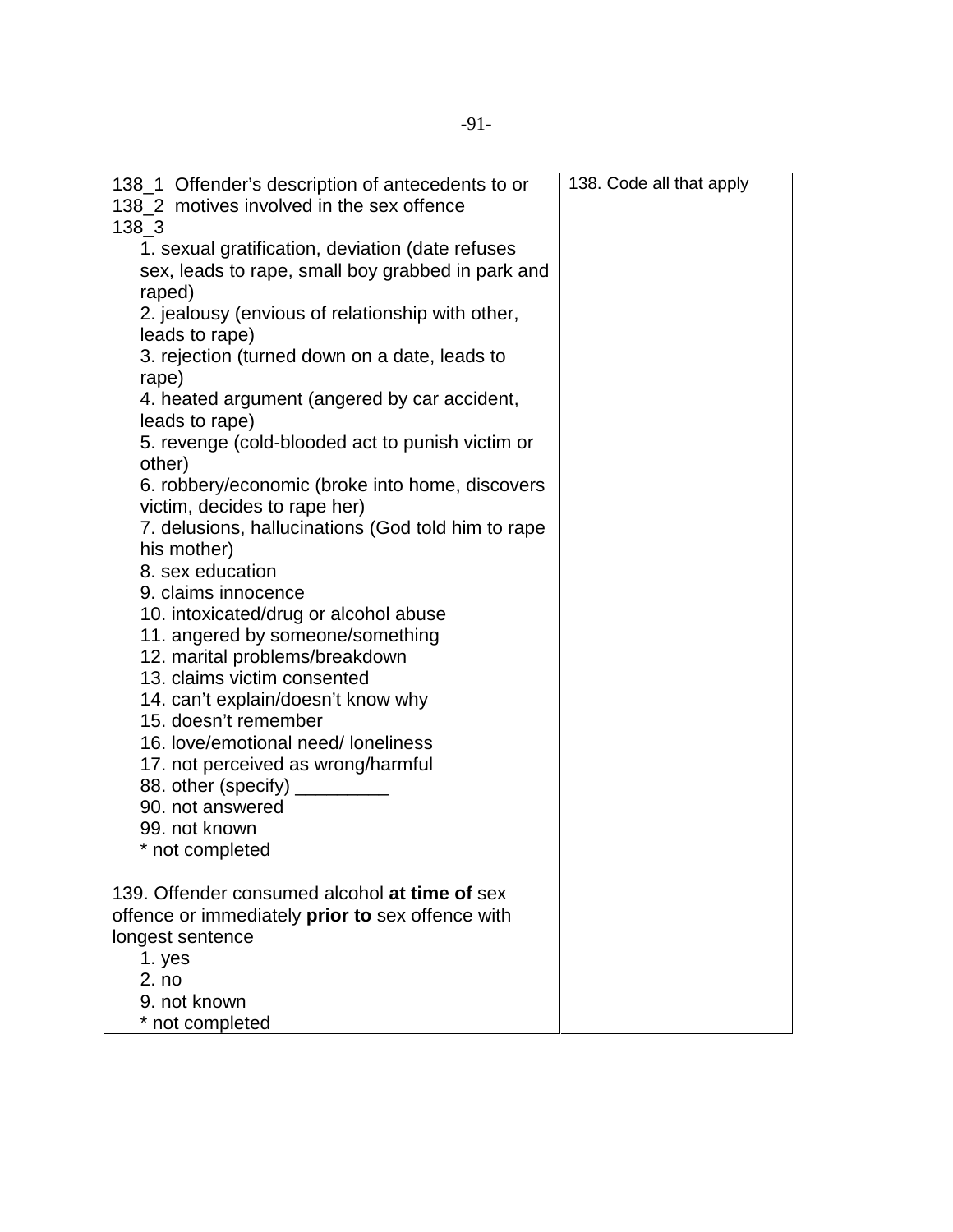| 140. Offender used drugs at time of sex offence or<br>immediately prior to sex offence with longest<br>sentence<br>1. yes<br>2. no<br>9. not known<br>* not completed |                                                                                                                                                                                                            |
|-----------------------------------------------------------------------------------------------------------------------------------------------------------------------|------------------------------------------------------------------------------------------------------------------------------------------------------------------------------------------------------------|
| 141. Offender planned sex offence<br>1. yes<br>2. no<br>9. not known<br>not completed                                                                                 | 141. Examples of planning<br>include seeking out<br>specific victim types,<br>clear evidence of<br>planning by previous<br>rehearsal, carrying rope,<br>weapon, mask, cruising,<br>stalking, altering car. |
| 142. Offender had an alcohol problem at time of sex<br>offence with longest sentence.<br>1. yes<br>2. no<br>9. not known<br>*not completed                            | 142. Examples of alcohol<br>problem include<br>blackouts/ bingeing,<br>charges, etc.                                                                                                                       |
| 143. Offender had a drug problem at time of sex<br>offence with longest sentence<br>1. yes<br>2. no<br>9. not known<br>* not completed                                | 143. Examples of drug<br>problems include<br>charges, addiction,<br>frequent hard drug use,<br>social interference                                                                                         |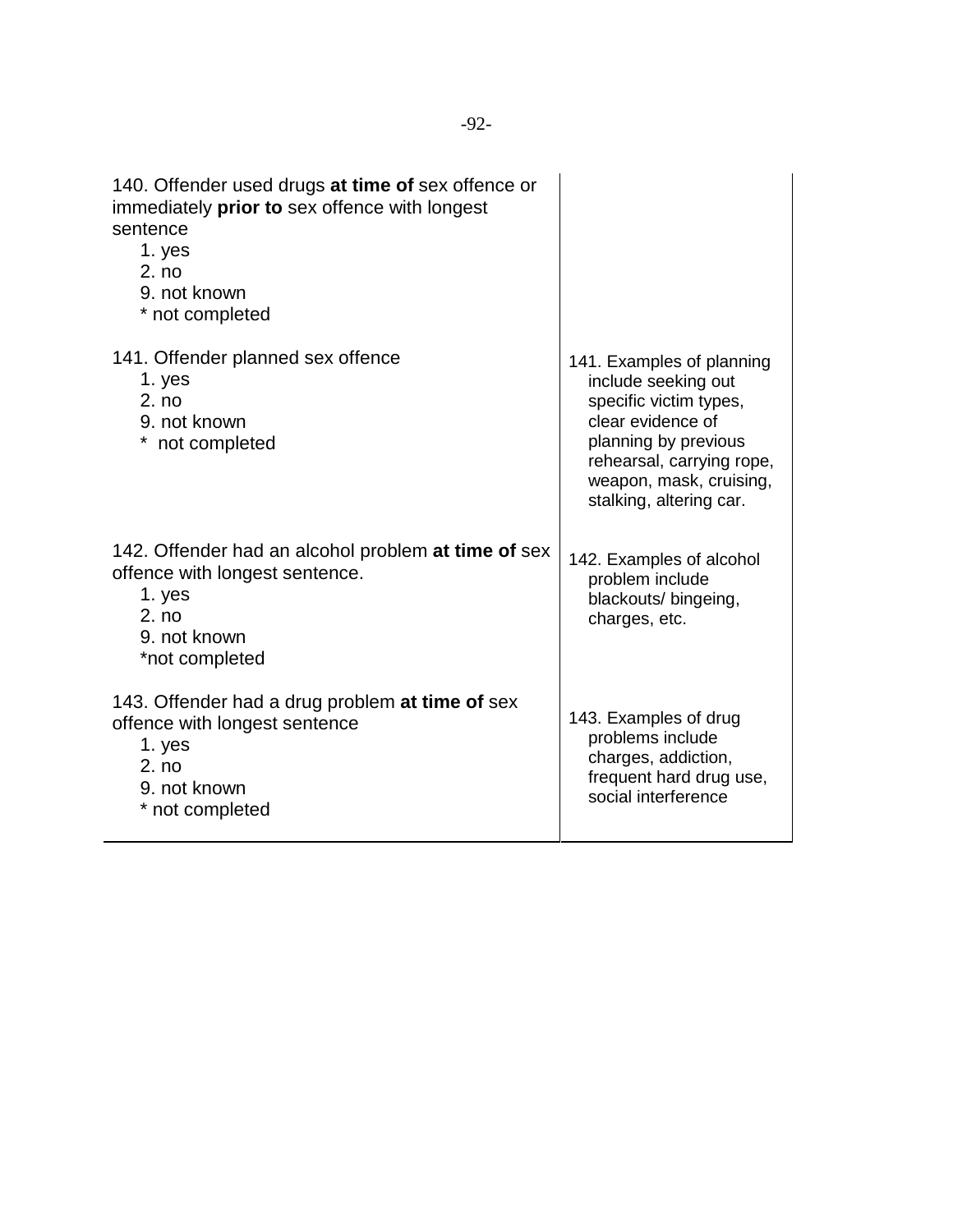| 144. Offender was receiving treatment other than<br>sex offender treatment from a mental health<br>professional at the time of the sex offence with<br>longest sentence<br>1. yes<br>2. no<br>9. not known<br>* not completed                                                                                                                                                                                                                                                                                                                                     | 144i) Mental health<br>professional includes<br>social worker.<br>psychologist, psychiatrist<br>ii) Do not include sex<br>offender treatment as a<br>type of treatment in<br>coding this item. |
|-------------------------------------------------------------------------------------------------------------------------------------------------------------------------------------------------------------------------------------------------------------------------------------------------------------------------------------------------------------------------------------------------------------------------------------------------------------------------------------------------------------------------------------------------------------------|------------------------------------------------------------------------------------------------------------------------------------------------------------------------------------------------|
| 145. Offender was receiving sex offender treatment<br>prior to the sex offence with longest sentence<br>1. yes<br>2. no<br>9. not known<br>* not completed                                                                                                                                                                                                                                                                                                                                                                                                        | 145. Code yes if treatment<br>is known to be focused<br>on sex offending                                                                                                                       |
| 146_1 General location of sex offender treatment<br>146_2 <b>prior to</b> the sex offence with the longest<br>sentence<br>1. federal correctional institution<br>2. provincial correctional institution<br>3. provincial psychiatric facility (inpatient)<br>4. in community (social agency, psych. facility)<br>5. in community under federal supervision (day<br>parole, full parole, mandatory supervision)<br>6 in community under provincial supervision<br>(probation, parole)<br>90. not answered<br>98. not applicable<br>99. not known<br>*not completed | 146i). If 5 or 6 is coded do<br>not code 4<br>ii) Code na if offender has<br>not received sex offender<br>treatment prior to the sex<br>offence with longest<br>sentence.                      |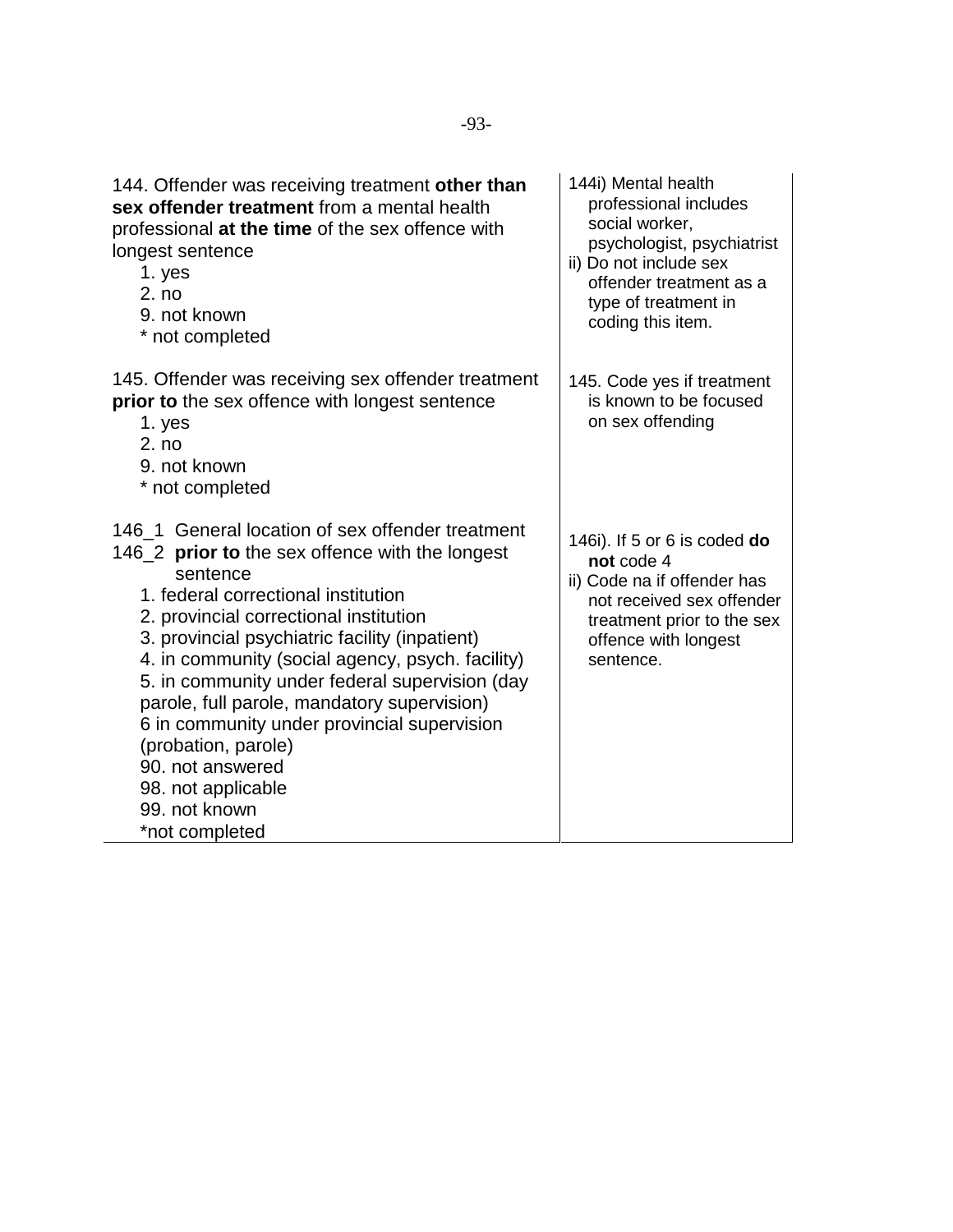| 147_1 Type(s) of sex offender treatment received<br>147_2 by offender prior to the sex offence with<br>147_3 longest sentence.<br>1. drug treatment (anti-androgens)<br>2. minor tranquilizers<br>3. phenothiazines<br>4. other drug treatment<br>5. behavioural therapy for deviant arousal<br>(laboratory, biofeedback).<br>6. skills training (sex ed. heterosocial skills,<br>assertiveness, anger management<br>7. group therapy of any kind<br>8. individual psychotherapy of any kind<br>9 sexual addiction/offenders treatment program<br>10. Phoenix program - Alberta<br>88. other (specify)<br>98. not applicable<br>99. not known<br>* not completed | 147i). Code all that apply<br>ii) Code na if offender did<br>receive sex offender<br>treatment prior to the sex<br>offence with longest<br>sentence(s). |
|------------------------------------------------------------------------------------------------------------------------------------------------------------------------------------------------------------------------------------------------------------------------------------------------------------------------------------------------------------------------------------------------------------------------------------------------------------------------------------------------------------------------------------------------------------------------------------------------------------------------------------------------------------------|---------------------------------------------------------------------------------------------------------------------------------------------------------|
| 148. Offender was receiving sex offender treatment<br>at the time of the sex offence with longest sentence<br>1. yes<br>2. no<br>9. not known<br>* not completed                                                                                                                                                                                                                                                                                                                                                                                                                                                                                                 | 148. Code yes if treatment<br>is known to be focused<br>on sex offending.                                                                               |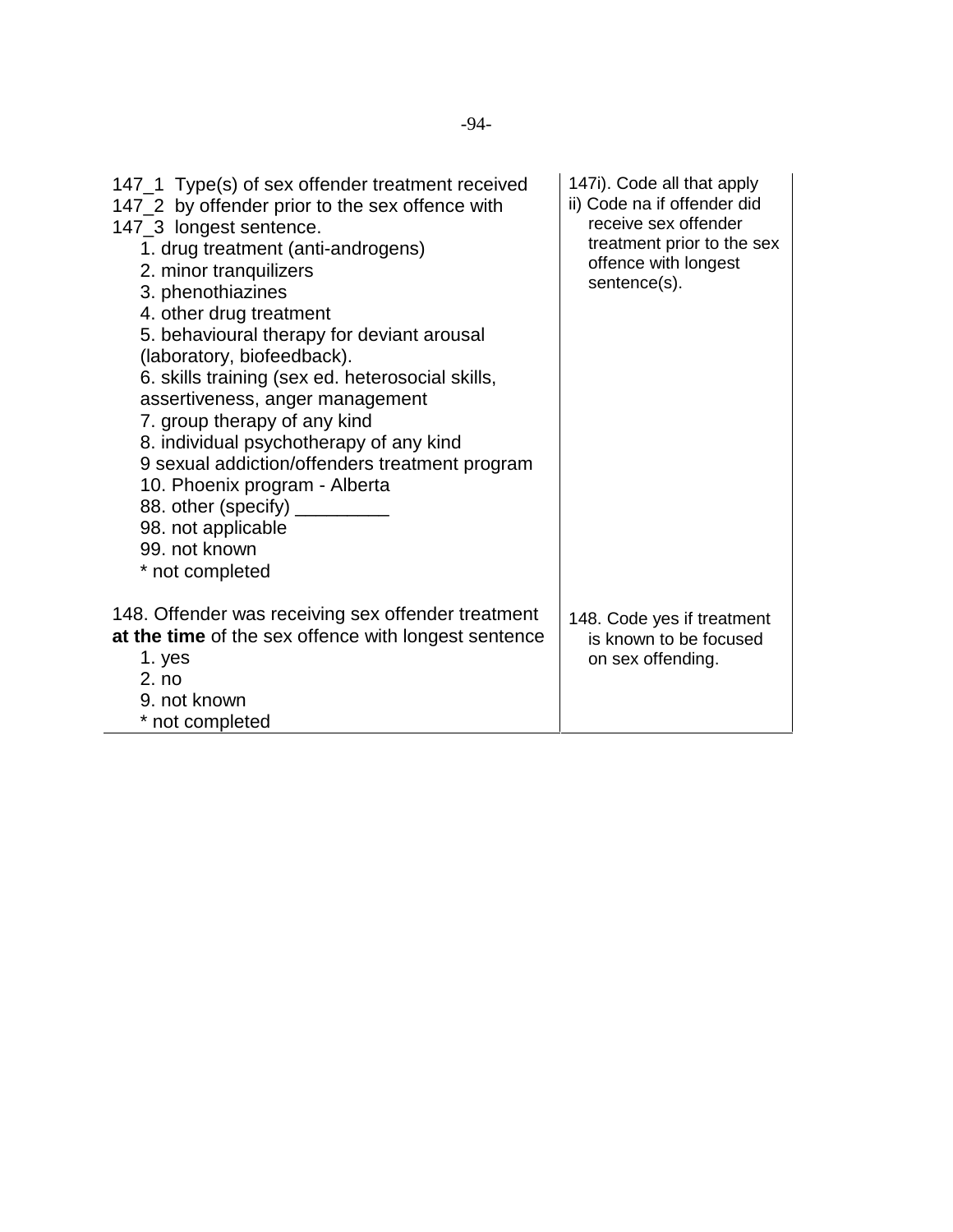| 149. General location of sex offender treatment at<br>the time of the sex offence with longest sentence<br>1. federal correctional institution<br>2. provincial correctional institution<br>3. provincial psychiatric facility (inpatient)<br>4. in community (social agency, psych. facility)<br>5. in community under federal supervision (day<br>parole, full parole, mandatory supervision)<br>6 in community under provincial supervision<br>(probation, parole)<br>90. not answered<br>98. not applicable<br>99. not known<br>*not completed                                                                                                           | 149i). If 5 or 6 is coded do<br>not code 4<br>ii) Code na if offender has<br>not received sex offender<br>treatment prior to the sex<br>offence with longest<br>sentence. |
|--------------------------------------------------------------------------------------------------------------------------------------------------------------------------------------------------------------------------------------------------------------------------------------------------------------------------------------------------------------------------------------------------------------------------------------------------------------------------------------------------------------------------------------------------------------------------------------------------------------------------------------------------------------|---------------------------------------------------------------------------------------------------------------------------------------------------------------------------|
| 150_1 Type(s) of <b>sex offender</b> treatment received<br>by offender at the time of sex offence with longest<br>sentence<br>1. drug treatment (anti-androgens)<br>2. minor tranquilizers<br>3. phenothiazines<br>4. other drug treatment<br>5. behavioural therapy for deviant arousal<br>(laboratory, biofeedback).<br>6. skills training (sex ed. heterosocial skills,<br>assertiveness, anger management<br>7. group therapy of any kind<br>8. individual psychotherapy of any kind<br>9 sexual addiction/offenders treatment program<br>10. Phoenix program - Alberta<br>88. other (specify)<br>98. not applicable<br>99. not known<br>* not completed | 150i) Code all that apply<br>ii) Code na if offender did<br>not receive sex offender<br>treatment at the time of<br>the sex offence with<br>longest sentence.             |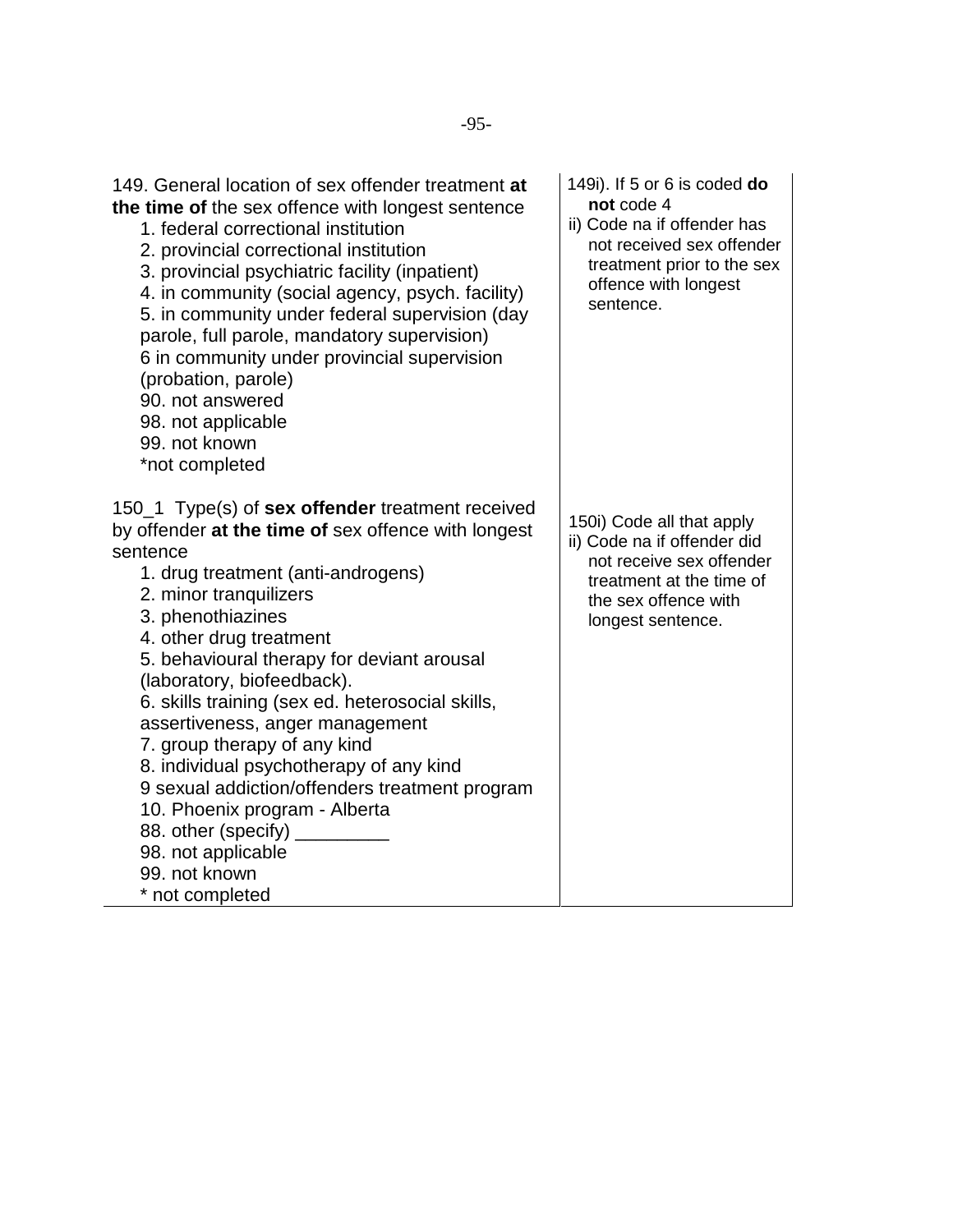| 151. Offender commenced sex offender treatment<br>while on remand or bail for the sex offence with<br>longest sentence<br>1. yes<br>2. no<br>9. not known<br>* not completed                                                                                                                                                                                                                                                                                                                                                                                                                                                                                           | 151. Code yes if treatment<br>is known to be focused<br>on sex offending                                                                                                      |
|------------------------------------------------------------------------------------------------------------------------------------------------------------------------------------------------------------------------------------------------------------------------------------------------------------------------------------------------------------------------------------------------------------------------------------------------------------------------------------------------------------------------------------------------------------------------------------------------------------------------------------------------------------------------|-------------------------------------------------------------------------------------------------------------------------------------------------------------------------------|
| 152_1 Type(s) of sex offender treatment received<br>by offender while on remand or bail for the sex<br>offence with longest sentence<br>1. drug treatment (anti-androgens)<br>2. minor tranquilizers<br>3. phenothiazines<br>4. other drug treatment<br>5. behavioural therapy for deviant arousal<br>(laboratory, biofeedback).<br>6. skills training (sex ed. heterosocial skills,<br>assertiveness, anger management<br>7. group therapy of any kind<br>8. individual psychotherapy of any kind<br>9 sexual addiction/offenders treatment program<br>10. Phoenix program - Alberta<br>88. other (specify)<br>98. not applicable<br>99. not known<br>* not completed | 152i) Code all that apply<br>ii) Code na if offender did<br>not receive sex offender<br>treatment while on<br>remand or bail for the sex<br>offence with longest<br>sentence. |
| 153. Offender expressed interest in sex offender<br>treatment program for sex offence with longest<br>sentence<br>1. yes<br>2. no<br>9. not known<br>* not completed                                                                                                                                                                                                                                                                                                                                                                                                                                                                                                   |                                                                                                                                                                               |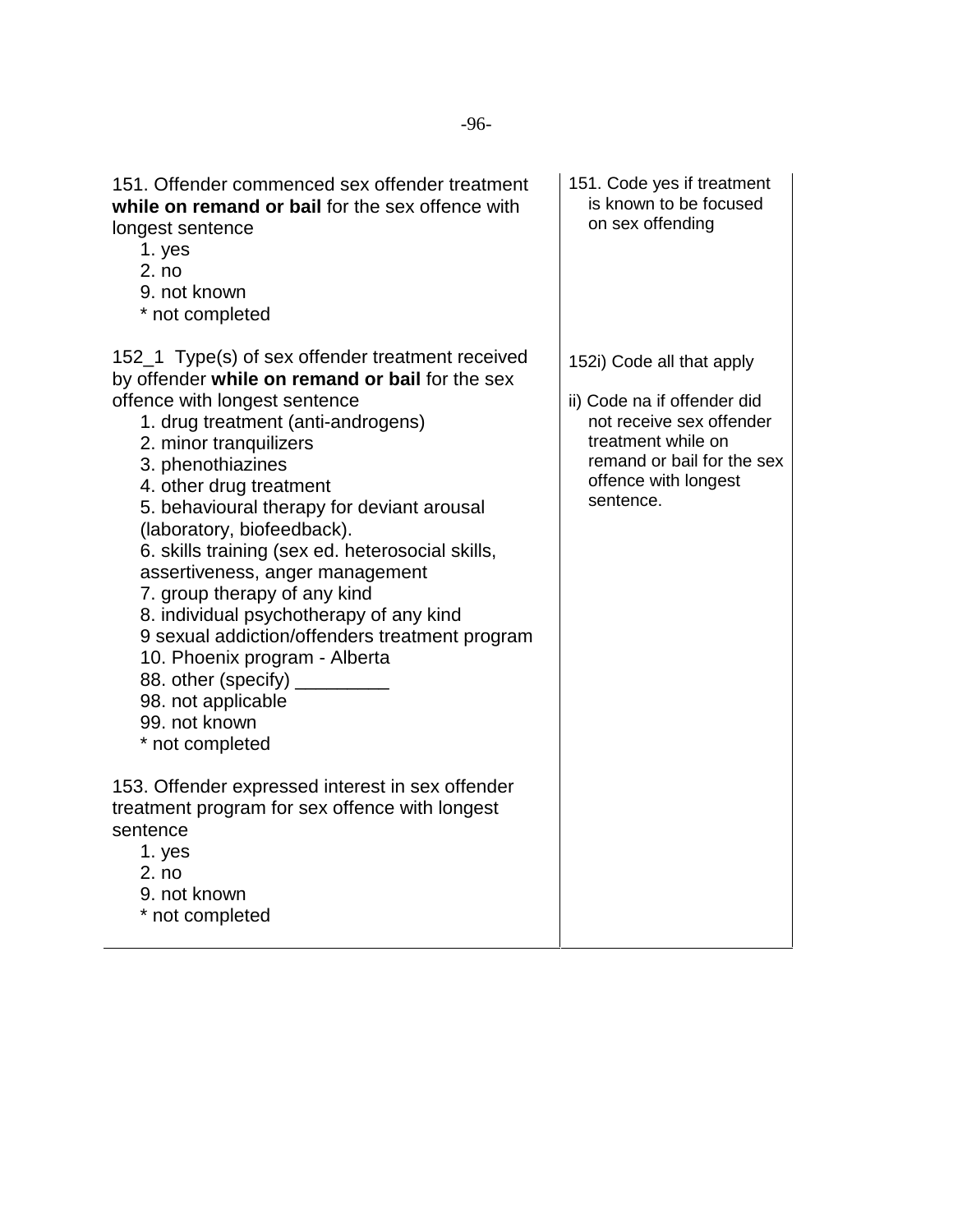| 154. Offender has received sex offender treatment<br>following the offence with longest sentence<br>1. yes<br>2. no<br>3. In progress<br>9. not known<br>* not completed                                                                                                                                                                                                                                                                                                                                                                                     |                                                                                                                                                                                |
|--------------------------------------------------------------------------------------------------------------------------------------------------------------------------------------------------------------------------------------------------------------------------------------------------------------------------------------------------------------------------------------------------------------------------------------------------------------------------------------------------------------------------------------------------------------|--------------------------------------------------------------------------------------------------------------------------------------------------------------------------------|
| 155 1 General location of sex offender treatment,<br>155_2 following the sex offence with the longest<br>sentence<br>1. federal correctional institution<br>2. provincial correctional institution<br>3. provincial psychiatric facility (inpatient)<br>4. in community (social agency, psych. facility)<br>5. in community under federal supervision (day<br>parole, full parole, mandatory supervision)<br>6 in community under provincial supervision<br>(probation, parole)<br>90. not answered<br>98. not applicable<br>99. not known<br>*not completed | 155. If 5 or 6 is coded <b>do</b><br>not code 4<br>ii) Code na if offender has<br>not received sex offender<br>treatment prior to the sex<br>offence with longest<br>sentence. |

l,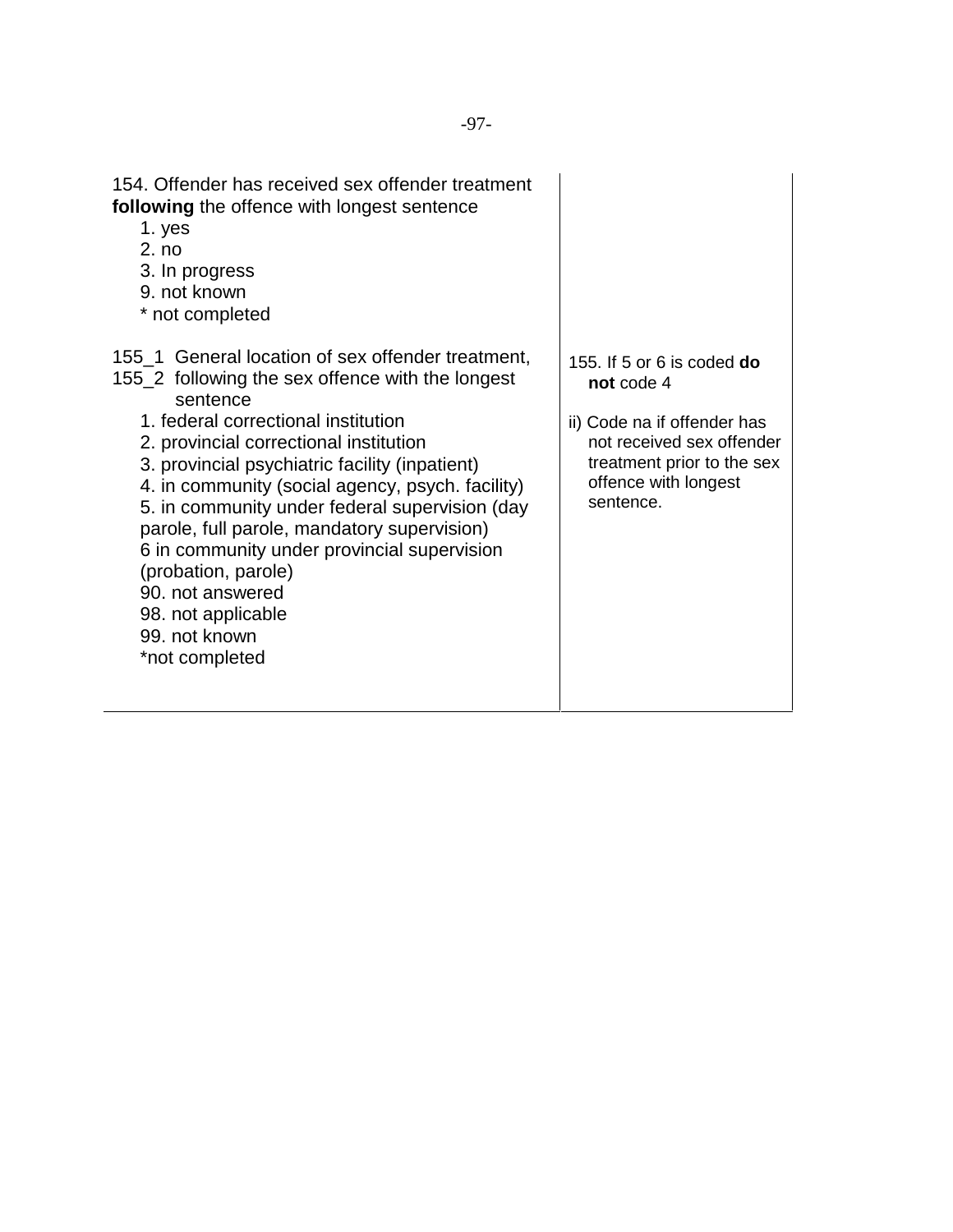| 156_1 Type(s) of sex offender treatment received<br>156_2 by offender following the sex offence with<br>156_3 longest sentence<br>156_4<br>1. drug treatment (anti-androgens)<br>2. minor tranquilizers<br>3. phenothiazines<br>4. other drug treatment<br>5. behavioural therapy for deviant arousal<br>(laboratory, biofeedback).<br>6. skills training (sex ed. heterosocial skills,<br>assertiveness, anger management<br>7. group therapy of any kind<br>8. individual psychotherapy of any kind<br>9 sexual addiction/offenders treatment program<br>10. Phoenix program - Alberta<br>88. other (specify)<br>98. not applicable<br>99. not known<br>* not completed | 1561). Code all that apply<br>ii) Code na if offender did not<br>receive sex offender<br>treatment following the<br>sex offence with longest<br>sentence. |
|---------------------------------------------------------------------------------------------------------------------------------------------------------------------------------------------------------------------------------------------------------------------------------------------------------------------------------------------------------------------------------------------------------------------------------------------------------------------------------------------------------------------------------------------------------------------------------------------------------------------------------------------------------------------------|-----------------------------------------------------------------------------------------------------------------------------------------------------------|
| 157. Offender was under supervision of provincial<br>or federal correctional authorities at the time of the<br>sex offence with longest sentence<br>1. no (living in community)<br>2. incarcerated<br>3. offender on day parole<br>4. offender on full parole<br>5. offender on mandatory supervision<br>6. offender on partial release (temporary<br>absence)<br>7. probation<br>99. not known<br>* not completed                                                                                                                                                                                                                                                        |                                                                                                                                                           |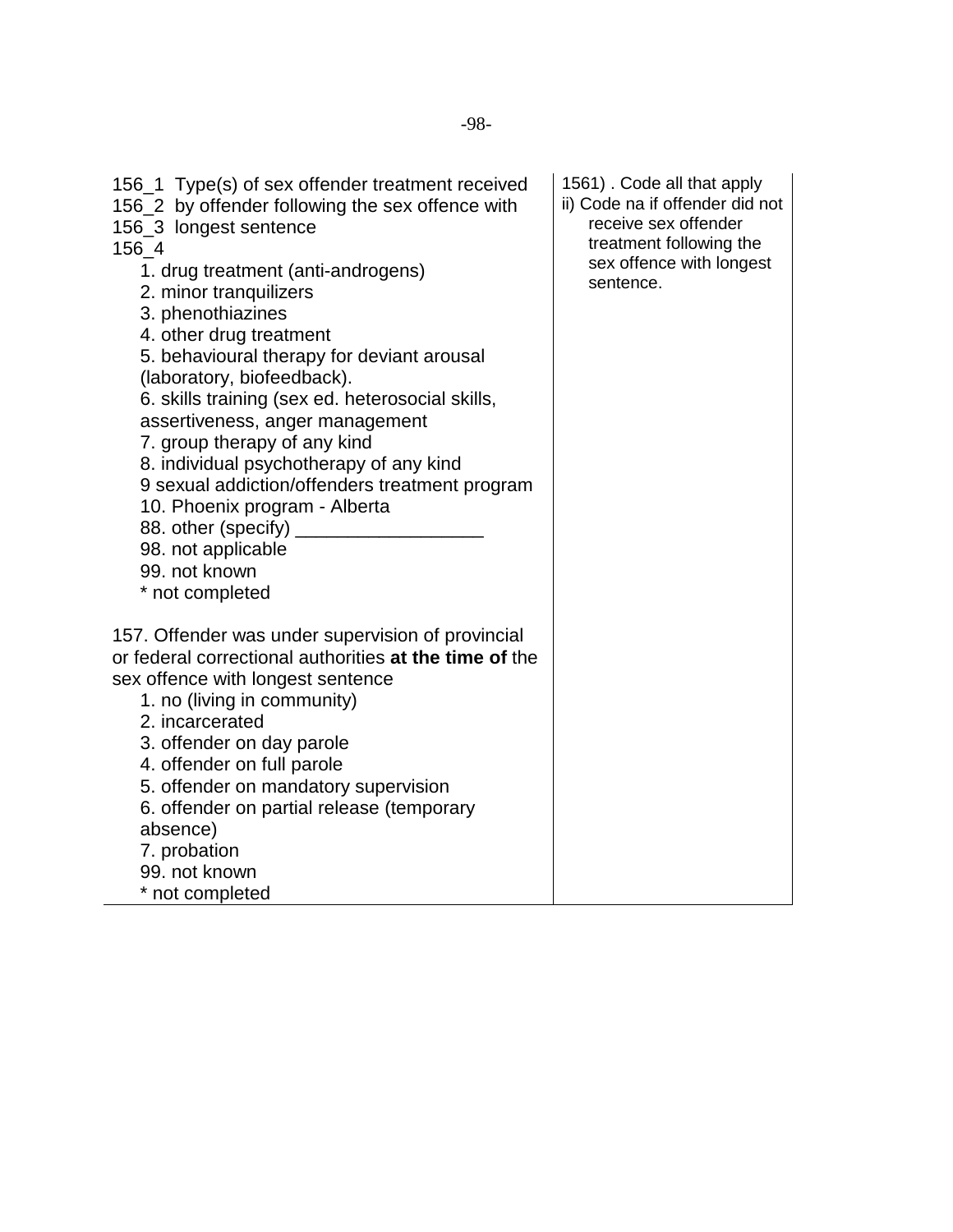| 1. yes<br>2. no             | 158. Offender was under supervision of mental<br>health authorities at the time of the sex offence with<br>longest sentence<br>9. not known<br>* not completed<br>D. Complete Sex Offence History                                                                                                                                                                                                                                                                     | 158. Examples of this type<br>of supervision include<br>mental retardation<br>authorities, Warrants of<br>the Lieutenant Governor                                                                  |
|-----------------------------|-----------------------------------------------------------------------------------------------------------------------------------------------------------------------------------------------------------------------------------------------------------------------------------------------------------------------------------------------------------------------------------------------------------------------------------------------------------------------|----------------------------------------------------------------------------------------------------------------------------------------------------------------------------------------------------|
|                             | Code all known sex offenses including most recent<br>sex offence, most serious sex offence and sex<br>offence with longest sentence.                                                                                                                                                                                                                                                                                                                                  |                                                                                                                                                                                                    |
|                             | 159. Total number of sex offenses<br>-99. not known                                                                                                                                                                                                                                                                                                                                                                                                                   | 159. total includes all<br>conviction, charges,<br>documented incidents.                                                                                                                           |
| $160 - 1$<br>160_2<br>160_8 | Victim Age - sex category<br>160_3 1. newborn -3 years female<br>160_4 2. newborn -3 years male<br>160_5 3.4-8 years female<br>160_6 4.4-8 years male<br>160_7 5. 9-12 years female<br>6. 9-12 years male<br>7. 13-15 years female<br>8. 13-15 years male<br>9. 16-18 years female<br>10. 16-18 years male<br>11. 19-49 years female<br>12. 19-49 years male<br>13. over 50 female<br>14. over 50 male<br>15. Age and/or sex of victim(s) unclear<br>90. not answered | 160. Code age-sex<br>category in which there<br>was at least one victim.<br>ii) In situations where abuse<br>was ongoing indicate<br>age-sex category of first<br>sexual abuse for that<br>victim. |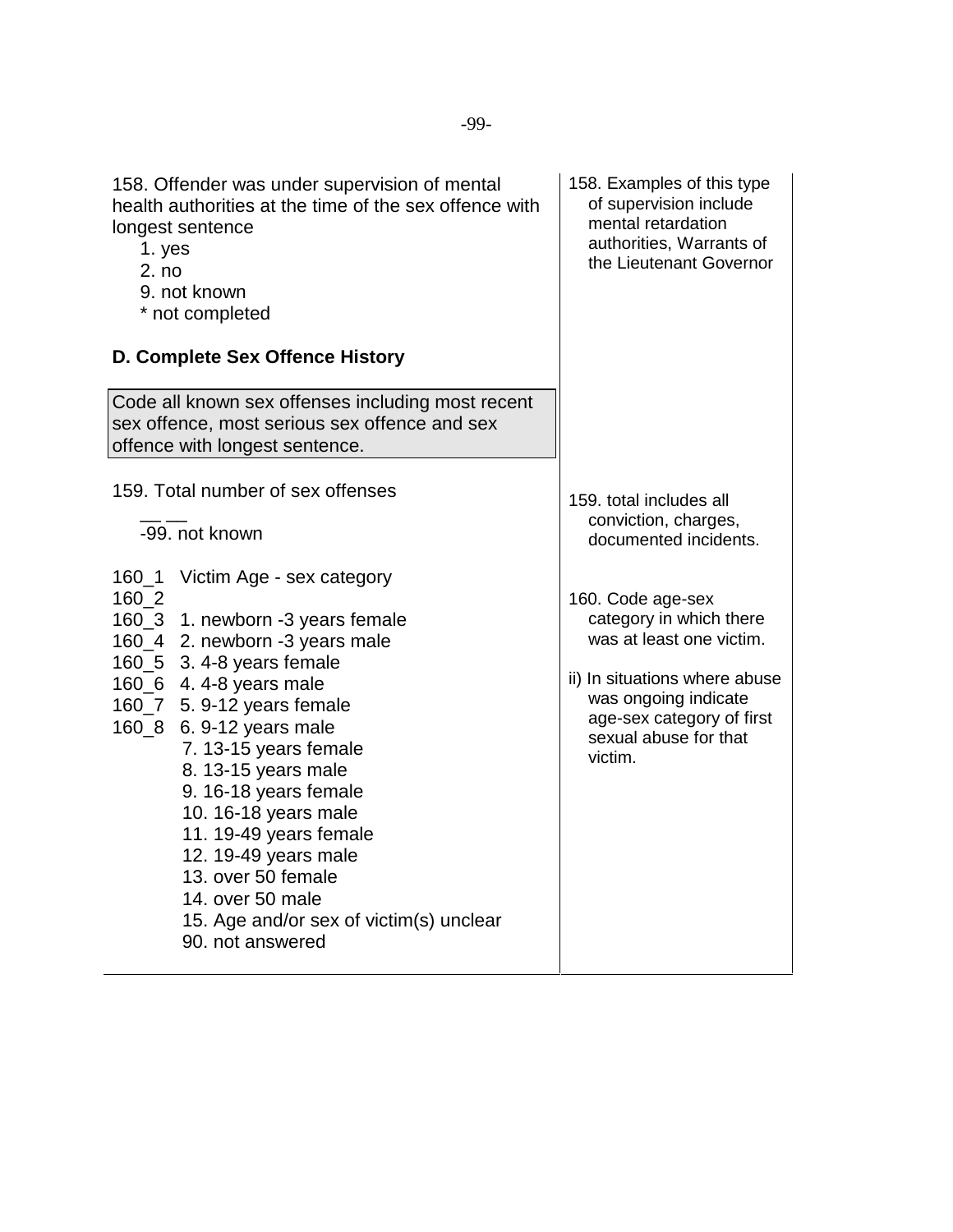| 161. Offender has admitted responsibility for any<br>previous sex offence.<br>1. yes<br>2. no<br>9. not known                                       |                                                                                                                                                                                                                                                                                     |
|-----------------------------------------------------------------------------------------------------------------------------------------------------|-------------------------------------------------------------------------------------------------------------------------------------------------------------------------------------------------------------------------------------------------------------------------------------|
| 162. Offender had used alcohol and/or drugs during<br>or immediately prior to any sexual offence.<br>1. yes<br>2. no<br>9. not known                |                                                                                                                                                                                                                                                                                     |
| 163. There is a pattern of increasing seriousness<br>or severity of sex offenses over time.<br>1. yes<br>2. no<br>8. not applicable<br>9. not known | 163.i) For eg., in early<br>offence use of<br>enticement, then later<br>offence use of threats,<br>next weapons, etc.<br>ii) code na when there was<br>only a single offence                                                                                                        |
| 164. There is a pattern of <b>increasing rate of sex</b><br>offenses over time.<br>1. yes<br>2. no<br>8. not applicable<br>9. not known             | 164. i) For eg. after each<br>release for sex offence,<br>time in community<br>decreases before each<br>subsequent offence, and/<br>or more offenses are<br>occurring per unit time in<br>which offender has<br>opportunity.<br>ii) code na when there was<br>only a single offence |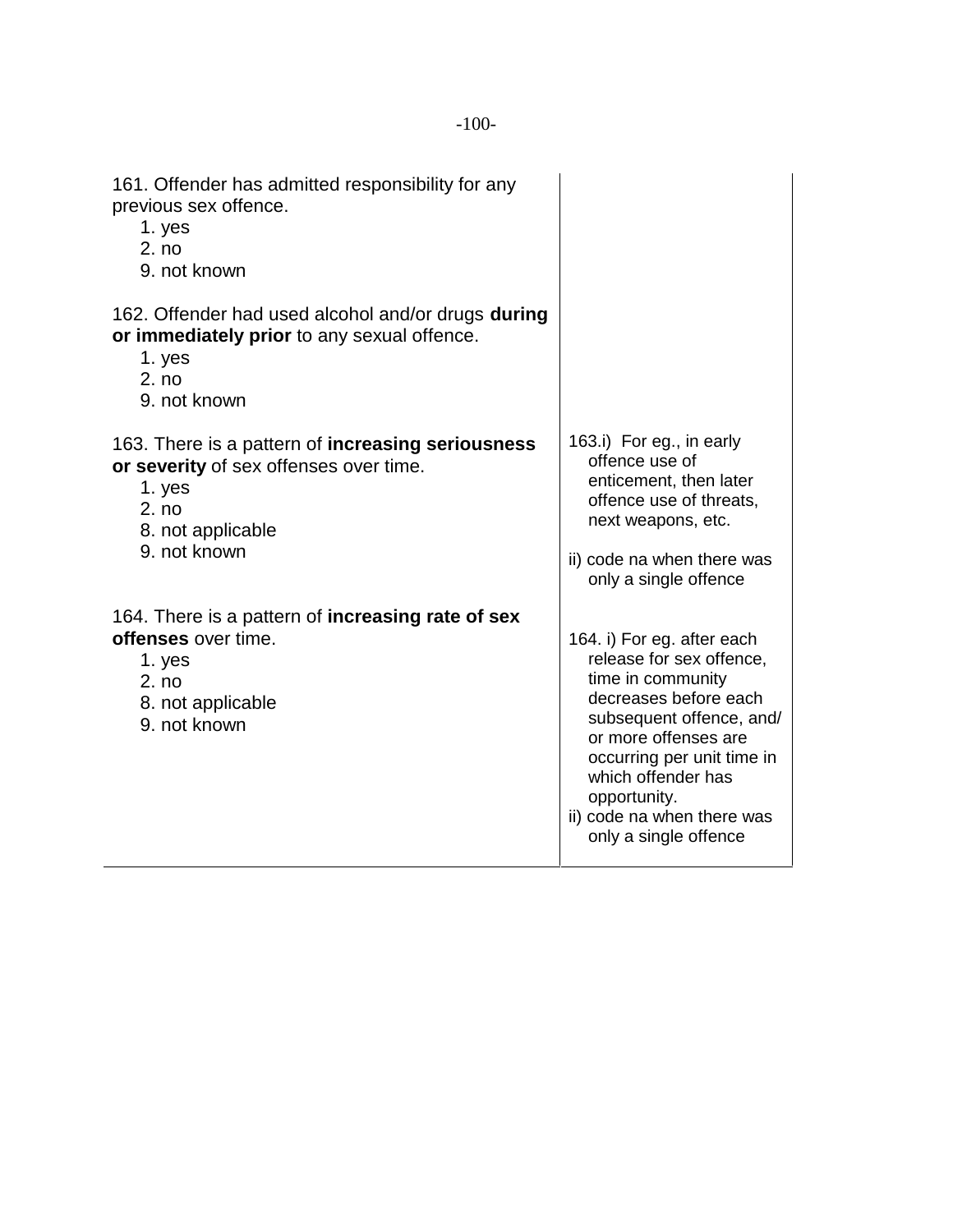| 165. The offender has received sex offender<br>treatment following any sexual offence<br>1. yes<br>2. no<br>9. not known                                                                                                                                                                                                                                                                                                                                                                                                                                                                     | 165. Refer to item 73 for<br>types of sex offender<br>treatment                                                        |
|----------------------------------------------------------------------------------------------------------------------------------------------------------------------------------------------------------------------------------------------------------------------------------------------------------------------------------------------------------------------------------------------------------------------------------------------------------------------------------------------------------------------------------------------------------------------------------------------|------------------------------------------------------------------------------------------------------------------------|
| 166 1 General location of treatment if offender has<br>166_2 received or is currently receiving sex offender<br>166_3 treatment following any sexual offence<br>1. federal correctional institution<br>2. provincial correctional institution<br>3. provincial psychiatric facility (inpatient)<br>4. in community (social agency, psych. facility)<br>5. in community under federal supervision (day<br>parole, full parole, mandatory supervision)<br>6 in community under <b>provincial</b> supervision<br>(probation, parole)<br>90. not answered<br>98. not applicable<br>99. not known | 166i) Code all that apply<br>ii) Code na if no sex<br>offender treatment was<br>received following any<br>sex offence. |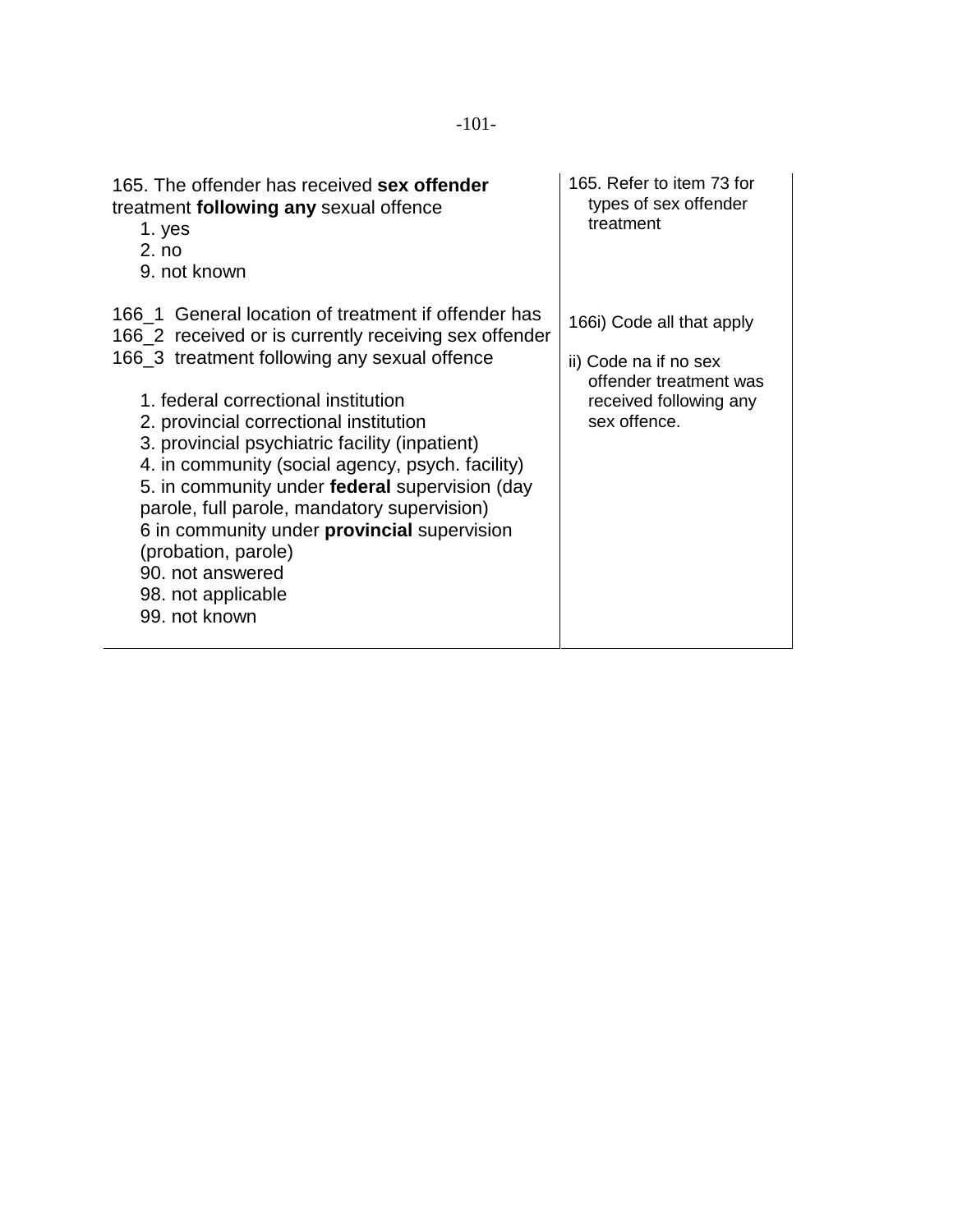| 167_1 Type(s) of <b>sex offender</b> treatment received<br>167_2 offender following any sexual offence<br>167 3<br>167 4<br>1. drug treatment (anti-androgens)<br>2. minor tranquilizers<br>3. phenothiazines<br>4. other drug treatment<br>5. behavioural therapy for deviant arousal<br>(laboratory, biofeedback).<br>6. skills training (sex ed. heterosocial skills,<br>assertiveness, anger management<br>7. group therapy of any kind<br>8. individual psychotherapy of any kind<br>9 sexual addiction/offenders treatment program<br>10. Phoenix program - Alberta<br>88. other (specify)<br>98. not applicable<br>99. not known | 167. i) Code all that apply<br>ii) Code na if offender did<br>not receive sex offender<br>treatment following any<br>sex offence. |
|-----------------------------------------------------------------------------------------------------------------------------------------------------------------------------------------------------------------------------------------------------------------------------------------------------------------------------------------------------------------------------------------------------------------------------------------------------------------------------------------------------------------------------------------------------------------------------------------------------------------------------------------|-----------------------------------------------------------------------------------------------------------------------------------|
|-----------------------------------------------------------------------------------------------------------------------------------------------------------------------------------------------------------------------------------------------------------------------------------------------------------------------------------------------------------------------------------------------------------------------------------------------------------------------------------------------------------------------------------------------------------------------------------------------------------------------------------------|-----------------------------------------------------------------------------------------------------------------------------------|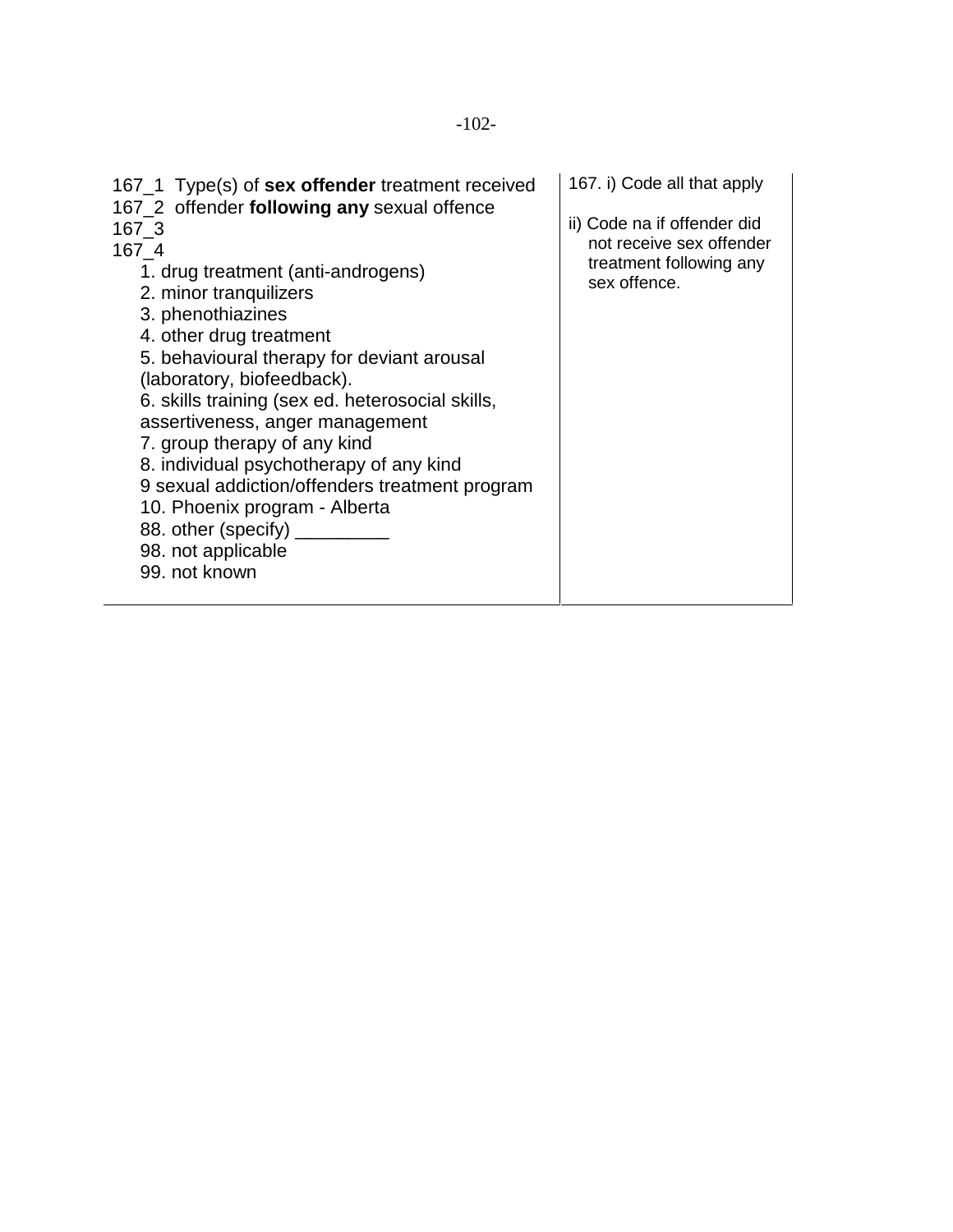## **Part III - Sex Offender Typology**

| Base information on a review of the sex offence history.                                                                                                                                                                                                                                                                                                                                                                                                        |                                                                                          |  |
|-----------------------------------------------------------------------------------------------------------------------------------------------------------------------------------------------------------------------------------------------------------------------------------------------------------------------------------------------------------------------------------------------------------------------------------------------------------------|------------------------------------------------------------------------------------------|--|
| 168. Sex of child victim<br>1. male<br>2 female<br>3. both male and female<br>8. not applicable<br>9 not known                                                                                                                                                                                                                                                                                                                                                  | 168i) Child victims are<br>children under age 12.<br>ii) Code na if no child<br>victims. |  |
| 169_1. Relationship of <b>child victims</b> to offender<br>$169 - 2$<br>169 3<br>169 4<br>1. biological child<br>2. step-child<br>3. other relative (include siblings, nephews)<br>4. good friend<br>5. supervisory (student, boy scout)<br>6. casual acquaintance<br>7. stranger<br>90. not answered<br>98. not applicable<br>99. not known                                                                                                                    | 169i) Code all that apply.<br>ii) Code na if no child<br>victims.                        |  |
| 170 <sub>-1</sub> Acts perpetrated against <b>child</b> victims<br>$170 - 2$<br>170_3<br>170 4<br>1. physical contact (touch, fondle, rub)<br>2. physical contact including sexual penetration or<br>attempted penetration of victim (oral, anal, vaginal)<br>3. spoken contact (suggestive, propositions, no<br>exhibitionism)<br>4. exhibitionism (exposure but no physical touching<br>of victim)<br>90. not answered<br>98. not applicable<br>99. not known | 170i) Code all that apply.<br>ii) Code na if no child<br>victims.                        |  |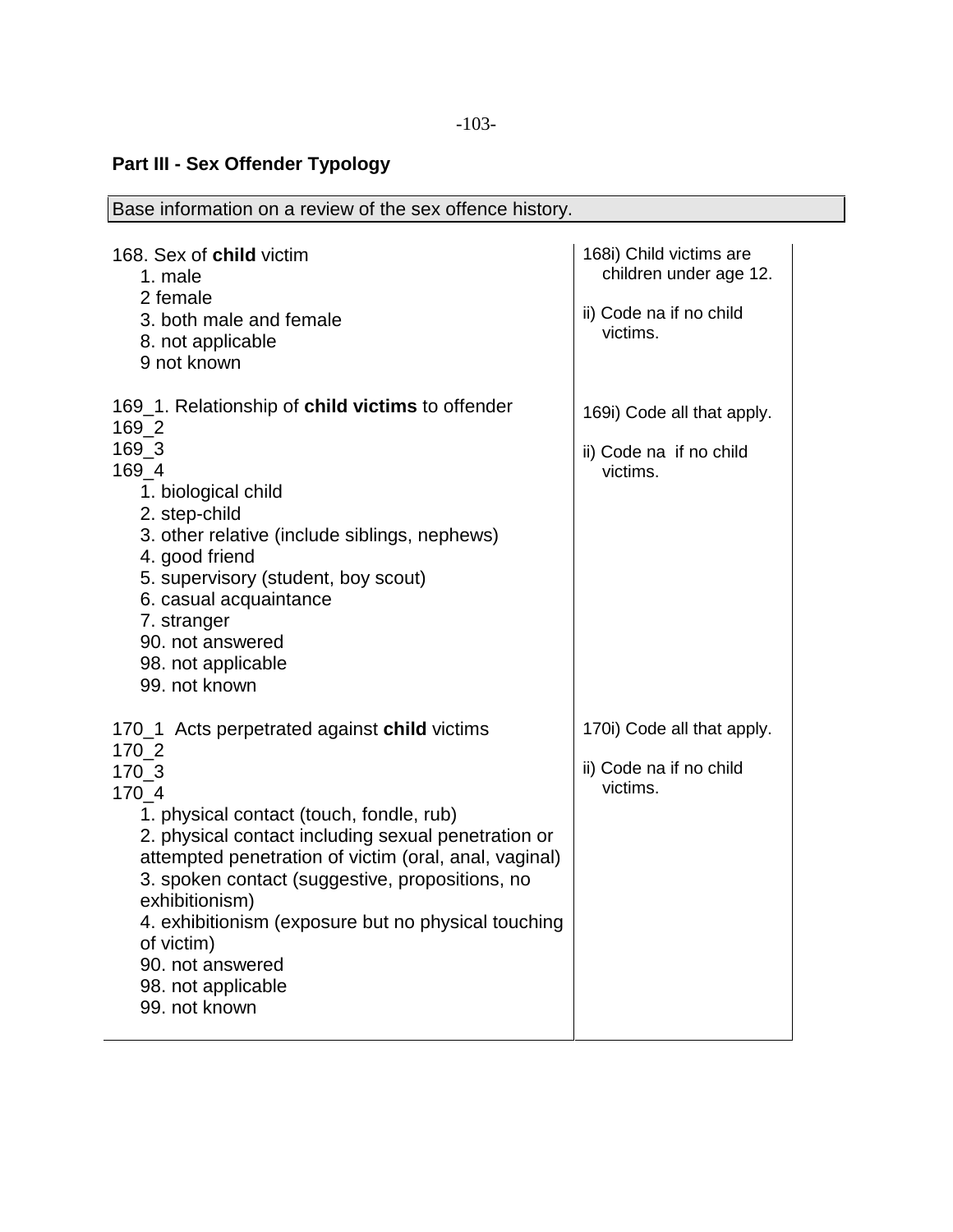| 171. Sex of <b>adolescent</b> victims<br>1. male<br>2 female<br>3. both male and female<br>8. not applicable<br>9 not known                                                                                                                                                                                                                                      | 171i) Adolescent victims are<br>aged 12-17.<br>ii) Code na if no adolescent<br>victims. |
|------------------------------------------------------------------------------------------------------------------------------------------------------------------------------------------------------------------------------------------------------------------------------------------------------------------------------------------------------------------|-----------------------------------------------------------------------------------------|
| 172_1 Relationship of <b>adolescent victims</b> to<br>172 2 offender                                                                                                                                                                                                                                                                                             | 172i) Code all that apply.                                                              |
| 172 3<br>174 4<br>1. biological child<br>2. step-child<br>3. other relative (include siblings, nephews)<br>4. good friend<br>5. supervisory (student, boy scout)<br>6. casual acquaintance<br>7. stranger<br>90. not answered<br>98. not applicable<br>99. not known                                                                                             | ii) Code na if no adolescent<br>victims.                                                |
| 173_1 Acts perpetrated against <b>adolescent</b> victims<br>$173 - 2$                                                                                                                                                                                                                                                                                            | 173i) Code all that apply.                                                              |
| $173 - 3$<br>173 4                                                                                                                                                                                                                                                                                                                                               | ii) Code na if no adolescent.<br>victims.                                               |
| 1. physical contact (touch, fondle, rub)<br>2. physical contact including sexual penetration<br>or attempted penetration of victim (oral, anal,<br>vaginal)<br>3. spoken contact (suggestive, propositions, no<br>exhibitionism)<br>4. exhibitionism (exposure but no physical<br>touching of victim)<br>90. not answered<br>98. not applicable<br>99. not known |                                                                                         |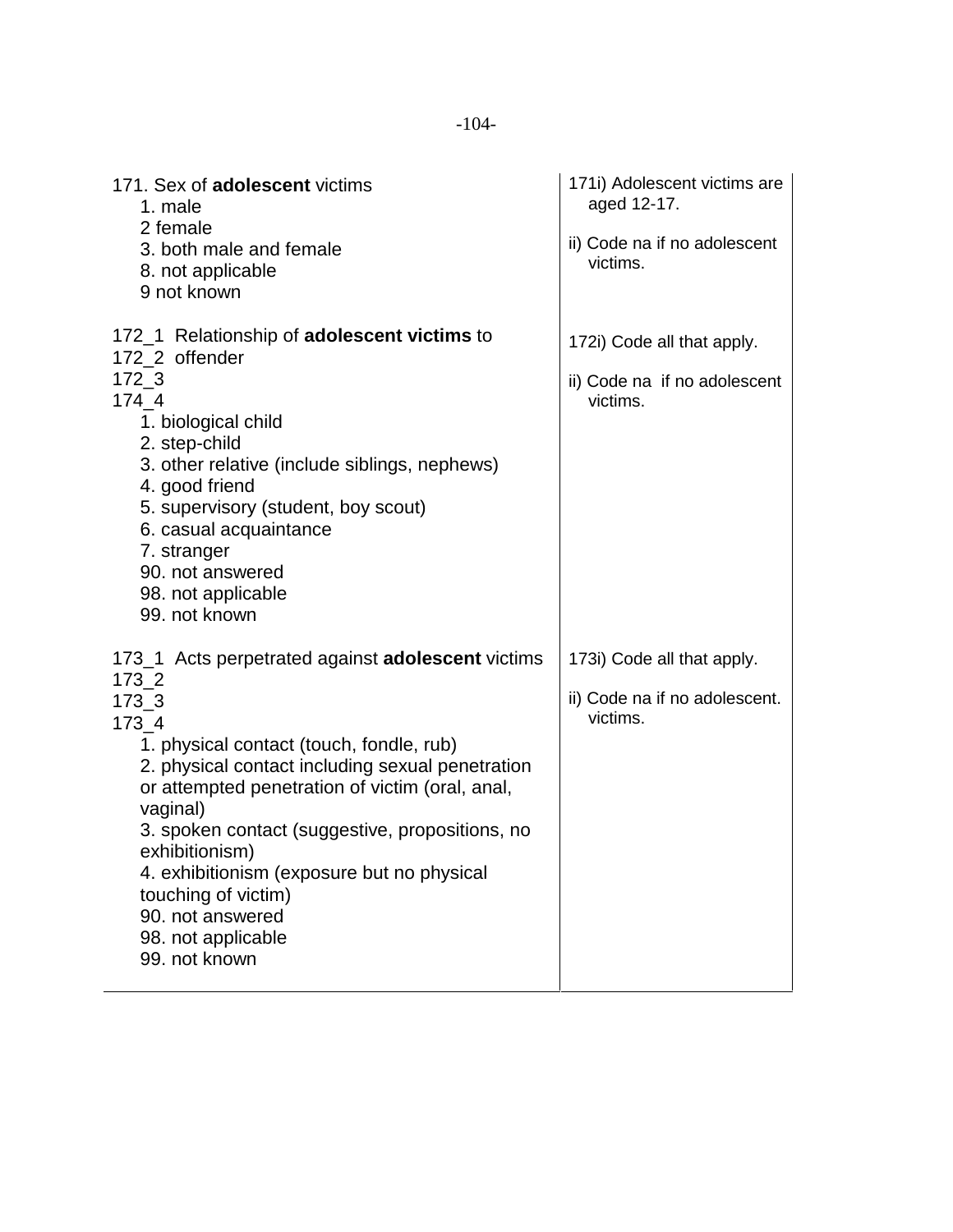174. Sex of **adult** victims 1. male 2 female 3. both male and female 8. not applicable 9 not known 175\_1 Relationship of **adult victims** to offender 175\_2 175\_3 1. biological parent 2. step-parent 3. sibling 4. biological child (when an adult) 5 step child (when an adult) 6. other relative (include siblings, nephews) 7. good friend 8. casual acquaintance 9. stranger 10. spouse/ common law partner 11. patient 12. supervisor/ teacher 90. not answered 98. not applicable 99. not known 176\_1 Acts perpetrated against **adult** victims 176\_2 176\_3 176\_4 1. physical contact (touch, fondle, rub) 2. physical contact including sexual penetration or attempted penetration of victim (oral, anal, vaginal) 3. spoken contact (suggestive, propositions, no exhibitionism) 4. exhibitionism (exposure but no physical touching of victim) 90. not answered 98. not applicable 99. not known 174i) Adult victims are age 18 and older. ii) Code na if no adult victims. 175i) Code all that apply. ii) Code na if no adult victims. 176i) Code all that apply. ii) Code na if no adult victims.

-105-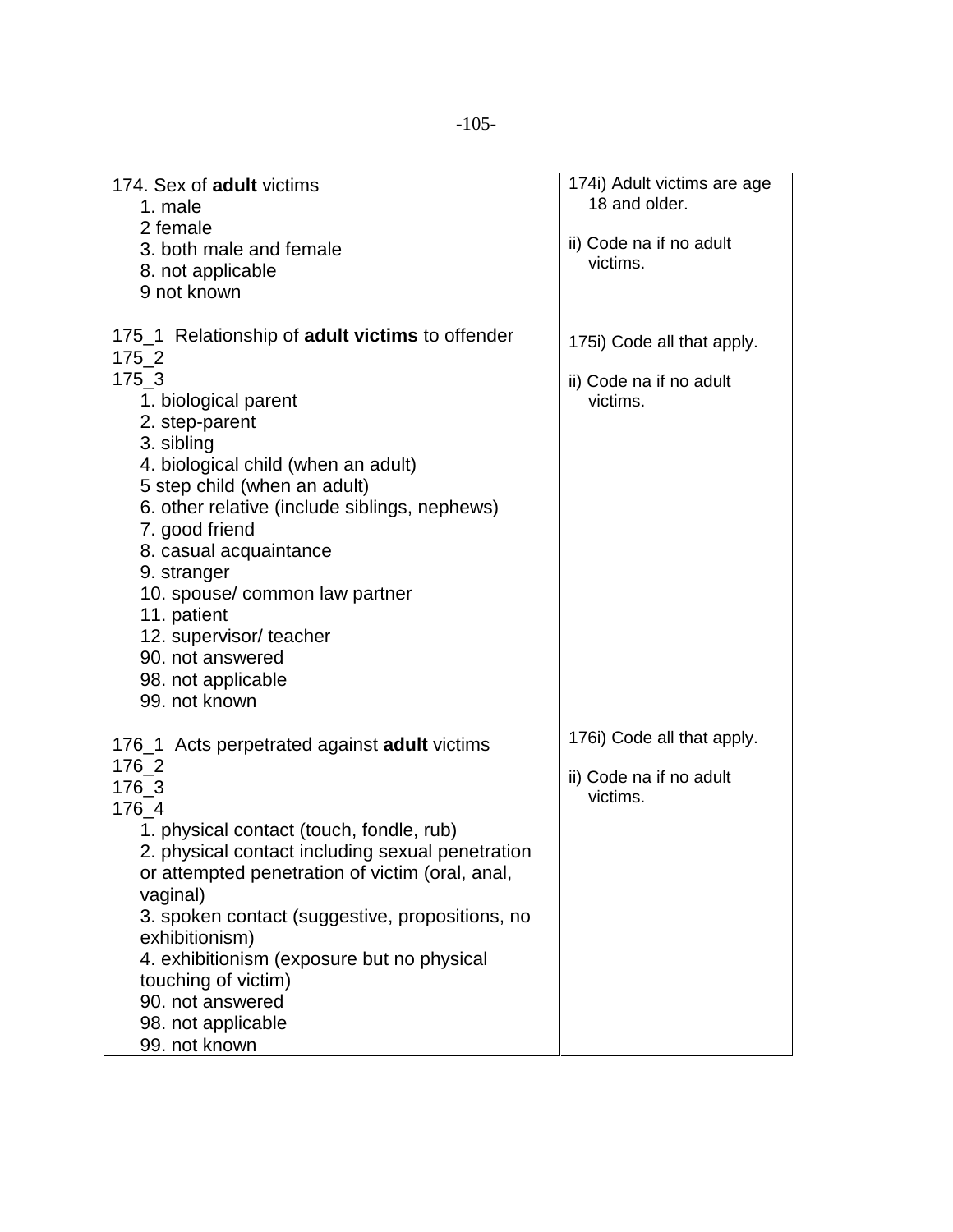| <b>Part IV - General Criminal History</b>                                                                                                                                                                                                                                                                                                                                                                                                                                                                                                                                                                                                                                                                   |                                                                                                   |  |
|-------------------------------------------------------------------------------------------------------------------------------------------------------------------------------------------------------------------------------------------------------------------------------------------------------------------------------------------------------------------------------------------------------------------------------------------------------------------------------------------------------------------------------------------------------------------------------------------------------------------------------------------------------------------------------------------------------------|---------------------------------------------------------------------------------------------------|--|
| 177. Total number of admissions to federal<br>institutions                                                                                                                                                                                                                                                                                                                                                                                                                                                                                                                                                                                                                                                  |                                                                                                   |  |
| 99. not known                                                                                                                                                                                                                                                                                                                                                                                                                                                                                                                                                                                                                                                                                               |                                                                                                   |  |
| 178. Total number of admissions to <b>provincial</b><br>institutions                                                                                                                                                                                                                                                                                                                                                                                                                                                                                                                                                                                                                                        |                                                                                                   |  |
| 99. not known                                                                                                                                                                                                                                                                                                                                                                                                                                                                                                                                                                                                                                                                                               |                                                                                                   |  |
| 179. Nature of most serious conviction (i.e. the<br>offence for which longest sentence was<br>received)<br>1. murder, 1st degree<br>2. murder, 2nd degree<br>3. manslaughter<br>4. criminal negligence<br>5. attempted murder<br>6. wounding<br>7. kidnapping, forcible confinement<br>8. assault causing bodily harm<br>9. common assault<br>10. rape, attempted rape<br>11. indecent assault<br>12. other sexual offenses (exhibitionism etc.).<br>13. arson, fire setting<br>14. robbery<br>15. threatening, possession of weapon<br>16. property (break and enter, auto theft, mischief<br>to property)<br>17 other (narcotics, prostitution)<br>18. Sexual assault/aggravated assault<br>99. not known | 179. The most serious<br>conviction is the one for<br>which the longest<br>sentence was received. |  |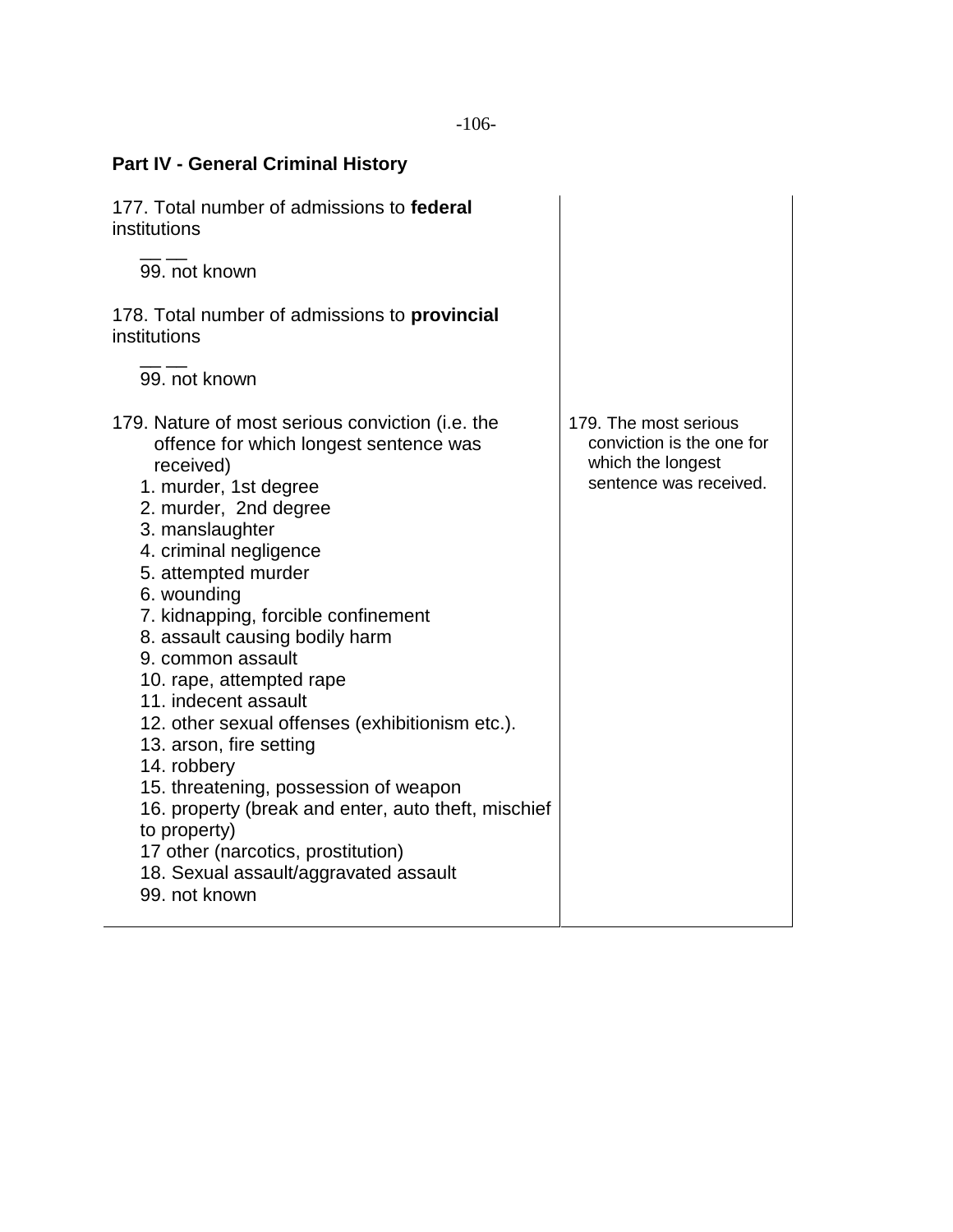| 180. Pattern of increasing seriousness or severity of<br>non-sex, person offenses over time<br>1. yes<br>2. no<br>3. not applicable<br>9. not known                                                                                                                                | 180i) For eg., early<br>offence threatened<br>only; later offence<br>weapon involved; more<br>recent a physical<br>assault.<br>ii) Code na if non-sex<br>person offenses total 0<br>or 1. |
|------------------------------------------------------------------------------------------------------------------------------------------------------------------------------------------------------------------------------------------------------------------------------------|-------------------------------------------------------------------------------------------------------------------------------------------------------------------------------------------|
| 181. Pattern of increasing rate of non-sex, person<br>offenses over time<br>1. yes<br>2. no<br>8. not applicable<br>9. not known                                                                                                                                                   | 181i) For eg., length of<br>time between first and<br>second offence, 2<br>years, between second<br>and third 1 year, third<br>and fourth 6 months.                                       |
| 182. Adult aggression score/ rating (when offender is<br>over 18, lifestyle indicators)<br>mild - arguments, verbally aggressive<br>moderate - minor assaults, fights, slaps<br>severe - brutal assault causing injury, broken bones<br>extreme - mutilation, death                | 182. Adult is understood<br>as when offender was<br>18 or older.                                                                                                                          |
| 1. no evidence of aggression<br>2. occasional mild aggression<br>3. frequent mild aggression<br>4. occasional moderate aggression<br>5. frequent moderate aggression<br>6. occasional of frequent severe aggression<br>7 occasional or frequent extreme aggression<br>9. not known |                                                                                                                                                                                           |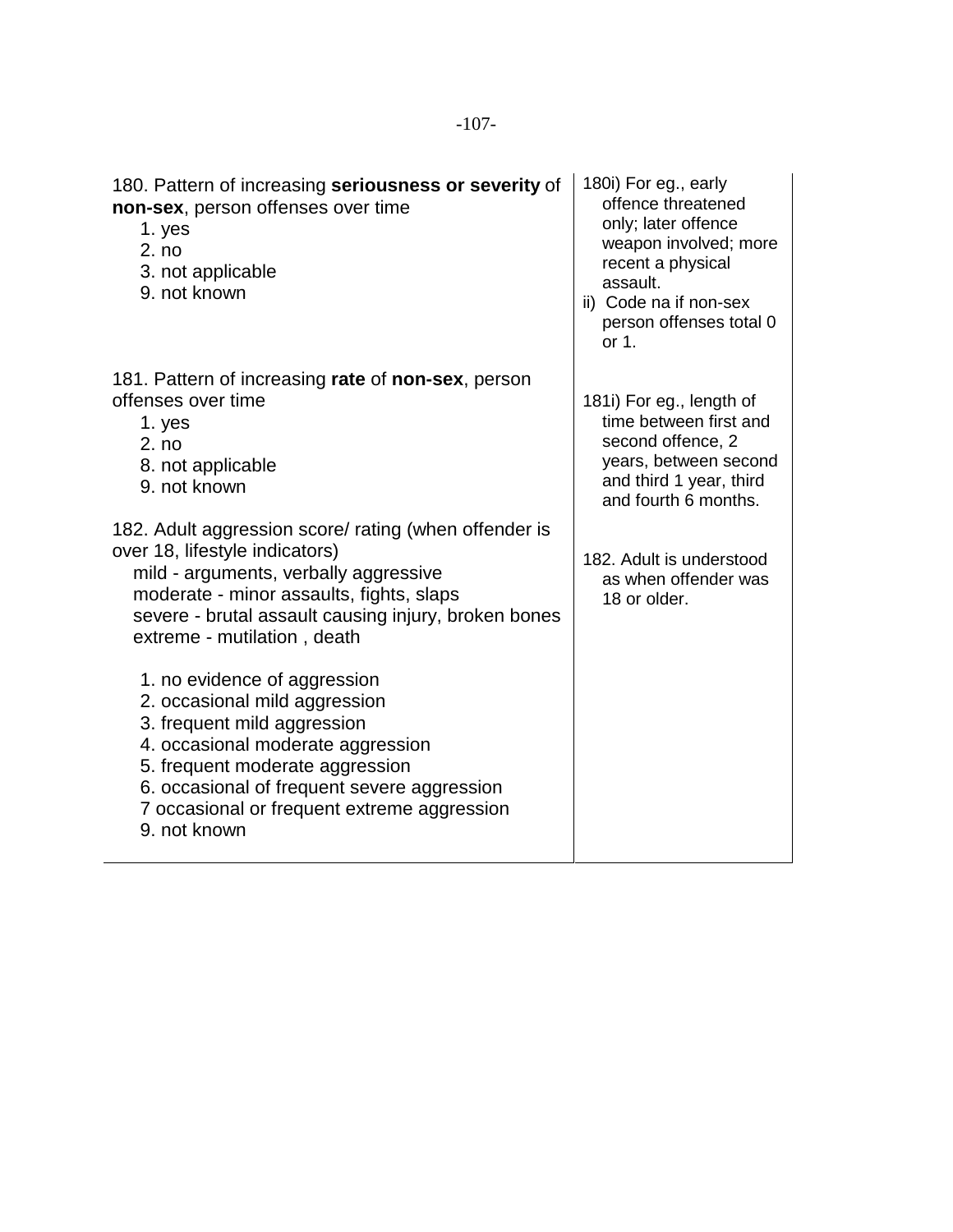## -108-

## **Part V - Current Offence Case Management Documentation**

| 183. Total aggregated sentence on the current term<br>in months                   | 183. Code 999 if a life<br>sentence of unspecified<br>length or an<br>indeterminate sentence<br>was received. |
|-----------------------------------------------------------------------------------|---------------------------------------------------------------------------------------------------------------|
| 999. life/indeterminate<br>-99. not known                                         |                                                                                                               |
| 184. The current offence is also a sex offence<br>1. yes<br>2. no<br>9. not known |                                                                                                               |
| 185. The current offence is also the most serious<br>sex offence                  |                                                                                                               |
| 1. yes<br>2. no                                                                   |                                                                                                               |
| 9. not known                                                                      |                                                                                                               |
| 186. Date of admission on current term.<br>$\frac{1}{2}$                          | 186. Code date first                                                                                          |
| yy mm dd                                                                          | admitted to a CSC facility<br>after conviction for the                                                        |
| -99/98. not applicable<br>-99/99 not known                                        | current offence.                                                                                              |
| 187a. Day parole eligibility date                                                 |                                                                                                               |
| yy mm dd                                                                          |                                                                                                               |
| -99/98. not applicable                                                            |                                                                                                               |
| -99/99 not known                                                                  |                                                                                                               |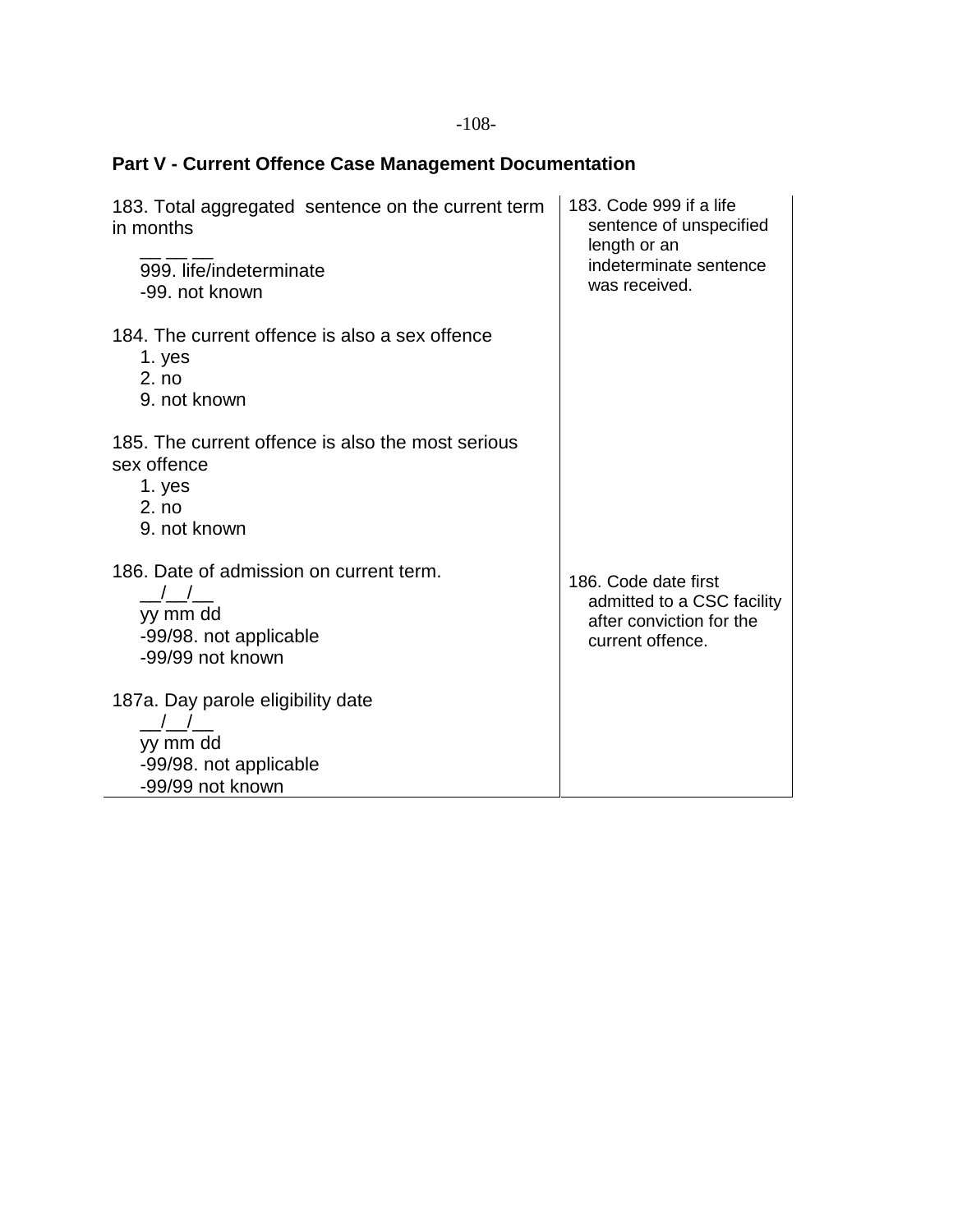| 187b. Full parole eligibility date<br>yy mm dd<br>-99/98. not applicable<br>-99/99 not known                                                                                |                                                                     |
|-----------------------------------------------------------------------------------------------------------------------------------------------------------------------------|---------------------------------------------------------------------|
| 188. Mandatory supervision date<br>yy mm dd<br>-99/98. not applicable<br>-99/99 not known                                                                                   |                                                                     |
| 189. First release date on current term<br>yy mm dd<br>-99/98. not applicable<br>-99/99 not known                                                                           |                                                                     |
| 190. First release type on current term<br>1. day parole<br>2. full parole<br>3. mandatory supervision<br>4. release on warrant expiry<br>8. not applicable<br>9. not known | 190. Code na if no release<br>on current term as of<br>coding date. |